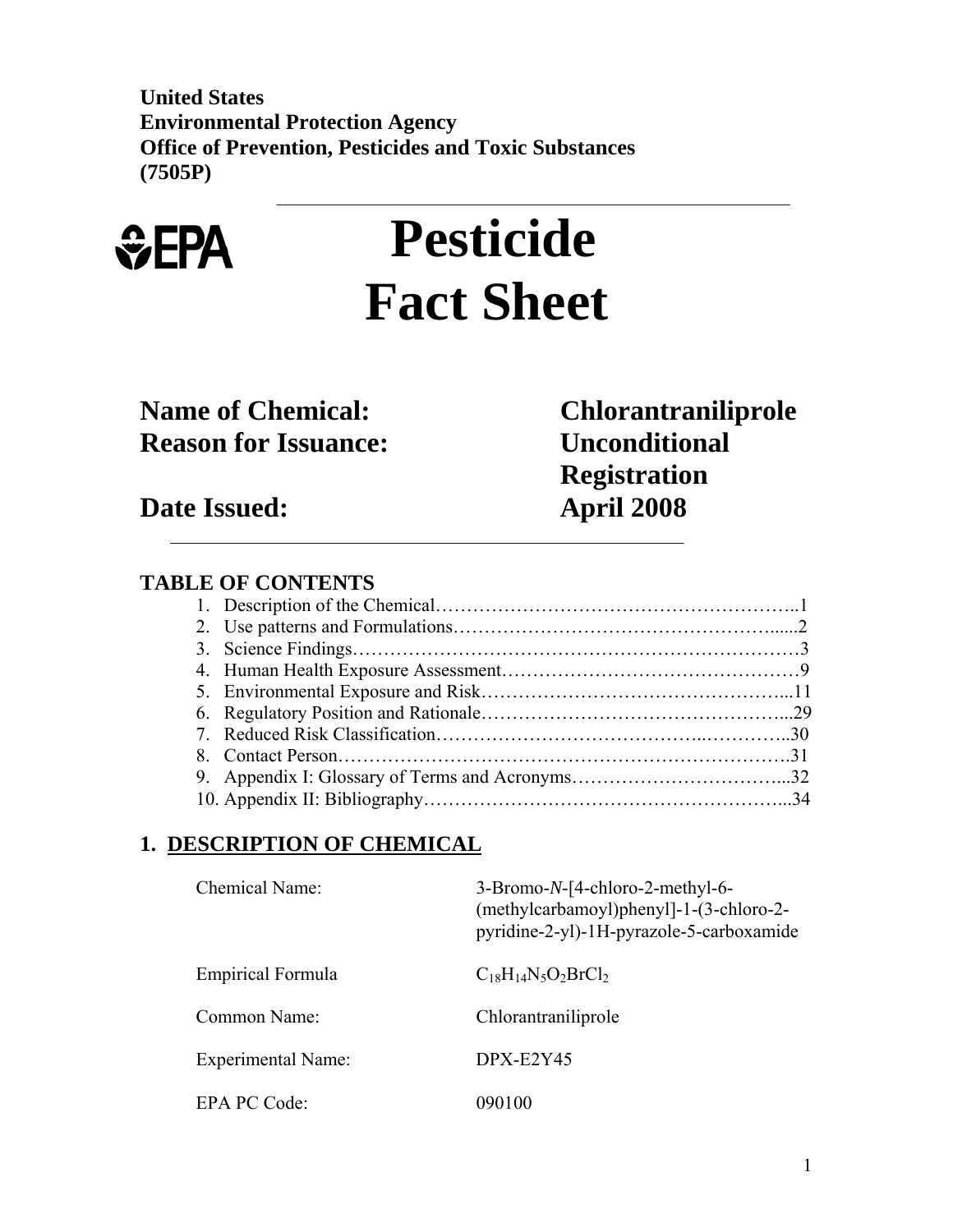Chemical Class: Anthranilic diamide insecticide<br>Mode of Action: Interruption of normal muscle co Interruption of normal muscle contraction

Pesticide Type: Insecticide

U.S. Technical Registrant: DuPont Crop Protection

 P.O. Box 30 Newark, DE 19714-0030

Chemical Structure:



# **2. USE PATTERNS AND FORMULATIONS**

| Registered Uses:                                | pome fruit (crop group 11), stone fruit (crop<br>group 12), leafy vegetables (crop group 4),<br><i>Brassica</i> leafy vegetables (crop group 5),<br>cucurbit vegetables (crop group 9), fruiting<br>vegetables (crop group 8), cotton, grapes,<br>potatoes, rice, and ornamentals and turf<br>grass growing in residential, commercial,<br>and public landscaped areas |
|-------------------------------------------------|------------------------------------------------------------------------------------------------------------------------------------------------------------------------------------------------------------------------------------------------------------------------------------------------------------------------------------------------------------------------|
| Pests/Application Sites:                        | moths, beetles, caterpillars, etc.                                                                                                                                                                                                                                                                                                                                     |
| <b>Application Rates:</b>                       | Seasonal Maximum:<br>Food Crops- 0.2 lb a.i./acre<br>$(rice-0.13 \text{ a.}i/acre/year)$<br>Turf Grass- 0.5 lb a.i./acre<br>Ornamentals-highly variable, range<br>between $0.33$ to $0.5$ lb<br>a.i./acre                                                                                                                                                              |
| Types of Formulations/<br><b>Product Names:</b> | Technical:<br>DuPont Rynaxypyr Technical (95.3% a.i.)<br>End Use (Agricultural Uses):                                                                                                                                                                                                                                                                                  |

 DuPont Coragen (18.4% a.i.; suspension concentrate)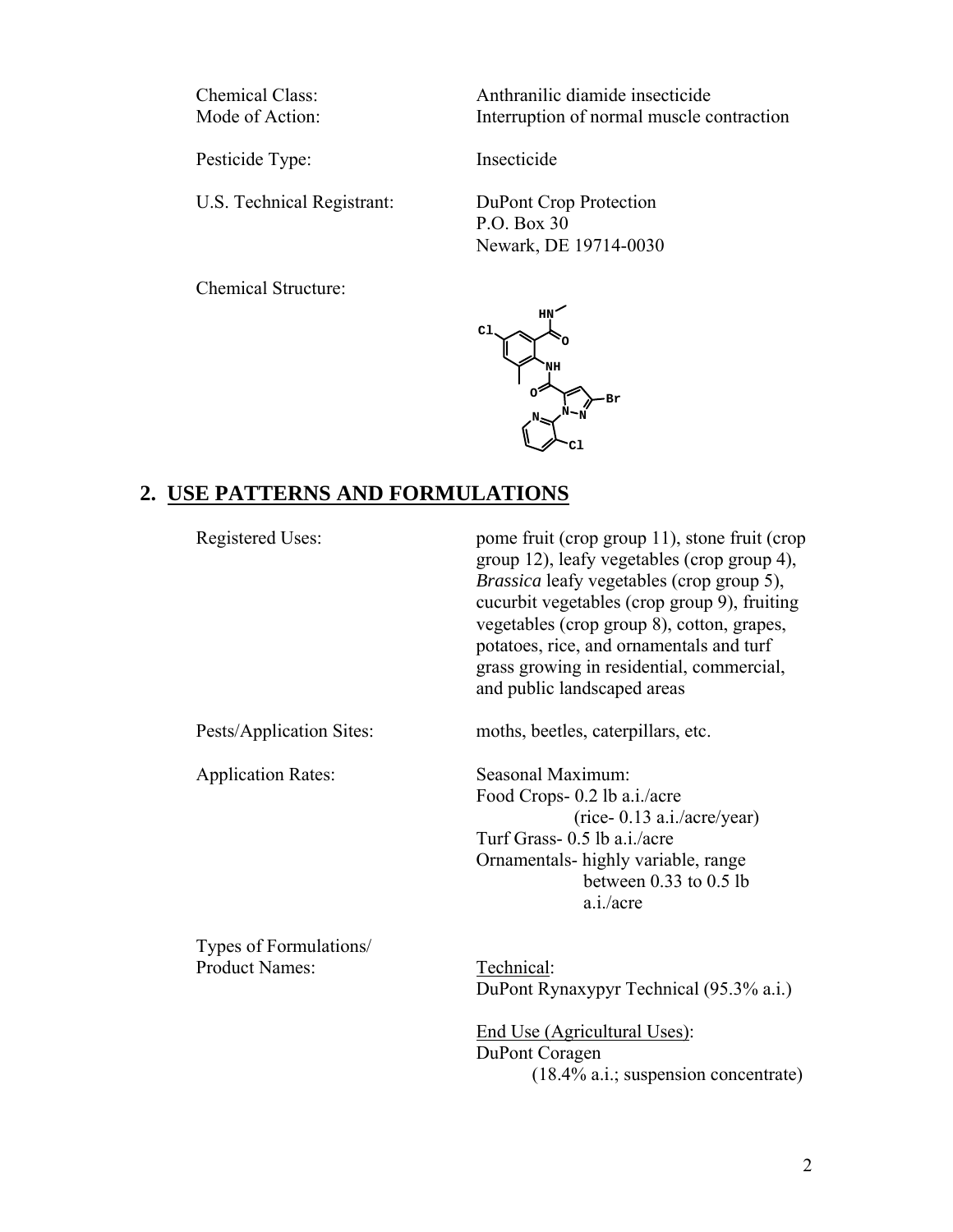DuPont Altacor (35% a.i.; water dispersible granule)

 End Use (Turf and Ornamental Uses): DuPont E2Y45 SC Insecticide (18.4% a.i.; suspension concentrate) DuPont E2Y45 0.33G Insecticide (0.33% a.i.; granular) DuPont E2Y45 0.16G Insecticide (0.16% a.i.; granular) DuPont E2Y45 0.133G Insecticide + Fertilizer (0.133% a.i.; granular)

Manufacturing Concentrate (35% a.i.)

## **3. SCIENCE FINDINGS**

## **Physical and Chemical Characteristics:**

Available product chemistry data supporting the use of chlorantraniliprole are summarized below in Tables 1 and 1.1.

|  | Table 1. Chlorantraniliprole Nomenclature. |
|--|--------------------------------------------|
|  |                                            |

| Chemical structure        | NH<br>Br                                                                                                             |
|---------------------------|----------------------------------------------------------------------------------------------------------------------|
| Common name               | Chlorantraniliprole                                                                                                  |
| Company experimental name | $DPX-E2Y45$                                                                                                          |
| <b>IUPAC</b> name         | 3-Bromo-N-[4-chloro-2-methyl-6-(methylcarbamoyl)phenyl]-1-(3-chloro-2-<br>pyridine-2-yl)-1H-pyrazole-5-carboxamide   |
| CAS name                  | 3-Bromo-N-[4-chloro-2-methyl-6-[(methylamino)carbonyl]phenyl]-1-(3-chloro-2-<br>pyridinyl)-1H-pyrazole-5-carboxamide |
| CAS registry number       | 500008-45-7                                                                                                          |

|          | Table 1.1. Physiochemical Properties of the Technical Grade Test |  |
|----------|------------------------------------------------------------------|--|
| Compound |                                                                  |  |

| Parameter                         | Value                                                             |
|-----------------------------------|-------------------------------------------------------------------|
| Melting point/range $(^{\circ}C)$ | $\left( \frac{200-202}{95.9\%} \right) \times 208 - 210 (99.2\%)$ |
| pH                                | $15.77 \pm 0.087$ at 20 °C                                        |
| Relative Density                  | 1.5189 (95.9%)/1.507 (99.2%) at 20 °C                             |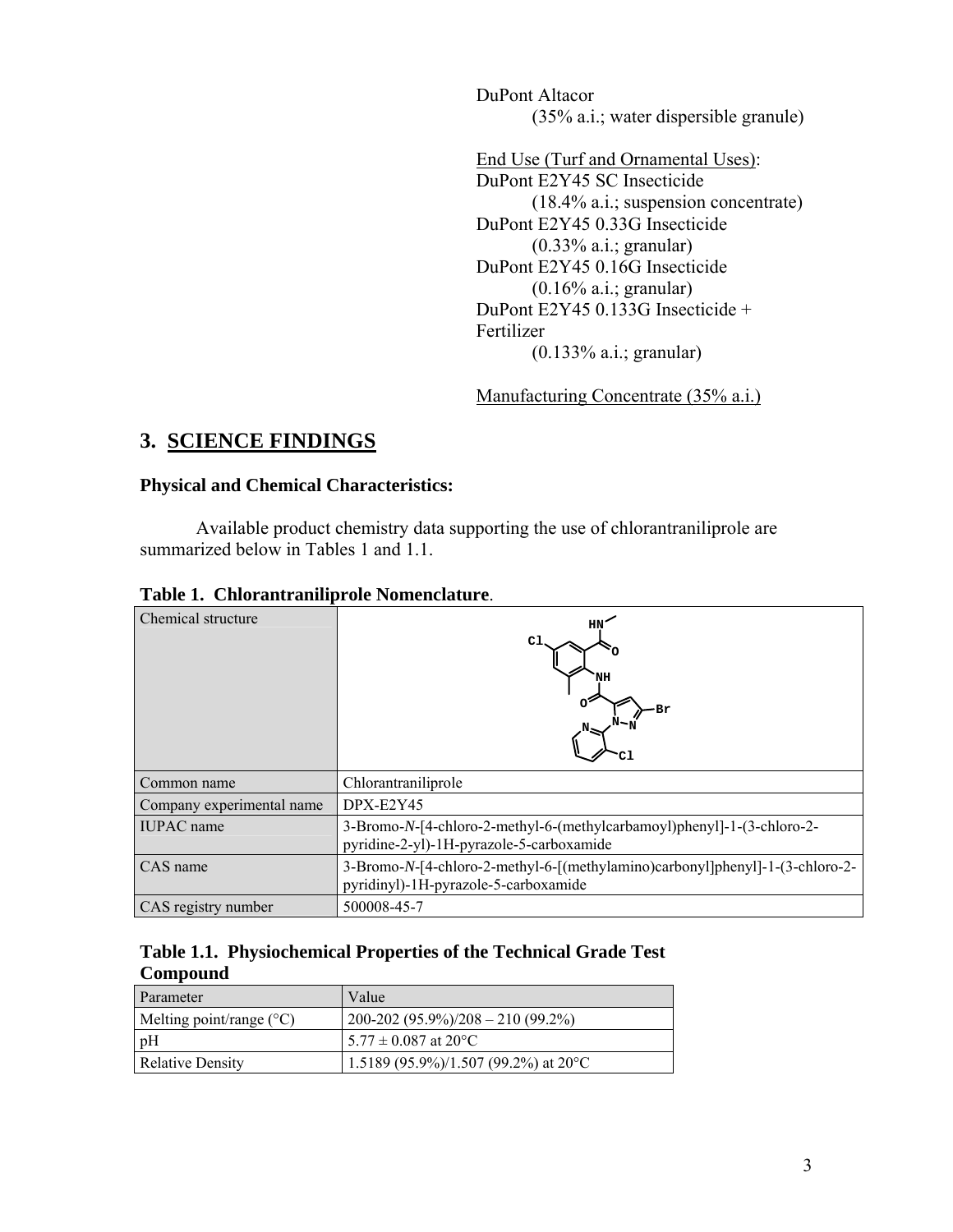| Parameter                                                          | Value                                                                                                                                                                                                                                         |                                                                                                                                                                                                                |
|--------------------------------------------------------------------|-----------------------------------------------------------------------------------------------------------------------------------------------------------------------------------------------------------------------------------------------|----------------------------------------------------------------------------------------------------------------------------------------------------------------------------------------------------------------|
| Water solubility $(20^{\circ}C)$                                   | Deionized Water<br>pH <sub>4</sub><br>pH 7<br>pH9                                                                                                                                                                                             | $1.023$ mg/L<br>$0.972$ mg/L<br>$0.880$ mg/L<br>$0.971$ mg/L                                                                                                                                                   |
| Solvent solubility $(20^{\circ}C)$                                 | Acetone<br>Acetonitrile<br>Ethyl Acetate<br>Dichloromethane<br>Dimethylformamide<br>n-Octanol<br>Methanol<br>n-Hexane<br>o-Xylene                                                                                                             | $3.446 \pm 0.172$ g/L<br>$0.711 \pm 0.072$ g/L<br>$1.144 \pm 0.046$ g/L<br>$2.476 \pm 0.058$ g/L<br>$124 \pm 4$ g/L<br>$0.386 \pm 0.01$ g/L<br>$1.714 \pm 0.057$ g/L<br>$< 0.0001$ g/L<br>$0.162 \pm 0.01$ g/L |
| Vapor pressure                                                     | 6.3 x 10 <sup>-12</sup> Pa @ 20°C, 2.1 x 10 <sup>-11</sup> Pa @ 25°C                                                                                                                                                                          |                                                                                                                                                                                                                |
| Dissociation constant, $pK_a$                                      | $10.88 \pm 0.71$                                                                                                                                                                                                                              |                                                                                                                                                                                                                |
| Octanol/water partition<br>coefficient, $K_{OW}$ (20 $^{\circ}$ C) | Deionized Water<br>pH <sub>4</sub><br>pH 7<br>pH9                                                                                                                                                                                             | 589<br>588<br>721<br>654                                                                                                                                                                                       |
| UV/visible absorption (max)                                        | pH <2 no absorption max > 200 nm, at 290 $\varepsilon$ =<br>3941<br>pH 7 no absorption max > 200 nm, at 290 $\varepsilon$ = 4185<br>$pH > 10$ absorption max at ~320 nm which may be<br>due to decomposition of DPX-E2Y45, at 290 ε =<br>6082 |                                                                                                                                                                                                                |

**Table 1.1. Physiochemical Properties of the Technical Grade Test Compound** 

#### **Metabolism Assessment:**

 The nature of the residue in plants and livestock is adequately understood. Very little degradation was observed in primary and rotational crops. Unchanged parent chlorantraniliprole was the major identified residue in primary and rotational crops. The metabolism of chlorantraniliprole in livestock was extensive and followed the major steps similar to those observed in rice: (i) hydroxylation of the N-methyl group (to IN-H2H20) or hydroxylation of the tolyl methyl group (to IN-HXH44); (ii) cyclization with loss of water to a quinazolinone derivative (IN-EQW78); and (iii) N-demethylation via IN-H2H20 to IN-F9N04.

#### **Hazard Characterization:**

#### *Toxicology Requirements*-

The toxicology requirements (40 CFR 158.340) for a food use for chlorantraniliprole are in Table 2.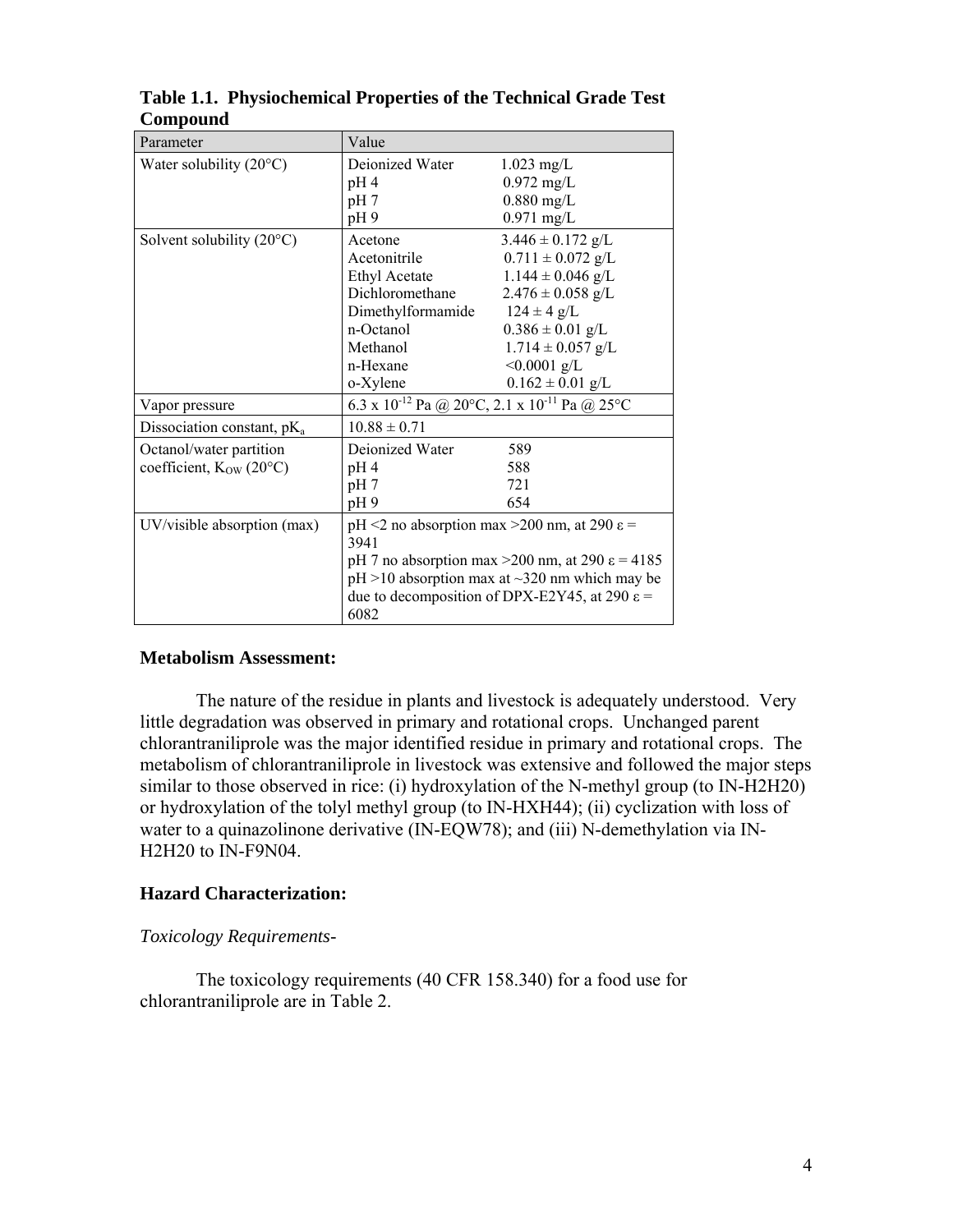| <b>Test</b>                                                                                                                                                                         | <b>Technical</b>                       |                                               |
|-------------------------------------------------------------------------------------------------------------------------------------------------------------------------------------|----------------------------------------|-----------------------------------------------|
|                                                                                                                                                                                     | <b>Required</b>                        | <b>Satisfied</b>                              |
| 870.1100<br>870.1200<br>870.1300<br>870.2400<br>870.2500<br>870.2600                                                                                                                | yes<br>yes<br>yes<br>yes<br>yes<br>yes | yes<br>yes<br>yes<br>yes<br>yes<br>yes        |
| 870.3100<br>870.3150<br>870.3200<br>870.3250<br>870.3465                                                                                                                            | yes<br>yes<br>yes<br>no<br>no          | yes<br>yes<br>yes<br>$\overline{\phantom{a}}$ |
| 870.3800                                                                                                                                                                            | yes<br>yes<br>yes                      | yes<br>yes<br>yes                             |
| 870.4300                                                                                                                                                                            | yes<br>yes<br>yes<br>yes<br>yes        | yes<br>yes<br>yes<br>yes<br>yes               |
| 870.5100<br>Mutagenicity-Gene Mutation - bacterial<br>870.5300<br>Mutagenicity-Gene Mutation - mammalian<br>870.5385<br>Mutagenicity-Structural Chromosomal Aberrations<br>870.5395 | yes<br>yes<br>yes<br>yes               | yes<br>yes<br>yes<br>yes                      |
| 870.6200a Acute Neurotox. Screening Battery (rat)<br>870.6200b 90-Day Neuro. Screening Battery (rat)<br>870.6300                                                                    | no<br>no<br>yes<br>yes<br>no           | $\blacksquare$<br>yes<br>yes<br>$\frac{1}{2}$ |
| 870.7485<br>870.7600                                                                                                                                                                | yes<br>no                              | yes                                           |
| Special Studies                                                                                                                                                                     |                                        | yes<br>yes                                    |

## **Table 2. Toxicology Data Requirements**

*Acute Toxicity*-

 Chlorantraniliprole Technical is toxicity category IV for all routes of exposure and is a non-sensitizer (Table 3).

| <b>Guideline</b><br>No. | <b>Study Type</b>     | <b>MRID No.</b> | <b>Results</b>          | <b>Toxicity</b><br>Category |
|-------------------------|-----------------------|-----------------|-------------------------|-----------------------------|
| 870.1100                | Acute oral toxicity   | 46889112        | $LD50 = 5000$ mg/kg bw  | IV                          |
| 870.1200                | Acute dermal toxicity | 46889113        | $LD50 = >5000$ mg/kg bw |                             |
| 870.1300                | Acute inhalation      | 46889121        | $LC50 = >5.1$ mg/L      | $\mathbf{I}$                |
|                         | toxicity              |                 |                         |                             |

**Table 3. Acute Toxicity of Technical Chlorantraniliprole**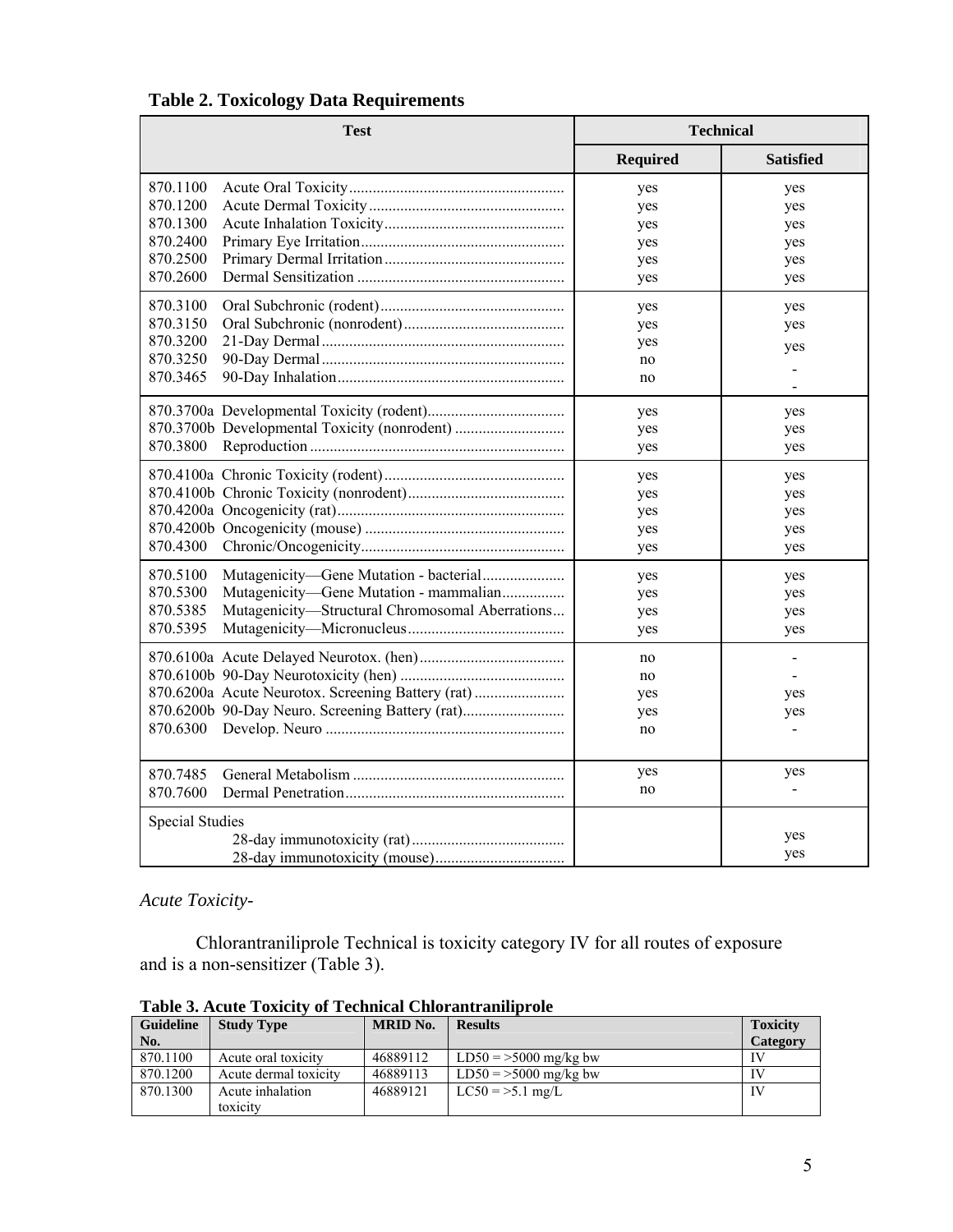| 870.2400 | Acute eye irritation    | 46889115 | Iritis score of 1 in 1/3 rabbits, conjuctival<br>redness score of 1 in 2/3 rabbits. All eyes<br>returned to normal after 72 hours. | IV       |
|----------|-------------------------|----------|------------------------------------------------------------------------------------------------------------------------------------|----------|
| 870.2500 | Primary skin irritation | 46889114 | No dermal irritation, clinical signs or body<br>weight loss                                                                        | IV       |
| 870.2600 | Dermal sensitization    | 46889221 | Not a dermal sensitizer                                                                                                            | Negative |

*Subchronic, Chronic and Other Toxicity*-

In short-term studies, the most consistent effects are those associated with non adverse pharmacological response to the xenobiotic, induction of liver enzymes and subsequent increase in liver weights. Chlorantraniliprole is not genotoxic, neurotoxic, immunotoxic, carcinogenic, or teratogenic. Overall, chlorantraniliprole exhibits minimal mammalian toxicity after long-term exposure. The only consistent observation in the mammalian toxicology studies is an increased degree of microvesiculation of the adrenal cortex after dermal or dietary administration of chlorantraniliprole. Based on the lack of adverse effect on the function of the adrenal gland, this observation was considered treatment related, but not "adverse."

| STUDY/                       | <b>DOSES</b>                | <b>NOAEL</b> | <b>LOAEL</b>              | <b>EFFECTS</b>                                                                                 |
|------------------------------|-----------------------------|--------------|---------------------------|------------------------------------------------------------------------------------------------|
| <b>SPECIES</b>               | (mg/kg/day)                 | (mg/kg/day)  | (mg/kg/day)<br><b>Not</b> |                                                                                                |
| 14-day Oral<br>Gavage/rat    | 0, 25, 100, 1000            | 1000         | established               | No adverse effects. Weak inducer of cytochrome                                                 |
|                              |                             |              |                           | P450 3A at all dose levels, with statistical                                                   |
| 28-Day Oral                  | $0, 20.7, 106$ and          | 584 (male)   | Not                       | significance at 100 and 1000 mg/kg/day.<br>No adverse effects. Slight increase in liver weight |
| (feed)/rat                   | 584 (male); 0, 24,          | and 675      | established               | at 128 and 675 mg/kg/day in females and minimal                                                |
|                              | 128 and 675                 | (female)     |                           | hepatocellular hypertrophy at 675 mg/kg that is                                                |
|                              | (female)                    |              |                           | attributed to enzyme induction characterized by                                                |
|                              |                             |              |                           | increased amount of eosinophilic cytoplasm with                                                |
|                              |                             |              |                           | hepatocytes but no histomorphologic evidence of                                                |
|                              |                             |              |                           | hepatocellular damage. In 128 and 675 mg/kg                                                    |
|                              |                             |              |                           | females, a statistically significant increase in UDP-                                          |
|                              |                             |              |                           | GT activity was observed in HDT female rats, with                                              |
|                              |                             |              |                           | a similar increase in males. These changes are                                                 |
|                              |                             |              |                           | consistent with a pharmacological response and                                                 |
|                              |                             |              |                           | were not considered adverse.                                                                   |
| 28-Day Oral                  | 0, 52, 182, 538 and         | 1443 (male)  | <b>Not</b>                | No adverse effects. Slight increase in liver wt. in                                            |
| (feed)/mouse                 | 1443 (male); 0, 64,         | and 1524     | established               | 658 and 1524 mg/kg/day females corresponded                                                    |
|                              | 206, 658 and 1524           | (female)     |                           | with a mild increase in cytochrome P450 enzyme                                                 |
|                              | (female)                    |              |                           | activity. No histopathological evidence of liver                                               |
|                              |                             |              |                           | toxicity was observed.                                                                         |
|                              |                             |              |                           | A reduction in body weight gain was observed in                                                |
|                              |                             |              |                           | HDT males (52%) but not in females. No                                                         |
|                              |                             |              |                           | statistically significant decrease in absolute body                                            |
|                              |                             |              |                           | weight was observed therefore, this effect was not                                             |
|                              |                             |              |                           | considered adverse.                                                                            |
| 28-day Oral                  | 0, 300, 1000                | 1000         | Not                       | No adverse effects. Induction of cytochrome P450                                               |
| (capsule)/                   |                             |              | established               | enzyme activity (58%) in both males and females at                                             |
| Dog                          |                             |              |                           | 1000 mg/kg/day, specifically 1A1 and 2B1/2 at 300                                              |
|                              |                             |              |                           | and 1000 mg/kg/day.                                                                            |
| 28-day Oral                  | 0, 26, 138, 266,            | 1302 (male)  | Not                       | No adverse effects. Food consumption generally                                                 |
| $(\text{feed})/\text{dog}$ – | 797 and 1302                | and 1240     | established               | increased as the study progressed with males                                                   |
| Palatability                 | (male); 0, 28, 138,         | (female)     |                           | generally demonstrating the highest food                                                       |
| study                        | 298, 888, and 1240          |              |                           | consumption when fed the HDT.                                                                  |
| $28$ -day                    | (female)<br>0, 100, 300 and | 1000         | Not                       | No adverse effects. Reductions in mean body                                                    |
|                              |                             |              |                           |                                                                                                |

| Table 4. Subchronic, Chronic and Other Toxicity Profile |  |  |
|---------------------------------------------------------|--|--|
|                                                         |  |  |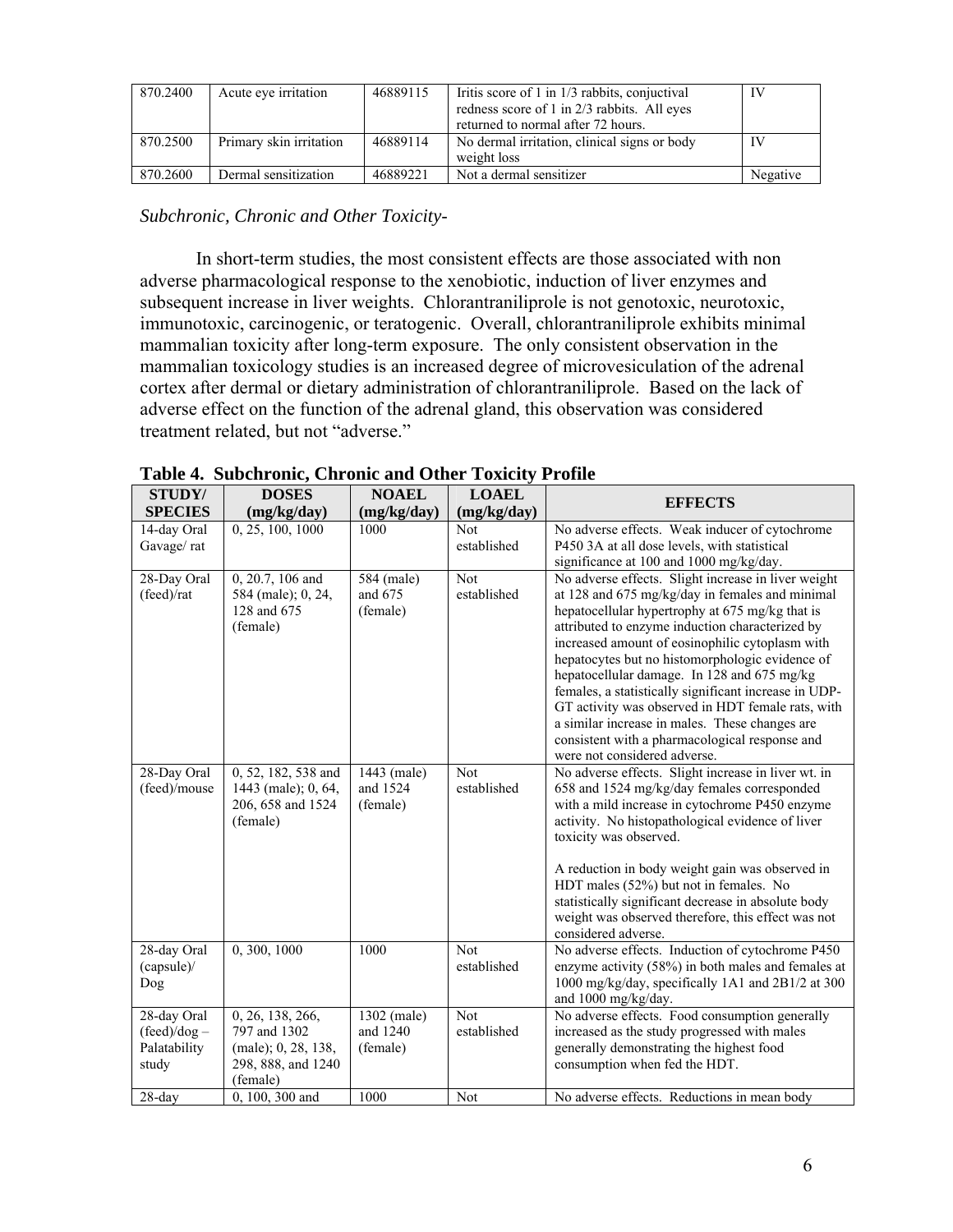| <b>STUDY/</b>                                    | <b>DOSES</b>                                                                         | <b>NOAEL</b>                        | <b>LOAEL</b>                                         |                                                                                                                                                                                                                                                                                                                                                                                                                                                                                                                                                                                                                                    |
|--------------------------------------------------|--------------------------------------------------------------------------------------|-------------------------------------|------------------------------------------------------|------------------------------------------------------------------------------------------------------------------------------------------------------------------------------------------------------------------------------------------------------------------------------------------------------------------------------------------------------------------------------------------------------------------------------------------------------------------------------------------------------------------------------------------------------------------------------------------------------------------------------------|
| <b>SPECIES</b>                                   | (mg/kg/day)                                                                          | (mg/kg/day)                         | (mg/kg/day)                                          | <b>EFFECTS</b>                                                                                                                                                                                                                                                                                                                                                                                                                                                                                                                                                                                                                     |
| Dermal/rat                                       | 1000                                                                                 |                                     | established                                          | weight gain (22% and 19% for males and females)<br>and food efficiency (19% and 17% for males and<br>females) over the 28-day at the HDT.<br>Increased microvesiculation of adrenal cortex in                                                                                                                                                                                                                                                                                                                                                                                                                                      |
|                                                  |                                                                                      |                                     |                                                      | males only, with no light or electronic microscopic<br>evidence of adrenal cellular degeneration or<br>toxicity. No effect on the capacity of the adrenal<br>gland to produce corticosterone under either basal<br>or following ACTH stimulation. Therefore, these<br>effects were not considered adverse.                                                                                                                                                                                                                                                                                                                         |
| 90-day Oral<br>(feed)/rat                        | 0, 36.9, 120, 359,<br>1188 (male); 0, 47,<br>157, 460, 1526<br>(female)              | 1188 (male)<br>and 1526<br>(female) | Not<br>established                                   | No adverse effects. A slight increase in liver<br>weight at HDT females and reduction in bilirubin<br>in females at $\geq$ 157 mg/kg/day, with no<br>corresponding histopathological evidence of liver<br>toxicity.                                                                                                                                                                                                                                                                                                                                                                                                                |
| 90-day Oral<br>(feed)/mouse                      | 0, 32.6, 115, 345,<br>1135 (male); 0,<br>40.7, 158, 422,<br>1529 (female)            | 1135 (male)<br>and 1529<br>(female) | Not<br>established                                   | No adverse effects. Hyperactivity and<br>hyperreactivity in females were observed near the<br>end of the study and one male in the upper mid<br>dose had convulsions, but these effects were<br>considered spurious as they were not reproducible<br>in the 18-month mouse study with a FOB.<br>A slight increase in liver weight at the HDT males<br>and females, with no corresponding<br>histopathological evidence of liver toxicity.                                                                                                                                                                                          |
| 90-day Oral<br>(feed)/dog                        | 0, 32.2, 119, 303,<br>1163 (male); 0,<br>36.5, 133, 318,<br>1220 (female)            | 1163 (male)<br>and 1220<br>(female) | Not<br>established                                   | No adverse effects. A mild increase in liver weight<br>was observed in males at 1163 mg/kg/day, with no<br>corresponding histopathological evidence of liver<br>toxicity.                                                                                                                                                                                                                                                                                                                                                                                                                                                          |
| 52-week<br>Oral<br>(feed)/dog                    | 0, 32, 112, 317,<br>1164 (male); 0, 34,<br>113, 278, 1233<br>(female)                | 1164 (male)<br>and 1233<br>(female) | Not<br>established                                   | No adverse effects. A mild increase in liver weight<br>in HDT males and females, and increase in alkaline<br>phosphatase in HDT males, with no corresponding<br>histopathological evidence of liver toxicity.<br>Body weight gain increase in HDT males for weeks<br>8-9 compared to controls, with an increase in food<br>efficiency in week 9.                                                                                                                                                                                                                                                                                   |
| 2-Year Oral<br>(feeding)/rat                     | 0, 7.71, 39, 156,<br>805 (male); 0,<br>10.9, 51, 212, 1076<br>(female)               | 805 (male)<br>and 1076<br>(female)  | Not<br>established                                   | No evidence of carcinogenicity and no adverse<br>findings. Increased adrenal cortical<br>microvesiculation due to lipid was present in the<br>zona fasciculata region of the adrenal gland of<br>some male rats in all dose groups in both the one-<br>year and main studies. This finding was considered<br>test substance related but was not considered<br>adverse as the adrenal morphology was generally in<br>the range of what was observed in control rats, and<br>the finding was not associated with any indication<br>of cytotoxicity or other evidence of structural or<br>functional impairment of the adrenal gland. |
| 18-Month<br>Oral<br>$(\text{feedback})$<br>Mouse | 0, 2.6, 9.2, 26.1,<br>158, 935 (male); 0,<br>3.34, 11.6, 32.9,<br>196, 1155 (female) | 158 (male)<br>and 1155<br>(female)  | 935 (male),<br>no LOAEL<br>established<br>for female | No evidence of carcinogenicity. Eosinophilic foci<br>accompanied by hepatocellular hypertrophy and<br>increased liver weight form the bases for the male<br>LOAEL of 935 mg/kg/day.                                                                                                                                                                                                                                                                                                                                                                                                                                                |
| Two-<br>generation<br>oral<br>study/rat          | 0, 200, 1000,<br>4000, 20000<br>ppm,<br>mg/kg bw/d                                   | 1199 (male)<br>and 1594<br>(female) | Not<br>established                                   | A slight increase in mean liver weights in P1<br>and F1 males and females at 238/318.9<br>mg/kg/day and above, slight increase in mean<br>adrenal weight at 238/318.9 mg/kg/day and                                                                                                                                                                                                                                                                                                                                                                                                                                                |

|  | Table 4. Subchronic, Chronic and Other Toxicity Profile |  |  |
|--|---------------------------------------------------------|--|--|
|  |                                                         |  |  |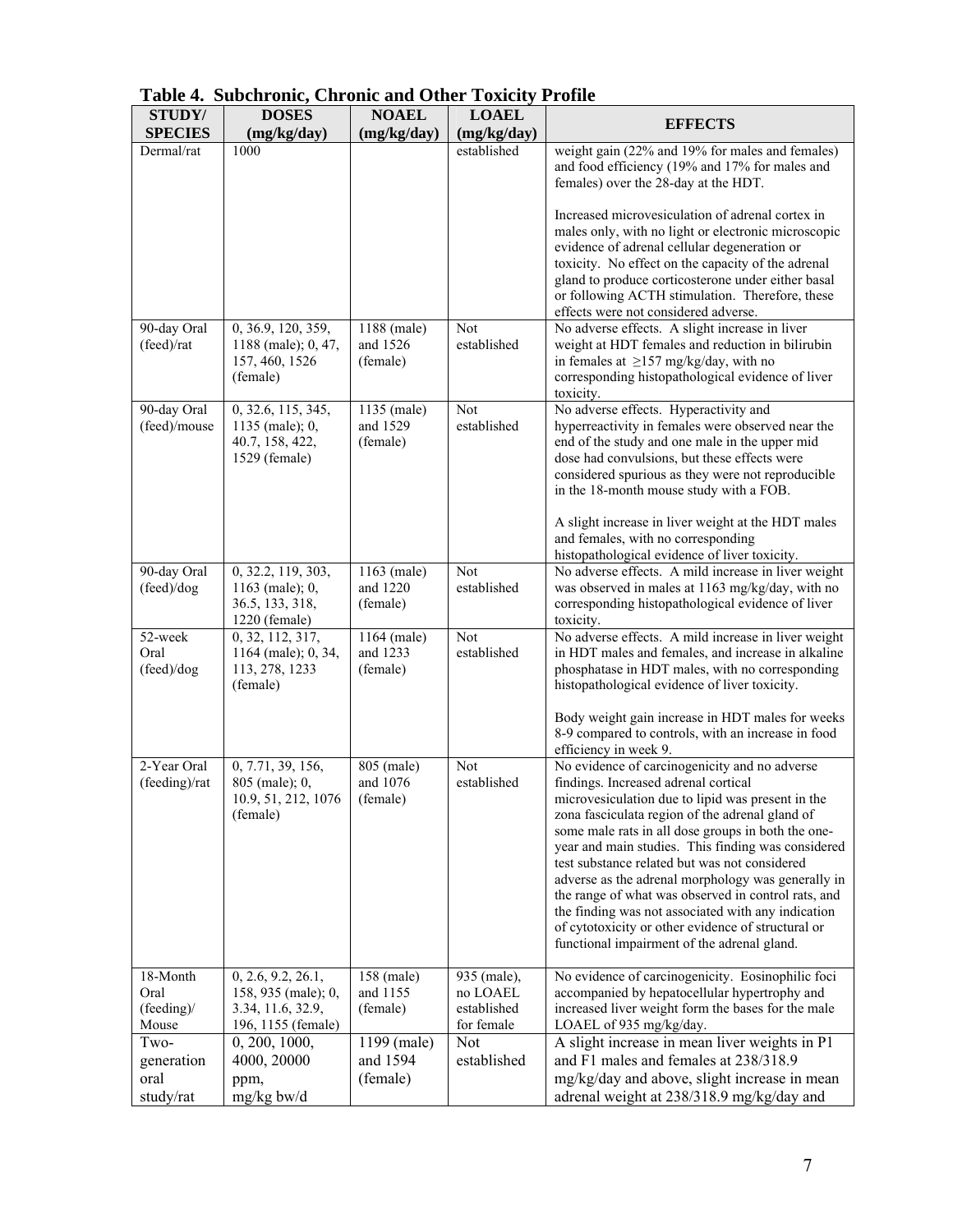| STUDY/                                        | <b>DOSES</b>                                                                                                                                                                                                                                                                                                                       | <b>NOAEL</b>                        | $\sim$<br><b>LOAEL</b>    | $\sim$ $\sim$                                                                                                                                                                                                                                                                                                                                                                                                                                                                                                                                                                                            |
|-----------------------------------------------|------------------------------------------------------------------------------------------------------------------------------------------------------------------------------------------------------------------------------------------------------------------------------------------------------------------------------------|-------------------------------------|---------------------------|----------------------------------------------------------------------------------------------------------------------------------------------------------------------------------------------------------------------------------------------------------------------------------------------------------------------------------------------------------------------------------------------------------------------------------------------------------------------------------------------------------------------------------------------------------------------------------------------------------|
| <b>SPECIES</b>                                | (mg/kg/day)                                                                                                                                                                                                                                                                                                                        | (mg/kg/day)                         | (mg/kg/day)               | <b>EFFECTS</b>                                                                                                                                                                                                                                                                                                                                                                                                                                                                                                                                                                                           |
|                                               | equivalents:<br>pre-mating:<br>P1 m: 0, 12, 60,<br>238, 1199<br>F1 m: 0, 18, 89,<br>370, 1926<br>P1 f: 0, 16, 78,<br>318, 1594<br>F1 f: 0, 20, 104,<br>406, 2178<br>gestation:<br>P1 f: 0, 14, 68,<br>278, 1373<br>F1 f: 0, 14, 71,<br>272, 1465<br>lactation:<br>P1 f: 0, 32, 162,<br>654, 3118<br>F1 f: 0, 35, 183,<br>696, 3641 |                                     |                           | 1199/1594 mg/kg/day P1 and F1 males and<br>females. Mean body weight of 1199/1594<br>mg/kg/day F1 pups was slightly reduced on<br>lactation days 7, 14 and 21. No effects on F2<br>offspring weights during lactation.<br>Minimal to mild increase in adrenal cortical<br>microvesiculation in P1 adult males and F1<br>adult males and females. P1 adult at 60.4/77.8<br>mg/kg/day and greater. F1 adult males at 12<br>mg/kg/day and greater. These effects were not<br>observed in weanlings. No cytotoxicity or<br>abnormal cellular structures were observed<br>under light or electron microscopy. |
| Develop<br>mental<br>study/rat                | 0, 20, 100, 300,<br>1000                                                                                                                                                                                                                                                                                                           | 1000                                | <b>Not</b><br>established | No adverse effects.                                                                                                                                                                                                                                                                                                                                                                                                                                                                                                                                                                                      |
| Develop<br>mental<br>study/rabbit             | 0, 20, 100, 300,<br>1000                                                                                                                                                                                                                                                                                                           | 1000                                | Not<br>established        | No adverse effects.                                                                                                                                                                                                                                                                                                                                                                                                                                                                                                                                                                                      |
| Acute oral<br>neuro-<br>toxicity/rat          | 0, 200, 700, 2000<br>in 0.5% methyl<br>cellulose                                                                                                                                                                                                                                                                                   | 2000                                | <b>Not</b><br>established | No evidence of neurotoxicity was observed at<br>any dose                                                                                                                                                                                                                                                                                                                                                                                                                                                                                                                                                 |
| Subchronic<br>oral<br>neuron-<br>toxicity/rat | 0, 12.7, 64.2,<br>255, 1313<br>(male); 0, 15.1,<br>77.3, 304, 1586<br>(female)                                                                                                                                                                                                                                                     | 1313 (male)<br>and 1586<br>(female) | Not<br>established        | No evidence of neurotoxicity was observed at<br>any dose.                                                                                                                                                                                                                                                                                                                                                                                                                                                                                                                                                |
| $28$ -day<br>Immuno-<br>toxicity/rat          | 0, 74, 363, 1494<br>$(male)$ ; 0, 82,<br>397, 1601<br>(female)                                                                                                                                                                                                                                                                     | 1494 (male)<br>and 1601<br>(female) | Not<br>established        | No evidence of treatment-related effects on<br>the sheep red blood cells specific antibody<br>(IgM) responses in either male or female rats<br>at any dietary concentration tested.                                                                                                                                                                                                                                                                                                                                                                                                                      |
| $28$ -day<br>Immuno-<br>toxicity/<br>Mouse    | 0, 48, 264, 1144<br>$(male)$ ; 0, 64,<br>362, 1566<br>(female)                                                                                                                                                                                                                                                                     | 1144 (male)<br>and 1566<br>(female) | <b>Not</b><br>established | No evidence of treatment-related effect on the<br>sheep red blood cells specific antibody (IgM)<br>responses in either male or female mice at any<br>dietary concentration tested.                                                                                                                                                                                                                                                                                                                                                                                                                       |

**Table 4. Subchronic, Chronic and Other Toxicity Profile**

## **Food Quality Protection Act (FQPA) Decisions:**

The Agency concluded that the toxicology database is adequate for Food Quality Protection Act (FQPA) purposes and that there are no concerns or residual uncertainties for pre-/post-natal toxicity. Therefore, a FQPA factor of 1X was selected. That decision was based on the following findings:

a. The toxicology database for chlorantraniliprole is complete for the purposes of this risk assessment and the characterization of potential pre- and postnatal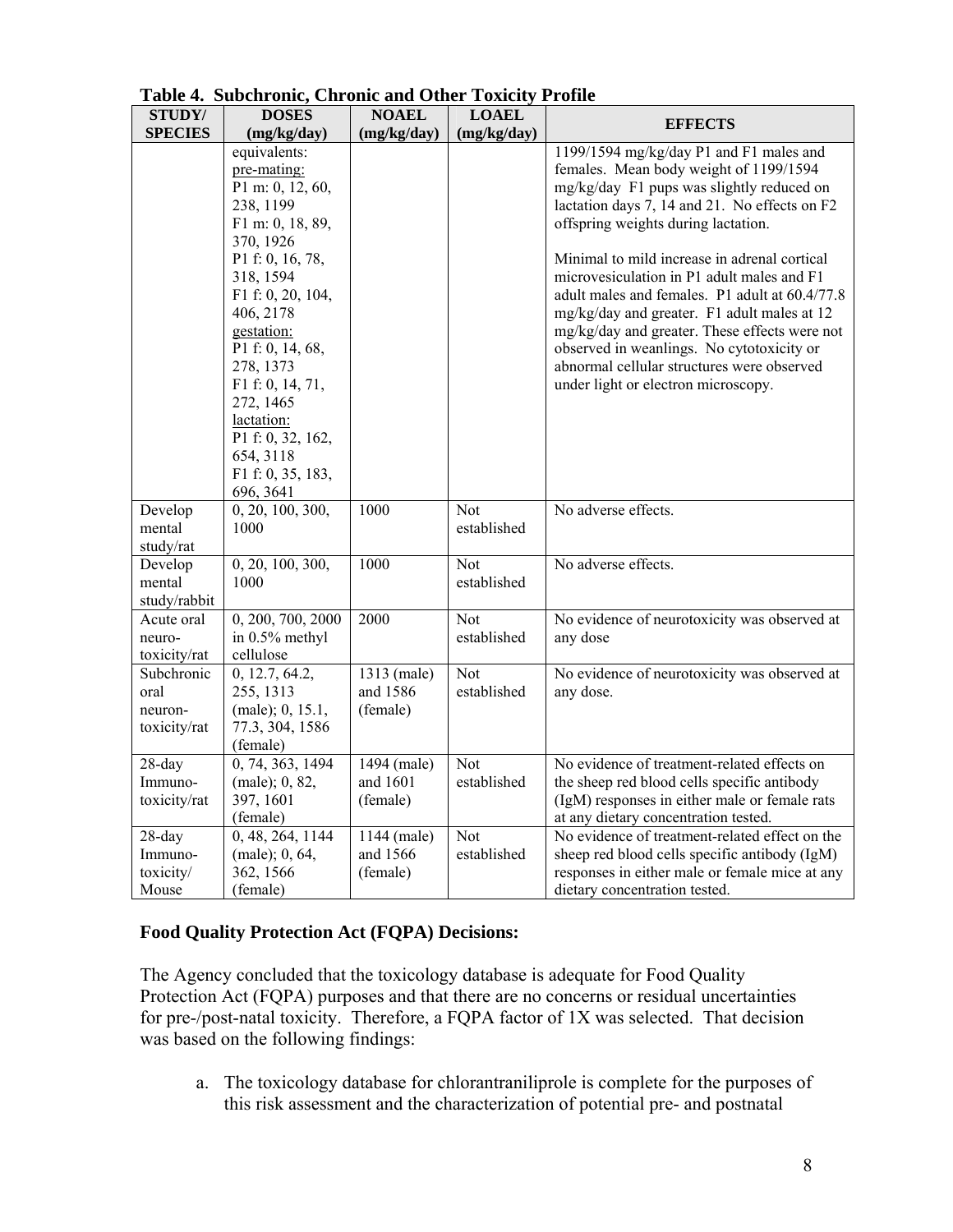risks to infants and children.

- b. No susceptibility was identified in the toxicological database, and there are no residual uncertainties re: pre-and/or postnatal exposure.
- c. There are no treatment-related neurotoxic findings in the acute and subchronic oral neurotoxicity studies in rats.
- d. The exposure assessment is protective: the dietary food exposure assessment utilizes tolerance level residues and 100% crop treated information for all commodities; the drinking water assessment utilizes values generated by models and associated modeling parameters which are designed to provide conservative, health protective, high-end estimates of water concentrations. By using these screening-level exposure assessments, the chronic dietary (food and drinking water) risk is not underestimated.
- e. Although residential exposure is expected over the short- and possibly intermediate-term (via the dermal and/or incidental oral route), there is no hazard expected via these routes/durations, and therefore no risk for these scenarios.

## **4. HUMAN HEALTH EXPOSURE AND RISK ASSESSMENT**

#### **Residue Profile:**

#### **Dietary Exposure and Risk:**

Because an endpoint attributable to a single dose was not identified, the dietary exposure assessment considered only chronic exposure, since chlorantraniliprole was determined to be toxic only via the chronic oral exposure duration.

Chronic dietary risk assessments were conducted using the Dietary Exposure Evaluation Model (DEEM-FCID™, Version 2.03) which uses food consumption data from the U.S. Department of Agriculture's Continuing Surveys of Food Intakes by Individuals (CSFII) from 1994-1996 and 1998. The chronic assessments assumed that 100% of crops with requested uses of chlorantraniliprole are treated, and that all treated crops contain residues at tolerance level.

These assumptions result in conservative, health-protective estimates of exposure which are well below the Agency's level of concern (100% of the cPAD). The maximum estimate is less than 1% of the cPAD for all population subgroups. These analyses indicate that there are no dietary exposure considerations that would preclude registration of chlorantraniliprole for the requested uses.

A drinking water assessment for chlorantraniliprole, conducted based on PRZM/EXAMS (Pesticide Root Zone Model/Exposure Analysis Modeling System), was used to calculate the surface water estimated drinking water concentrations (EDWCs) and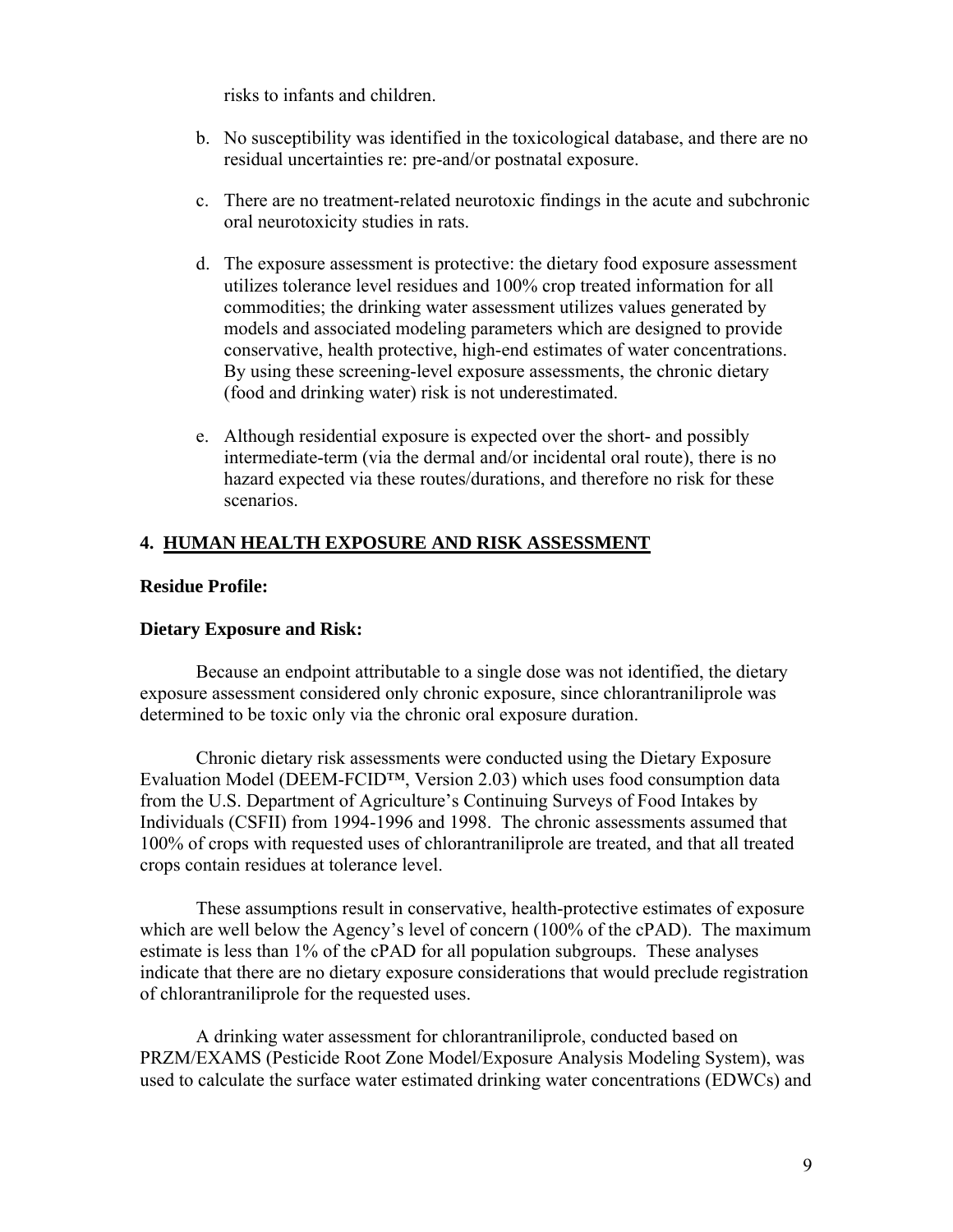the Screening Concentration in Ground Water (SCI-GROW) model was used to calculate the groundwater EDWC. The EDWCs do not exceed the Agency's level of concern.

| Population<br>Subgroup | $cPAD$ ,<br>mg/kg/day |                        | <b>Chronic Estimates</b><br>(Food only) | <b>Chronic Estimates</b><br>(Food and Drinking Water) |              |  |
|------------------------|-----------------------|------------------------|-----------------------------------------|-------------------------------------------------------|--------------|--|
|                        |                       | Exposure,<br>mg/kg/day | Risk, % cPAD                            | Exposure,<br>mg/kg/day                                | Risk, % cPAD |  |
| U.S. Population        | 1.58                  | 0.007679               | $\leq$ 1                                | 0.007756                                              | <1           |  |
| All infants            |                       | 0.007856               | $\leq$ 1                                | 0.008108                                              | $\leq$ 1     |  |
| Children 1-2 yrs       |                       | 0.014855               | $<$ 1                                   | 0.014969                                              | $<$ 1        |  |
| Children 3-5 yrs       |                       | 0.012043               | $\leq$ 1                                | 0.012150                                              | $\leq$ 1     |  |
| Children 6-12 yrs      |                       | 0.007999               | <1                                      | 0.008073                                              | <1           |  |
| Youth 13-19 yrs        |                       | 0.005850               | $\leq$ 1                                | 0.005906                                              | $\leq$ 1     |  |
| Adults 20-49 yrs       |                       | 0.007082               | <1                                      | 0.007154                                              | $\leq$ 1     |  |
| Adults $50+$ yrs       |                       | 0.007613               | <1                                      | 0.007689                                              | $\leq$ 1     |  |
| Females 13-49 yrs      |                       | 0.007215               | $\leq$                                  | 0.007286                                              | $\leq$ 1     |  |

**Table 5. Results of Chronic Dietary Exposure and Risk Estimates for Chlorantraniliprole**

The population subgroup with the highest estimated exposure/risk is bolded.

#### **Residential Exposure Estimates:**

Although there are only two use sites (turfgrass and ornamental plants), as indicated on the 14 terrestrial non-food end use products, these use sites encompass a multitude of places that may be treated: home lawns, commercial lawns, industrial facilities, residential dwellings, business and office complexes, shopping complexes, multi-family residential complexes, institutional buildings, airports, cemeteries, interior plantscapes, ornamental gardens, parks, wildlife plantings, playgrounds, schools, daycare facilities, golf courses, athletic fields, sod farms and other landscaped areas. The multitude of use sites, in addition to the persistence of chlorantraniliprole, indicates there is potential for short- and intermediate-term postapplication dermal (adults and children) and incidental oral (children only) exposure to chlorantraniliprole (inhalation exposure is not expected due to low vapor pressure). However, due to the lack of toxicity over the acute, short- and intermediate-term via the oral and dermal routes – no risk is expected from these exposures.

Long-term (greater than 6 months) dermal exposure to turfgrass is not expected because the use pattern suggests a seasonal window of application, and dislodgeable foliar residue (DFR) data indicate a maximum half-life of only 30 days on foliage. While chlorantraniliprole's persistence in soil (half-life up to 1130 days in dissipation studies on bareground plots) increases the possibility of long-term exposure for toddlers via incidental ingestion, the daily quantity of soil a toddler would need to eat to reach the cPAD is not feasible (more than 4 lbs/day, even when accounting for accumulation).

Due to the lack of toxicity resulting from chlorantraniliprole exposure (other than chronic oral ingestion), spray drift is not expected to pose a risk to residents near spraying operations.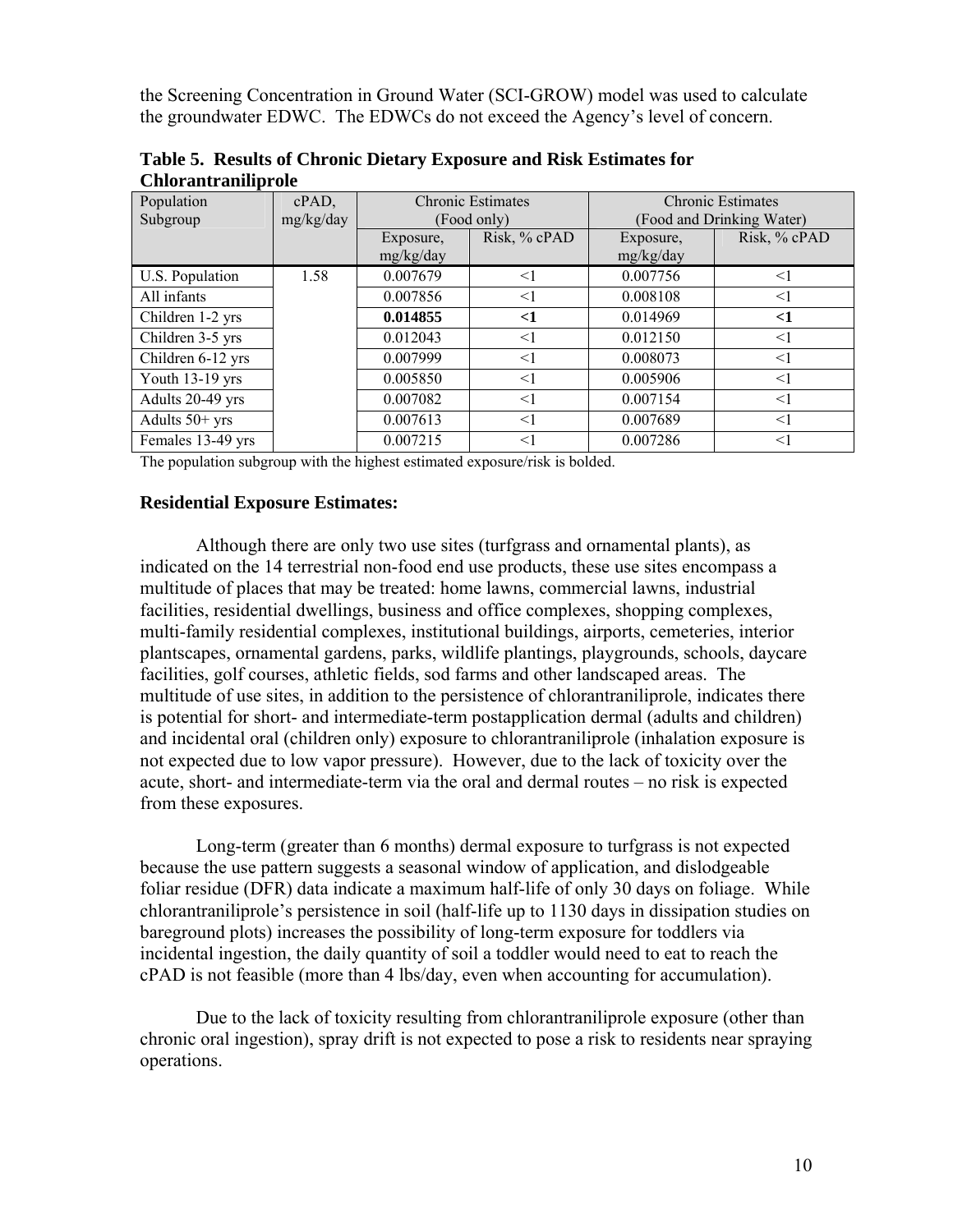## **Aggregate Risk:**

Although there is potential exposure to chlorantraniliprole from food, drinking water and residential use sites, the only identified hazard is via the oral route over a chronic duration. Residential exposures are expected to occur over a short- or intermediate-term duration. Therefore, the aggregate risk assessment considers only exposures from food and drinking water consumed over a long-term duration (greater than 6 months of daily exposure). That decision was based on the following findings:

- a. **Acute Risk**. No acute risk is expected because no acute hazard, attributable to a single dose, was identified.
- b. **Chronic Risk.** Using exposure assumptions, we concluded that exposure to chlorantraniliprole from food and water will utilize <1% of the cPAD for the population group children 1-2 years (the highest exposed subpopulation). Based on the use pattern, chronic residential exposure to residues of chlorantraniliprole is not expected.
- c. **Short-Term/Intermediate Risk.** There is potential for short- and intermediate-term post-application dermal (adults and children) and incidental oral (children only) exposure to chlorantraniliprole. However, due to the lack of toxicity via dermal route, as well as the lack of toxicity over the acute, short- and intermediate-term via the oral route – no risk is expected from these exposures. Inhalation exposure is not expected due to the low vapor pressure of chlorantraniliprole (so applied/deposited residues are not expected to volatilize into the air).
- d. **Aggregate Cancer Risk.** Chlorantraniliprole has been classified as a "not likely human carcinogen." It is not expected to pose a cancer risk to humans.
- e. **Determination of Safety.** Based on the risk assessments, we conclude that there is a reasonable certainty that no harm will result to the general population, or to infants and children from aggregate exposure to chlorantraniliprole residues.

#### **Occupational Exposure:**

The chlorantraniliprole toxicology database indicates there is no systemic hazard associated with short- and intermediate-term dermal and inhalation exposure, and therefore, no occupational exposure and risk assessment was conducted.

## **5. ENVIRONMENTAL EXPOSURE AND RISK**

#### **Environmental Fate Characteristics:**

 Chlorantraniliprole may be characterized as persistent and mobile in terrestrial and aquatic environments. Extended chlorantraniliprole use is expected to cause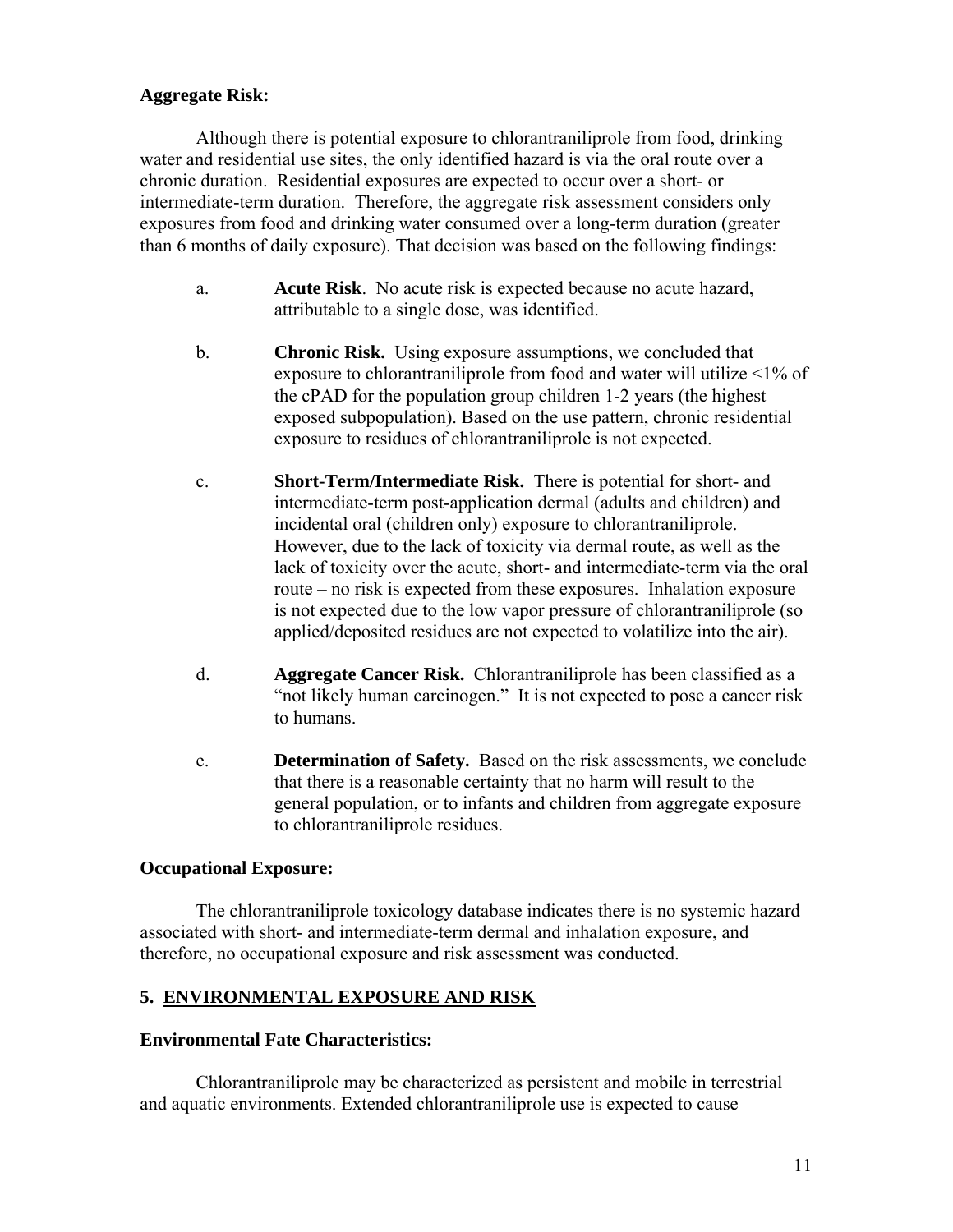accumulation of residues in soil from year to year. Major routes of dissipation are expected to be alkaline-catalyzed hydrolysis, photodegradation in water, leaching, and runoff.

Nine degradates/metabolites of the parent compound have been identified in environmental fate studies: IN-EQW78, IN-LBA22, IN-LBA24, IN-LBA23 IN-ECD73, IN-F6L99, IN-EVK64, IN-F9N04, and IN-GAZ70 (see Table 7). The greatest percentage production of a degradate was for IN-LBA24, which was 90% of applied parent produced in the photolysis study at pH7. The risk assessment did not quantify the risks from these degradates because they were commonly of lower toxic potency than the parent. For example IN-LBA24 is orders of magnitude less toxic than the parent pesticide. Coupling the observed lower toxic potency with the risk assessments exposure modeling assumptions of stability for the parent would suggest that excluding the degradates from quantitative risk estimation would not substantially affect the conclusion of the risk assessment.

| Data                              | <b>Units</b>            | <b>Value</b>        |
|-----------------------------------|-------------------------|---------------------|
| Molecular Weight                  | g/mole                  | 483.15              |
| Solubility                        | mg/L                    | 1.023               |
| Vapor Pressure                    | Torr                    | 1.57E-13            |
| Henrys Constant                   | atm m <sup>3</sup> /mol | $3.1E-15$           |
| Hydrolysis $(a)$ pH 7             | Days                    | Stable              |
| Photodegradation in Water         | Days                    | 0.31                |
| Aerobic Soil Metabolism           | Days                    | $577.6^{1}$         |
|                                   |                         | 537.3               |
|                                   |                         | 374.6               |
|                                   |                         | 410.1               |
|                                   |                         | 246.6               |
|                                   |                         | 228.0               |
|                                   |                         | 888.6               |
|                                   |                         | 924.1               |
|                                   |                         | 396.0               |
| Aerobic Aquatic Metabolism        | Days                    | 231                 |
|                                   |                         | 125                 |
| Anaerobic Aquatic                 | Days                    | 208                 |
| Metabolism                        |                         |                     |
| Soil: Water Coefficients (Average | L/g                     | 153-loam sand       |
| $K_{oc}$                          |                         | 509-silty clay loam |
|                                   |                         | 272-sandy loam      |
|                                   |                         | 526-loamy sand      |
|                                   |                         | 180-loam            |
|                                   |                         |                     |

## **Table 6. Laboratory Environmental Fate Data for Chlorantraniliprole**

#### **Table 7. Identified Degrades/Metabolites**

| <b>Study</b> | <b>Degradation</b> | <b>Maximum Formation</b> | <b>Chemical Name</b>         |
|--------------|--------------------|--------------------------|------------------------------|
|              | <b>Product</b>     | <b>Percentage</b>        |                              |
|              |                    | $(\%$ of applied parent) |                              |
| Hvdrolvsis   | IN-EOW78           | $86.7 \omega$ pH 9       | $(2-[3-Bromo-1-(3-chloro-2-$ |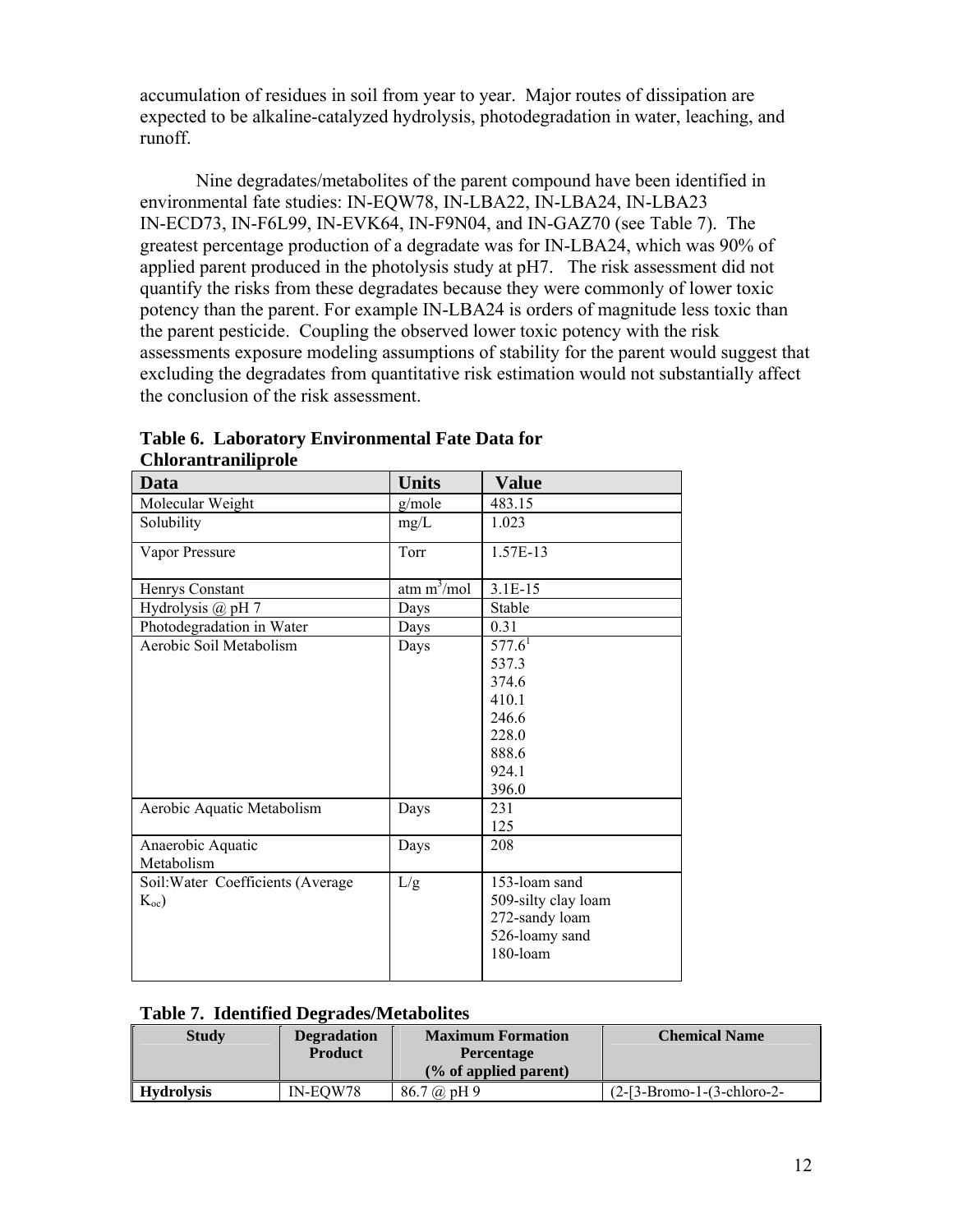| <b>Study</b>                               | <b>Degradation</b><br><b>Product</b> | <b>Maximum Formation</b><br>Percentage                                                                                          | <b>Chemical Name</b>                                                                                                       |  |  |
|--------------------------------------------|--------------------------------------|---------------------------------------------------------------------------------------------------------------------------------|----------------------------------------------------------------------------------------------------------------------------|--|--|
|                                            |                                      | (% of applied parent)                                                                                                           |                                                                                                                            |  |  |
|                                            |                                      |                                                                                                                                 | pyridinyl)-1H-pyrazol-5-yll-6-<br>chloro-3,8 dimethyl-4(3H)-<br>quinazolinone                                              |  |  |
| Photodegradation<br>in Water               | IN-EQW78                             | ND $(a)$ pH 7 buffer solution<br>ND @ natural water, sterile                                                                    | (2-[3-Bromo-1-(3-chloro-2-<br>pyridinyl)-1H-pyrazol-5-yl]-6-<br>chloro-3,8 dimethyl-4(3H)-<br>quinazolinone                |  |  |
|                                            | IN-LBA22                             | 52.1 $(a)$ pH 7 buffer solution<br>3.4 @ natural water, sterile                                                                 |                                                                                                                            |  |  |
|                                            | IN-LBA24                             | 90.2 $\omega$ pH 7 buffer solution<br>89.3 @ natural water, sterile                                                             |                                                                                                                            |  |  |
|                                            | IN-LBA23                             | 40.8 $\omega$ pH 7 buffer solution<br>51.4 @ natural water, sterile                                                             |                                                                                                                            |  |  |
| <b>Soil Metabolism</b>                     | <b>IN-F6L99</b>                      | 2.1 @ $25^{\circ}$ C incubation<br>5.2 $\omega$ 35 <sup>o</sup> C incubation<br>4.2 $\overline{a}$ 49 <sup>o</sup> C incubation | N-Methyl-[3-bromo-1H-<br>pyrazol-5-yl]carboxylic acid                                                                      |  |  |
|                                            | IN-EVK64                             | ND @ $25^{\circ}$ C incubation<br>1.7 $\bar{a}$ 35 <sup>o</sup> C incubation<br>5.3 @ $49^{\circ}$ C incubation                 |                                                                                                                            |  |  |
|                                            | IN-EQW78                             | 9.5 @ $25^{\circ}$ C incubation<br>33.3 @ 35 <sup>o</sup> C incubation<br>71.6 @ $49^{\circ}$ C incubation                      | $(2-[3-Bromo-1-(3-chloro-2-$<br>pyridinyl)-1H-pyrazol-5-yl]-6-<br>chloro-3,8 dimethyl-4(3H)-<br>quinazolinone              |  |  |
|                                            | IN-ECD73                             | 4.9 @ $25^{\circ}$ C incubation<br>8.2 $\overline{a}$ 35 <sup>0</sup> C incubation<br>9.1 @ $49^{\circ}$ C incubation           | $2-[3-bromo-1-(3-chloro-2-$<br>pyridinyl)-1H-pyrazole-5-yl]-6-<br>chloro-3,8-dimethyl-4(3H)-<br>quinazolinone              |  |  |
|                                            | INGAZ70                              | 4.3 @ $25^{\circ}$ C incubation<br>7.4 $\bar{\omega}$ 35 <sup>0</sup> C incubation<br>1.0 $\omega$ 49 <sup>0</sup> C incubation | $2-[3-bromo-1-(3-chloro-2-$<br>pyridinyl)-1H-pyrazol-5-yl]-6-<br>chloro-8-methyl-4(1H)-<br>quinazolinone                   |  |  |
| <b>Water/Sediment</b><br><b>Metabolism</b> | IN-EQW78                             | 30.2 $\omega$ no photodegradation<br>40.9 $\omega$ photodegradation                                                             | (2-[3-Bromo-1-(3-chloro-2-<br>pyridinyl)-1H-pyrazol-5-yl]-6-<br>chloro-3,8 dimethyl-4(3H)-<br>quinazolinone                |  |  |
|                                            | <b>IN-F6L99</b>                      | 4.2 $\omega$ no photodegradation<br>$ND$ @ photodegradation                                                                     | 5-bromo-N-methyl-1H-<br>pyrazole-3-carboxamide                                                                             |  |  |
|                                            | <b>IN-F9N04</b>                      | $2.7$ @ no photodegradation<br>$ND$ @ photodegradation                                                                          | N-[2-(Aminocarbonyl)-4-<br>chloro-6-methylphenyl]-3-<br>$b$ romo-1-(3-chloro-2-<br>pyridinyl)1H-pyrazole-5-<br>carboxamide |  |  |
|                                            | IN-GAZ70                             | 3.0 $@$ no photodegradation<br>$ND$ @ photodegradation                                                                          | 2-[3-bromo-1-(3-chloro-2-<br>pyridinyl)-1H-pyrazol-5-yl]-6-<br>chloro-8-methyl-4(1H)-<br>quinazolinone                     |  |  |
|                                            | IN-ECD73                             | 4.7 @ no photodegradation<br>$0.8$ @ photodegradation                                                                           | 2-[3-bromo-1-(3-chloro-2-<br>pyridinyl)-1H-pyrazole-5-yl]-6-                                                               |  |  |

**Table 7. Identified Degrades/Metabolites**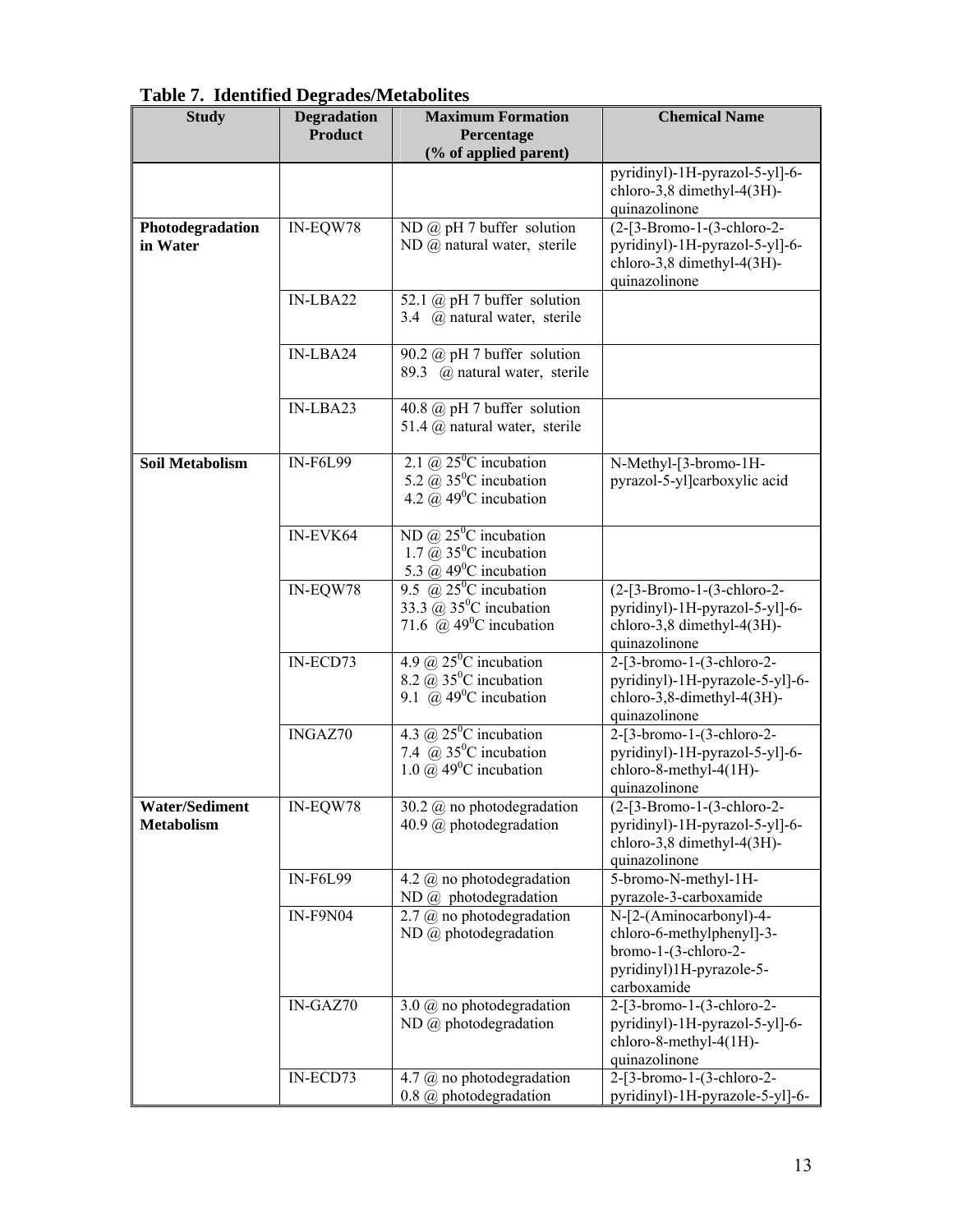| <b>Study</b> | <b>Degradation</b>  | <b>Maximum Formation</b>          | <b>Chemical Name</b>       |
|--------------|---------------------|-----------------------------------|----------------------------|
|              | <b>Product</b>      | <b>Percentage</b>                 |                            |
|              |                     | (% of applied parent)             |                            |
|              |                     |                                   | chloro-3,8-dimethyl-4(3H)- |
|              |                     |                                   | quinazolinone              |
|              | INLBA22             | 11.1 $\omega$ no photodegradation |                            |
|              |                     | $ND$ @ photodegradation           |                            |
|              | INLBA24             | 4.6 $(a)$ no photodegradation     |                            |
|              |                     | 1.5 $@$ photodegradation          |                            |
|              | INLNA <sub>23</sub> | 2.3 $(a)$ no photodegradation     |                            |
|              |                     | $0.5$ @ photodegradation          |                            |

## **Table 7. Identified Degrades/Metabolites**

#### **Ecological Effects and Risk:**

Chlorantraniliprole can be characterized as having very little toxicity to terrestrial and aquatic vertebrates. As can be expected for an insecticide, the compound is toxic to a number of terrestrial and aquatic invertebrates. The compound can produce limited adverse effects in terrestrial and aquatic plants.

Available data for formulated products suggested no concern for enhanced toxicity of formulations versus the active ingredient alone. Data for degradates suggest no concern for toxicity exceeding the parent compound and in most cases toxicity is orders of magnitude below the parent.

## Terrestrial Hazard

#### *Birds-*

Chlorantraniliprole, degradates and formulated products can be characterized as being practically non-toxic from the acute oral and dietary perspectives. The available data show no indications that formulated product, metabolites, or degradates are more toxic than the active ingredient.

#### **Table 8. Available Bird Toxicity Data for Chlorantraniliprole, Formulations, and Degradates**

|                       | Nature of       |                   |                     |                  |                      | <b>Effects</b><br><b>Value</b> | <b>Units of</b>  |
|-----------------------|-----------------|-------------------|---------------------|------------------|----------------------|--------------------------------|------------------|
| <b>Test Material</b>  | <b>Tested</b>   | <b>Registrant</b> |                     |                  |                      | <b>Based</b>                   | Active           |
| <b>Identification</b> | <b>Material</b> | <b>Study ID</b>   | <b>Test Species</b> | <b>Test Type</b> | <b>Endpoint Type</b> | on A.S.                        | <b>Substance</b> |
|                       |                 |                   | Anas                |                  |                      |                                |                  |
| Chlorantraniliprole   |                 | DuPont-           | platyrhynchos       | Subacute         | LC 50                | >5620                          |                  |
| Technical             | Technical       | 14380             | (Mallard)           | dietary          | <b>NOAEC</b>         | 5620                           | mg/kg diet       |
|                       |                 |                   |                     |                  | LOAEC (viable        | 250                            |                  |
|                       |                 |                   | Anas                |                  | embryo               |                                |                  |
| Chlorantraniliprole   |                 | DuPont-           | platyrhynchos       |                  | reduction)           |                                |                  |
| Technical             | Technical       | 14384             | (Mallard)           | Reproduction     | <b>NOAEC</b>         | 500                            | mg/kg diet       |
|                       |                 |                   | Colinus             |                  |                      |                                |                  |
|                       |                 |                   | virginianus         |                  |                      |                                |                  |
| Chlorantraniliprole   |                 | DuPont-           | (Northern)          | Acute oral       | LD 50                | >2250                          |                  |
| Technical             | Technical       | 14378             | bobwhite)           | dose             | <b>NOAEL</b>         | 2250                           | $mg/kg$ bw       |
|                       |                 |                   | Colinus             |                  |                      |                                |                  |
|                       |                 |                   | virginianus         |                  |                      |                                |                  |
| Chlorantraniliprole   |                 | DuPont-           | (Northern           | Subacute         | LC <sub>50</sub>     | >5620                          |                  |
| Technical             | Technical       | 14379             | bobwhite)           | dietary          | <b>NOAEC</b> )       | 5620                           | mg/kg diet       |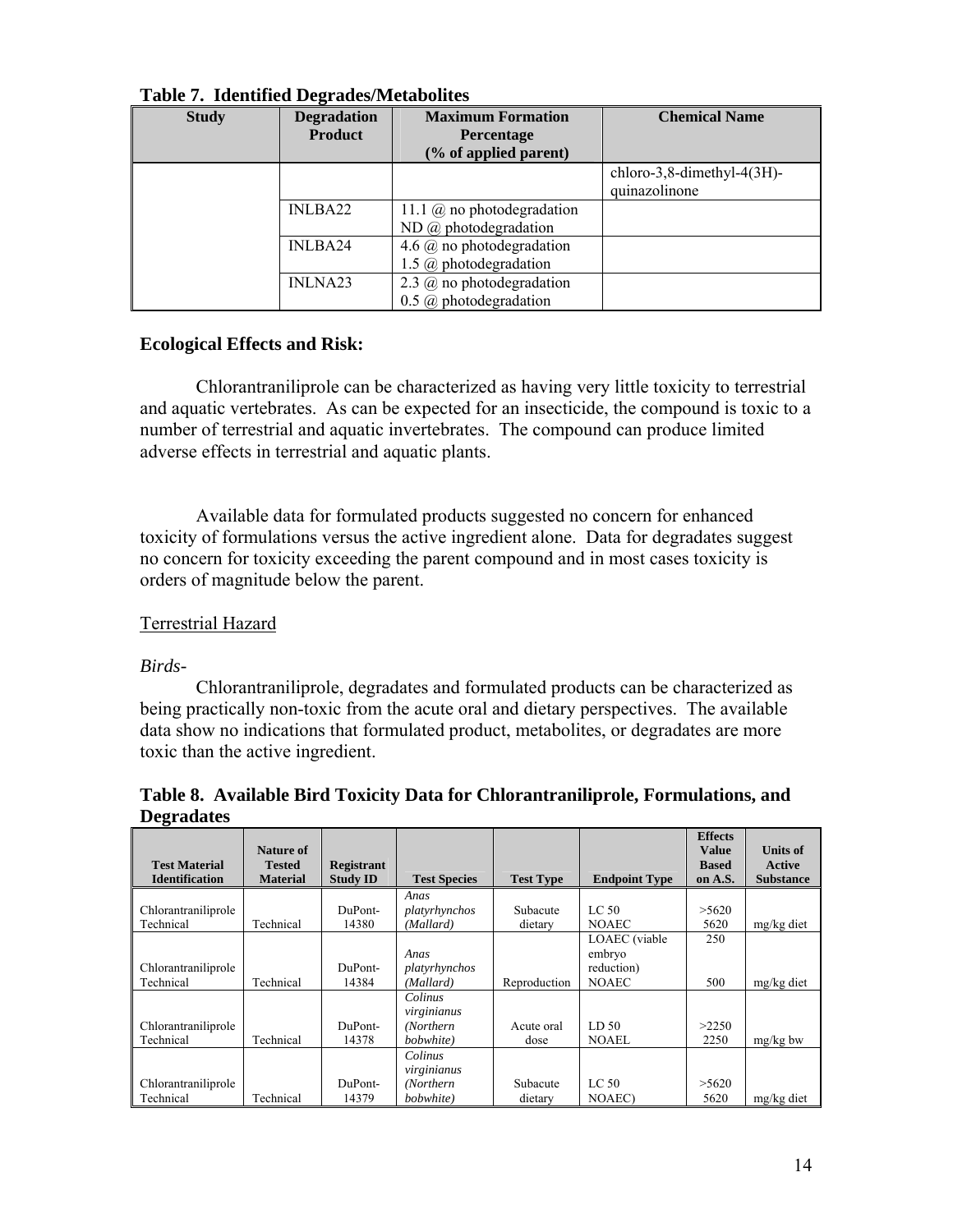|                       |                 |                   |                     |                  |                      | <b>Effects</b> |                  |
|-----------------------|-----------------|-------------------|---------------------|------------------|----------------------|----------------|------------------|
|                       | Nature of       |                   |                     |                  |                      | <b>Value</b>   | <b>Units of</b>  |
| <b>Test Material</b>  | <b>Tested</b>   | <b>Registrant</b> |                     |                  |                      | <b>Based</b>   | <b>Active</b>    |
| <b>Identification</b> | <b>Material</b> | <b>Study ID</b>   | <b>Test Species</b> | <b>Test Type</b> | <b>Endpoint Type</b> | on A.S.        | <b>Substance</b> |
|                       |                 |                   | Colinus             |                  | <b>LOAEC</b>         | 250            |                  |
|                       |                 |                   | virginianus         |                  | (egsheell)           |                |                  |
| Chlorantraniliprole   |                 | DuPont-           | (Northern           |                  | (thinning)           |                |                  |
| Technical             | Technical       | 14383             | bobwhite)           | Reproduction     | <b>NOAEC</b>         | 120            | mg/kg-diet       |
|                       |                 |                   | Colinus             |                  |                      |                |                  |
|                       |                 |                   | virginianus         |                  |                      |                | $mg$ IN-         |
|                       | Technical       | DuPont-           | (Northern           | Acute oral       | LD <sub>50</sub>     | >2250          | EQW78/kg         |
| IN-EOW78              | metabolite      | 18859             | bobwhite)           | dose             | <b>NOAEL</b>         | 2250           | bw               |
|                       |                 |                   | Colinus             |                  | LD <sub>50</sub>     | >2000          |                  |
|                       |                 |                   | virginianus         |                  | NOAEL(transient      | 432            |                  |
| Chlorantraniliprole   | Formulated      | DuPont-           | (Northern           | Acute oral       | clinical signs, no   |                | $mg$ a.i./ $kg$  |
| 20SC                  | Product         | 18945             | bobwhite)           | dose             | mortality)           |                | bw               |
|                       |                 |                   | Colinus             |                  | LD <sub>50</sub>     | >2250          |                  |
|                       |                 |                   | virginianus         |                  | NOAEL(transient      | 486            |                  |
| Chlorantraniliprole   | Formulated      | DuPont-           | (Northern           | Acute oral       | clinical signs, no   |                | $mg$ a.i./ $kg$  |
| 35WG                  | Product         | 18946             | bobwhite)           | dose             | mortality)           |                | bw               |
|                       |                 |                   | Colinus             |                  |                      |                |                  |
|                       |                 |                   | virginianus         |                  |                      |                |                  |
| Chlorantraniliprole   | Formulated      | DuPont-           | (Northern           | Subacute         | LC <sub>50</sub>     | >5620          | $mg$ a.i./ $kg$  |
| 20SC                  | Product         | 19420             | bobwhite)           | dietary          | <b>NOAEC</b>         | 5620           | diet             |

#### **Table 8. Available Bird Toxicity Data for Chlorantraniliprole, Formulations, and Degradates**

## *Mammals-*

Acute toxicity study effects for the technical active ingredient in mammals are reported as follows:

 Acute Oral Toxicity LD50: >5000 mg/kg (Rat) Acute Dermal Toxicity LD50: >5000 mg/kg (Rat) Acute Inhalation Toxicity LC50: >5.1 mg/L (Rat)

Formulated products are as equally non-toxic following acute exposures as is technical chlorantraniliprole. A single dose of chlorantraniliprole 20SC [200 g/L (w/v); 18.5% (w/w)] (chlorantraniliprole 20SC) was administered by oral gavage to three fasted female rats at a dose of 5000 mg/kg. The rats were dosed one at a time at a minimum of 48-hour intervals. All rats survived until the scheduled sacrifice. No clinical signs of toxicity were observed, and no body weight loss occurred after dosing. No gross lesions were present in the rats at necropsy. A single dose of chlorantraniliprole 35WG was administered by oral gavage to one fasted female rat each at a dose of 175, 550, or 1750 mg/kg and to three fasted female rats at a dose of 5000 mg/kg. No deaths occurred. The rats exhibited no clinical signs of toxicity during the study. No body weight losses occurred after dosing. No gross lesions were present in the rats at necropsy. For the purposes of this risk assessment, to facilitate a comparison of estimated dietary residues with toxicity endpoints for acute effects, the existing rate oral LD50 toxicity study was used to estimate a dietary concentration of the pesticide that would correspond to a daily oral dose equivalent to the LD50. To accomplish this, a conservative ingestion rate of 100 percent of the body weight was applied. The resulting estimated dietary acute toxicity endpoint is  $>5000$  mg/kg-diet  $\left[\frac{5000 \text{ mg}}{kg}$ -bw $\right]$  kg-bw/1kg-diet) =  $>5000$ mg/kg-diet].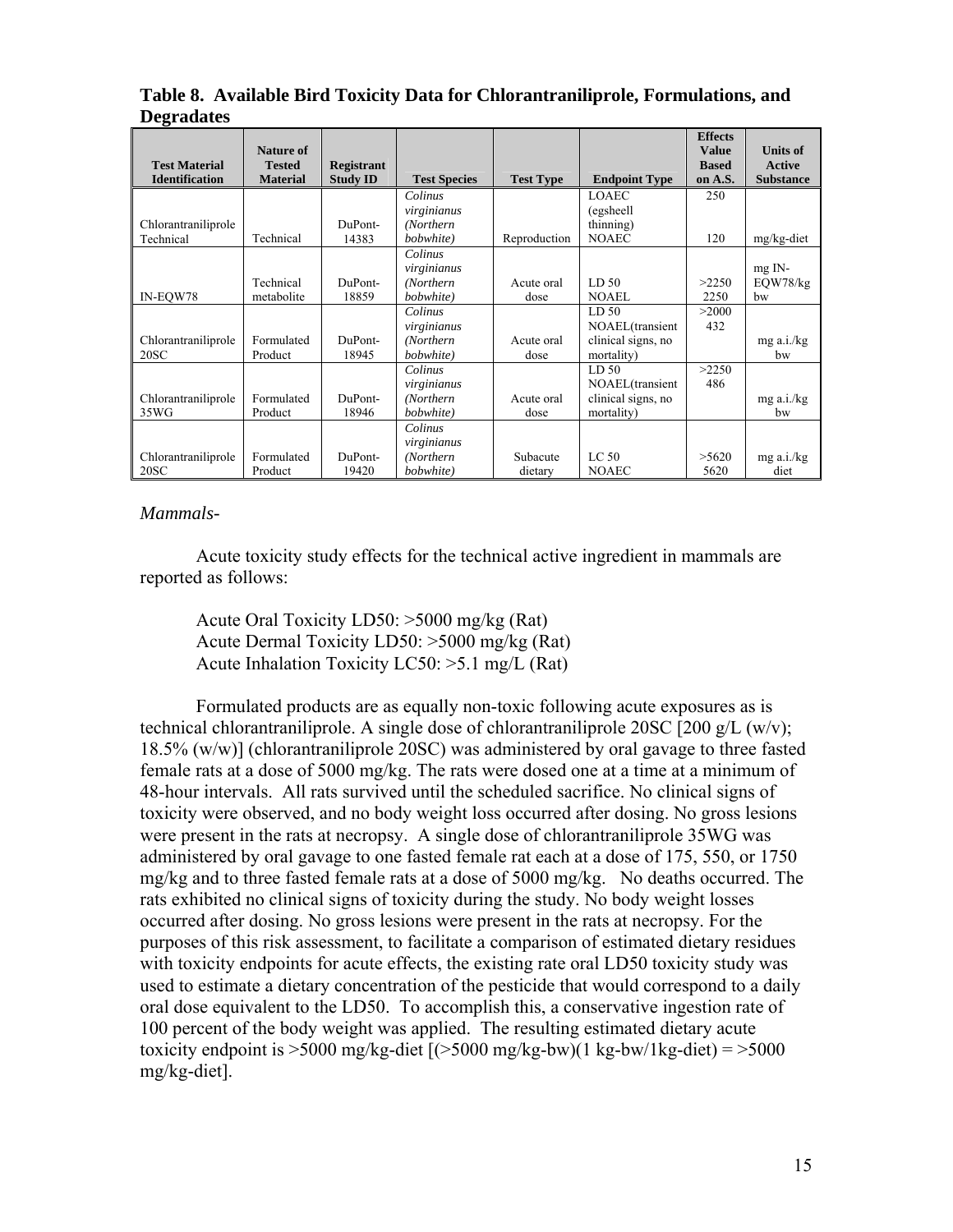In developmental toxicity studies in rats and rabbits, chlorantraniliprole exhibited no effects on any parameter in pregnant females or their offspring at levels up to and including the maximum tested dose of 1,000 mg/kg bw/day. The NOAEL for this study is  $1,000 \text{ mg/kg/day}$ .

No reproduction toxicity was observed in a two-generation reproduction study with chlorantraniliprole in rats. No adverse effects were observed on reproduction, fertility, sperm parameters, estrous cycle, litter size, pup survival and developmental landmarks up to the maximum tested dose of 20,000 ppm in the diet. There were no adverse histological findings indicative of reproductive toxicity. There was a slight reduction in the F1 pup (but not F2 pup) weight during lactation at the highest dose level (mean maternal intake during lactation equal to 3118 mg/kg-bw/day); this was attributed, in part, to weight loss in one dehydrated dam during lactation which had a litter with some of the lowest pup weights. The slight change in pup weight was without subsequent effects since overall body weight, weight gain and development in F1 rats fed 20,000 ppm were similar to control animals. The NOAEC for this study is 20,000 ppm or 1000 mg/kg bw/day as a NOAEL (estimated).

#### *Invertebrates-*

The available formulated product data, when adjusted for active ingredient suggest that there is no practical difference between the toxicity of active ingredient and formulated products to bees.

|                             | <b>Nature of</b>      |                   |                              |                  |                 | <b>Effects</b><br><b>Value</b> |                           |
|-----------------------------|-----------------------|-------------------|------------------------------|------------------|-----------------|--------------------------------|---------------------------|
| <b>Test Material</b>        | <b>Tested</b>         | <b>Registrant</b> |                              |                  | <b>Endpoint</b> | <b>Based</b>                   | <b>Units of Active</b>    |
| <b>Identification</b>       | <b>Material</b>       | <b>Study ID</b>   | <b>Test Species</b>          | <b>Test Type</b> | <b>Type</b>     | on A.S.                        | <b>Substance</b>          |
|                             |                       |                   |                              | Mortality        | LR 50           |                                |                           |
| Chlorantraniliprole         | Formulated            | DuPont-           | <b>Aphidius</b>              | and              | and ER          |                                |                           |
| 20SC                        | Product               | 18423             | rhopalosiphi                 | reproduction     | 50              | >750                           | g. chlorantraniliprole/ha |
|                             |                       |                   |                              | Mortality        | LR 50           |                                |                           |
| Chlorantraniliprole         | Formulated            | DuPont-           | <b>Aphidius</b>              | and              | and ER          |                                |                           |
| 35WG                        | Product               | 12405             | rhopalosiphi                 | reproduction     | 50              | >750                           | g. chlorantraniliprole/ha |
| Chlorantraniliprole         | Formulated            | DuPont-           | Apis mellifera               |                  |                 |                                |                           |
| 35WG                        | Product               | 12753             | (Honeybee)                   | Semi-field       | <b>NOEC</b>     | 156.16                         | g. chlorantraniliprole/ha |
| Chlorantraniliprole         | Formulated            | DuPont-           | Apis mellifera               |                  |                 |                                | mg.                       |
| 35WG                        | Product               | 14387             | (Honeybee)                   | Acute oral       | LD50            | >0.119                         | chlorantraniliprole/bee   |
| Chlorantraniliprole         | Formulated            | DuPont*-          | Apis mellifera               | Acute            |                 |                                | mg.                       |
| 35WG                        | Product               | 14387             | (Honeybee)                   | contact          | LD50            | >0.100                         | chlorantraniliprole/bee   |
| Chlorantraniliprole         | Formulated            | DuPont-           | Apis mellifera               |                  |                 |                                |                           |
| 20SC                        | Product               | 14388             | (Honeybee)                   | semi-field       | <b>NOAEC</b>    | 52.5                           | g. chlorantraniliprole/ha |
| Chlorantraniliprole         | Formulated            | DuPont-           | Apis mellifera               |                  |                 |                                |                           |
| 20SC                        | Product               | 14706             | (Honeybee)                   | semi-field       | <b>NOAEC</b>    | 52.5                           | g. chlorantraniliprole/ha |
| Chlorantraniliprole<br>35WG | Formulated            | DuPont-<br>16269  | Apis mellifera               |                  | Mortality       |                                |                           |
|                             | Product<br>Formulated | DuPont-           | (Honeybee)                   | Acute            | $<\!\!4\!\%$    | 112.5                          | g. chlorantraniliprole/ha |
| Chlorantraniliprole<br>20SC | Product               | 16271             | Apis mellifera               | semi-field       | <b>NOAEC</b>    | >60                            |                           |
|                             |                       |                   | (Honeybee)                   |                  |                 |                                | g chlorantraniliprole/ha  |
| Chlorantraniliprole<br>20SC | Formulated<br>Product | DuPont-<br>16272  | Apis mellifera<br>(Honeybee) | semi-field       | <b>NOAEC</b>    | >60                            |                           |
| Chlorantraniliprole         | Formulated            | DuPont-           | Apis mellifera               |                  |                 |                                | g chlorantraniliprole/ha  |
| 20SC                        | Product               | 17208             | (Honeybee)                   | semi-field       | <b>NOAEC</b>    | 60                             | g. chlorantraniliprole/ha |
|                             |                       |                   |                              |                  | <b>LOAEC</b>    |                                |                           |
|                             |                       |                   |                              |                  | (mortality)     |                                |                           |
| Chlorantraniliprole         | Formulated            | DuPont-           | Apis mellifera               |                  | and             |                                |                           |
| 20SC                        | Product               | 17247             | (Honeybee)                   | semi-field       | decreased       | >60                            | g. chlorantraniliprole/ha |

**Table 9. Terrestrial Invertebrate Toxicity Data for Chlorantraniliprole, Formulations, and Degradates**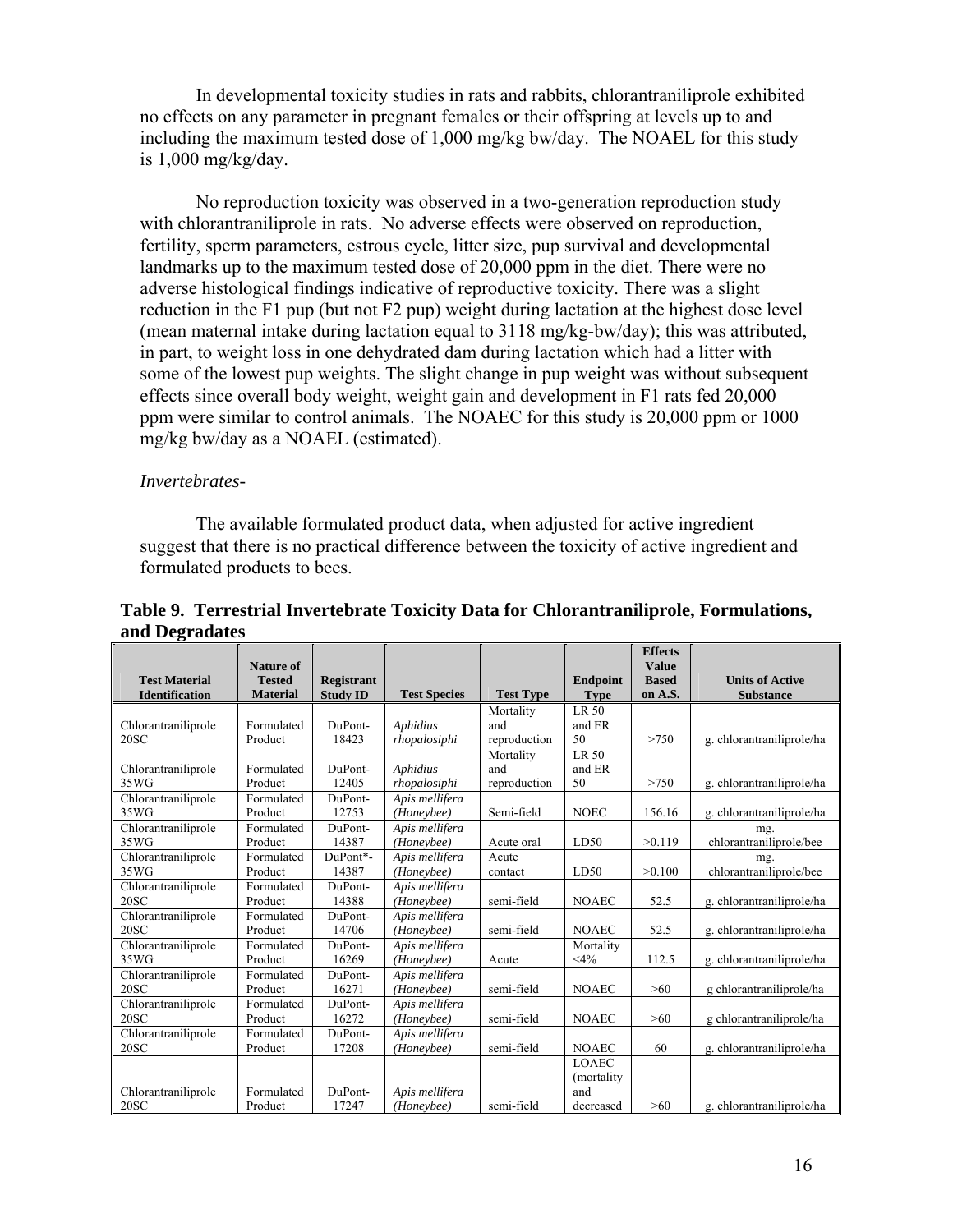#### **Table 9. Terrestrial Invertebrate Toxicity Data for Chlorantraniliprole, Formulations, and Degradates**

|                                               | <b>Nature of</b>                 |                                      |                               |                                        |                                                 | <b>Effects</b><br><b>Value</b> |                                                       |
|-----------------------------------------------|----------------------------------|--------------------------------------|-------------------------------|----------------------------------------|-------------------------------------------------|--------------------------------|-------------------------------------------------------|
| <b>Test Material</b><br><b>Identification</b> | <b>Tested</b><br><b>Material</b> | <b>Registrant</b><br><b>Study ID</b> | <b>Test Species</b>           | <b>Test Type</b>                       | <b>Endpoint</b><br><b>Type</b>                  | <b>Based</b><br>on A.S.        | <b>Units of Active</b><br><b>Substance</b>            |
|                                               |                                  |                                      |                               |                                        | flight                                          |                                |                                                       |
|                                               |                                  |                                      |                               |                                        | intensity)<br><b>LOAEC</b>                      |                                |                                                       |
|                                               |                                  |                                      |                               |                                        | (mortality)                                     |                                |                                                       |
|                                               |                                  |                                      |                               |                                        | and                                             |                                |                                                       |
| Chlorantraniliprole                           | Formulated                       | DuPont-                              | Apis mellifera                |                                        | decreased<br>flight                             |                                |                                                       |
| 20SC                                          | Product                          | 17248                                | (Honeybee)                    | semi-field                             | intensity)                                      | 60                             | g. chlorantraniliprole/ha                             |
|                                               |                                  |                                      |                               |                                        | LD 50                                           | >0.0274                        | µg/bee in water                                       |
| Chlorantraniliprole<br>Technical              | Technical                        | DuPont-<br>17582                     | Apis mellifera<br>(Honeybee)  | Acute oral                             |                                                 | >104.1                         | µg/bee in acetone<br>chlorantraniliprole/bee          |
| Chlorantraniliprole                           | Formulated                       | DuPont-                              | Apis mellifera                |                                        |                                                 |                                |                                                       |
| 20SC                                          | Product                          | 18085                                | (Honeybee)                    | semi-field                             | <b>NOAEC</b>                                    | 60                             | g. chlorantraniliprole/ha                             |
|                                               |                                  |                                      |                               |                                        | <b>LOAEC</b><br>(mortality)                     |                                |                                                       |
|                                               |                                  |                                      |                               |                                        | and                                             |                                |                                                       |
|                                               |                                  |                                      |                               |                                        | decreased                                       |                                |                                                       |
| Chlorantraniliprole<br>20SC                   | Formulated<br>Product            | DuPont-<br>18086                     | Apis mellifera<br>(Honeybee)  | semi-field                             | flight<br>intensity)                            | 60                             | g. chlorantraniliprole/ha                             |
| Chlorantraniliprole                           | Formulated                       | DuPont-                              | Apis mellifera                |                                        |                                                 |                                |                                                       |
| 20SC                                          | Product                          | 18087                                | (Honeybee)                    | semi-field                             | <b>NOAEC</b>                                    | 60                             | g. chlorantraniliprole/ha                             |
| Chlorantraniliprole<br>20SC                   | Formulated<br>Product            | DuPont-<br>18426                     | Apis mellifera<br>(Honeybee)  | Acute oral                             | LD <sub>50</sub>                                | >114.1                         | μg. chlorantraniliprole/bee                           |
|                                               |                                  |                                      | Chrysoperla                   |                                        |                                                 |                                |                                                       |
|                                               |                                  |                                      | carnea                        |                                        |                                                 |                                |                                                       |
| Chlorantraniliprole                           | Formulated                       | DuPont-                              | (Green<br>lacewing)           | Mortality                              | EC <sub>50</sub>                                | 120                            |                                                       |
| 20SC                                          | Product                          | 17301                                | larvae                        | Reproduction                           | LOEC                                            | 120                            | g chlorantraniliprole/ha                              |
|                                               |                                  |                                      | Coccinella                    |                                        |                                                 |                                |                                                       |
| Chlorantraniliprole                           | Formulated                       | DuPont-                              | septempunctata<br>(Lady bird  | Mortality                              | <b>LOAEC</b>                                    | 60                             |                                                       |
| 20SC                                          | Product                          | 19746                                | beetle)                       | Reproduction                           | LOAEC                                           | 60                             | g. chlorantraniliprole/ha                             |
|                                               |                                  |                                      | Coccinella                    |                                        |                                                 |                                |                                                       |
| Chlorantraniliprole                           | Formulated                       | DuPont-                              | septempunctata<br>(Lady bird  | Mortality                              | EC <sub>50</sub>                                | < 120                          |                                                       |
| 20SC                                          | Product                          | 17300                                | beetle) larvae                | Reproduction                           | LOEC                                            | 120                            | g. chlorantraniliprole/ha                             |
|                                               |                                  | DuPont-<br>14398                     | Eisenia fetida                |                                        |                                                 |                                | mg chlorantraniliprole/kg                             |
| Chlorantraniliprole                           | Technical<br>Technical           | DuPont-                              | (Earthworm)<br>Eisenia fetida | Acute                                  | LC 50                                           | >1000                          | soil dry weight.<br>mg IN-EQW78/kg soil               |
| IN-EOW78                                      | metabolite                       | 15389                                | (Earthworm)                   | Acute                                  | LC 50                                           | >1000                          | dry weight.                                           |
| Chlorantraniliprole                           | Formulated                       | DuPont-                              | Eisenia fetida                | Reproduction                           |                                                 |                                | mg chlorantraniliprole/kg                             |
| 35WG                                          | Product<br>Technical             | 16694<br>DuPont-                     | (Earthworm<br>Eisenia fetida  | Growth<br>Reproduction                 | <b>NOAEC</b>                                    | 350                            | soil dry weight.<br>mg IN-EQW78/kg soil               |
| IN-EQW78                                      | metabolite                       | 17093                                | (Earthworm                    | Growth                                 | <b>NOAEC</b>                                    | 1000                           | dry weight.                                           |
|                                               | Technical<br>metabolite          | DuPont-<br>17631                     | Eisenia fetida<br>(Earthworm) |                                        | LC 50                                           | 632.5                          | mg IN-F6L99/kg soil dry<br>weight.                    |
| <b>IN-F6L99</b>                               | Technical                        | DuPont-                              | Eisenia fetida                | Acute<br>Reproduction                  |                                                 |                                | mg IN-ECD73/kg                                        |
| IN-ECD73                                      | metabolite                       | 17632                                | (Earthworm)                   | Growth                                 | <b>NOAEC</b>                                    | 1000                           | artificial soil dry weight                            |
| $IN-GAZ70$                                    | Technical<br>metabolite          | DuPont-<br>17633                     | Eisenia fetida<br>(Earthworm) | Reproduction<br>Growth                 |                                                 |                                | mg IN-GAZ70/kg soil dry<br>weight                     |
| Chlorantraniliprole                           | Formulated                       | DuPont-                              | Eisenia fetida                |                                        | <b>NOAEC</b>                                    | 1000                           | mg chlorantraniliprole/kg                             |
| 35WG                                          | Product                          | 18817                                | (Earthworm)                   | Acute                                  | LC 50                                           | >350                           | drysoil                                               |
| Chlorantraniliprole                           | Formulated                       | DuPont-                              | Eisenia fetida                |                                        |                                                 |                                | mg chlorantraniliprole/kg                             |
| 20SC                                          | Product                          | 18818                                | (Earthworm)<br>Episyrphus     | Acute                                  | LC 50                                           | >200                           | drysoil                                               |
| Chlorantraniliprole                           | Formulated                       | DuPont-                              | balteatus                     |                                        |                                                 |                                |                                                       |
| 20SC                                          | Product                          | 16532                                | (Hoverfly)                    | Mortality                              | LR100                                           | 120                            | g chlorantraniliprole/ha                              |
| Chlorantraniliprole                           | Formulated                       | DuPont-                              | Episyrphus<br>balteatus       | Mortality                              | LR 50                                           | 12.6                           |                                                       |
| 20SC                                          | Product                          | 18082                                | (Hoverfly)                    | Reproduction                           | ER 50                                           | 13.3                           | g chlorantraniliprole/ha                              |
|                                               |                                  |                                      | Episyrphus                    | Mortality 1 <sup>st</sup>              | <control< td=""><td>60</td><td></td></control<> | 60                             |                                                       |
| Chlorantraniliprole<br>20SC                   | Formulated<br>Product            | DuPont-<br>19747                     | balteatus<br>(Hoverfly)       | treatment<br>Mortality 2 <sup>nd</sup> | $>$ control                                     | 60                             | G chlorantraniliprole/ha<br>twice with 7-day interval |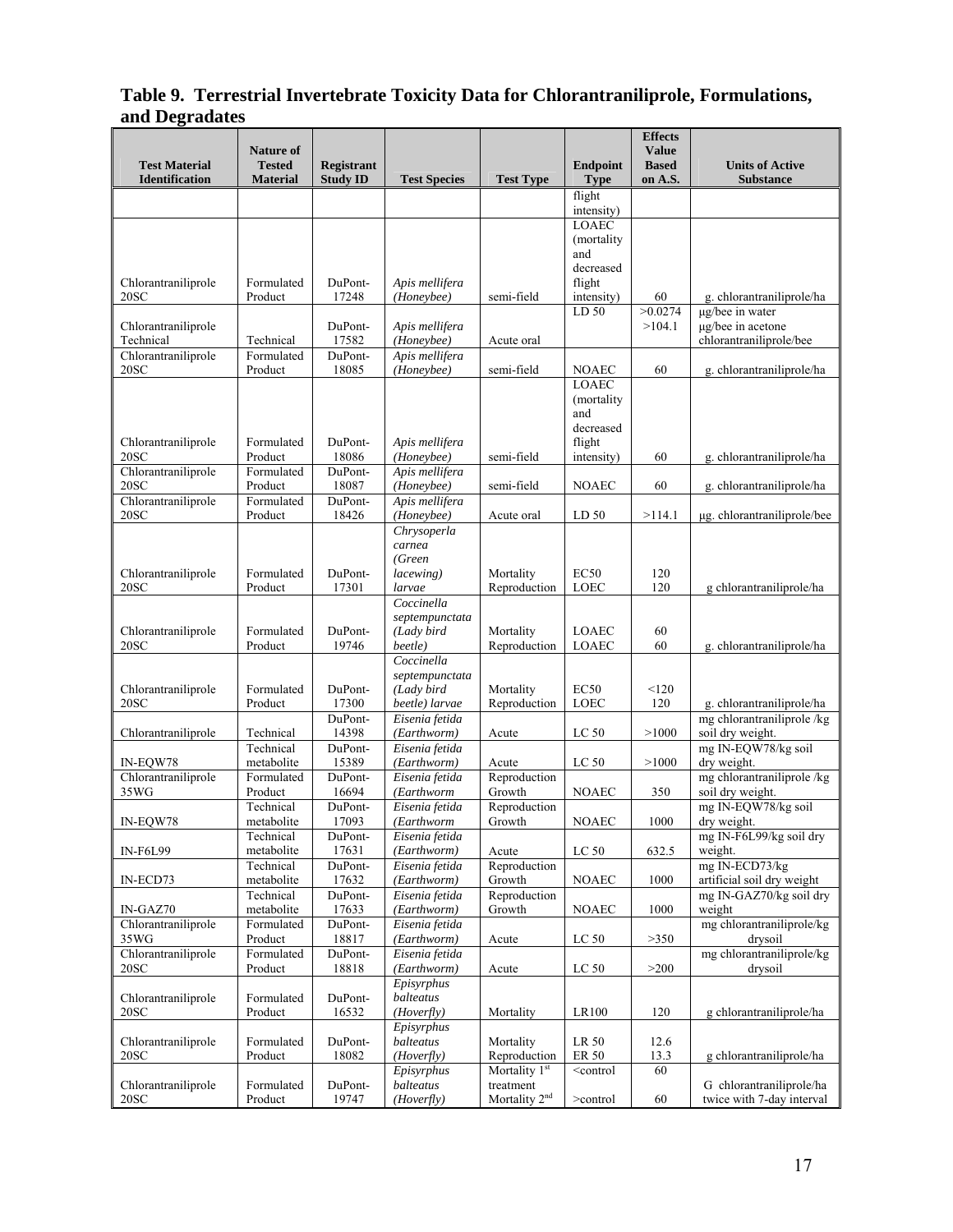#### **Table 9. Terrestrial Invertebrate Toxicity Data for Chlorantraniliprole, Formulations, and Degradates**

|                                               | <b>Nature of</b>                 |                                      |                         |                           |                                                 | <b>Effects</b><br><b>Value</b> |                                            |
|-----------------------------------------------|----------------------------------|--------------------------------------|-------------------------|---------------------------|-------------------------------------------------|--------------------------------|--------------------------------------------|
| <b>Test Material</b><br><b>Identification</b> | <b>Tested</b><br><b>Material</b> | <b>Registrant</b><br><b>Study ID</b> | <b>Test Species</b>     | <b>Test Type</b>          | <b>Endpoint</b><br><b>Type</b>                  | <b>Based</b><br>on A.S.        | <b>Units of Active</b><br><b>Substance</b> |
|                                               |                                  |                                      |                         | treatment                 |                                                 |                                |                                            |
|                                               |                                  |                                      |                         | Reproduction              | <b>NOAEL</b>                                    | 60                             |                                            |
| Chlorantraniliprole                           | Formulated                       | DuPont-                              | Episyrphus<br>balteatus | Mortality                 | <b>LR50</b>                                     | 4.64                           |                                            |
| 35WG                                          | Product                          | 18084                                | (Hoverfly)              | Reproduction              | <b>ER 50</b>                                    | >4.4                           | g. chlorantraniliprole/ha                  |
|                                               |                                  |                                      |                         | Mortality 1 <sup>st</sup> | <control< td=""><td>60</td><td></td></control<> | 60                             |                                            |
|                                               |                                  |                                      |                         | treatment                 |                                                 |                                |                                            |
|                                               |                                  |                                      | Episyrphus              | Mortality 2 <sup>nd</sup> | $\leq$ control                                  | 60                             |                                            |
| Chlorantraniliprole                           | Formulated                       | DuPont-                              | balteatus               | treatment                 |                                                 |                                | g. chlorantraniliprole/ha                  |
| 35WG                                          | Product                          | 20303                                | (Hoverfly)<br>Folsomia  | Reproduction              | <b>NOAEL</b>                                    | 60                             | twice with 7-day interval                  |
|                                               | Technical                        | DuPont-                              | candida                 |                           | <b>EC 50</b>                                    | >100                           | mg IN-EQW78/kg dry                         |
| IN-EQW78                                      | metabolite                       | 16531                                | (Springtail)            | Reproduction              | <b>NOEC</b>                                     | 100                            | soil                                       |
|                                               |                                  |                                      | Folsomia                |                           |                                                 |                                |                                            |
|                                               | Technical                        | DuPont-                              | candida                 |                           | <b>EC 50</b>                                    | >100                           |                                            |
| IN-ECD73                                      | metabolite                       | 17083                                | (Springtail)            | Reproduction              | <b>NOEC</b>                                     | 100                            | mg IN-ECD73/kg dry soil                    |
|                                               |                                  |                                      | Folsomia                |                           |                                                 |                                |                                            |
|                                               |                                  | DuPont-                              | candida                 |                           | <b>EC 50</b>                                    | 0.48                           | mg chlorantraniliprole/kg                  |
| Chlorantraniliprole                           | Technical                        | 18730                                | (Springtail)            | Reproduction              | <b>NOEC</b>                                     | 0.39                           | dry soil                                   |
|                                               |                                  | DuPont-                              | Hypoaspis               |                           |                                                 |                                | mg chlorantraniliprole/kg                  |
| Chlorantraniliprole                           | Technical                        | 19748                                | aculeifer (mite)        | Reproduction              | <b>NOAEC</b>                                    | 100                            | dry soil                                   |
|                                               |                                  | DuPont-                              |                         | Mortality                 |                                                 |                                |                                            |
| Chlorantraniliprole                           | Formulated                       | 18081                                | Orius                   | and                       | LR 50 &                                         |                                |                                            |
| 20SC                                          | Product                          | RV1                                  | laevigatus              | reproduction<br>Mortality | ER 50<br>LR 50                                  | >120                           | g. chlorantraniliprole/ha                  |
| Chlorantraniliprole                           | Formulated                       | DuPont-                              | Typhlodromus            | and                       | and ER                                          |                                |                                            |
| 35WG                                          | Product                          | 12406                                | pyri                    | reproduction              | 50                                              | >750                           | g. chlorantraniliprole/ha                  |
|                                               |                                  |                                      |                         | Mortality                 |                                                 |                                |                                            |
| Chlorantraniliprole                           | Formulated                       | DuPont-                              | Typhlodromus            | and                       | LR 50                                           |                                |                                            |
| 20SC                                          | Product                          | 14704                                | pyri                    | reproduction              | <b>ER 50</b>                                    | >750                           | g. chlorantraniliprole/ha                  |
| Chlorantraniliprole                           | Formulated                       | DuPont-                              | Typhlodromus            | Population                |                                                 |                                |                                            |
| 20SC                                          | Product                          | 17312                                | pyri                    | study                     | <b>NOAEC</b>                                    | 750                            | g. chlorantraniliprole/ha                  |
|                                               |                                  |                                      |                         | Population                |                                                 |                                |                                            |
| Chlorantraniliprole                           | Formulated                       | DuPont-                              | Typhlodromus            | reduction                 |                                                 |                                |                                            |
| 35WG                                          | Product                          | 14705                                | pyri                    | (transient)               | LOAEC                                           | 52.5                           | g. chlorantraniliprole/ha                  |
|                                               |                                  |                                      |                         | Mortality                 | LR 50                                           |                                |                                            |
| Chlorantraniliprole                           | Formulated                       | DuPont-                              | Typhlodromus            | and                       | and ER                                          |                                |                                            |
| 20SC                                          | Product                          | 18424                                | pyri                    | reproduction              | 50                                              | >750                           | g. chlorantraniliprole/ha                  |

*Aquatic Hazard-*

## *Freshwater Fish-*

 While non-definitive LC50 values are only available for chlorantraniliprole, it can be characterized as being slightly to practically non-toxic to freshwater fish. The available data show no indications that formulated products are more toxic than active ingredient.

**Table 10. Freshwater Fish Toxicity Data for Chlorantraniliprole, Formulations, and Degradates** 

|                       |                  |                   |                     |             |                  | <b>Effects</b> |                                  |
|-----------------------|------------------|-------------------|---------------------|-------------|------------------|----------------|----------------------------------|
|                       | Nature of        |                   |                     |             |                  | <b>Value</b>   |                                  |
| <b>Test Material</b>  | <b>Tested</b>    | <b>Registrant</b> |                     | <b>Test</b> | <b>Endpoint</b>  | <b>Based</b>   |                                  |
| <b>Identification</b> | <b>Material</b>  | <b>Study ID</b>   | <b>Test Species</b> | <b>Type</b> | <b>Type</b>      | on A.S.        | <b>Units of Active Substance</b> |
|                       |                  |                   | <i>Ictalurus</i>    |             |                  |                |                                  |
| Chlorantraniliprole   |                  | DuPont-           | punctatus           |             |                  |                |                                  |
| Technical             | <b>Technical</b> | 14278             | (Channel            | Acute       | LC <sub>50</sub> | >13.4          | mg chlorantraniliprole/L         |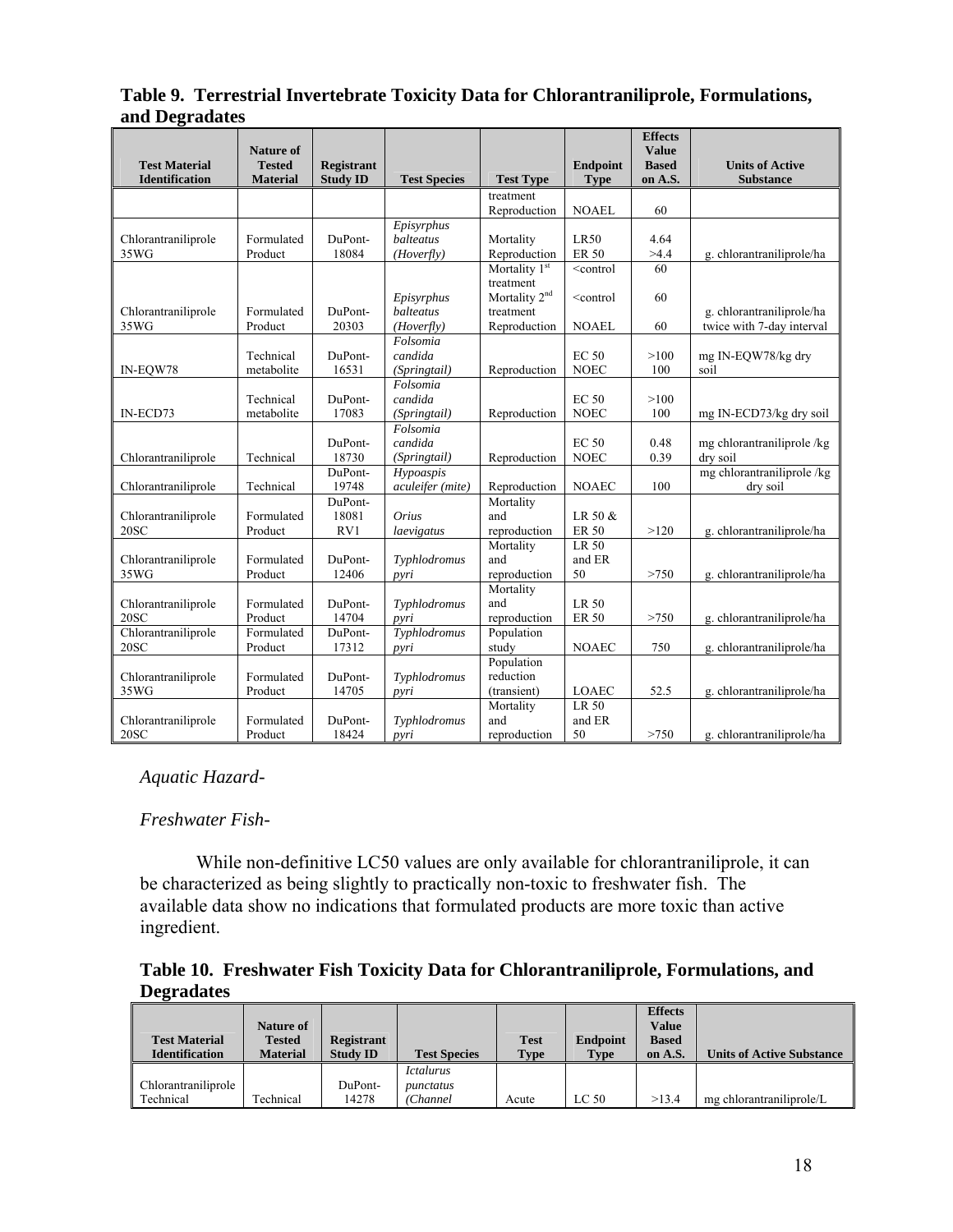|                                  | Nature of             |                   |                           |             |                  | <b>Effects</b><br><b>Value</b> |                                  |
|----------------------------------|-----------------------|-------------------|---------------------------|-------------|------------------|--------------------------------|----------------------------------|
| <b>Test Material</b>             | <b>Tested</b>         | <b>Registrant</b> |                           | <b>Test</b> | <b>Endpoint</b>  | <b>Based</b>                   |                                  |
| <b>Identification</b>            | <b>Material</b>       | <b>Study ID</b>   | <b>Test Species</b>       | <b>Type</b> | <b>Type</b>      | on A.S.                        | <b>Units of Active Substance</b> |
|                                  |                       |                   | catfish)                  |             |                  |                                |                                  |
|                                  |                       |                   | Lepomis                   |             |                  |                                |                                  |
|                                  |                       |                   | macrochirus               |             |                  |                                |                                  |
| Chlorantraniliprole              |                       | DuPont-           | (Bluegill                 |             |                  |                                |                                  |
| Technical                        | Technical             | 12333             | sunfish)                  | Acute       | LC <sub>50</sub> | >15.1                          | mg chlorantraniliprole/L         |
|                                  |                       | DuPont-           | Oncorhynchus              |             |                  |                                |                                  |
| Chlorantraniliprole<br>Technical | Technical             | 12332             | mvkiss<br>(Rainbow trout) | Acute       | LC <sub>50</sub> | >13.8                          | mg chlorantraniliprole/L         |
|                                  |                       |                   | Oncorhynchus              |             |                  |                                |                                  |
| Chlorantraniliprole              |                       | DuPont-           | mykiss                    |             |                  |                                |                                  |
| Technical                        | Technical             | 14279             | (Rainbow trout)           | Chronic     | <b>NOAEC</b>     | 0.11                           | mg chlorantraniliprole/L         |
|                                  |                       |                   | Lepomis                   |             |                  |                                |                                  |
|                                  |                       |                   | macrochirus               |             |                  |                                |                                  |
| Chlorantraniliprole              | Formulated            | DuPont-           | (Bluegill                 |             |                  |                                |                                  |
| 35WG                             | Product               | 15396             | sunfish)                  | Acute       | LC <sub>50</sub> | >1.19                          | mg chlorantraniliprole/L         |
|                                  |                       |                   | Lepomis                   |             |                  |                                |                                  |
|                                  |                       |                   | macrochirus               |             |                  |                                |                                  |
| Chlorantraniliprole<br>20SC      | Formulated<br>Product | DuPont-<br>18602  | (Bluegill                 | Acute       | LC <sub>50</sub> | >1.84                          |                                  |
|                                  |                       |                   | sunfish)<br>Oncorhynchus  |             |                  |                                | mg chlorantraniliprole/L         |
| Chlorantraniliprole              | Formulated            | DuPont-           | mykiss                    |             |                  |                                |                                  |
| 35WG                             | Product               | 15386             | (Rainbow trout)           | Acute       | LC <sub>50</sub> | >1.09                          | mg chlorantraniliprole/L         |
|                                  |                       |                   | Oncorhynchus              |             |                  |                                |                                  |
| Chlorantraniliprole              | Formulated            | DuPont-           | mykiss                    |             |                  |                                |                                  |
| 20SC                             | Product               | 18601             | (Rainbow trout)           | Acute       | LC <sub>50</sub> | >2.16                          | mg chlorantraniliprole/ha        |

## **Table 10. Freshwater Fish Toxicity Data for Chlorantraniliprole, Formulations, and Degradates**

## *Freshwater Invertebrates-*

Chlorantraniliprole can be characterized as very highly toxic to freshwater invertebrates. The available data show no indications that formulated product, metabolites, or degradates are more toxic than active ingredient.

## **Table 11. Freshwater Invertebrate Toxicity Data for Chlorantraniliprole, Formulations, and Degradates**

|                                  |                            |                   |                                             |             |                                                                    | <b>Effects</b>                  |                                                         |
|----------------------------------|----------------------------|-------------------|---------------------------------------------|-------------|--------------------------------------------------------------------|---------------------------------|---------------------------------------------------------|
| <b>Test Material</b>             | Nature of<br><b>Tested</b> | <b>Registrant</b> |                                             | <b>Test</b> | <b>Endpoint</b>                                                    | <b>Value</b><br><b>Based on</b> |                                                         |
| <b>Identification</b>            | <b>Material</b>            | <b>Study ID</b>   | <b>Test Species</b>                         | <b>Type</b> | <b>Type</b>                                                        | A.S.                            | <b>Units of Active Substance</b>                        |
| Chlorantraniliprole              |                            | DuPont-           | <b>Brachionus</b>                           |             |                                                                    |                                 |                                                         |
| Technical                        | Technical                  | 18428             | calvciflorus                                | Acute       | EC <sub>50</sub>                                                   | >1.00                           | mg chlorantraniliprole/L                                |
| Chlorantraniliprole<br>Technical | Technical                  | DuPont-<br>15109  | Centroptilum<br>triangulifer<br>(Mayfly)    | Acute       | LC <sub>50</sub>                                                   | 0.0116                          | mg chlorantraniliprole/L                                |
| Chlorantraniliprole<br>Technical | Technical                  | DuPont-<br>17585  | Chimarra<br><i>atterima</i><br>(Caddisfly)  | Acute       | LC <sub>50</sub>                                                   | 0.0117                          | mg chlorantraniliprole/L                                |
| Chlorantraniliprole<br>Technical | Technical                  | DuPont-<br>15112  | <i>Chironomus</i><br>riparius<br>(Midge)    | Acute       | LC <sub>50</sub>                                                   | 0.0859                          | mg chlorantraniliprole/L                                |
| Chlorantraniliprole<br>Technical | Technical                  | DuPont-<br>14396  | <i>Chironomus</i><br>riparius<br>(Midge)    | Chronic     | <b>NOAEC</b><br>(pore<br>water<br>from $28-d$<br>sediment<br>study | 0.005                           | mg chlorantraniliprole/kg<br>spiked sediment dry weight |
| Chlorantraniliprole<br>Technical | Technical                  | DuPont-<br>18090  | Copepods (of<br>the suborder<br>Cyclopoida) | Acute       | LC <sub>50</sub>                                                   | >1.00                           | mg chlorantraniliprole<br>technical/L                   |
| Chlorantraniliprole              | Technical                  | DuPont-           | 28-day old                                  | Acute       | <b>EC 50</b>                                                       | 0.0166                          | mg chlorantraniliprole/L                                |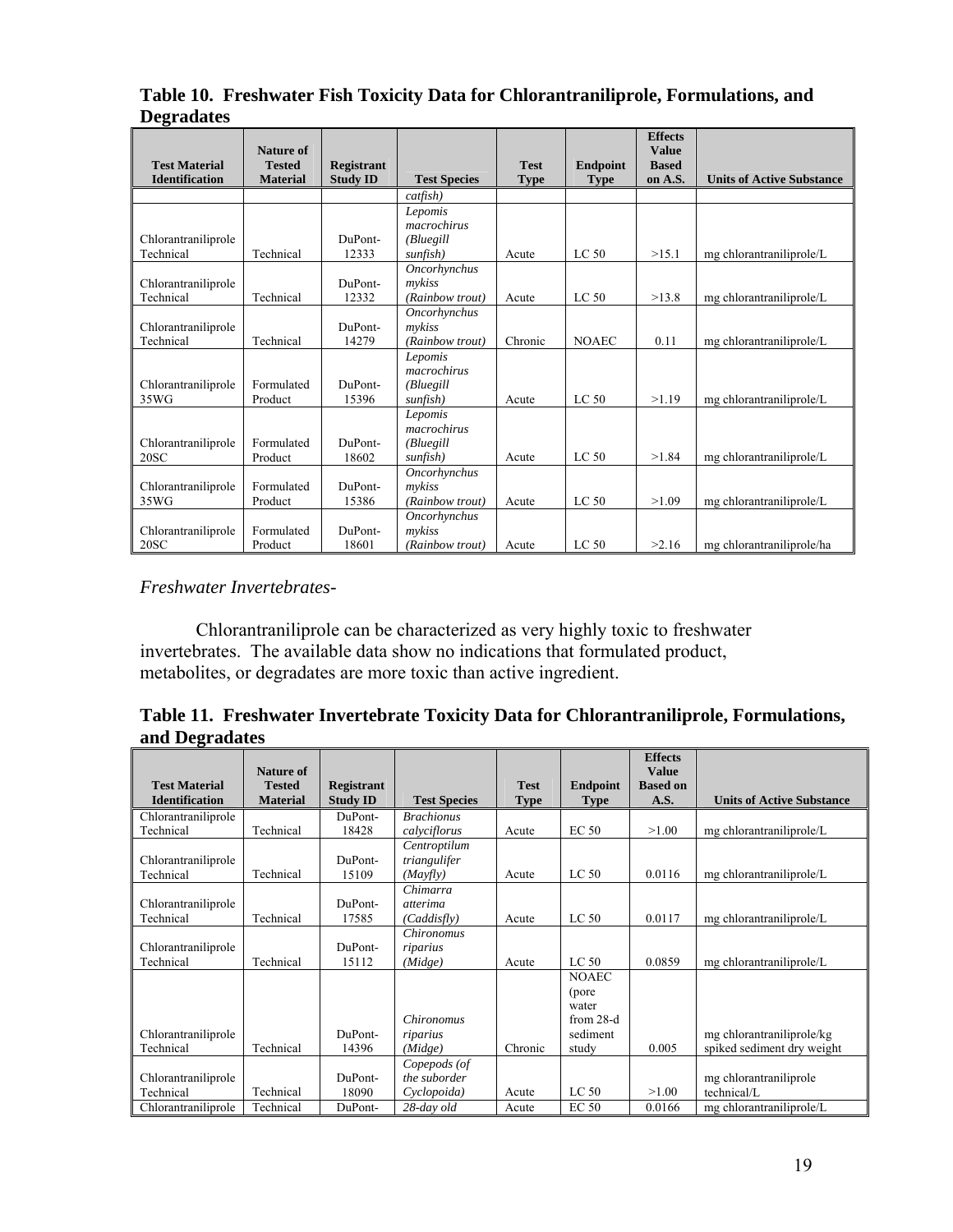## **Table 11. Freshwater Invertebrate Toxicity Data for Chlorantraniliprole, Formulations, and Degradates**

|                       | <b>Nature of</b>     |                   |                                |             |                         | <b>Effects</b><br><b>Value</b> |                                  |
|-----------------------|----------------------|-------------------|--------------------------------|-------------|-------------------------|--------------------------------|----------------------------------|
| <b>Test Material</b>  | <b>Tested</b>        | <b>Registrant</b> |                                | <b>Test</b> | <b>Endpoint</b>         | <b>Based on</b>                |                                  |
| <b>Identification</b> | <b>Material</b>      | <b>Study ID</b>   | <b>Test Species</b>            | <b>Type</b> | <b>Type</b>             | A.S.                           | <b>Units of Active Substance</b> |
| Technical             |                      | 15868             | Daphnia magna                  |             |                         |                                |                                  |
|                       |                      |                   | (Water flea)                   |             |                         |                                |                                  |
| Chlorantraniliprole   |                      | DuPont-           | Daphnia magna                  |             |                         |                                |                                  |
| Technical             | Technical            | 12411*<br>DuPont- | (Water flea)                   | Acute       | <b>EC 50</b>            | 0.0116                         | mg chlorantraniliprole/L         |
| Chlorantraniliprole   |                      | 12754             | Daphnia magna                  |             |                         |                                |                                  |
| Technical             | Technical            | RV1               | (Water flea)                   | Chronic     | <b>NOAEC</b>            | 0.00447                        | mg chlorantraniliprole/L         |
|                       |                      | DuPont-           |                                |             |                         |                                |                                  |
|                       | Technical            | 14889             | Daphnia magna                  |             | <b>EC 50</b>            | >10                            |                                  |
| LBA24-002             | metabolite           | RV1               | (Water flea)                   | Acute       | <b>NOAEC</b>            | 10                             | mg LBA24-002/L                   |
|                       |                      | DuPont-           |                                |             |                         |                                |                                  |
|                       | Technical            | 14890             | Daphnia magna                  |             | <b>EC 50</b>            | >0.24                          |                                  |
| LBA22-002             | metabolite           | RV1               | (Water flea)                   | Acute       | <b>NOAEC</b>            | 0.24                           | mg LBA22-002/L                   |
| Chlorantraniliprole   | Formulated           | DuPont-           | Daphnia magna                  |             |                         |                                |                                  |
| 35WG                  | Product<br>Technical | 15113<br>DuPont-  | (Water flea)<br>Daphnia magna  | Acute       | <b>EC 50</b><br>$EC$ 50 | 0.011<br>>0.138                | mg chlorantraniliprole/L         |
| IN-EQW78              | metabolite           | 15388             | (Water flea)                   | Acute       | <b>NOAEC</b>            | 0.138                          | mg IN-EQW78/L                    |
| Chlorantraniliprole   |                      | DuPont-           | Daphnia magna                  |             |                         |                                |                                  |
| Technical             | Technical            | 15874             | (Water flea)                   | Chronic     | <b>NOAEC</b>            | 0.00447                        | mg chlorantraniliprole/L         |
|                       |                      | DuPont-           |                                |             |                         |                                |                                  |
|                       |                      | 16754             | Daphnia magna                  |             | <b>EC 50</b>            |                                |                                  |
| LBA23-000             |                      | RV1               | (Water flea)                   | Acute       | <b>NOAEC</b>            | >0.01                          | mg $LBA23-000/L$                 |
| Chlorantraniliprole   |                      | DuPont-           | Daphnia magna                  |             |                         |                                |                                  |
| Technical             | Technical            | 17653             | (Water flea)                   | Acute       | <b>EC 50</b>            | 0.0098                         | mg chlorantraniliprole/L         |
|                       | Technical            | DuPont-           | Daphnia magna                  |             | <b>EC 50</b>            | >0.00987                       |                                  |
| $IN-GAZ70$            | metabolite           | 18387             | (Water flea)                   | Acute       | <b>NOAEC</b>            | 0.00987                        | mg IN-GAZ70/L                    |
| Chlorantraniliprole   | Formulated           | DuPont-<br>18427  |                                |             |                         |                                |                                  |
| 20SC                  | Product              | RV1               | Daphnia magna<br>(Water flea)  | Acute       | <b>EC 50</b>            | 0.0071                         | mg chlorantraniliprole/L         |
|                       | Technical            | DuPont-           | Daphnia magna                  |             | <b>EC 50</b>            | >0.013                         |                                  |
| IN-ECD73              | metabolite           | 18472             | (Water flea)                   | Acute       | <b>NOAEC</b>            | 0.0138                         | mg IN-ECD73/L                    |
|                       | Technical            | DuPont-           | Daphnia magna                  |             |                         |                                |                                  |
| <b>IN-F6L99</b>       | metabolite           | 18473             | (Water flea)                   | Acute       | EC <sub>50</sub>        | 46.8                           | mg IN-F6L99/L                    |
|                       | Technical            | DuPont-           | Daphnia magna                  |             |                         |                                |                                  |
| <b>IN-F9N04</b>       | metabolite           | 18474             | (Water flea)                   | Acute       | <b>EC 50</b>            | 0.03                           | mg IN-F9N04/L                    |
| Chlorantraniliprole   |                      | DuPont-           | <b>Gammarus</b>                |             |                         |                                |                                  |
| Technical             | Technical            | 15877             | pseudolimnaeus                 | Acute       | LC <sub>50</sub>        | 0.0351                         | mg chlorantraniliprole/L         |
| Chlorantraniliprole   |                      | DuPont-           |                                |             |                         |                                |                                  |
| Technical             | Technical            | 15114             | Hyalella azteca<br>Lumbriculus | Acute       | LC 50                   | >0.389                         | mg chlorantraniliprole/L         |
|                       |                      |                   | variegatus                     |             |                         |                                |                                  |
| Chlorantraniliprole   |                      | DuPont-           | (California                    |             |                         |                                |                                  |
| Technical             | Technical            | 15873             | blackworm)                     | Acute       | LC <sub>50</sub>        | >1.49                          | mg chlorantraniliprole/L         |
| Chlorantraniliprole   |                      | DuPont-           | Oronectes virilis              |             |                         |                                |                                  |
| Technical             | Technical            | 15872             | (Crayfish)                     | Acute       | LC 50                   | >1.42                          | mg chlorantraniliprole/L         |
|                       |                      |                   | Soyedina                       |             |                         |                                |                                  |
|                       |                      |                   | carolinensis                   |             |                         |                                |                                  |
| Chlorantraniliprole   |                      | DuPont-           | (Carolina                      |             |                         |                                |                                  |
| Technical             | Technical            | 18804             | $Forest fly$ )                 | Acute       | LC 50                   | >0.978                         | mg chlorantraniliprole/L         |

## Estuarine/Marine Animals

## *Estuarine/Marine Fish-*

While non-definitive LC50 values are only available for chlorantraniliprole, it can be characterized as being slightly to practically non-toxic to estuarine/marine fish.

## **Table 12. Estuarine/Marine Fish Toxicity Data for Chlorantraniliprole,**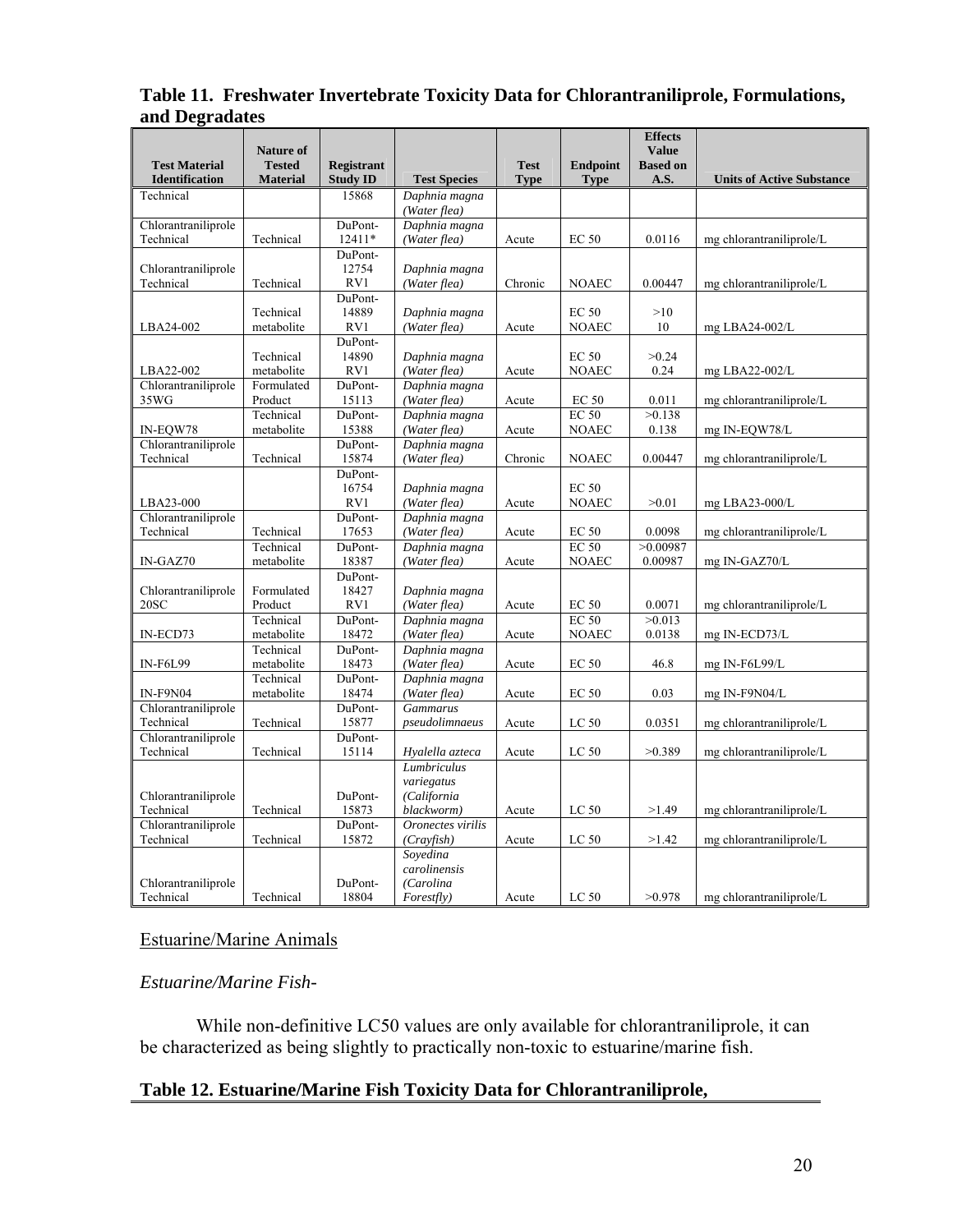| <b>Test Material</b><br><b>Identification</b> | Nature of<br><b>Tested</b><br><b>Material</b> | <b>Registrant</b><br><b>Study ID</b> | <b>Test Species</b>      | <b>Test Type</b> | Endpoint<br>Type | <b>Effects</b><br><b>Value</b><br><b>Based on</b><br>A.S. | <b>Units of</b><br>Active<br><b>Substance</b> |
|-----------------------------------------------|-----------------------------------------------|--------------------------------------|--------------------------|------------------|------------------|-----------------------------------------------------------|-----------------------------------------------|
|                                               |                                               |                                      | Cyprinodon<br>variegatus |                  |                  |                                                           |                                               |
| Chlorantraniliprole                           |                                               | DuPont-                              | (Sheepshead              |                  |                  |                                                           |                                               |
| Technical                                     | Technical                                     | 12334                                | minnow)                  | Acute            | LC <sub>50</sub> | >12.0                                                     | mg/L                                          |
|                                               |                                               |                                      | Cyprinodon               |                  |                  |                                                           |                                               |
|                                               |                                               |                                      | variegatus               | Early Life       |                  |                                                           |                                               |
| Chlorantraniliprole                           |                                               | DuPont-                              | (Sheepshead              | Stage            |                  |                                                           |                                               |
| Technical                                     | Technical                                     | 14394                                | minnow)                  | Toxicity         | <b>NOAEC</b>     | 1.28                                                      | mg/L                                          |

#### **Formulations, and Degradates**

*Estuarine/Marine Invertebrates-*

Chlorantraniliprole is very highly toxic to certain estuarine marine invertebrates, based on the data for the eastern oyster. Because the most sensitive species acutely (oyster) is not represented by chronic values, the acute to chronic ratio for the mysid  $(1.15/0.695 = 1.65)$  was applied to the oyster LC50 to estimate a chronic effects endpoint for this species (0.0399 mg/L/1.65 = 0.024 mg/L).

#### **Table 13. Estuarine/Marine Invertebrate Toxicity Data for Chlorantraniliprole, Formulations, and Degradates**

|                                               | Nature of                        |                                      |                                                |                  |                  | <b>Effects</b><br><b>Value</b> |                                  |
|-----------------------------------------------|----------------------------------|--------------------------------------|------------------------------------------------|------------------|------------------|--------------------------------|----------------------------------|
| <b>Test Material</b><br><b>Identification</b> | <b>Tested</b><br><b>Material</b> | <b>Registrant</b><br><b>Study ID</b> | <b>Test Species</b>                            | <b>Test Type</b> | Endpoint<br>Type | <b>Based</b><br>on A.S.        | <b>Units of Active Substance</b> |
| Chlorantraniliprole                           |                                  | DuPont-                              | Americamysis<br><i>bahia</i>                   |                  |                  |                                |                                  |
| Technical                                     | Technical                        | 12335                                | (Mysid shrimp)                                 | Acute            | LC 50            | 1.15                           | mg chlorantraniliprole/L         |
| Chlorantraniliprole<br>Technical              | Technical                        | DuPont-<br>14397                     | Americamysis<br><b>bahia</b><br>(Mysid shrimp) | Chronic          | <b>NOAEC</b>     | 0.695                          | mg chlorantraniliprole/L         |
| Chlorantraniliprole<br>Technical              | Technical                        | DuPont-<br>12412                     | Crassostrea<br>virginica<br>(Eastern oyster)   | Acute            | EC <sub>50</sub> | 0.0399                         | mg chlorantraniliprole/L         |

## Plants

*Terrestrial Plants-*

The following table presents the available terrestrial plant toxicity data.

## **Table 14. Terrestrial Plant Toxicity Data for Chlorantraniliprole, Formulations, and Degradates**

| <b>Test Material</b><br><b>Identification</b> | <b>Nature of</b><br><b>Tested</b><br><b>Material</b> | Registrant<br><b>Study ID</b> | <b>Test Species</b> | <b>Test Type</b> | Endpoint<br><b>Type</b> | <b>Effects Value</b><br><b>Based on A.S.</b> | <b>Units of Active</b><br><b>Substance</b> |
|-----------------------------------------------|------------------------------------------------------|-------------------------------|---------------------|------------------|-------------------------|----------------------------------------------|--------------------------------------------|
| Chlorantraniliprole                           | Formulated                                           | DuPont-                       | Zea mays            | Vegetative       | EC25                    | >300                                         | g. chlorantraniliprole                     |
| 20SC                                          | Product                                              | 19074                         | (corn)              | <b>VIgor</b>     | dicots                  |                                              | /ha                                        |
|                                               |                                                      |                               | Avena sativa        |                  |                         |                                              |                                            |
|                                               |                                                      |                               | (oat)               |                  |                         |                                              |                                            |
|                                               |                                                      |                               | Allium cepa         |                  |                         |                                              |                                            |
|                                               |                                                      |                               | (common             |                  |                         |                                              |                                            |
|                                               |                                                      |                               | <i>onion</i> )      |                  | EC <sub>5</sub>         | $>300$ cucumber.                             |                                            |
|                                               |                                                      |                               | Lolium              |                  | dicots                  | rape                                         |                                            |
|                                               |                                                      |                               | perenne             |                  |                         | $\leq$ 300 all others                        |                                            |
|                                               |                                                      |                               | <i>(perennial)</i>  |                  |                         |                                              |                                            |
|                                               |                                                      |                               | ryegrass)           |                  |                         |                                              |                                            |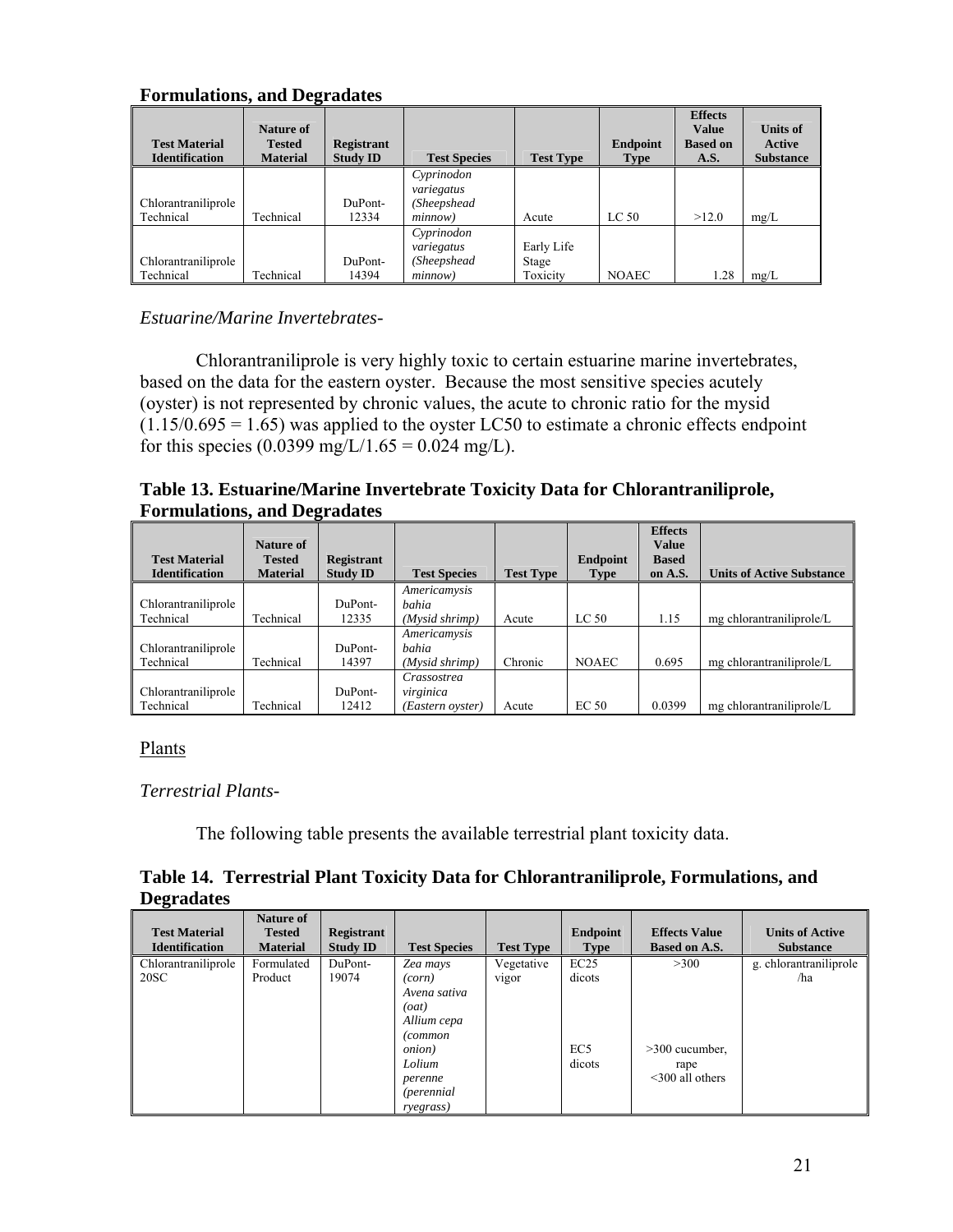|                       | Nature of       |                 |                      |                  |                 |                      |                        |
|-----------------------|-----------------|-----------------|----------------------|------------------|-----------------|----------------------|------------------------|
| <b>Test Material</b>  | <b>Tested</b>   | Registrant      |                      |                  | <b>Endpoint</b> | <b>Effects Value</b> | <b>Units of Active</b> |
| <b>Identification</b> | <b>Material</b> | <b>Study ID</b> | <b>Test Species</b>  | <b>Test Type</b> | <b>Type</b>     | <b>Based on A.S.</b> | <b>Substance</b>       |
|                       |                 |                 | Cucumis              |                  |                 |                      |                        |
|                       |                 |                 | sativa               |                  | EC25            |                      |                        |
|                       |                 |                 | (cucumber)           |                  | monocots        | $>300$               |                        |
|                       |                 |                 | <b>Brassica</b>      |                  |                 |                      |                        |
|                       |                 |                 | napus (rape)         |                  |                 |                      |                        |
|                       |                 |                 | Pisum sativum        |                  | EC <sub>5</sub> | <300 Onion           |                        |
|                       |                 |                 | (pea)                |                  | monocots        | $>300$ otherl        |                        |
|                       |                 |                 | Glycine max          |                  |                 | species              |                        |
|                       |                 |                 | (sovbean)            |                  |                 |                      |                        |
|                       |                 |                 | Beta vulgaris        |                  |                 |                      |                        |
|                       |                 |                 | (sugarbeet)          |                  |                 |                      |                        |
|                       |                 |                 | Lycopersicon         |                  |                 |                      |                        |
|                       |                 |                 | esculentum           |                  |                 |                      |                        |
|                       |                 |                 | (tomato)             |                  |                 |                      |                        |
| Chlorantraniliprole   | Formulated      | DuPont-         | Zea mays             | Seedling         |                 |                      | g. chlorantraniliprole |
| 20SC                  | Product         | 19075           | (corn)               | emergence        |                 |                      | /ha                    |
|                       |                 |                 | Avena sativa         |                  |                 |                      |                        |
|                       |                 |                 | (oat)                |                  |                 | $>300$ (except       |                        |
|                       |                 |                 | Allium cepa          |                  |                 | rygrass with 34%     |                        |
|                       |                 |                 | (common              |                  | EC25            | effect)              |                        |
|                       |                 |                 | onion)               |                  | monocots        |                      |                        |
|                       |                 |                 | Lolium               |                  |                 |                      |                        |
|                       |                 |                 | perenne              |                  |                 | $<$ 300              |                        |
|                       |                 |                 | <i>(perennial</i>    |                  |                 |                      |                        |
|                       |                 |                 | ryegrass)<br>Cucumis |                  | EC <sub>5</sub> | $<$ 300 all others   |                        |
|                       |                 |                 | sativa               |                  | monocots        |                      |                        |
|                       |                 |                 | (cucumber)           |                  |                 |                      |                        |
|                       |                 |                 | <b>Brassica</b>      |                  |                 |                      |                        |
|                       |                 |                 | napus (rape)         |                  |                 |                      |                        |
|                       |                 |                 | Pisum sativum        |                  |                 | >300                 |                        |
|                       |                 |                 | (pea)                |                  | EC25            |                      |                        |
|                       |                 |                 | Glycine max          |                  | dicots          |                      |                        |
|                       |                 |                 | (sovbean)            |                  |                 | <300 (cucumber,      |                        |
|                       |                 |                 | Beta vulgaris        |                  |                 | rape, pea, sugar     |                        |
|                       |                 |                 | (sugarbeet)          |                  | EC <sub>5</sub> | beet)                |                        |
|                       |                 |                 | Lycopersicon         |                  | dicots          | >300 otherl          |                        |
|                       |                 |                 | esculentum           |                  |                 | species              |                        |
|                       |                 |                 | (tomato)             |                  |                 |                      |                        |

**Table 14. Terrestrial Plant Toxicity Data for Chlorantraniliprole, Formulations, and Degradates** 

*Aquatic Plants-*

The following table presents the available aquatic plant toxicity data.

|                   | Table 15. Aquatic Plant Toxicity Data for Chlorantraniliprole, Formulations, and |  |  |
|-------------------|----------------------------------------------------------------------------------|--|--|
| <b>Degradates</b> |                                                                                  |  |  |

|                       |                  |                   |                     |                  |                 | <b>Effects</b><br><b>Value</b> |                        |
|-----------------------|------------------|-------------------|---------------------|------------------|-----------------|--------------------------------|------------------------|
|                       | Nature of        |                   |                     |                  |                 | <b>Based</b>                   |                        |
| <b>Test Material</b>  | <b>Tested</b>    | <b>Registrant</b> |                     |                  | <b>Endpoint</b> | on                             | <b>Units of Active</b> |
| <b>Identification</b> | <b>Material</b>  | <b>Study ID</b>   | <b>Test Species</b> | <b>Test Type</b> | <b>Type</b>     | A.S.                           | <b>Substance</b>       |
|                       |                  |                   | Anabaena flos-      |                  |                 |                                |                        |
| Chlorantraniliprole   |                  | DuPont-           | aquae               | Growth /         | EC50            | >2                             | mg.                    |
| Technical             | Technical        | 14390             | (Blue-green algae)  | Reproduction     | <b>NOAEC</b>    | 2                              | chlorantraniliprole/L  |
|                       |                  | DuPont-           |                     |                  |                 |                                |                        |
| Chlorantraniliprole   |                  | 12409             | Lemna gibba         | Growth /         | EC50            | >2                             | mg.                    |
| Technical             | Technical        | RV1               | (Duckweed)          | Reproduction     | <b>NOAEC</b>    | 2                              | chlorantraniliprole/L  |
|                       |                  | DuPont-           |                     |                  |                 |                                |                        |
| Chlorantraniliprole   |                  | 14392             | <b>Navicula</b>     | Growth /         | EC50            | >15.1                          | mg.                    |
| Technical             | Technical        | RV1               | pelliculosa         | Reproduction     | <b>NOEC</b>     | 15.1                           | chlorantraniliprole/L  |
| Chlorantraniliprole   | <b>Technical</b> | DuPont-           | Selenastrum         | Growth /         | EC50            | >2                             | mg.                    |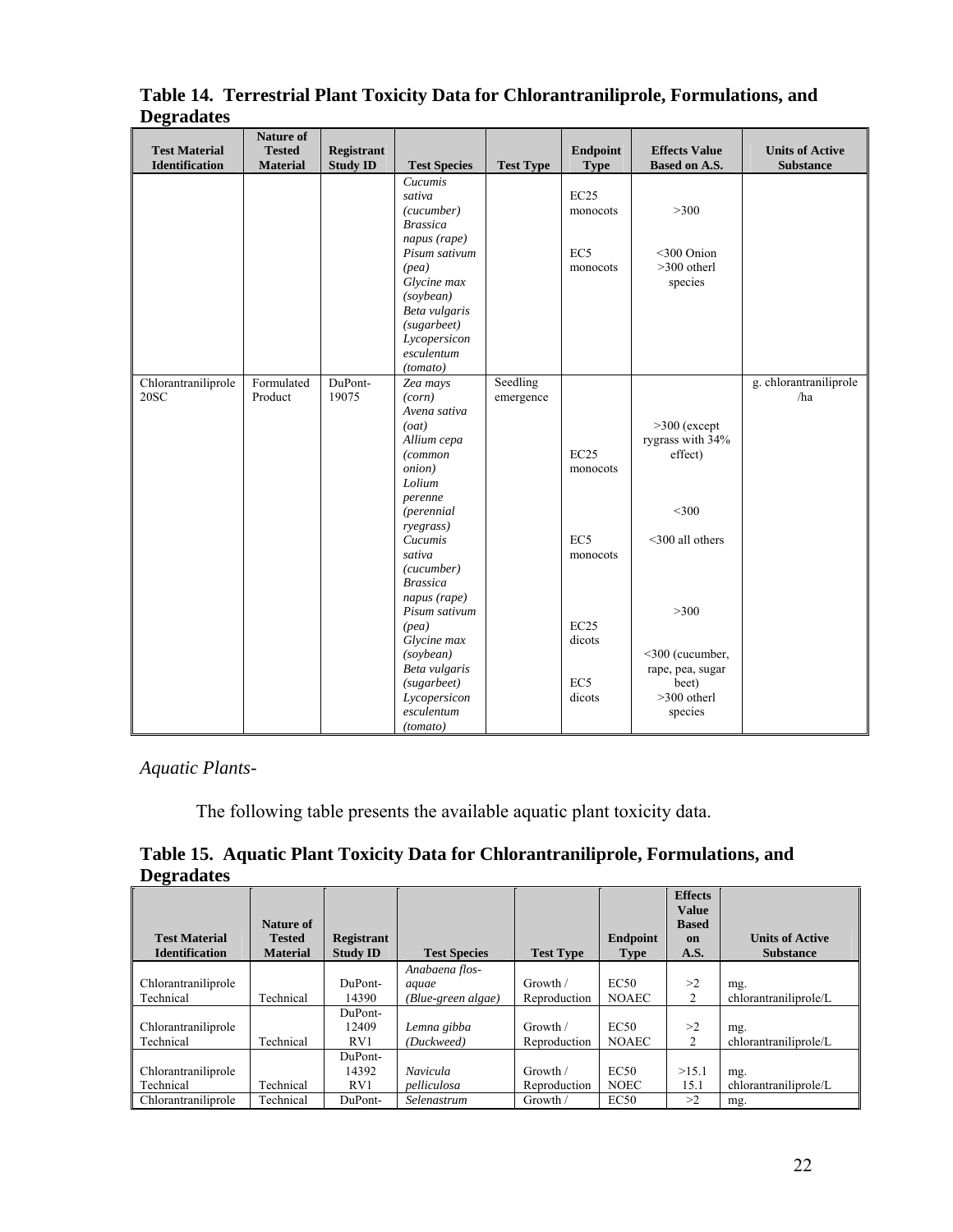| Technical           |            | 12408   | capricornutum       | Reproduction | <b>NOEC</b> |       | chlorantraniliprole/L |
|---------------------|------------|---------|---------------------|--------------|-------------|-------|-----------------------|
|                     |            | RV1     | (Green algae)       |              |             |       |                       |
| Chlorantraniliprole |            | DuPont- | Skeletonema         | Growth /     | EC50        | >14.6 | mg.                   |
| Technical           | Technical  | 14391   | costatum            | Reproduction | <b>NOEC</b> | 14.6  | chlorantraniliprole/L |
|                     |            |         | Pseudokirchneriella |              |             |       |                       |
| Chlorantraniliprole | Formulated | DuPont- | subcapitata         | Growth /     | EC50        | >1    | mg.                   |
| 20SC                | Product    | 18088   | (Green algae)       | Reproduction | <b>NOEC</b> | 4     | chlorantraniliprole/L |
|                     |            |         | Pseudokirchneriella |              |             |       |                       |
| Chlorantraniliprole | Formulated | DuPont- | subcapitata         | Growth /     | EC50        | >1.78 | mg.                   |
| 35WG                | Product    | 18089   | (Green algae)       | Reproduction | <b>NOEC</b> | 1.78  | chlorantraniliprole/L |

#### **Exposure and Risk to Terrestrial and Aquatic Organisms:**

For the purposes of the risk assessment, terrestrial non-target organisms were assumed to occupy areas immediately adjacent to treatment sites. The exposure pathways analyzed for terrestrial vertebrate wildlife included dietary uptake of food items directly treated with the pesticide at the time of application to the treated field. Exposures were calculated on a dietary basis alone. Dose-based exposures were not considered due to no evidence of acute oral toxicity. Accumulation from soil to plants or animal food sources was not considered in this risk assessment. The very low octanol/water partitioning coefficient (log  $K_{ow}$  =2.90) suggested that bioaccumulation is not likely. Inhalation of vapor phase pesticide was not considered. The low vapor pressure of the parent compound  $(6.3 \times 10^{-12} \text{ PA})$  suggested that the pesticide does not readily volatilize and the rat acute inhalation LC50: >5.1 mg/L suggests that what little material that would volatilize would not be of significant toxicity. Dermal exposure for terrestrial vertebrates was not considered quantitatively. The low octanol/water partitioning coefficient suggested little potential to cross the dermal barrier, a conclusion supported by the demonstrated low dermal acute toxicity in the rat  $(LD50: >5000 \text{ mg/kg})$ .

Other routes of exposure for terrestrial wildlife that are possible but not considered include drinking water exposure, inhalation of pesticide associated with suspended soil particulate, inhalation of spray droplets, and oral ingestion of soil particles through incidental contact while feeding and preening.

Terrestrial plant exposures considered potentially complete for this pesticide include exposure of vegetation adjacent to treatment sites via drift, sheet flow runoff, and runoff to drainage channels. Drift exposures were considered important to effects measures involving direct application to leaf surfaces. Drift and runoff exposures were also comparable to effects endpoints associated with application of pesticide to soil.

Dietary exposures for terrestrial vertebrates were estimated using the T-REX model version 1.3.1. The exposure endpoint for terrestrial vertebrates from the T-REX model's output corresponded to an upper bound single day peak concentration of pesticide in each of four generalized dietary items. These pesticide concentration estimates were then used for either direct comparison with dietary effects endpoints or first converted to daily oral dose estimates for feeding wildlife and then compared to daily dose effects endpoints.

For terrestrial vertebrate risks the T-REX model was used with an assumption of a maximum 0.5 lb ai/acre single application rate. This is the highest application rate from the proposed labels. The assumption of a single maximum application at the labeled crop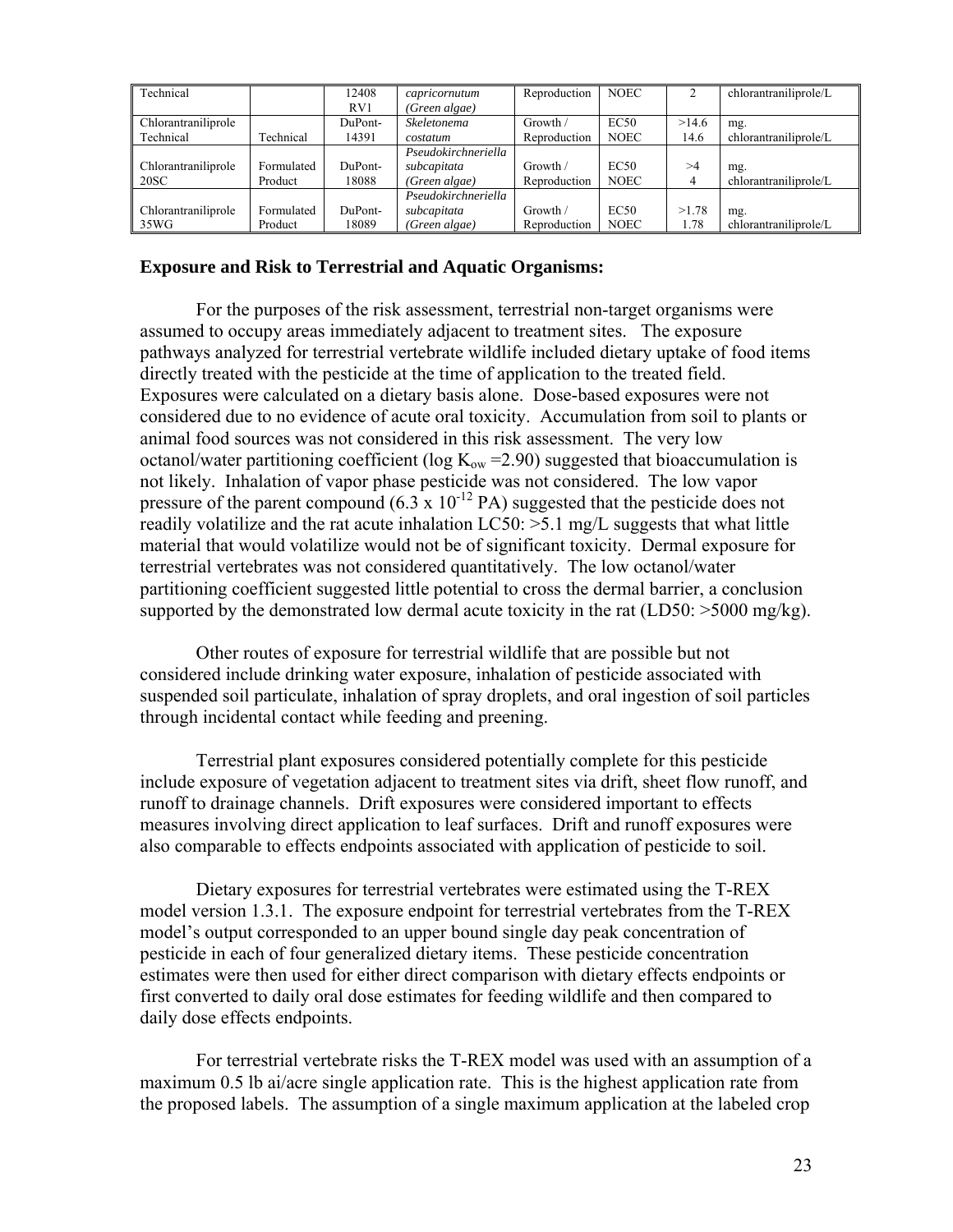limit also allowed for consideration of the potential for systemic uptake of the pesticide.

For the purposes of the risk assessment aquatic non-target organisms were assumed to occupy a surface water body immediately adjacent to treatment sites. The likely pathways for introduction of the chemical stressor to this aquatic water body include:

- direct deposition of applied product through spray drift
- mass transport of chemical stressor dissolved in run-off from the treated field, and
- mass transport of chemical stressor adsorbed to eroded solids from the treated field.

Once pesticide enters the receiving waters, exposure is likely most significant through absorption of dissolved pesticide from the water column or interstitial water across the gill, integument, and perhaps the gut of the organism. Food chain exposures were not considered to be significant for this pesticide because chlorantraniliprole has a low fish bioconcentration factor of <21.

For estimating exposures of aquatic organisms to chlorantraniliprole, the risk assessment used the PRZM/EXAMS modeling shell (PE5V01). Inputs for this model are presented in Table 17. The screening risk assessment used estimates of the dissolved concentration of the pesticide over a single day, 21-day, and 60-day averaging periods and the exposure measurement point was that averaging period corresponding to a one in ten year return frequency for estimating exposure to water column dwelling organisms. This modeling effort focused on aerial and ground applications only, chemigation and injection were not included specifically as there was not adequate modeling scenarios. It is expected that over the top aerial and ground applications are adequate to represent injection and chemgation. The risk assessment used this approach, although the results are likely to be overestimates of exposure for such a stable compound as chlorantraniliprole because the model used up to 36 years of application events.

| UMUI AMU AMMPI VIU           |                |                           |                                                                                                                   |
|------------------------------|----------------|---------------------------|-------------------------------------------------------------------------------------------------------------------|
| Data                         | <b>Units</b>   | <b>Value</b>              | <b>Comments</b>                                                                                                   |
| Molecular Weight             | g/mole         | 483.15                    |                                                                                                                   |
| Solubility                   | mg/L           | 1.023                     |                                                                                                                   |
| Vapor Pressure               | Torr           | 1.57E-13                  |                                                                                                                   |
| Henrys Constant              | atm $m^3$ /mol | $3.1E-15$                 | Calculated via<br>solubility and vapor<br>pressure                                                                |
| Hydrolysis $(a)$ pH 7        | Days           | Stable                    |                                                                                                                   |
| Photodegradation in<br>Water | days           | 0.31                      |                                                                                                                   |
| Aerobic Soil Metabolism      | Days           | $631.\overline{76^{2,3}}$ | Calculated 90 <sup>th</sup><br>percentile of mean <sup>1</sup><br>Mean= 509 days<br>$SD = 252$ days<br>$t = 1.40$ |

|                            | Table 16. PRZM/EXAMS Input Parameters For |
|----------------------------|-------------------------------------------|
| <b>Chlorantraniliprole</b> |                                           |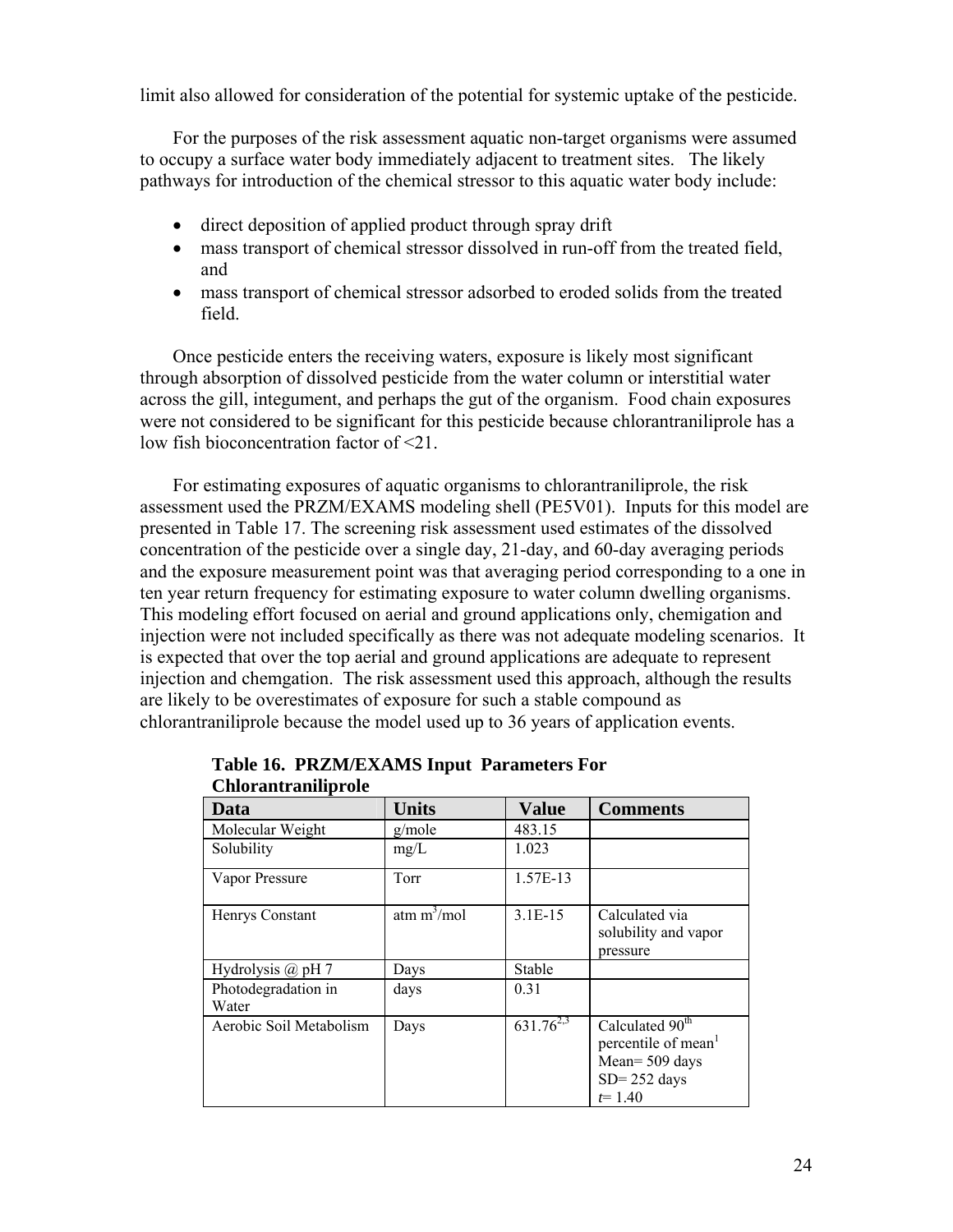|                         |      |        | $n=9$<br>*Several reported<br>half-lives in MRID<br>46889124<br>were not used<br>because of poor fit<br>with first-order<br>degradation model |
|-------------------------|------|--------|-----------------------------------------------------------------------------------------------------------------------------------------------|
| Aerobic Aquatic         | Days | 341.13 | Calculated 90 <sup>th</sup>                                                                                                                   |
| Metabolism              |      |        | percentile of mean <sup>1</sup>                                                                                                               |
|                         |      |        | Mean= 178 days<br>$SD = 74.95$ days                                                                                                           |
|                         |      |        | $t = 3.078$                                                                                                                                   |
|                         |      |        | $n=2$                                                                                                                                         |
| Anaerobic Aquatic       | Days | 208    | Value represents                                                                                                                              |
| Metabolism              |      |        | single half-life value <sup>4</sup>                                                                                                           |
| Soil: Water Coefficient | L/g  | 328    | Average $K_{\rm oc}$                                                                                                                          |
| $(K_{oc})$              |      |        |                                                                                                                                               |

#### *Risk to Terrestrial Animals-*

Risks of direct effects to terrestrial vertebrates are below Agency screening levels of concern.

#### *Aquatic to Animals-*

Risks of direct effects to freshwater fish and amphibians and estuarine/marine fish are below Agency screening levels of concern.

#### *Risk to Non-Target Insects-*

#### Terrestrial

Chlorantraniliprole has the potential to produce direct adverse effects in some non-target terrestrial insect species. It appears from the effects data that sensitivity to the pesticide is quite varied among tested invertebrates. If species specific risk assessment becomes necessary (e.g., assessment of a federally listed threatened or endangered species) it is recommended that closer evaluation of the potential representation of the invertebrate data set for a specific organism be considered.

#### Aquatic

Tables 17 – 18 present the conclusions of the risk assessment for freshwater invertebrates. Acute concerns are triggered by freshwater invertebrate RQ values for every exposure scenario modeled (except for ground spray for the Oregon apple and California turf scenarios, which involve lower rainfall assumptions and thus lower estimates of aquatic exposure). These concerns are limited primarily to acute effects to listed species and restricted use considerations.

Chronic freshwater invertebrate risk concerns were identified for proposed uses on Florida peppers (ground or aerial spray), Florida cucumbers (ground or aerial spray),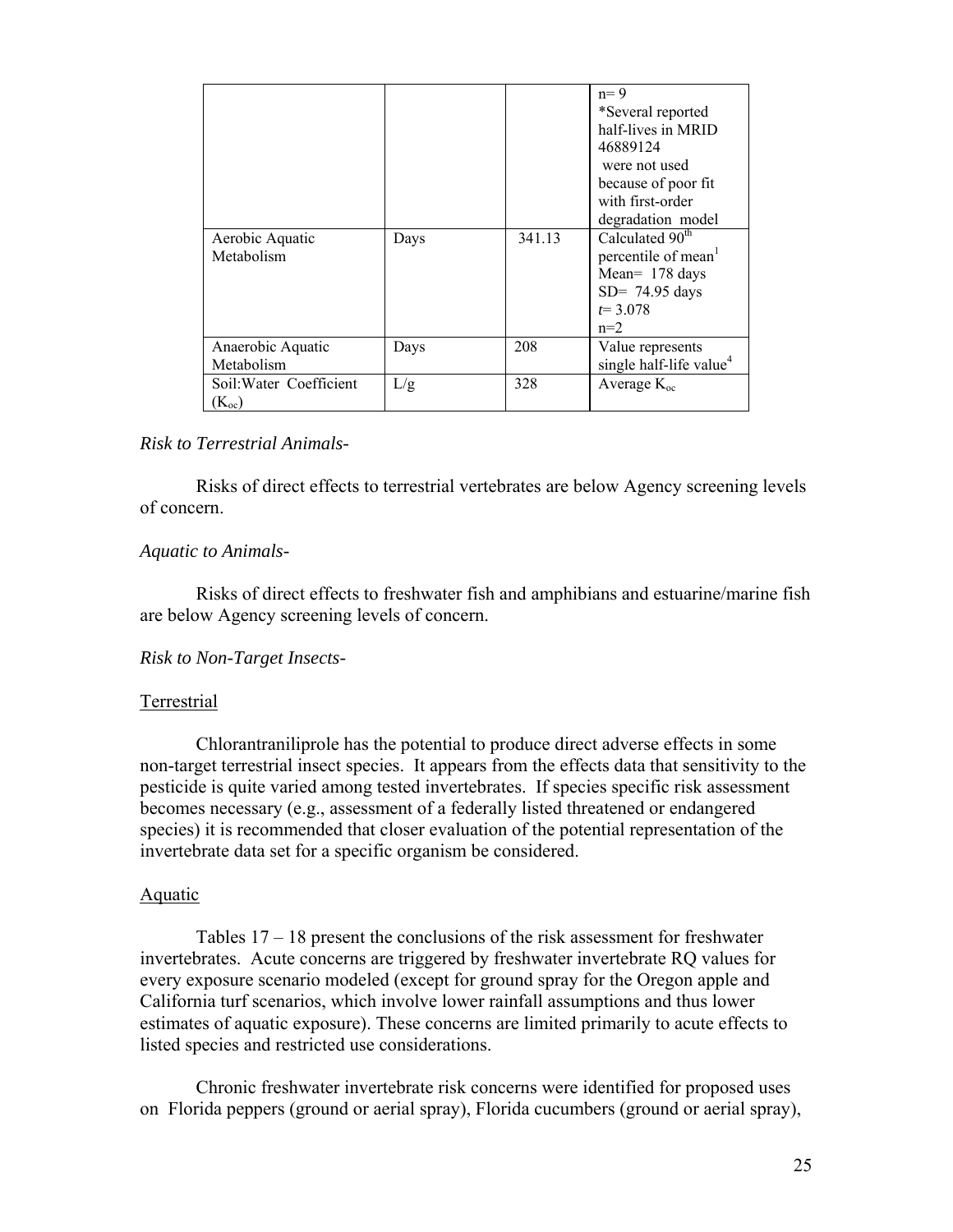California nursery (ground spray), Florida nursery (ground spray), and Tennessee nursery (ground spray). In all cases the RQs were less than an order of magnitude above the Agency concern level. These chronic endpoints are calculated using the most sensitive chronic NOEC for daphnids (4.47 ug/L ug/L).

| <b>Scenario</b> |                 | <b>Application</b> |               | <b>Peak</b> | $21$ -day      | Acute <sup>1</sup> | Chronic <sup>2</sup> | <b>Identified</b> |  |
|-----------------|-----------------|--------------------|---------------|-------------|----------------|--------------------|----------------------|-------------------|--|
|                 | Rate<br>(lbs/A) | #                  | Int<br>(days) |             | <b>Average</b> | <b>RO</b>          | <b>RQ</b>            | <b>Concerns</b>   |  |
| FL cabbage      | 0.065           | 3                  | 3             | 2.652       | 2.146          | 0.1850             | 0.4801               | RU,LS             |  |
| FL cucumber     | 0.065           | 3                  | 5             | 5.693       | 4.939          | 0.4258             | 1.1049               | RU,LS, Chronic    |  |
| PA tomato       | 0.098           | 2                  | 5             | 1.513       | 1.306          | 0.1126             | 0.2922               | RU,LS             |  |
| CA tomato       | 0.098           | $\overline{2}$     | 5             | 1.080       | 0.922          | 0.0795             | 0.2063               | LS                |  |
| FL tomato       | 0.098           | $\overline{2}$     | 5             | 3.660       | 3.001          | 0.2587             | 0.6714               | RU,LS             |  |
| FL peppers      | 0.098           | $\overline{2}$     | 5             | 6.749       | 5.683          | 0.4899             | 1.2714               | RU,LS Chronic     |  |
| CA lettuce      | 0.065           | 3                  | 3             | 3.579       | 2.997          | 0.2584             | 0.6705               | RU,LS             |  |
| CA cotton       | 0.099           | 2                  | 5             | 1.785       | 1.576          | 0.1359             | 0.3526               | RU,LS             |  |
| NC cotton       | 0.099           | $\overline{2}$     | 5             | 3.730       | 3.207          | 0.2765             | 0.7174               | RU,LS             |  |
| MS cotton       | 0.099           | $\overline{2}$     | 5             | 3.769       | 3.271          | 0.2820             | 0.7318               | RU,LS             |  |
| NY grape        | 0.099           | $\overline{2}$     | 7             | 1.389       | 1.197          | 0.1032             | 0.2678               | RU,LS             |  |
| CA grape        | 0.099           | $\overline{2}$     | 7             | 1.188       | 1.026          | 0.0884             | 0.2295               | LS                |  |
| NC apple        | 0.099           | $\overline{2}$     | 10            | 1.359       | 1.153          | 0.0994             | 0.2579               | LS                |  |
| PA apple        | 0.099           | 2                  | 10            | 1.245       | 1.091          | 0.0941             | 0.2441               | LS                |  |
| OR apple        | 0.099           | $\overline{2}$     | 10            | 0.786       | 0.674          | 0.0581             | 0.1508               | LS                |  |
| ID potato       | 0.066           | $\overline{3}$     | 5             | 1.021       | 0.859          | 0.0741             | 0.1922               | LS                |  |
| ME potato       | 0.066           | 3                  | 5             | 1.558       | 1.392          | 0.1200             | 0.3114               | RU,LS             |  |
| GA peach        | 0.099           | $\overline{2}$     | 7             | 1.086       | 0.886          | 0.0764             | 0.1982               | LS                |  |
| MI Cherry       | 0.099           | $\overline{2}$     | 7             | 1.035       | 0.907          | 0.0782             | 0.2029               | LS                |  |

**Table 17. Tier II RQs for FW Invertebrates from Aerial Spray Application of DPX-E2Y45 for Various Crop Types** 

1-Acute Toxicity Endpoint= 11.6 µg/L

2-Chronic Toxicity Endpoint= 4.47 µg/L

\* RQ = EEC/toxicity endpoint

\*\* Acute RQs compared with acute LOCs for non listed species (0.5), restricted use (0.1), and listed species (0.05). Chronic RQs compared with chronic LOC of 1.

|                 | <b>Application</b> |                |     |       |                      | Acute <sup>1</sup> | Chronic <sup>2</sup> | <b>Identified</b> |  |
|-----------------|--------------------|----------------|-----|-------|----------------------|--------------------|----------------------|-------------------|--|
| <b>Scenario</b> | Rate<br>(lbs/A)    | #              | Int | Peak  | $21$ -day<br>Average | <b>RQ</b>          | RQ                   | <b>Concerns</b>   |  |
| FL cabbage      | 0.065              | 3              | 3   | 2.531 | 2.045                | 0.1763             | 0.4575               | RU,LS             |  |
| FL cucumber     | 0.065              | 3              | 5   | 5.624 | 4.86                 | 0.4190             | 1.0872               | RU,LS, Chronic    |  |
| PA tomato       | 0.098              | $\overline{2}$ | 5   | 1.280 | 1.097                | 0.0946             | 0.2454               | LS                |  |
| CA tomato       | 0.098              | 2              | 5   | 0.731 | 0.619                | 0.0534             | 0.1385               | LS                |  |
| FL tomato       | 0.098              | 2              | 5   | 3.436 | 2.817                | 0.2428             | 0.6302               | RU,LS             |  |
| FL peppers      | 0.098              | $\overline{2}$ | 5   | 6.501 | 5.475                | 0.4720             | 1.2248               | RU,LS, Chronic    |  |
| CA lettuce      | 0.065              | 3              | 3   | 3.311 | 2.781                | 0.2397             | 0.6221               | RU,LS             |  |
| CA cotton       | 0.099              | 2              | 5   | 1.470 | 1.28                 | 0.1103             | 0.2864               | RU,LS             |  |
| NC cotton       | 0.099              | 2              | 5   | 3.473 | 2.995                | 0.2582             | 0.6700               | RU,LS             |  |
| MS cotton       | 0.099              | $\overline{c}$ | 5   | 3.575 | 3.116                | 0.2686             | 0.6971               | RU,LS             |  |
| NY grape        | 0.099              | 2              |     | 1.189 | 1.025                | 0.0884             | 0.2293               | LS                |  |

#### **Table 18. Tier II RQs for FW Invertebrates from Ground Spray Application of DPX-E2Y45 for Various Crop Types**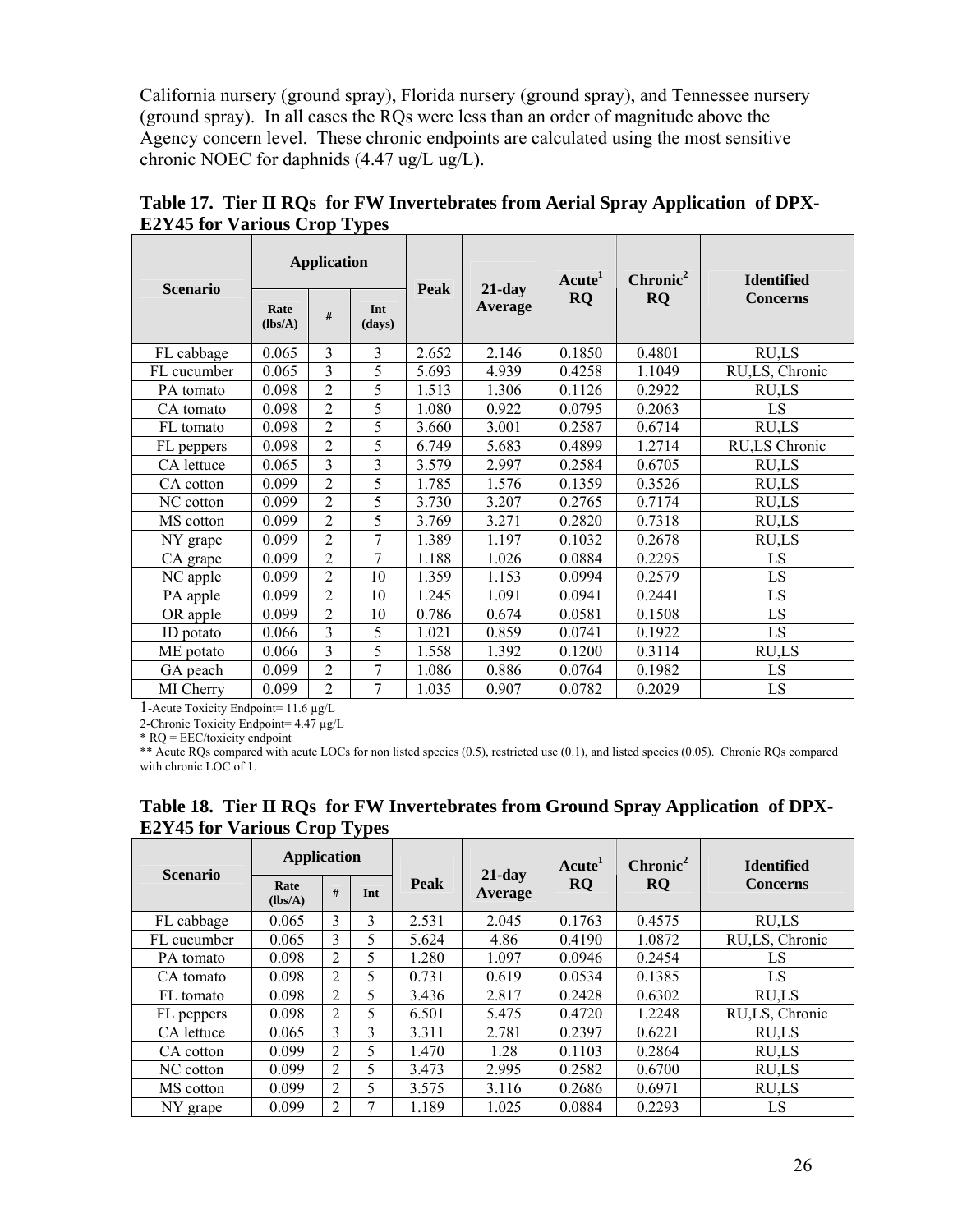| CA grape              | 0.099  | 2              |           | 0.813  | 0.706 | 0.0609 | 0.1579 | LS             |
|-----------------------|--------|----------------|-----------|--------|-------|--------|--------|----------------|
| NC apple              | 0.099  | 2              | 10        | 0.999  | 0.852 | 0.0734 | 0.1906 | LS             |
| PA apple              | 0.099  | 2              | 10        | 1.048  | 0.898 | 0.0774 | 0.2009 | LS             |
| OR apple              | 0.099  | 2              | 10        | 0.410  | 0.365 | 0.0315 | 0.0817 | None           |
| ID potato             | 0.066  | 3              | 5         | 0.812  | 0.68  | 0.0586 | 0.1521 | LS             |
| ME potato             | 0.066  | 3              | 5         | 1.350  | 1.195 | 0.1030 | 0.2673 | RU,LS          |
| GA peach              | 0.099  | 2              | 7         | 0.763  | 0.62  | 0.0534 | 0.1387 | LS             |
| MI Cherry             | 0.099  | 2              |           | 0.867  | 0.739 | 0.0637 | 0.1653 | LS             |
| FLTurf                | 0.26   | 2              | 7         | 0.837  | 0.707 | 0.0609 | 0.1582 | LS             |
| PA Turf               | 0.26   | 2              | 7         | 1.102  | 0.985 | 0.0849 | 0.2204 | LS             |
| CA Turf               | 0.26   | $\overline{c}$ | 7         | 0.654  | 0.554 | 0.0478 | 0.1239 | None           |
| <b>CA Nursery</b>     | 0.4992 | 1              | <b>NA</b> | 5.663  | 4.672 | 0.4028 | 1.0452 | RU,LS, Chronic |
| <b>CA</b> Residential | 0.4992 |                | <b>NA</b> | 1.779  | 1.543 | 0.1330 | 0.3452 | RU,LS          |
| <b>FL</b> Nursery     | 0.4992 | 1              | <b>NA</b> | 9.785  | 8.136 | 0.7014 | 1.8201 | RU,LS, Chronic |
| MI Nursery            | 0.4992 |                | NA        | 2.508  | 2.284 | 0.1969 | 0.5110 | RU,LS          |
| <b>TN Nursery</b>     | 0.4992 |                | <b>NA</b> | 10.981 | 9.126 | 0.7867 | 2.0416 | RU,LS, Chronic |

1-Acute Toxicity Endpoint=11.6 µg/L

2-Chronic Toxicity Endpoint= 4.47 µg/L

3-(RU) Restricted Use 4-(LS) Listed Species

\* RQ = EEC/toxicity endpoint

\*\* Acute RQs compared with acute LOCs for non listed species (0.5), restricted use (0.1), and listed species (0.05). Chronic RQs compared with chronic LOC of 1.

#### Estuarine/Marine

Risks to estuarine/marine invertebrates that exceed Agency concern levels are confined to the following Tier II modeling scenarios: Florida cabbage (aerial or ground spray), Florida cucumber (aerial or ground spray), Florida peppers (aerial or ground spray), Florida tomatoes (aerial spray), California lettuce (ground and aerial spray), North Carolina cotton (aerial or ground spray), Mississippi cotton (aerial or ground spray) California nursery (ground spray), Tennessee nursery (ground spray), Florida nursery (ground spray), and Mississippi nursery (ground spray). These risks are generally limited to acute effects to listed species. However, the restricted use LOCs are exceeded for the Florida vegetable scenarios (cucumber, peppers) and nursery use scenarios (California nursery, Tennessee nursery, and Florida nursery scenarios).

| Application of DPX-E2Y45 for Various Crop Types | Table 19. Tier II RQs for Estuarine/Marine Invertebrates from Aerial Spray |
|-------------------------------------------------|----------------------------------------------------------------------------|
|                                                 |                                                                            |

|                 | <b>Application</b> |                |               |       |                      | Acute <sup>1</sup> | Chronic <sup>2</sup> | <b>Identified</b> |
|-----------------|--------------------|----------------|---------------|-------|----------------------|--------------------|----------------------|-------------------|
| <b>Scenario</b> | Rate<br>(lbs/A)    | #              | Int           | Peak  | $21$ -day<br>Average | <b>RQ</b>          | <b>RQ</b>            | <b>Concerns</b>   |
| FL cabbage      | 0.065              | 3              | $\mathcal{E}$ | 2.652 | 2.146                | 0.0538             | 0.0894               | LS                |
| FL cucumber     | 0.065              | 3              | 5             | 5.693 | 4.939                | 0.1238             | 0.2058               | RU,LS             |
| PA tomato       | 0.098              | $\overline{2}$ | 5             | 1.513 | 1.306                | 0.0327             | 0.0544               | None              |
| CA tomato       | 0.098              | $\overline{2}$ | 5             | 1.080 | 0.922                | 0.0231             | 0.0384               | None              |
| FL tomato       | 0.098              | 2              | 5             | 3.660 | 3.001                | 0.0752             | 0.1250               | LS                |
| FL peppers      | 0.098              | 2              | 5             | 6.749 | 5.683                | 0.1424             | 0.2368               | RU,LS             |
| CA lettuce      | 0.065              | 3              | 3             | 3.579 | 2.997                | 0.0751             | 0.1249               | LS                |
| CA cotton       | 0.099              | $\overline{2}$ | 5             | 1.785 | 1.576                | 0.0395             | 0.0657               | None              |
| NC cotton       | 0.099              | 2              | 5             | 3.730 | 3.207                | 0.0804             | 0.1336               | LS                |
| MS cotton       | 0.099              | 2              | 5             | 3.769 | 3.271                | 0.0820             | 0.1363               | LS                |
| NY grape        | 0.099              | $\overline{2}$ | 7             | 1.389 | 1.197                | 0.0300             | 0.0499               | None              |
| CA grape        | 0.099              | $\overline{c}$ | 7             | 1.188 | 1.026                | 0.0257             | 0.0428               | None              |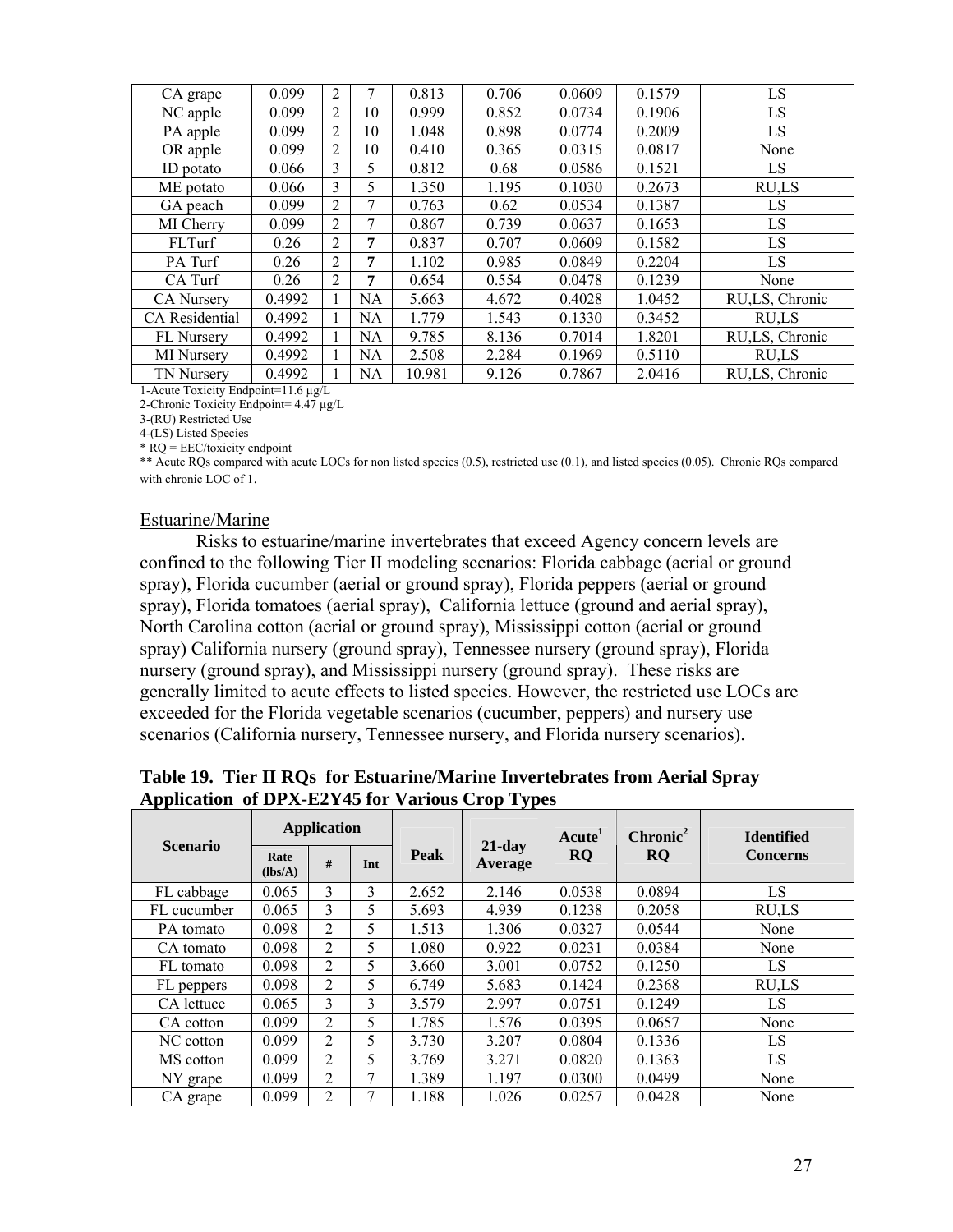| NC apple  | 0.099 | ↵      | 10             | 1.359 | 1.153 | 0.0289 | 0.0480 | None |
|-----------|-------|--------|----------------|-------|-------|--------|--------|------|
| PA apple  | 0.099 | ⌒<br>∠ | 10             | l.245 | 1.091 | 0.0273 | 0.0455 | None |
| OR apple  | 0.099 | ⌒<br>↵ | 10             | 0.786 | 0.674 | 0.0169 | 0.0281 | None |
| ID potato | 0.066 | ⌒      |                | 1.021 | 0.859 | 0.0215 | 0.0358 | None |
| ME potato | 0.066 | ⌒      |                | 1.558 | 1.392 | 0.0349 | 0.0580 | None |
| GA peach  | 0.099 | ⌒<br>∠ | $\mathbf{r}$   | 1.086 | 0.886 | 0.0222 | 0.0369 | None |
| MI Cherry | 0.099 | ◠<br>∠ | $\overline{ }$ | .035  | 0.907 | 0.0227 | 0.0378 | None |

1-Acute Toxicity Endpoint= 39.9 µg/L 2-Chronic Toxicity Endpoint= 24 µg/L

\* RQ = EEC/toxicity endpoint

\*\* Acute RQs compared with acute LOCs for non listed species (0.5), restricted use (0.1), and listed species (0.05). Chronic RQs compared with chronic LOC of 1.

## **Table 20. Tier II RQs for Estuarine/Marine Invertebrates from Ground Spray Application of DPX-E2Y45 for Various Crop Types**

|                 | <b>Application</b> |                         |                |        |                             | Acute <sup>1</sup> | Chronic <sup>2</sup> | <b>Identified</b> |
|-----------------|--------------------|-------------------------|----------------|--------|-----------------------------|--------------------|----------------------|-------------------|
| <b>Scenario</b> | Rate<br>$(lb/A)$   | #                       | Int            | Peak   | $21$ -day<br><b>Average</b> | <b>RQ</b>          | <b>RQ</b>            | <b>Concerns</b>   |
| FL cabbage      | 0.065              | 3                       | 3              | 2.531  | 2.045                       | 0.0513             | 0.0852               | LS                |
| FL cucumber     | 0.065              | $\overline{3}$          | 5              | 5.624  | 4.86                        | 0.1218             | 0.2025               | RU,LS             |
| PA tomato       | 0.098              | $\overline{2}$          | $\overline{5}$ | 1.280  | 1.097                       | 0.0275             | 0.0457               | None              |
| CA tomato       | 0.098              | $\overline{2}$          | 5              | 0.731  | 0.619                       | 0.0155             | 0.0258               | None              |
| FL tomato       | 0.098              | $\overline{2}$          | 5              | 3.436  | 2.817                       | 0.0706             | 0.1174               | None              |
| FL peppers      | 0.098              | $\overline{2}$          | 5              | 6.501  | 5.475                       | 0.1372             | 0.2281               | RU,LS             |
| CA lettuce      | 0.065              | $\overline{\mathbf{3}}$ | $\overline{3}$ | 3.311  | 2.781                       | 0.0697             | 0.1159               | LS                |
| CA cotton       | 0.099              | $\overline{2}$          | 5              | 1.470  | 1.28                        | 0.0321             | 0.0533               | None              |
| NC cotton       | 0.099              | $\overline{2}$          | 5              | 3.473  | 2.995                       | 0.0751             | 0.1248               | LS                |
| MS cotton       | 0.099              | $\overline{2}$          | 5              | 3.575  | 3.116                       | 0.0781             | 0.1298               | LS                |
| NY grape        | 0.099              | $\overline{2}$          | $\overline{7}$ | 1.189  | 1.025                       | 0.0257             | 0.0427               | None              |
| CA grape        | 0.099              | $\overline{2}$          | 7              | 0.813  | 0.706                       | 0.0177             | 0.0294               | None              |
| NC apple        | 0.099              | $\overline{2}$          | 10             | 0.999  | 0.852                       | 0.0214             | 0.0355               | None              |
| PA apple        | 0.099              | $\overline{2}$          | 10             | 1.048  | 0.898                       | 0.0225             | 0.0374               | None              |
| OR apple        | 0.099              | $\overline{2}$          | 10             | 0.410  | 0.365                       | 0.0091             | 0.0152               | None              |
| ID potato       | 0.066              | 3                       | 5              | 0.812  | 0.68                        | 0.0170             | 0.0283               | None              |
| ME potato       | 0.066              | $\overline{3}$          | 5              | 1.350  | 1.195                       | 0.0299             | 0.0498               | None              |
| GA peach        | 0.099              | $\overline{2}$          | 7              | 0.763  | 0.62                        | 0.0155             | 0.0258               | None              |
| MI Cherry       | 0.099              | $\overline{2}$          | 7              | 0.867  | 0.739                       | 0.0185             | 0.0308               | None              |
| FLTurf          | 0.26               | $\overline{2}$          | $\overline{7}$ | 0.837  | 0.707                       | 0.0177             | 0.0295               | None              |
| PA Turf         | 0.26               | $\overline{2}$          | $\tau$         | 1.102  | 0.985                       | 0.0247             | 0.0410               | None              |
| CA Turf         | 0.26               | $\overline{2}$          | 7              | 0.654  | 0.554                       | 0.0139             | 0.0231               | None              |
| CA Nursery      | 0.4992             | $\mathbf{1}$            | NA             | 5.663  | 4.672                       | 0.1171             | 0.1947               | RU,LS             |
| CA Residential  | 0.4992             | 1                       | <b>NA</b>      | 1.779  | 1.543                       | 0.0387             | 0.0643               | None              |
| FL Nursery      | 0.4992             | 1                       | NA             | 9.785  | 8.136                       | 0.2039             | 0.3390               | RU,LS             |
| MI Nursery      | 0.4992             | $\mathbf{1}$            | <b>NA</b>      | 2.508  | 2.284                       | 0.0572             | 0.0952               | LS                |
| TN Nursery      | 0.4992             | 1                       | NA             | 10.981 | 9.126                       | 0.2287             | 0.3803               | RU,LS             |

1-Acute Toxicity Endpoint=39.9 µg/L

2-Chronic Toxicity Endpoint= 24 µg/L

 $*$  RQ = EEC/toxicity endpoint

\*\* Acute RQs compared with acute LOCs for non listed species (0.5), restricted use (0.1), and listed species (0.05). Chronic RQs compared with chronic LOC of 1.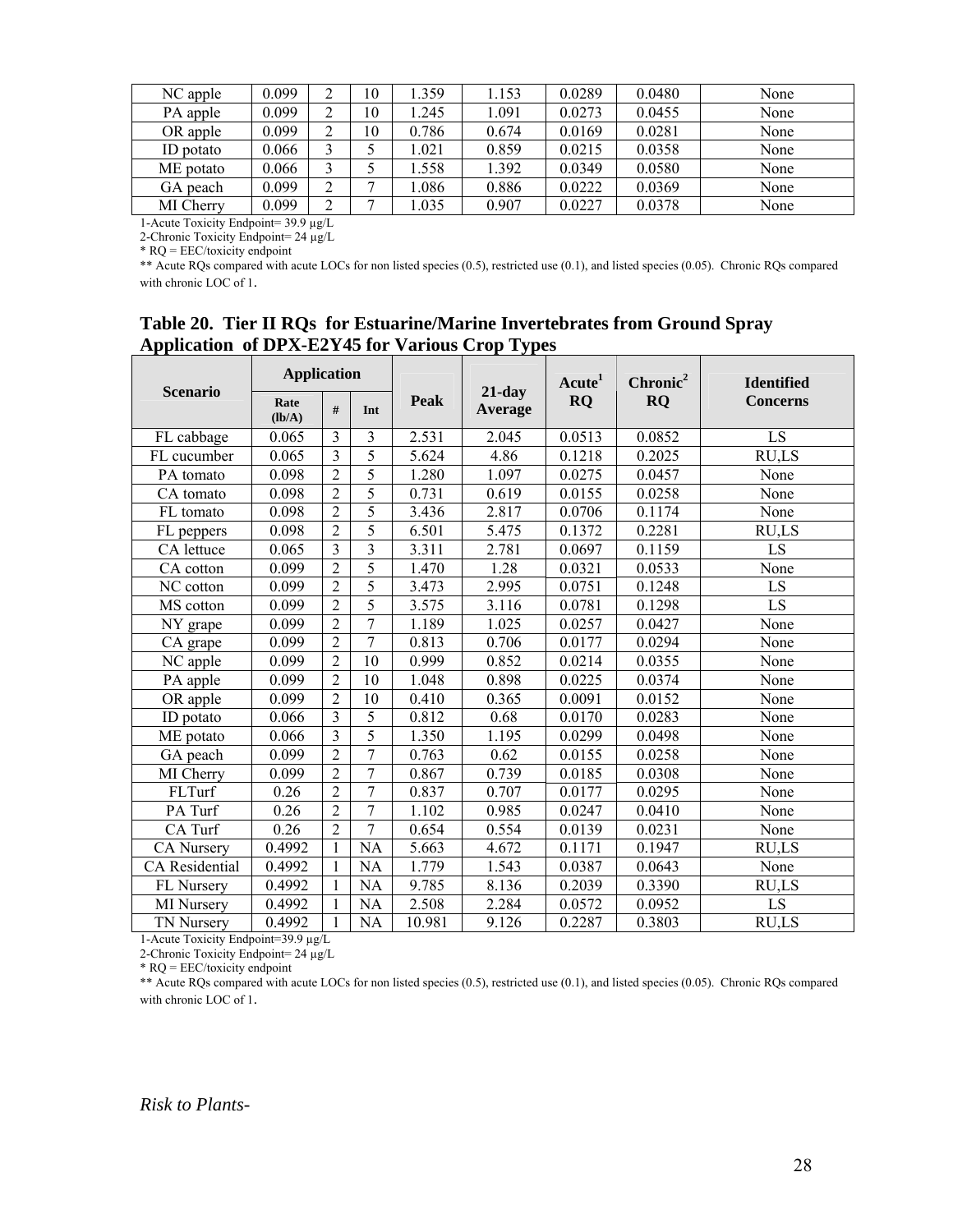Risks of direct effects to terrestrial and aquatic plants are below Agency screening levels of concern.

## Risk to Endangered Species

The following table summarizes the conclusions of potential concerns for direct and indirect effects to federally-listed threatened and endangered species (listed species).

|                                                       | <b>Direct</b>                                      | <b>Scenario Identified as of</b>                                                                                                 | <b>Indirect</b>    | <b>Scenario Identified as of</b>                                                                                                 |
|-------------------------------------------------------|----------------------------------------------------|----------------------------------------------------------------------------------------------------------------------------------|--------------------|----------------------------------------------------------------------------------------------------------------------------------|
| <b>Listed Taxa</b>                                    | <b>Effects</b>                                     | Concern                                                                                                                          | <b>Effects</b>     | Concern                                                                                                                          |
| Terrestrial and semi-<br>aquatic plants -<br>monocots | Yes <sup>4</sup>                                   |                                                                                                                                  | Yes <sup>1</sup>   | all                                                                                                                              |
| Terrestrial and semi-<br>aquatic plants - dicots      | Yes <sup>4</sup>                                   |                                                                                                                                  | Yes <sup>1</sup>   | all                                                                                                                              |
| Terrestrial invertebrates                             | Yes                                                | all                                                                                                                              | No                 |                                                                                                                                  |
| <b>Birds</b>                                          | N <sub>0</sub>                                     |                                                                                                                                  | $Yes^{1,2,3,5}$    | All                                                                                                                              |
| Terrestrial phase<br>amphibians                       | N <sub>0</sub>                                     |                                                                                                                                  | $Yes^{1,2,5}$      | All                                                                                                                              |
| Reptiles                                              | N <sub>0</sub>                                     |                                                                                                                                  | $Yes^{1,2,3,5}$    | All                                                                                                                              |
| Mammals                                               | N <sub>o</sub>                                     |                                                                                                                                  | $Yes^{1,2,3,5}$    | All                                                                                                                              |
| Aquatic vascular plants                               | N <sub>0</sub>                                     |                                                                                                                                  | No                 |                                                                                                                                  |
| Freshwater fish                                       | N <sub>0</sub>                                     |                                                                                                                                  | $Yes^{2,5}$        | All                                                                                                                              |
| Aquatic phase<br>amphibians                           | N <sub>0</sub>                                     |                                                                                                                                  | $Yes^{2,5}$        | All                                                                                                                              |
| Freshwater crustaceans                                | Yes                                                | All except CA turf<br>(ground spray) and OR<br>apple (ground spray)                                                              | $Yes^{2,5}$        | All                                                                                                                              |
| Mollusks                                              | Yes(may be<br>subject to<br>further<br>evaluation) | All except CA turf<br>(ground spray) and OR<br>apple (ground spray)                                                              | Yes <sup>2,5</sup> | All                                                                                                                              |
| Marine/estuarine fish                                 | No                                                 |                                                                                                                                  | Yes <sup>3</sup>   | FL cabbage, FL cucumber,<br>FL pepper, NC cotton, MS<br>cotton, CA lettuce, CA nursery,<br>FL nursery, MI nursery, TN<br>nursery |
| Marine/estuarine<br>invertebrates                     | Yes                                                | FL cabbage, FL cucumber,<br>FL pepper, NC cotton, MS<br>cotton, CA lettuce, CA nursery,<br>FL nursery, MI nursery, TN<br>nursery | N <sub>0</sub>     |                                                                                                                                  |

**Table 21. Potential Effects to Federally Listed Taxa** 

## **6. REGULATORY POSITION AND RATIONALE**

 Available data provide adequate information to support the unconditional registration of chlorantraniliprole technical and end-use products on crops and turf grass and ornamentals.

#### **Labeling Restrictions:**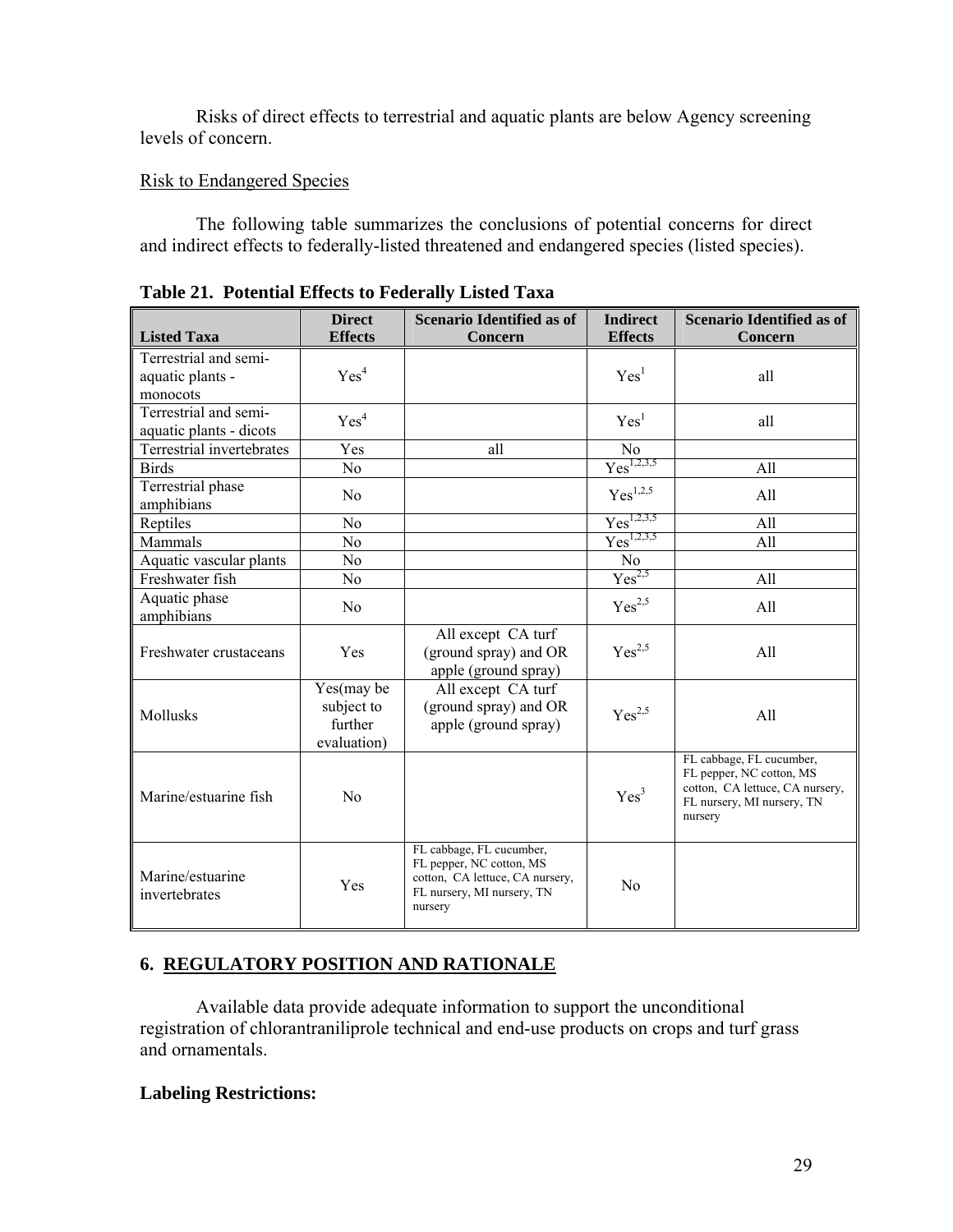#### *General Statements-*

"Do not apply directly to water. Drift and runoff may be hazardous to aquatic organisms in water adjacent to use sites."

## *Surface Water Advisory-*

"This product may contaminate water through runoff. This product has a high potential for runoff for several months or more after application. Poorly draining soils and soils with shallow water tables are more prone to produce runoff that contains this product. A level, well-maintained vegetative buffer strip between areas to which this product is applied and surface water features such as ponds, streams, and springs will reduce the potential for contamination of water from runoff. Runoff of this product will be reduced by avoiding applications when rainfall is forecasted to occur within 48 hours."

#### *Ground Water Advisory-*

"This chemical has properties and characteristics associated with chemicals detected in ground water. The use of this chemical in areas where soils are permeable, particularly where the water table is shallow, may result in ground-water contamination."

## *Non-Target Organism Advisory-*

"This pesticide is toxic to aquatic invertebrates, oysters, and shrimp."

## *Directions for Use*-

Since the residue data for pome fruit reflect spray volumes of 100 gallons per acre, the use directions for pome fruit should be revised to state "minimum spray volume of 100 gal/A (ground)." Also, as there are inadequate residue data that reflect use of adjuvants in end-use products in the residue field trials, the proposed labels should be revised to delete the use of adjuvants on all crops except *Brassica* crops. In the absence of residue data on crops grown in greenhouses, the label should prohibit use on crops grown in greenhouses. Given the results of the confined accumulation and limited field accumulation in rotational crops study, a restriction should be imposed on the proposed labels to prohibit the rotation to any crop not on the label.

## **7. REDUCED RISK CLASSIFICATION**

On April 3, 2007, the Reduced Risk Committee categorized chlorantraniliprole as a "reduced risk" pesticide when used on apple, lettuce, peach, pear, tomato and turf. The Committee noted that chlorantraniliprole's mammalian toxicity risk profile and ecotoxicity profile compared favorably with many of the registered alternatives. Since a reduced risk classification was granted, a public interest finding was not conducted.

Chlorantraniliprole is expected to be a major alternative to azinphos-methyl for apples and pears. It is also expected to be an alternative to phosmet for these same crops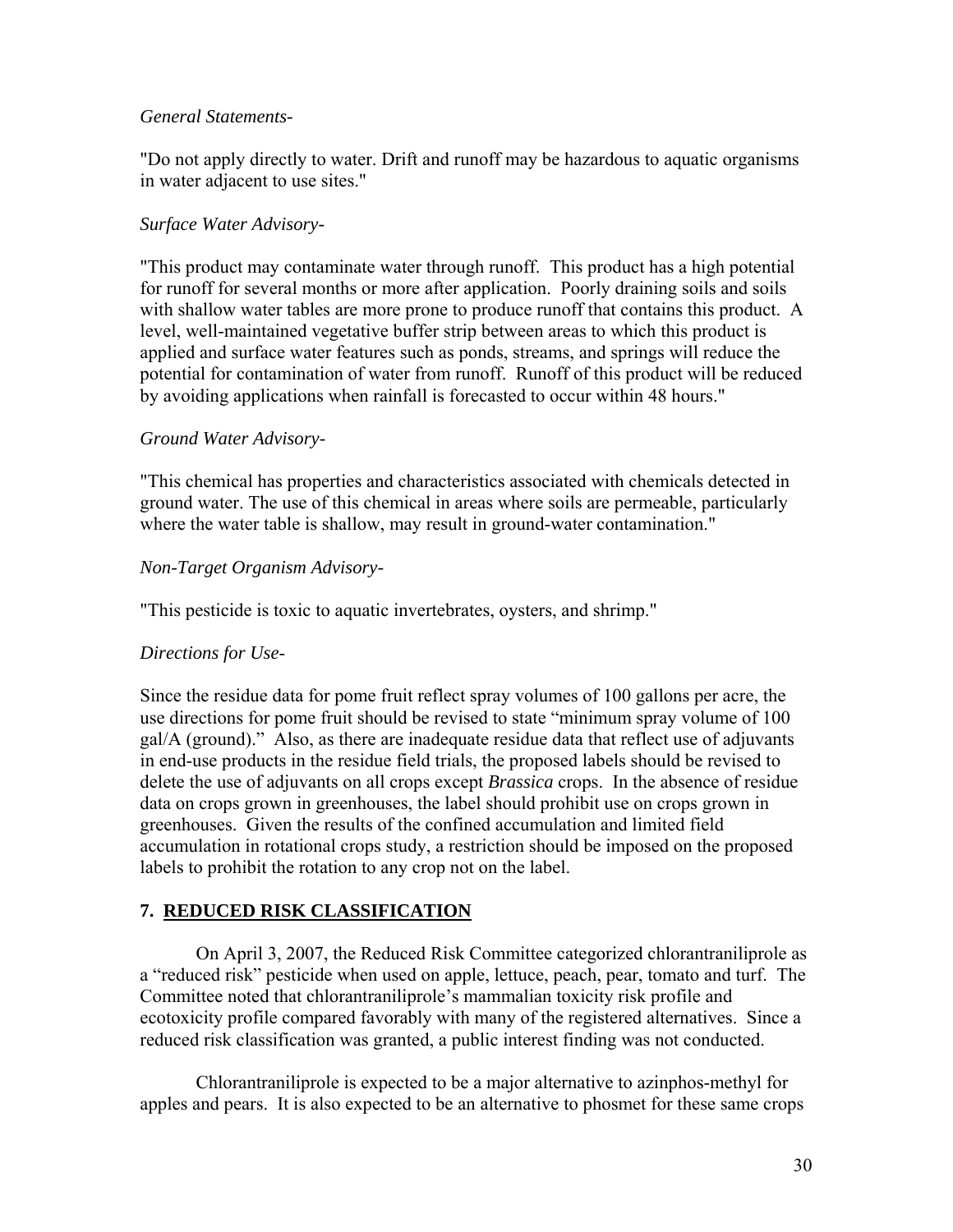and an alternative to pyrethroids for vegetables.

## **8. CONTACT PERSON AT EPA**

#### **Mailing Address:**

 Kable Bo Davis, Entomologist Insecticide-Rodenticide Branch Registration Division (7505P) Office of Pesticide Programs Environmental Protection Agency 1200 Pennsylvania Avenue, N.W. Washington, DC 20460

## **Office Location and Telephone Number:**

 Room S-7225, One Potomac Yard 2777 S. Crystal Drive Arlington, VA 22202 703-306-0415

DISCLAIMER: The information presented in this Pesticide Fact Sheet is for informational purposes only may not be used to fulfill data requirements for pesticide registration and reregistration. The information is believed to be accurate as of the date on the document.

## **APPENDIX I**

## **GLOSSARY OF TERMS AND ABBREVIATIONS**

ADNT Acute delayed neurotoxicity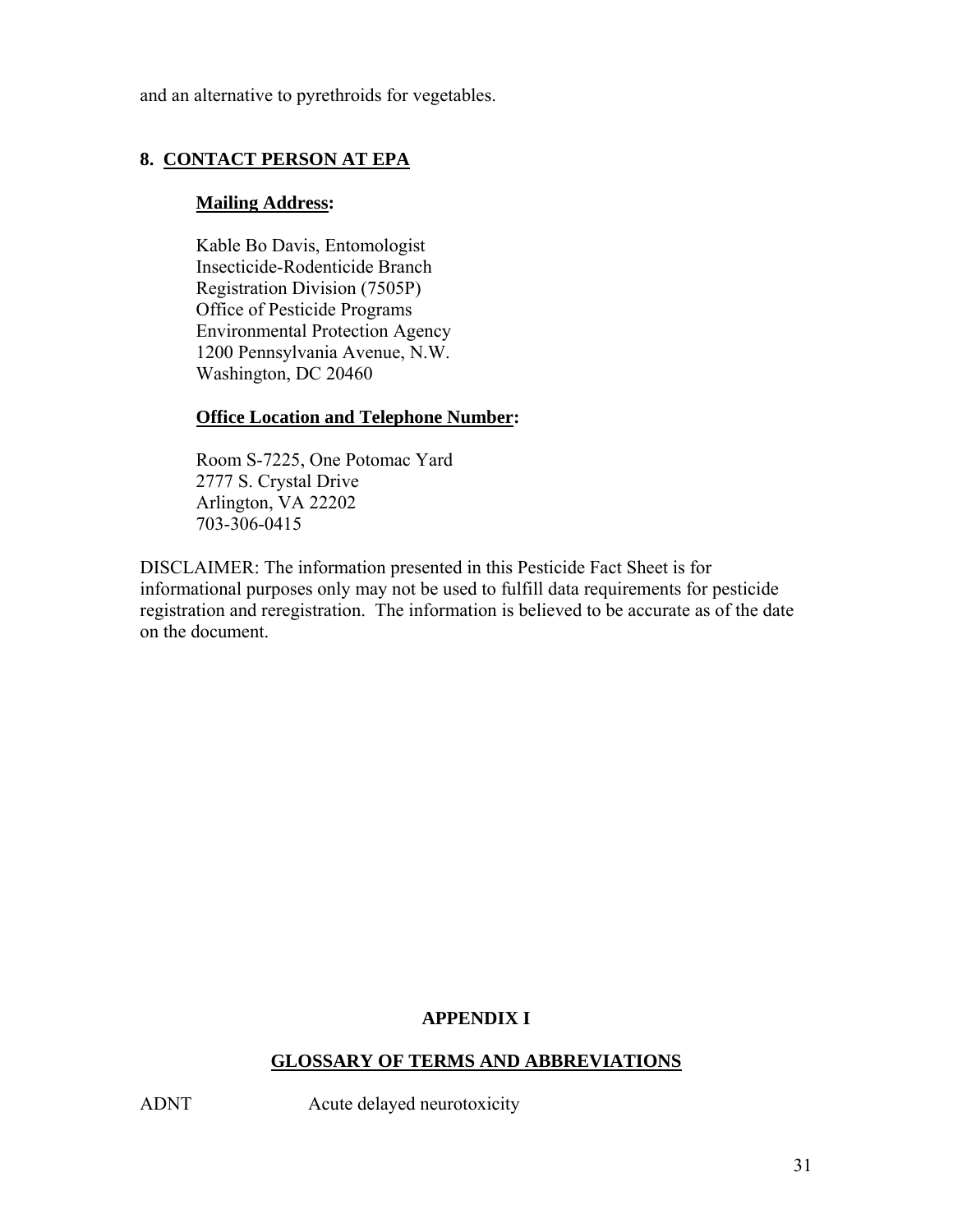| $a_{.1.}$        | Active Ingredient                                                     |
|------------------|-----------------------------------------------------------------------|
| aPAD             | <b>Acute Population Adjusted Dose</b>                                 |
| <b>ARI</b>       | Aggregate Risk Index                                                  |
| <b>BCF</b>       | <b>Bioconcentration Factor</b>                                        |
| CAS              | <b>Chemical Abstracts Service</b>                                     |
| Che              | Cholinesterase                                                        |
| ChEI             | Cholinesterase inhibition                                             |
| cPAD             | <b>Chronic Population Adjusted Dose</b>                               |
| $\%CT$           | Percent crop treated                                                  |
| <b>DAT</b>       | Days after treatment                                                  |
| <b>DEEM-FCID</b> | Dietary Exposure Evaluation Model - Food Consumption Intake           |
|                  | Database                                                              |
| <b>DNA</b>       | Deoxyribonucleic acid                                                 |
| <b>DNT</b>       | Developmental neurotoxicity                                           |
| <b>DIT</b>       | Developmental immunotoxicity                                          |
| <b>DWLOC</b>     | Drinking Water Level of Comparison.                                   |
| EC               | Emulsifiable Concentrate Formulation                                  |
| <b>EEC</b>       | Estimated Environmental Concentration. The estimated pesticide        |
|                  | concentration in an environment, such as a terrestrial ecosystem.     |
| <b>EPA</b>       | U.S. Environmental Protection Agency                                  |
| FQPA             | <b>Food Quality Protection Act</b>                                    |
| <b>GLC</b>       | Gas Liquid Chromatography                                             |
| <b>GLN</b>       | Guideline Number                                                      |
| $LC_{50}$        | Median Lethal Concentration. A statistically derived concentration    |
|                  | of a substance that can be expected to cause death in 50% of test     |
|                  | animals. It is usually expressed as the weight of substance per       |
|                  | weight or volume of water, air or feed, e.g., mg/l, mg/kg or ppm.     |
| $LD_{50}$        | Median Lethal Dose. A statistically derived single dose that can be   |
|                  | expected to cause death in 50% of the test animals when               |
|                  | administered by the route indicated (oral, dermal, inhalation). It is |
|                  | expressed as a weight of substance per unit weight of animal, e.g.,   |
|                  | mg/kg.                                                                |
| <b>LOAEL</b>     | Lowest Observed Adverse Effect Level                                  |
| <b>LOAEC</b>     | Lowest Observed Adverse Effect Concentration                          |
| <b>LOC</b>       | Level of Concern                                                      |
| <b>LOD</b>       | Limit of Detection                                                    |
| LOQ              | Limit of Quantitation                                                 |
| mg/kg/day        | Milligram Per Kilogram Per Day                                        |
| mg/L             | Milligrams Per Liter                                                  |
| <b>MOE</b>       | Margin of Exposure                                                    |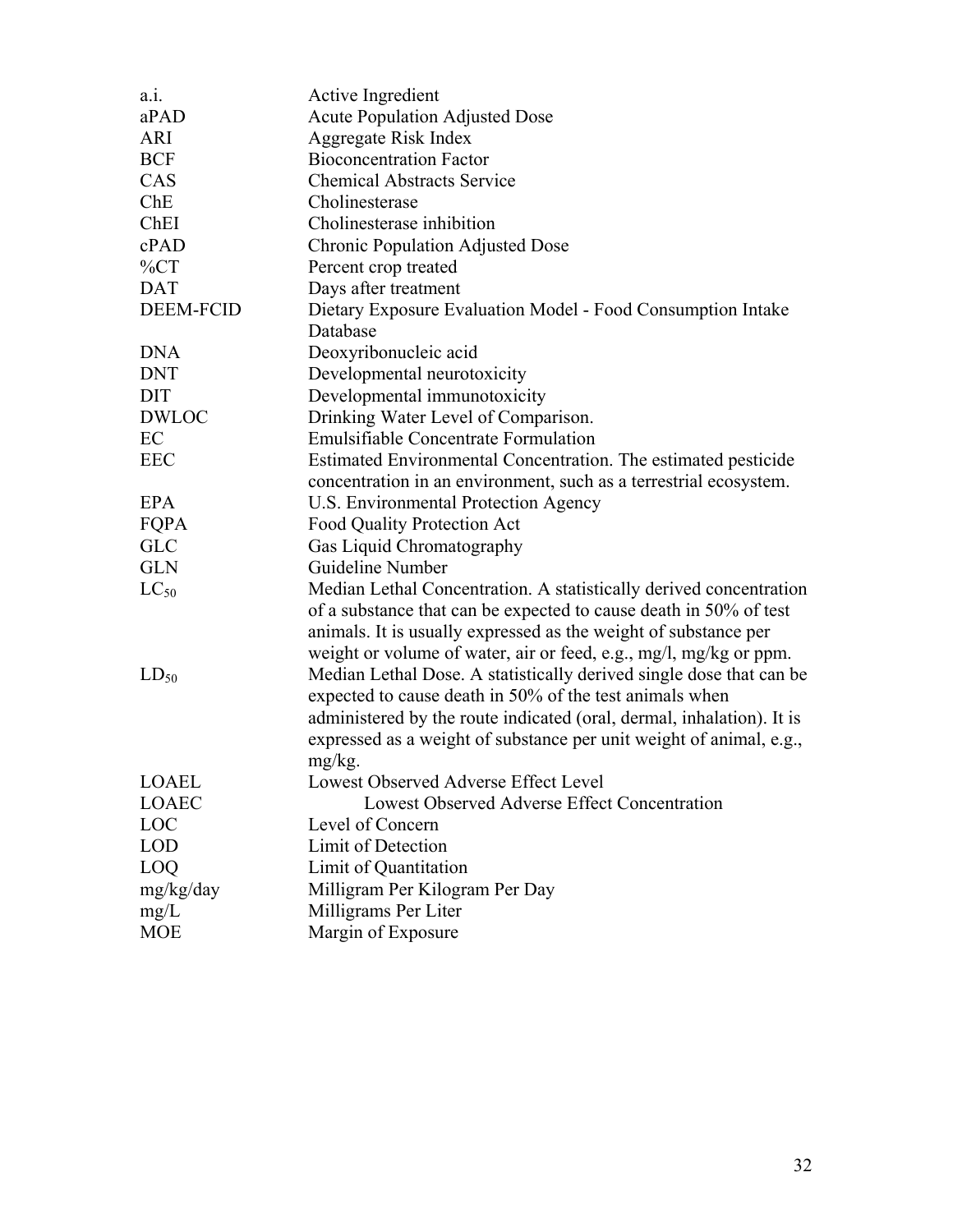| <b>MRID</b>       | Master Record Identification (number), EPA's system of recording<br>and tracking studies submitted |
|-------------------|----------------------------------------------------------------------------------------------------|
| <b>MTD</b>        | Maximum tolerated dose                                                                             |
| <b>NA</b>         | Not Applicable                                                                                     |
| <b>NOEC</b>       | No Observable Effect Concentration                                                                 |
| <b>NOEL</b>       | No Observed Effect Level                                                                           |
| <b>NOAEL</b>      | No Observed Adverse Effect Level                                                                   |
| <b>NOAEC</b>      | No Observed Adverse Effect Concentration                                                           |
|                   |                                                                                                    |
| <b>NPDES</b>      | National Pollutant Discharge Elimination System                                                    |
| <b>OP</b>         | Organophosphate                                                                                    |
| <b>OPP</b>        | <b>EPA Office of Pesticide Programs</b>                                                            |
| <b>OPPTS</b>      | EPA Office of Prevention, Pesticides and Toxic Substances                                          |
| PAD               | <b>Population Adjusted Dose</b>                                                                    |
| PAG               | Pesticide Assessment Guideline                                                                     |
| <b>PAM</b>        | Pesticide Analytical Method                                                                        |
| <b>PHED</b>       | Pesticide Handler's Exposure Data                                                                  |
| PHI               | Preharvest Interval                                                                                |
| ppb               | Parts Per Billion                                                                                  |
| <b>PPE</b>        | Personal Protective Equipment                                                                      |
| ppm               | Parts Per Million                                                                                  |
| <b>PRZM/EXAMS</b> | Tier II Surface Water Computer Model                                                               |
| <b>RAC</b>        | Raw Agriculture Commodity                                                                          |
| <b>RBC</b>        | Red Blood Cell                                                                                     |
| <b>RED</b>        | <b>Reregistration Eligibility Decision</b>                                                         |
| <b>REI</b>        | <b>Restricted Entry Interval</b>                                                                   |
| <b>RfD</b>        | <b>Reference Dose</b>                                                                              |
| <b>SCI-GROW</b>   | Tier I Ground Water Computer Model                                                                 |
| <b>SF</b>         | <b>Safety Factor</b>                                                                               |
| <b>TGAI</b>       | <b>Technical Grade Active Ingredient</b>                                                           |
| UF                | <b>Uncertainty Factor</b>                                                                          |
| $\mu$ g           | micrograms                                                                                         |
| $\mu$ g/L         | Micrograms Per Liter                                                                               |
| $\mu L/g$         | Microliter per gram                                                                                |
| <b>USDA</b>       | United States Department of Agriculture                                                            |
| <b>WPS</b>        | <b>Worker Protection Standard</b>                                                                  |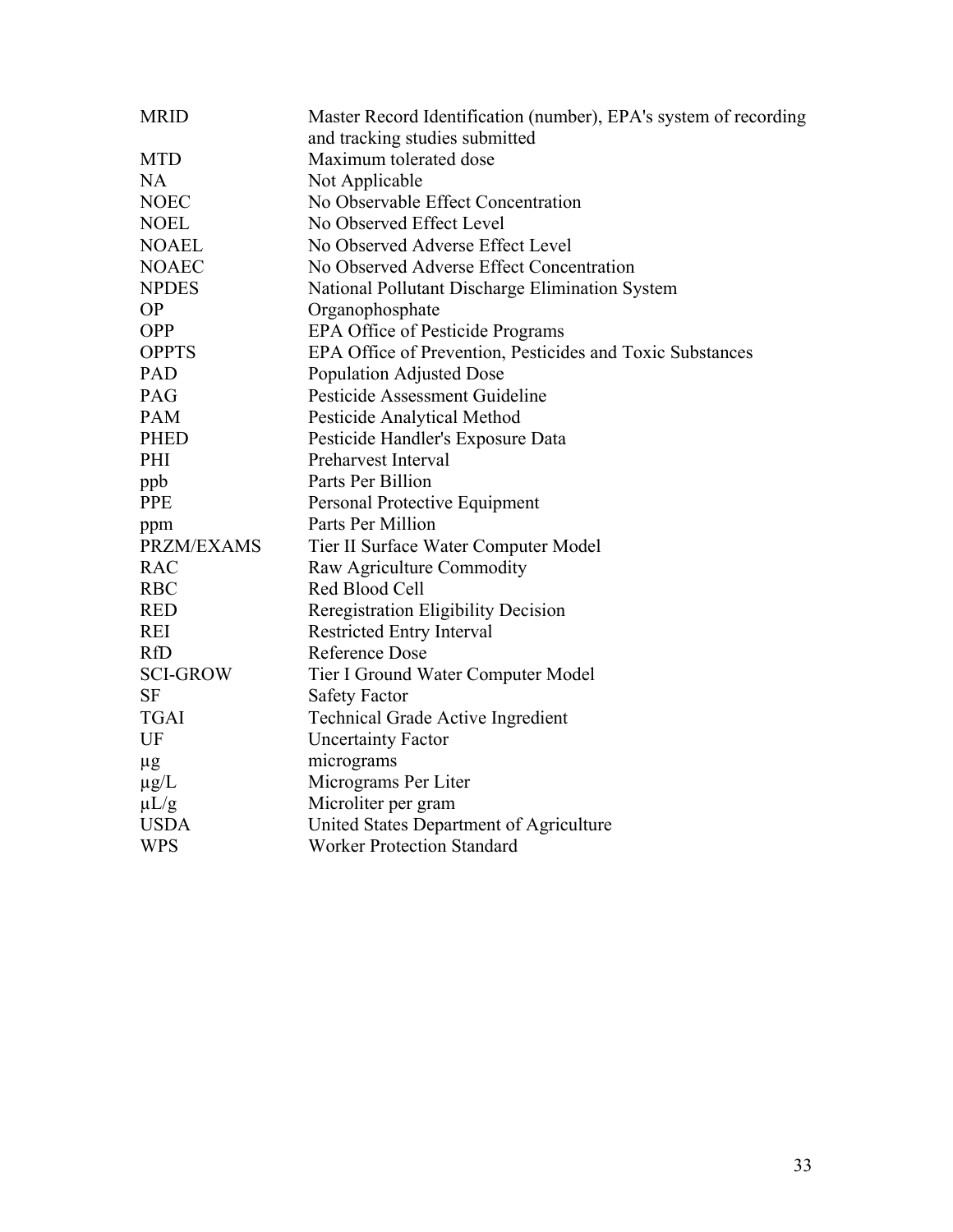#### **APPENDIX II**

#### **Citations Considered to be Part of the Data Base Supporting the Registration of Chlorantraniliprole.**

- 46889000 E.I. du Pont de Nemours and Co, Inc. (2006) Submission of Product Chemistry, Residue, Fate, Environmental Fate and Toxicity Data in Support of the Experiemental Use of DuPont Coragen SC and DuPont Altacor WG Insecitide Products Containing DPX-E2Y45 for Use in/on Apples, Celery, Head Lettuce, Leaf Lettuce, Pear, Pepper, Spinach, Squash, Tomato, and Watermelon and the Petition for Tolerance of DPX-E2Y45. Transmittal of 35 of 101 Studies.
- 46889001 Gagnon, M.; Hill, S.; Pentz, A.; et al. (2004) Analytical Method for the Determination of DPX-E2Y45 and Metabolites in Soil by LC/MS/MS. Project Number: DUPONT/10814. Unpublished study prepared by E. I. Du Pont De Nemours and Co., Inc. 80 p.
- 46889002 Hill, S.; Stry, J. (2004) Analytical Method for the Determination of DPX-E2Y45 in Crops Using LC/MS/MS. Project Number: DUPONT/11374. Unpublished study prepared by E. I. du Pont de Nemours And Co., Inc. 47 p.
- 46889003 Bilas, J.; Gagnon, M.; Stry, J. (2005) Analytical Method for the Determination of DPX-E2Y45 and Metabolites in Bovine Tissues, Milk, and Eggs Using LC/MS/MS. Project Number: DUPONT/11376. Unpublished study prepared by DuPont Crop Protection. 80 p.
- 46889004 MacDonald, A.; Paterson, K.; Coyle, D. (2005) The Metabolism of (Carbon 14)-DPX-E2Y45 in Apple Trees. Project Number: DUPONT/12264, 804125. Unpublished study prepared by Inveresk Research International. 126 p.
- 46889005 MacDonald, A.; Paterson, K.; Coyle, D. (2005) The Metabolism of (Carbon 14)-DPX-E2Y45 in Lettuce. Project Number: DUPONT/12265, 804172. Unpublished study prepared by Inveresk Research International. 72 p.
- 46889006 Macdonald, A.; Gray, J. (2005) The Metabolism of (Carbon 14)-DPX-E2Y45 in Tomato. Project Number: DUPONT/12266, 804167. Unpublished study prepared by Inveresk Research International. 91 p.
- 46889008 Samel, A. (2004) DPX-E2Y45 Technical: Static, Acute, 96-Hour LC50 to Rainbow Trout, Oncorhynchus mykiss. Project Number: DUPONT/12332, 14513, 228. Unpublished study prepared by E. I. du Pont de Nemours And Co., Inc. 34 p.
- 46889009 Samel, A. (2004) DPX-E2Y45 Technical: Static, Acute, 96-Hour LC50 to Bluegill Sunfish, Lepomis macrochirus. Project Number: DUPONT/12333, 14513, 226. Unpublished study prepared by E. I. du Pont de Nemours And Co., Inc. 34 p.
- 46889010 MacKenzie, S. (2004) DPX-E2Y45 Technical: Subchronic Toxicity 90-Day Feeding Study in Rats. Project Number: DUPONT/12403, 14513, 1026. Unpublished study prepared by E. I. du Pont de Nemours And Co., Inc. 609 p.
- 46889011 Samel, A. (2003) DPX-E2Y45 Technical: Static, Acute, 48-Hour EC50 to Daphnia magna. Project Number: DUPONT/12411, 14513, 241. Unpublished study prepared by E. I. du Pont de Nemours And Co., Inc. 38 p.
- 46889012 Luckett, E. (2004) DPX-E2Y45 Technical: 90-Day Oral Toxicity Study in Dogs. Project Number: DUPONT/12749, 14513, 1319. Unpublished study prepared by MPI Research, Inc. 916 p.
- 46889013 Finlay, C. (2006) DPX-E2Y45 Technical: Subchronic Toxicity 90-Day Feeding Study in Mice. Project Number: DUPONT/12750, 14513, 861. Unpublished study prepared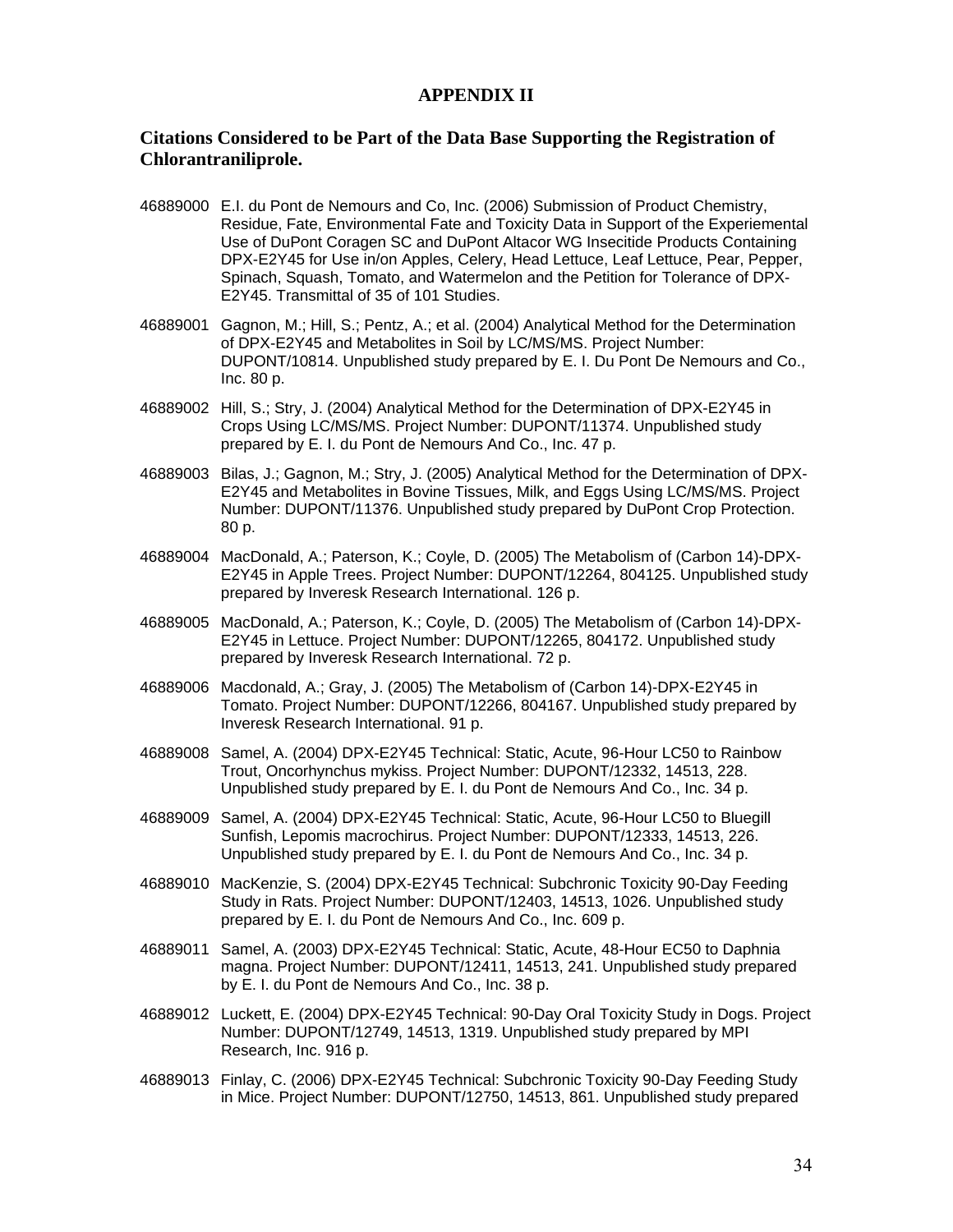by E. I. du Pont de Nemours And Co., Inc. 456 p.

- 46889014 McCorquodale, G.; Addison, L. (2005) Aerobic Soil Metabolism of (Carbon 14)-DPX-E2Y45. Project Number: DUPONT/12779, 804235. Unpublished study prepared by Inveresk Research International. 118 p.
- 46889015 McCorquodale, G.; Mackie, D. (2005) (Carbon 14)-DPX-E2Y45: Rate of Degradation in Three Aerobic Soils. Project Number: DUPONT/12780, 804408. Unpublished study prepared by Inveresk Research International. 154 p.
- 46889016 Lynn, R.; McCorquodale, G. (2006) (Carbon 14)-DPX-E2Y45: Degradability and Fate in the Water/Sediment System. Project Number: DUPONT/12781, 804591. Unpublished study prepared by Inveresk Research International. 142 p.
- 46889017 Chapleo, S.; Paterson, K.; White, D. (2004) Hydrolytic Stability of (Carbon 14)-DPX-E2Y45 in Buffered Aqueous Solutions at pH 4, 7, and 9. Project Number: DUPONT/12782, 804083. Unpublished study prepared by Inveresk Research International. 100 p.
- 46889018 MacDonald, A.; Coyle, D.; Gray, J. (2005) Photodegradation of (Carbon 14)-DPX-E2Y45 in pH 7 Buffer and Natural Water. Project Number: DUPONT/12783, 804099. Unpublished study prepared by Inveresk Research International. 121 p.
- 46889019 Sharma, A.; Rice, F.; Talken, C. (2006) Terrestrial Field Dissipation of Radiolabeled DPX-E2Y45 Insecticide on Bare Soil in Texas, 2003, USA. Project Number: DUPONT/12784, 48071. Unpublished study prepared by E. I. du Pont de Nemours And Co., Inc., Analytical Bio-Chemistry Labs., Inc and Dupont Ag Products. 252 p.
- 46889020 Sharma, A.; Rice, F.; Talken, C. (2005) Terrestrial Field Dissipation of Radiolabeled DPX-E2Y45 Insecticide on Bare Soil in California, USA. Project Number: DUPONT/12785, 48131. Unpublished study prepared by E. I. du Pont de Nemours And Co., Inc., Analytical Bio-Chemistry Labs., Inc and Research for Hire. 160 p.
- 46889021 Sharma, A.; Rice, F.; Gant, A. (2006) Terrestrial Field Dissipation of DPX-E2Y45 Insecticide on Bare Soil in Texas, 2003, USA. Project Number: DUPONT/12786, 48070. Unpublished study prepared by E. I. du Pont de Nemours And Co., Inc., Analytical Bio-Chemistry Labs., Inc and Dupont Ag Products. 206 p.
- 46889022 Sharma, A.; Rice, F.; Gant, A. (2005) Terrestrial Field Dissipation of DPX-E2Y45 Insecticide on Bare Soil in California, 2003, USA. Project Number: DUPONT/12788, 48073. Unpublished study prepared by E. I. du Pont de Nemours And Co., Inc., Analytical Bio-Chemistry Labs., Inc and Research for Hire. 262 p.
- 46889023 Sharma, A.; Rice, F.; Gant, A. (2005) Terrestrial Field Dissipation of DPX-E2Y45 Insecticide on Bare Soil in Georgia, 2003, USA. Project Number: DUPONT/12789, 48072. Unpublished study prepared by E. I. du Pont de Nemours And Co., Inc., Analytical Bio-Chemistry Labs., Inc and Ag Research Associates. 248 p.
- 46889024 Sharma, A.; Rice, F.; Gant, A. (2005) Terrestrial Field Dissipation of DPX-E2Y45 Insecticide on Bare Soil in New Jersey, 2003, USA. Project Number: DUPONT/12790, 48074. Unpublished study prepared by E. I. du Pont de Nemours And Co., Inc., Analytical Bio-Chemistry Labs., Inc and CMS Inc. 271 p.
- 46889025 Grant, J. (2006) Stability of DPX-E2Y45 in Representative Crops Stored Frozen. Project Number: DUPONT/12985, 48387. Unpublished study prepared by Analytical Bio-Chemistry Labs., Inc. 102 p.
- 46889026 Craig, W.; Ramsay, N. (2004) DPX-E2Y45: Laboratory Study of Water Solubility. Project Number: DUPONT/13169, 343385. Unpublished study prepared by Inveresk Research International. 48 p.
- 46889027 Huntley, K. (2004) DPX-E2Y45: Spectra (Infrared Spectrum, NMR Spectrum, and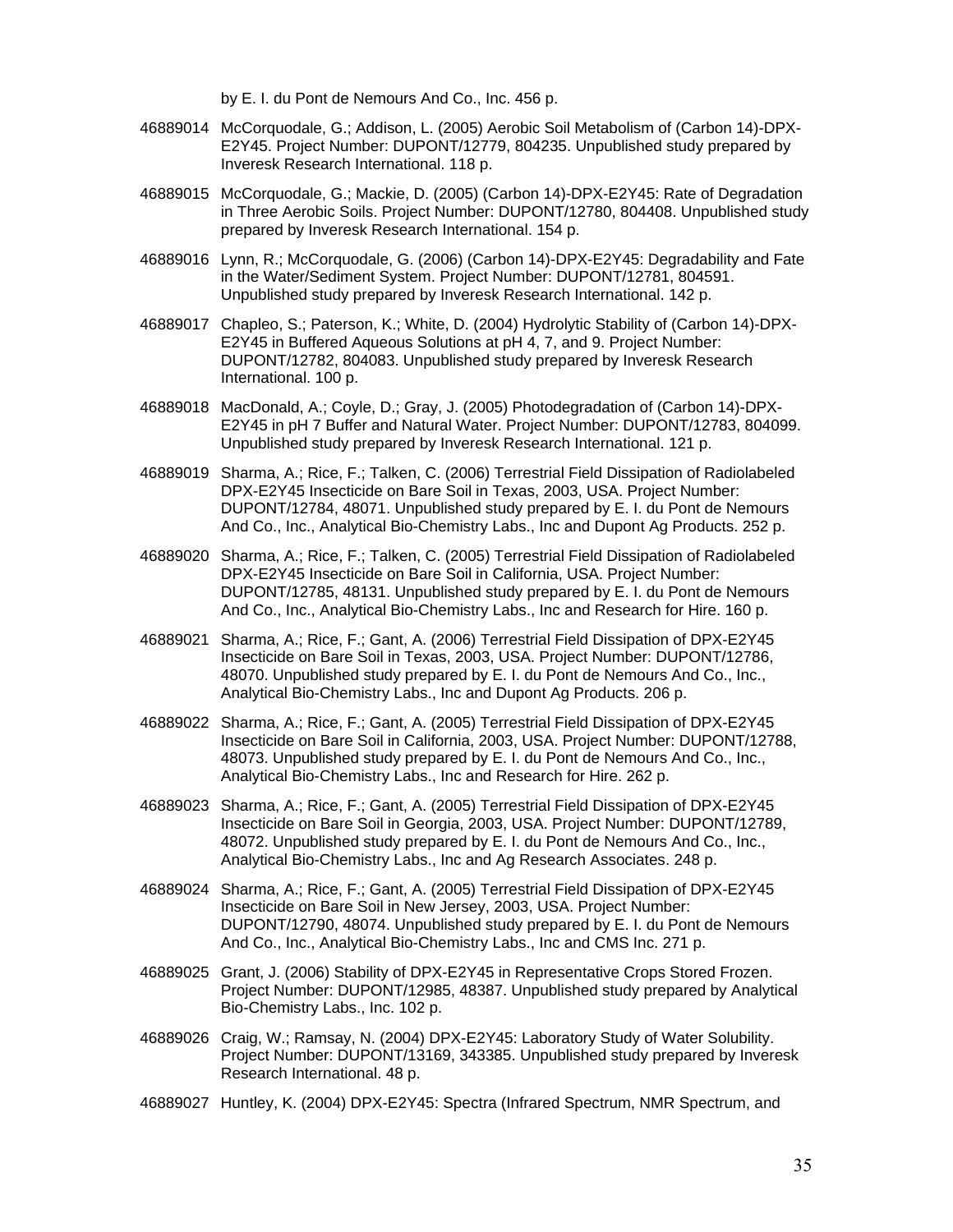Mass Spectrum). Project Number: DUPONT/13170, 48780. Unpublished study prepared by Analytical Bio-Chemistry Labs., Inc. 21 p.

- 46889028 Moore, L. (2004) DPX-E2Y45: Oxidizing Properties. Project Number: DUPONT/13171. Unpublished study prepared by E. I. du Pont de Nemours And Co., Inc. 6 p.
- 46889029 Hahn, J. (2004) DPX-E2Y45: Stability to Normal and Elevated Temperature, Metal and Metal Ions. Project Number: DUPONT/13172, 48779. Unpublished study prepared by ABC Laboratories, Inc. 35 p.
- 46889030 Craig, W. (2004) DPX-E2Y45: Laboratory Study of Solubility in Organic Solvents. Project Number: DUPONT/13173, 343579. Unpublished study prepared by Inveresk Research International. 58 p.
- 46889031 Craig, W.; Ramsay, N. (2004) DPX-E2Y45: Laboratory Study of pH. Project Number: DUPONT/13176, 343647. Unpublished study prepared by Inveresk Research International. 14 p.
- 46889032 Craig, W. (2004) DPX-E2Y45: Laboratory Study of Partition Coefficient. Project Number: DUPONT/13177, 343610. Unpublished study prepared by Inveresk Research International. 41 p.
- 46889033 Craig, W.; Ramsay, N. (2004) DPX-E2Y45: Laboratory Study of Appearance, Melting Point and Relative Density. Project Number: DUPONT/13180, 343563. Unpublished study prepared by Inveresk Research International. 26 p.
- 46889034 Craig, W.; Clipston, A. (2005) DPX-E2Y45: Laboratory Study of Dissociation Constant. Project Number: DUPONT/13254, 343605. Unpublished study prepared by Inveresk Research International. 35 p.
- 46889035 Kidd, G.; Davidson, J. (2005) DPX-E2Y45: Extraction Efficiency from Lettuce Leaf and Apple Fruit. Project Number: DUPONT/13260, 206708, 24635. Unpublished study prepared by Inveresk Research International. 34 p.
- 46889100 E.I. duPont de Nemours and Co, Inc. (2006) Submission of Fate, Residue, Product Chemistry and Toxicity Data in Support of the Experimental Use of DuPont Coragen SC and DuPont Altacor WG Insecitide Products Containing DPX-E2Y45 for Use in/on Apples, Celery, Head Lettuce, Leaf Lettuce, Pear, Pepper, Spinach, Squash, Tomato, and Watermelon and the Petition for Tolerance of DPX-E2Y45. Transmittal of 32 of 101 Studies.
- 46889101 Talken, C.; Sharma, A. (2005) Radiovalidation of the Residues of DPX-E2Y45 and its Metabolites (IN-EQW78, IN-F6L99, and IN-GAZ70) in Soil. Project Number: DUPONT/13263, 47925. Unpublished study prepared by Analytical Bio-Chemistry Labs., Inc. 75 p.
- 46889102 Rodgers, C.; Grant, J.; Stry, J. (2006) Method Validation for the Analysis of DPX-E2Y45 in Various Crop Matrices. Project Number: DUPONT/13294, 48342. Unpublished study prepared by Analytical Bio-Chemistry Labs., Inc. 140 p.
- 46889103 Wagner, V.; Atta-Safoh, S. (2004) DPX-E2Y45 Technical: Bacterial Reverse Mutation Test. Project Number: DUPONT/14127, AA89LE/503/BTL, 15094. Unpublished study prepared by Bioreliance. 76 p.
- 46889104 Donner, E. (2006) DPX-E2Y45 Technical: Mouse Bone Marrow Micronucleus Test. Project Number: DUPONT/14128, 15094, 572. Unpublished study prepared by E. I. du Pont de Nemours And Co., Inc. 66 p.
- 46889105 Gudi, R.; Rao, M. (2004) DPX-E2Y45 Technical: In Vitro Mammalian Chromosome Aberration Study in Human Peripheral Blook Lymphocytes. Project Number: DUPONT/14129, AA89LE/341/BTL, 15094. Unpublished study prepared by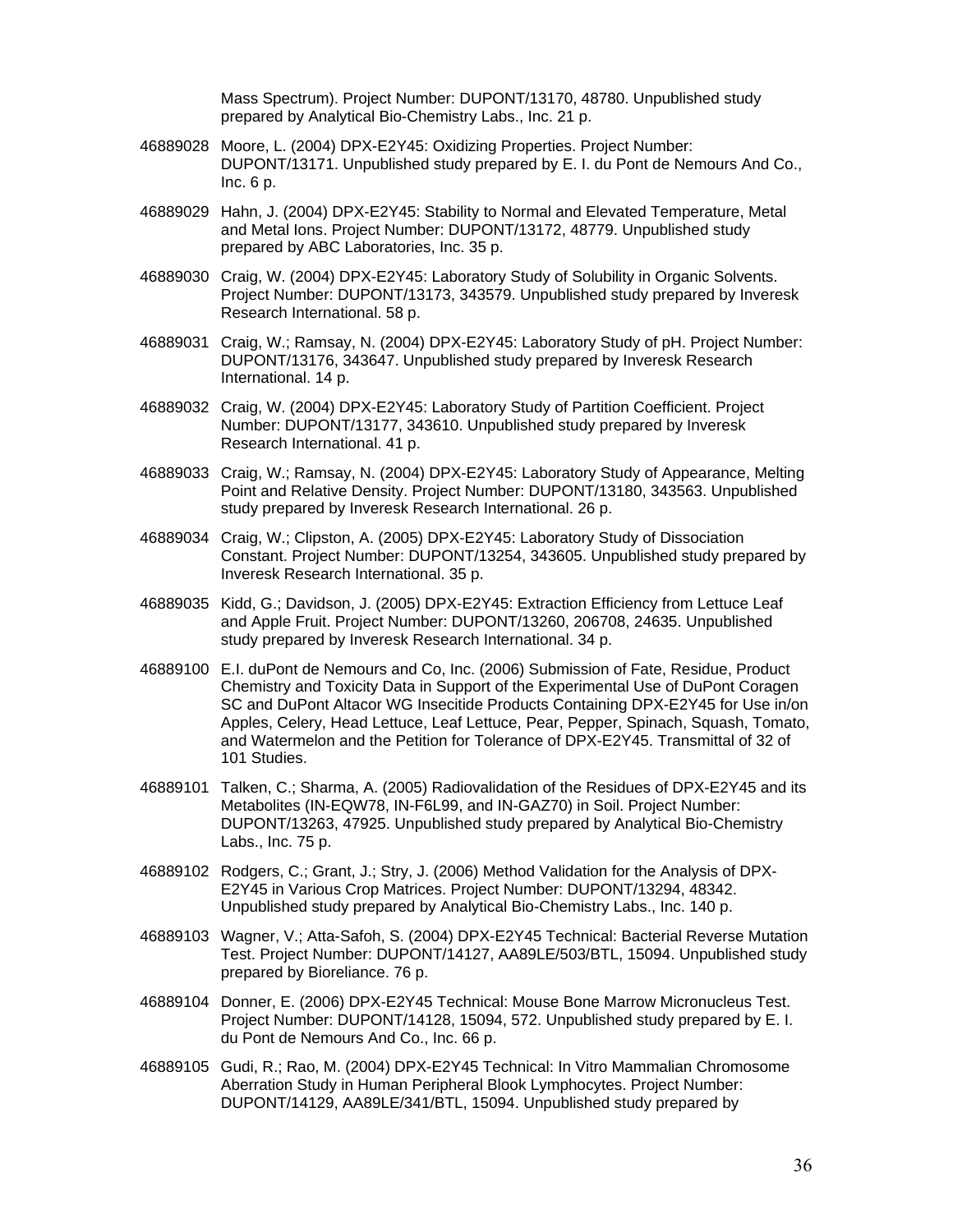Bioreliance. 55 p.

- 46889106 San, R.; Clarke, J. (2004) DPX-E2Y45 Technical: In Vitro Mammalian Cell Gene Mutation Test (CHO/HGPRT Test). Project Number: DUPONT/14130, AA89LE/782/BTL, 15094. Unpublished study prepared by Bioreliance. 46 p.
- 46889107 Malley, L. (2006) DPX-E2Y45 Technical: Multigeneration Reproduction Study in Rats. Project Number: DUPONT/14132, 15093, 904. Unpublished study prepared by E. I. du Pont de Nemours And Co., Inc., Experimental Pathology Labs., Inc. and North Carolina State University. 2812 p.
- 46889108 Malley, L. (2004) DPX-E2Y45 Technical: Developmental Toxicity Study in Rats. Project Number: DUPONT/14133, 15093, 841. Unpublished study prepared by E. I. du Pont de Nemours And Co., Inc. 188 p.
- 46889109 Mylchreest, E. (2005) DPX-E2Y45 Technical: Developmental Toxicity Study in Rabbits. Project Number: DUPONT/14135, 15093, 843. Unpublished study prepared by E. I. du Pont de Nemours And Co., Inc. 191 p.
- 46889110 Wang, W. (2006) Validation of the HPLC/UV Analytical Method for DPX-E2Y45 in DPX-E2Y45 35WG and DPX-E2Y45 200g/L SC (18.4%) End-Use Products. Project Number: DUPONT/14155, E2Y45/220/03/ST. Unpublished study prepared by E. I. du Pont de Nemours And Co., Inc. 35 p.
- 46889111 Hill, S.; Stry, J. (2004) Analytical Method for the Determination of DPX-E2Y45 and Degradation Products in Crop Process Fractions Using LC/MS/MS. Project Number: DUPONT/14314. Unpublished study prepared by E. I. du Pont de Nemours and Co., Inc. 80 .
- 46889112 Finlay, C. (2004) DPX-E2Y45 Technical: Acute Oral Toxicity Study in Rodents Up and Down Procedure. Project Number: DUPONT/14348, 15207, 834. Unpublished study prepared by E. I. du Pont de Nemours and Co., Inc. 27 p.
- 46889113 Finlay, C. (2004) DPX-E2Y45 Technical: Acute Dermal Toxicity Study in Rats. Project Number: DUPONT/14349, 15207, 673. Unpublished study prepared by E. I. du Pont de Nemours And Co., Inc. 36 p.
- 46889114 Finlay, C. (2004) DPX-E2Y45 Technical: Acute Dermal Irritation Study in Rabbits. Project Number: DUPONT/14350, 15207, 1008. Unpublished study prepared by E. I. du Pont de Nemours And Co., Inc. 22 p.
- 46889115 Finlay, C. (2004) DPX-E2Y45 Technical: Acute Eye Irritation Study in Rabbits. Project Number: DUPONT/14352, 15207, 602. Unpublished study prepared by E. I. du Pont de Nemours And Co., Inc. 22 p.
- 46889116 McLellan, G.; Vance, C.; Lowrie, C. (2006) Metabolism of (Carbon 14)-DPX-E2Y45 in the Lactating Goat. Project Number: DUPONT/14377, 805218. Unpublished study prepared by Charles River Laboratories. 132 p.
- 46889117 Gallagher, S.; Beavers, J. (2004) DPX-E2Y45 Technical: An Acute Oral Toxicity Study with the Northern Bobwhite. Project Number: DUPONT/14378, 15210, 112/549. Unpublished study prepared by Wildlife International, Ltd. 30 p.
- 46889118 Gallagher, S.; Beavers, J. (2004) DPX-E2Y45 Technical: A Dietary LC50 Study with the Northern Bobwhite. Project Number: DUPONT/14379, 112/547. Unpublished study prepared by Wildlife International, Ltd. 43 p.
- 46889119 Bocksch, S. (2004) DPX-E2Y45 20SC [200g/L (w/v); 18.5% (w/w)]: Acute Oral and Contact Toxicity to the Honeybee, Apis mellifera L.: Final Report. Project Number: 20041116/S1/BLEU, DUPONT/14386, 15202. Unpublished study prepared by GAB Biotechnologie Gmbh. 33 p.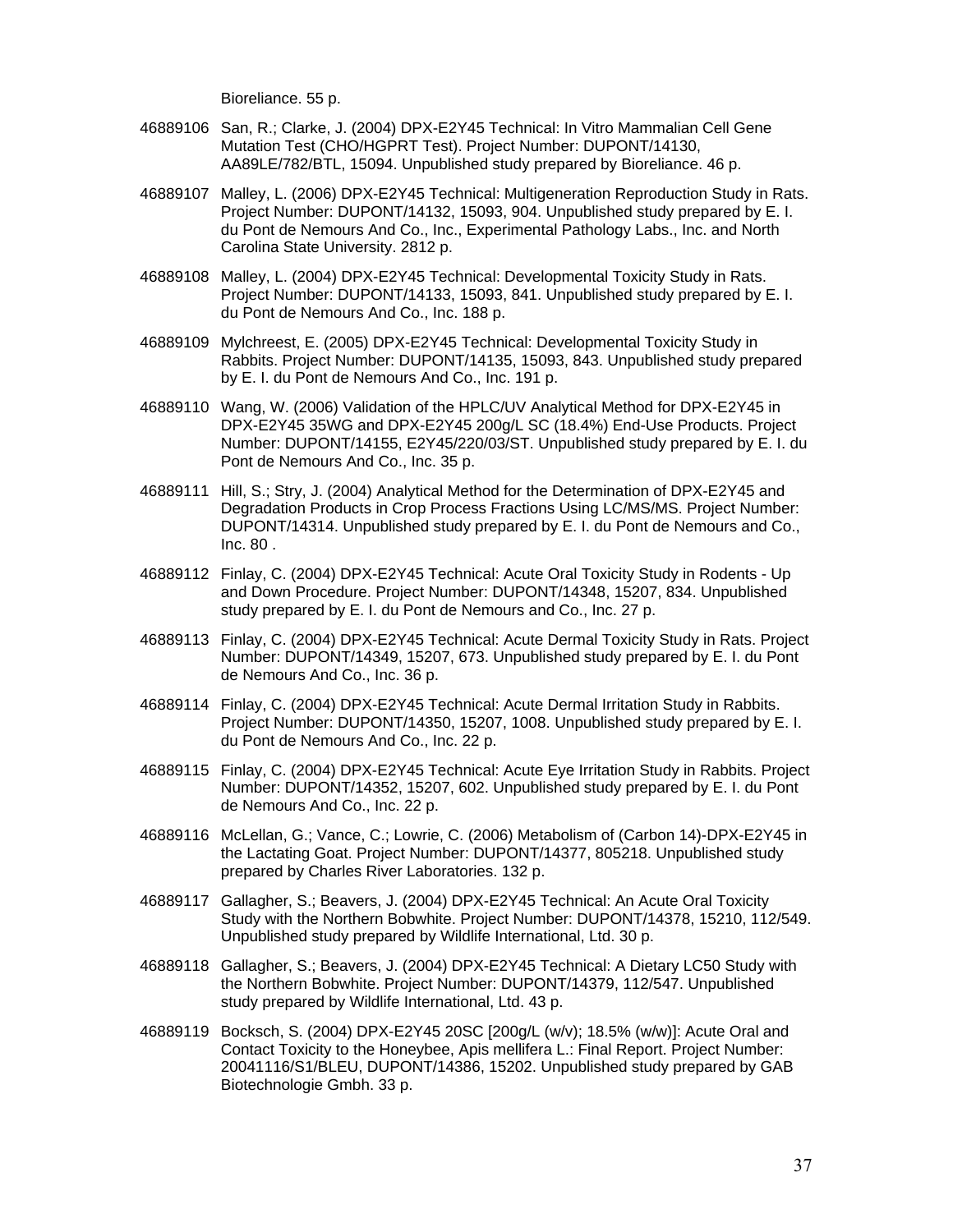- 46889120 Bocksch, S. (2004) DPX-E2Y45 35WG: Acute Oral and Contact Toxicity to the Honeybee, Apis Mellifera L.: Final Report. Project Number: DUPONT/14387, 20041093/S1/BLEU. Unpublished study prepared by GAB Biotechnologie Gmbh. 32 p.
- 46889121 Kegelman, T. (2004) DPX-E2Y45 Technical: Inhalation Median Lethal Concentration (LC50) Study in Rats. Project Number: DUPONT/14399, 15207, 721. Unpublished study prepared by E. I. du Pont de Nemours And Co., Inc. 45 p.
- 46889122 Umstatter, S. (2006) (Carbon 14)-DPX-E2Y45: Photodegradation of DPX-E2Y45 in a Water/Sediment System. Project Number: DUPONT/14438, 97/6265. Unpublished study prepared by E. I. du Pont de Nemours And Co., Inc. and Springborn Smithers Laboratories. 120 p.
- 46889123 Lowrie, C.; Lynn, R.; Coyle, D. (2005) DPX-E2Y45: Batch Equilibrium (Adsorption/Desorption) in Five Soils. Project Number: DUPONT/14445, 805401. Unpublished study prepared by Inveresk Research International. 61 p.
- 46889124 Berg, D.; Singles, S. (2006) Effect of Temperature and SOil Viability on the Rate of Degradation of (Carbon 14)-DPX-E2Y45 in Two Aerobic Soils. Project Number: DUPONT/14622. Unpublished study prepared by E. I. du Pont de Nemours And Co., Inc. 154 p.
- 46889125 Hahn, J. (2006) DPX-E2Y45: Long-Term Storage Stability and Corrosion Characteristics of the Manufacturing Use Product. Project Number: DUPONT/14636, 49265. Unpublished study prepared by Analytical Bio-Chemistry Labs., Inc. 30 p.
- 46889126 Syme, G.; Jones, M.; Doran, A. (2006) Validation of an Analytical Method for the Determination of DPX-E2Y45, in IN-EQW78, IN-F6L99 and IN-GAZ70 in Soil: Report Amendment No. 1. Project Number: 23691, DUPONT/14819, 303358. Unpublished study prepared by Inveresk Research International. 283 p.
- 46889127 Bocksch, S. (2004) DPX-E2Y45 Technical: Acute Contact Toxicity to the Honeybee, Apis Mellifera L.: Final Report. Project Number: DUPONT/14943, 14513, 344. Unpublished study prepared by GAB Biotechnologie Gmbh. 26 p.
- 46889128 Finlay, C. (2006) DPX-E2Y45 Technical: Repeated-Dose Dermal Toxicity 28-Day Study in Male and Female Rats. Project Number: DUPONT/15745, 15538, 1012. Unpublished study prepared by E. I. du Pont de Nemours And Co., Inc. 235 p.
- 46889129 Sindermann, A.; Porch, J.; Krueger, H. (2005) DPX-E2Y45 35WG: Foliage Residue Toxicity Study to the Honey Bee, Apis mellifera L. Project Number: 112/563, DUPONT/16269, 15749. Unpublished study prepared by Wildlife International, Ltd. 27 p.
- 46889130 Hatzenbeler, C.; Peterson, B. (2006) DPX-E2Y45: Laboratory Study of Vapor Pressure. Project Number: DUPONT/16517. Unpublished study prepared by E. I. du Pont de Nemours And Co., Inc. 39 p.
- 46889131 Huang, F.; Sharma, A.; Rice, F.; et al. (2006) Terrestrial Field Dissipation of DPX-E2Y45 Insecticide on Turf in Georgia, 2005, USA. Project Number: DUPONT/16522, 49643. Unpublished study prepared by E. I. du Pont de Nemours And Co., Inc. and Analytical Bio-Chemistry Labs., Inc. 246 p.
- 46889132 Rice, F.; Rodgers, C. (2006) Magnitude and Decline of DPX-E2Y45 Residues in Leafy Vegetables (Head/Leaf Lettuce, Celery, Spinach) Following Foliar Applications of DPX-E2Y45 20SC [200 g AI/L (w/v); 18.5% (w/w)] - U.S., 2005. Project Number: DUPONT/16571, 49572. Unpublished study prepared by Analytical Bio-Chemistry Labs., Inc., ACDS Inc and Welch Agric. Services. 254 p.
- 46889200 E.I. du Pont de Nemours and Co, Inc. (2006) Submission of Fate, Residue,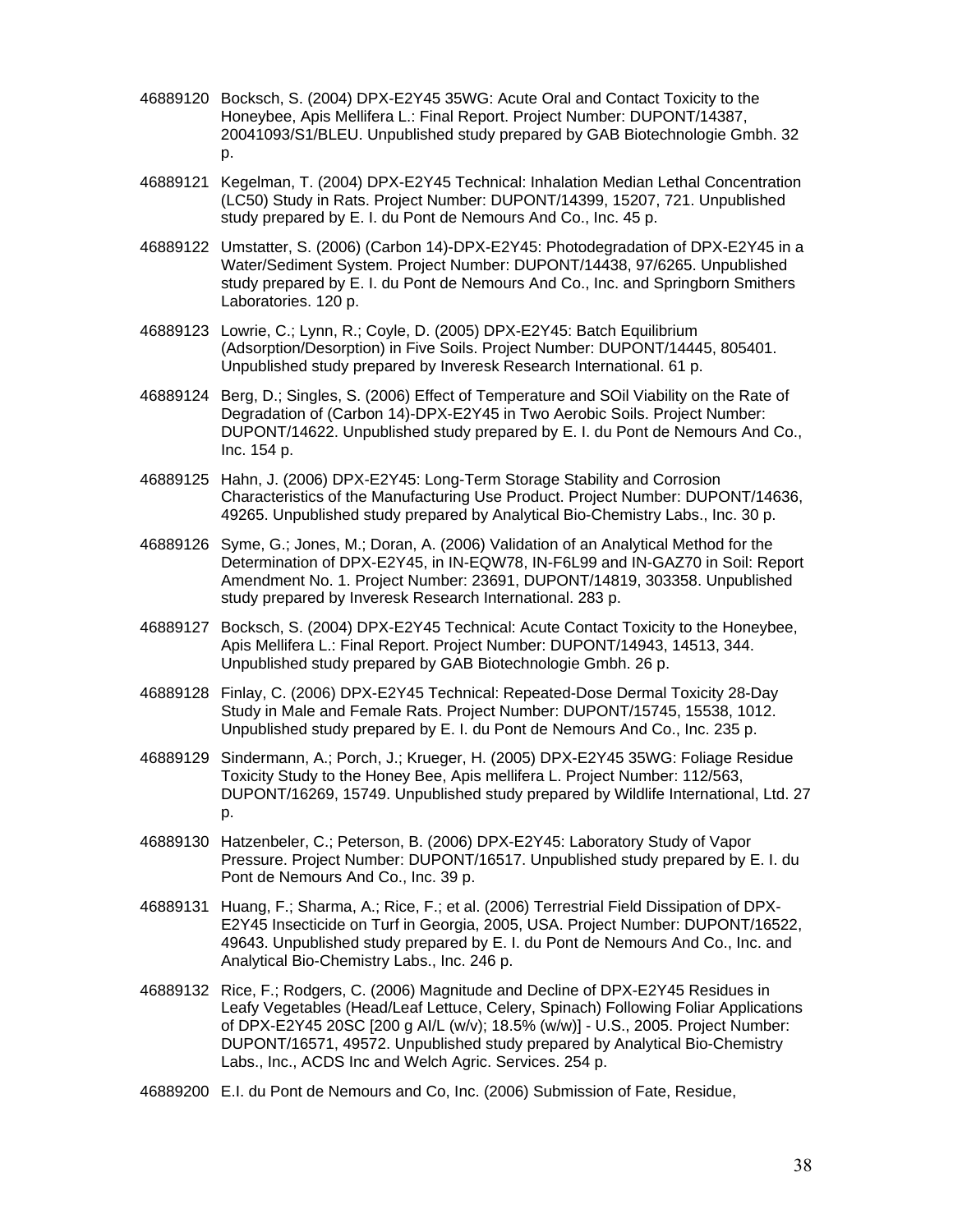Environmental Fate, Product Chemistry and Toxicity Data in Support of the Experimental Use of DuPont Coragen SC and DuPont Altacor WG Insecitide Products Containing DPX-E2Y45 for Use in/on Apples, Celery, Head Lettuce, Leaf Lettuce, Pear, Pepper, Spinach, Squash, Tomato, and Watermelon and the Petition for Tolerance of DPX-E2Y45. Transmittal of 35 of 101 Studies.

- 46889201 Rice, F.; Rodgers, C. (2006) Magnitude and Decline of DPX-E2Y45 Residues in Cucurbits (Cucumber, Cantaloupe/Muskmelon, Summer Squash) Following Foliar Applications of DPX-E2Y45 20SC [200 G AI/L(w/v); 18.5% (w/w)] - U.S., 2005. Project Number: DUPONT/16572, 49571. Unpublished study prepared by Analytical Bio-Chemistry Labs., Inc, Ag Research Associates and Agriscope, LLC. 184 p.
- 46889202 Rice, F.; Rodgers, C. (2006) Magnitude and Decline of DPX-E2Y45 Residues in Fruiting Vegetables (Tomato, Bell Pepper, Non-Bell Pepper) Following Foliar Applications of DPX-E2Y45 20SC [200 G AI/L (w/v); 18.5% (w/v)] - Canada and U.S., 2005. Project Number: DUPONT/16575, 49569. Unpublished study prepared by Analytical Bio-Chemistry Labs., Inc, ACDS Research, Inc. and Ashgrow Crop Management Systems, Inc. 296 p.
- 46889203 Rice, F.; Rodgers, C. (2006) Magnitude and Decline of DPX-E2Y45 Residues in Pome Fruit (Apple, Pear) Following Foliar Applications of DPX-E2Y45 35WG - Canada and U.S., 2005. Project Number: DUPONT/16576, 49567. Unpublished study prepared by Analytical Bio-Chemistry Labs., Inc, ACDS Research, Inc. and CMS Inc. 260 p.
- 46889206 Finlay, C. (2005) DPX-E2Y45 35WG: Acute Oral Toxicity Study in Rats Up-and-Down Procedure. Project Number: DUPONT/16672, 15749, 834. Unpublished study prepared by E. I. du Pont de Nemours And Co., Inc. 27 p.
- 46889207 Finlay, C. (2005) DPX-E2Y45 35WG: Acute Dermal Toxicity Study in Rats. Project Number: DUPONT/16674, 15749, 673. Unpublished study prepared by E. I. du Pont de Nemours And Co., Inc. 35 p.
- 46889208 Finlay, C. (2005) DPX-E2Y45 35WG: Acute Dermal Irritation Study in Rabbits. Project Number: DUPONT/16676, 15749, 1008. Unpublished study prepared by E. I. du Pont de Nemours And Co., Inc. 22 p.
- 46889209 Finlay, C. (2005) DPX-E2Y45 35WG: Acute Eye Irritation Study in Rabbits. Project Number: DUPONT/16680, 15749, 602. Unpublished study prepared by E. I. du Pont de Nemours And Co., Inc. 21 p.
- 46889210 Bates, M.; Liney, P. (2006) DPX-E2Y45: Laboratory Study of Boiling and Decomposition Points. Project Number: DUPONT/17044, 0550/102/D2149. Unpublished study prepared by Covance Laboratories, Ltd. 16 p.
- 46889211 DeLorme, M. (2006) DPX-E2Y45 35WG: Inhalation Median Lethal Concentration (LC50) Study in Rats. Project Number: DUPONT/17072, 16049, 721. Unpublished study prepared by E. I. du Pont de Nemours And Co., Inc. 43 p.
- 46889212 Umstatter, S.; Peterson, B. (2005) Effect of Temperature on the Hydrolytic Stability of (Carbon 14)-DPX-E2Y45 in Buffered Aqueous Solution. Project Number: DUPONT/17456. Unpublished study prepared by E. I. du Pont de Nemours And Co., Inc. 58 p.
- 46889214 Finlay, C. (2006) DPX-E2Y45 Technical: Repeated-Dose Dermal Toxicity 28-Day Mechanistic Study in Male Rats. Project Number: DUPONT/17838, 16116, 1012. Unpublished study prepared by E. I. du Pont de Nemours And Co., Inc. 82 p.
- 46889215 Everds, N. (2006) Development of Methods for the Evaluation of Adrenal Cortical Function in Rats. Project Number: DUPONT/17987, 16116, 1583. Unpublished study prepared by E. I. du Pont de Nemours And Co., Inc. 60 p.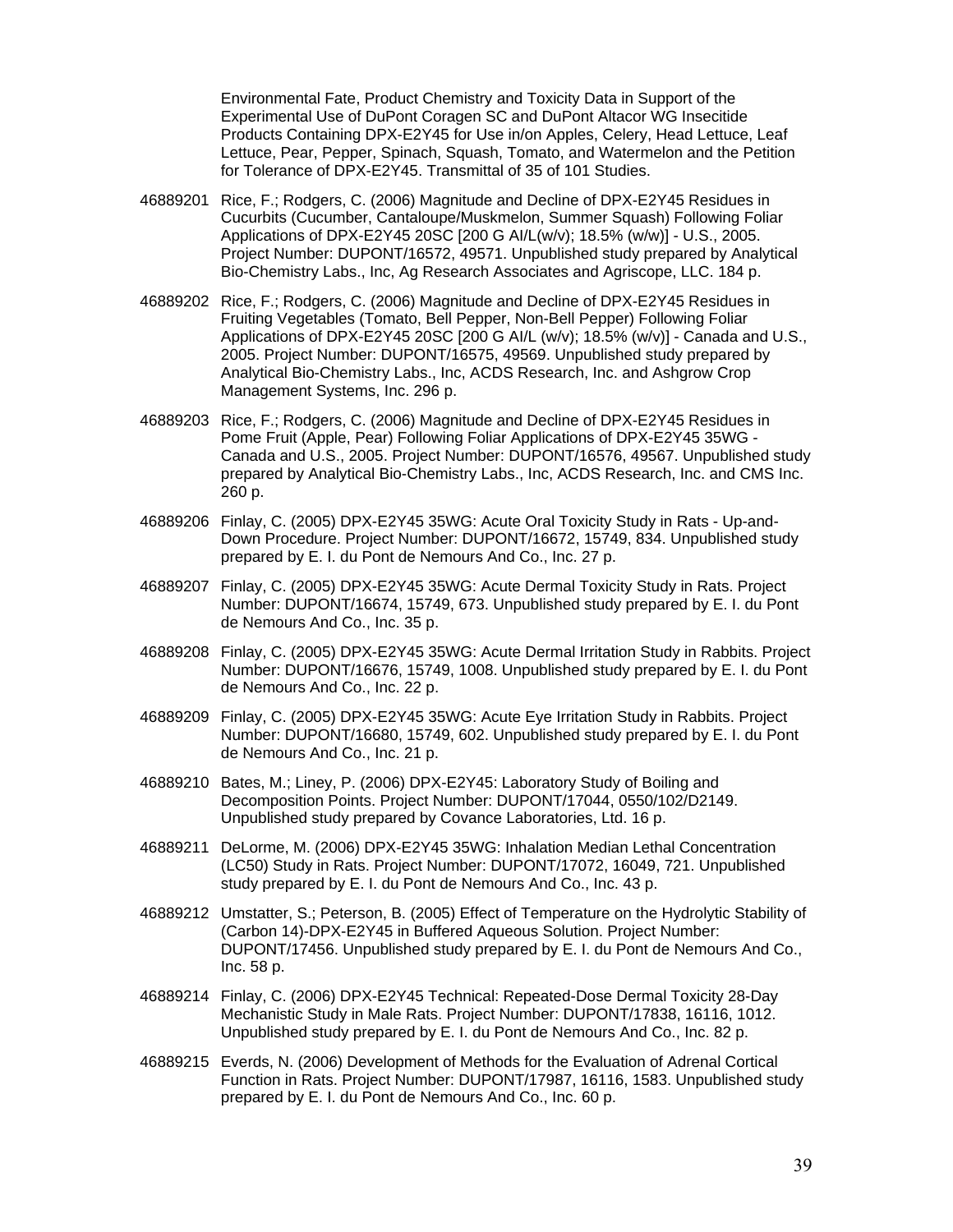- 46889216 Finlay, C. (2006) DPX-E2Y45 20SC [200 g/L (w/v); 18.5% (w/w)]: Acute Oral Toxicity Study in Rats - Up-and-Down Procedure. Project Number: DUPONT/18063, 16214, 834. Unpublished study prepared by E. I. du Pont de Nemours And Co., Inc. 27 p.
- 46889217 Finlay, C. (2006) DPX-E2Y45 20SC [200 g/L (w/v); 18.5% (w/w)]: Acute Dermal Toxicity Study in Rats. Project Number: DUPONT/18065, 16214, 673. Unpublished study prepared by E. I. du Pont de Nemours And Co., Inc. 36 p.
- 46889218 Finlay, C. (2005) DPX-E2Y45 20SC [200 g/L (w/v); 18.5% (w/w)]: Acute Dermal Irritation Study in Rabbits. Project Number: DUPONT/18067, 16214, 1008. Unpublished study prepared by DuPont Crop Protection. 23 p.
- 46889219 Finlay, C. (2005) DPX-E2Y45 20SC [200 g/L (w/v); 18.5% (w/w)]: Acute Eye Irritation Study in Rabbits. Project Number: DUPONT/18069, 16214, 602. Unpublished study prepared by DuPont Crop Protection. 22 p.
- 46889220 Hoban, D. (2006) DPX-E2Y45 20SC [200 g/L (w/v); 18.5% (w/w)]: Local Lymph Node Assay (LLNA) in Mice. Project Number: DUPONT/18072, 16214, 1234. Unpublished study prepared by E. I. du Pont de Nemours And Co., Inc. 37 p.
- 46889221 Hoban, D. (2006) DPX-E2Y45 Technical: Local Lymph Node Assay (LLNA) in Mice. Project Number: DUPONT/18073, 16067, 1234. Unpublished study prepared byE. I. du Pont de Nemours And Co., Inc. 35 p.
- 46889222 Hoban, D. (2005) DPX-E2Y45 35WG: Local Lymph Node Assay (LLNA) in Mice. Project Number: DUPONT/18074, 16169, 1234. Unpublished study prepared by E. I. du Pont de Nemours And Co., Inc. 37 p.
- 46889223 DeLorme, M. (2006) DPX-E2Y45 20SC [200 g/L (w/v); 18.5% (w/w)]: Inhalation Median Lethal Concentration (LC50) Study in Rats. Project Number: DUPONT/18077, 16214, 721. Unpublished study prepared by E. I. du Pont de Nemours And Co., Inc. 48 p.
- 46889224 Platz, S. (2006) Technical Grade Active Ingredient (DPX-E2Y45) Analysis and Certification of Product Ingredients in Support of Registration of DPX-E2Y45 Technical. Project Number: DUPONT/18891, E2Y45/220/04/ST. Unpublished study prepared by E. I. du Pont de Nemours And Co., Inc. 242 p.
- 46889225 Gravell, R. (2006) DPX-E2Y45 Technical Insecticide: Laboratory Study of Explosive Properties, Flammability of Solids, and the Relative Self-Ignition (Autoflammability) Temperature. Project Number: DUPONT/19073. Unpublished study prepared by E. I. du Pont de Nemours And Co., Inc. 12 p.
- 46889226 Bloemer, D. (2006) DPX-E2Y45 35WG Water-Dispersible Granular Insecticide Formulation: Summary Report of Laboratory Study of Physical and Chemical Characteristics. Project Number: DUPONT/19257. Unpublished study prepared by E. I. du Pont de Nemours And Co., Inc. 10 p.
- 46889227 Bloemer, D. (2006) DPX-E2Y45 18.4SC (200G/Liter) Suspension Concentrate Insecticide Formulation: Summary Report of Laboratory Study of Physical and Chemical Characteristics. Project Number: DUPONT/19258. Unpublished study prepared by E. I. du Pont de Nemours And Co., Inc. 10 p.
- 46889228 Platz, S. (2006) Technical Grade Active Ingredient (DPX-E2Y45) Analysis and Certification of Toxicological Samples in Support of Registration of DPX-E2Y45 Technical. Project Number: DUPONT/19538. Unpublished study prepared by E. I. du Pont de Nemours And Co., Inc. 26 p.
- 46889229 Pugh, L. (2006) Product Identity and Composition of End-Use Product: DPX-E2Y45 35WG. Project Number: DUPONT/20181. Unpublished study prepared by E. I. du Pont de Nemours And Co., Inc. 56 p.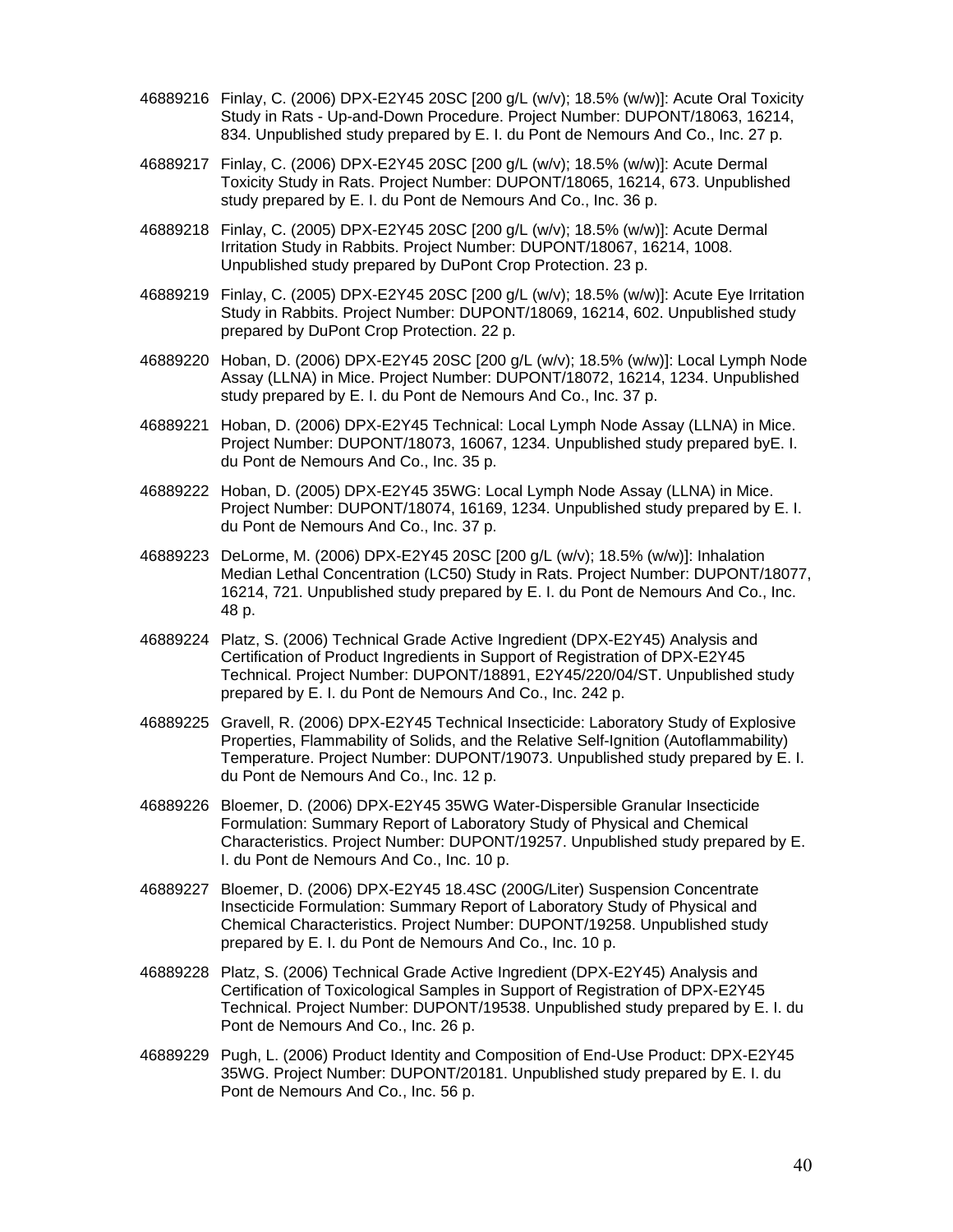- 46889230 Roche, R. (2006) Product Identity and Composition of End-Use Product DPX-E2Y45 200 G/L SC. Project Number: DUPONT/20182. Unpublished study prepared by E. I. du Pont de Nemours And Co., Inc. 77 p.
- 46889231 Freudenberger, J. (2006) Technical Grade DPX-E2Y45: Product Identity and Composition, Materials Used to Produce Product, Production Process and Formation of Impurities - US EUP. Project Number: DUPONT/20258. Unpublished study prepared by E. I. du Pont de Nemours And Co., Inc. 89 p.
- 46889232 Freudenberger, J. (2006) IN-DBC80 (DPX-E2Y45 Intermediate): Materials Used to Produce, Production Process and Formation of Impurities - US EUP. Project Number: DUPONT/20259. Unpublished study prepared by E. I. du Pont de Nemours And Co., Inc. 191 p.
- 46889233 Bentley, K. (2006) DPX-E2Y45: Study Summaries in Support of Experimental Use Permit in the United States. Project Number: DUPONT/20270. Unpublished study prepared by E. I. du Pont de Nemours and Co., Inc. 125 p.
- 46889234 Gaddamidi, V. (2006) DPX-E2Y45: Residue Chemistry: Study Summaries in Support of Experimental Use Permit in the United States. Project Number: DUPONT/20271. Unpublished study prepared by E. I. du Pont de Nemours And Co., Inc., Analytical Bio-Chemistry Labs., Inc and Inveresk Research International. 51 p.
- 46889235 Singles, S. (2006) DPX-E2Y45: Active Substance: Fate in the Environment. Project Number: DUPONT/20272. Unpublished study prepared by E. I. du Pont de Nemours and Co., Inc. 243 p.
- 46889236 Brugger, K. (2006) DPX-E2Y45: Ecotoxicology. Project Number: DUPONT/20273. Unpublished study prepared by E. I. du Pont de Nemours, Co., GAB Biotechnologie and Wildlife International. 34 p.
- 46889237 Carrig, S. (2006) DPX-E2Y45 Certified Limits for US EUP. Project Number: DUPONT/20416. Unpublished study prepared by E. I. du Pont de Nemours And Co., Inc. 11 p.
- 46889238 Wang, W. (2006) Determination of DPX-E2Y45 in DPX-E2Y45 Formulation End-Use Products - Reversed-Phase Liquid Chromatographic Assay Method. Project Number: E2Y45/220/03/ST. Unpublished study prepared by E. I. du Pont de Nemours And Co., Inc. 24 p.
- 46895500 E.I. du Pont de Nemours and Co, Inc. (2006) Submission of Residue Data in Support of the Experiemental Use of DuPont Coragen SC and DuPont Altacor WG Insecitide Products Containing DPX-E2Y45 for Use in/on Apples, Celery, Cucumber, Head Lettuce, Leaf Lettuce, Pear, Pepper, Spinach, Squash, Tomato, and Watermelon and the Petition for Tolerance of DPX-E2Y45. Transmittal of 4 Studies.
- 46895501 Chapleo, S. (2006) Confined Rotational Crop Study Using (Carbon 14)-DPX-E2Y45. Project Number: 804214, DUPONT/12314. Unpublished study prepared by Charles River Laboratories. 179 p.
- 46895502 Foster, A.; Cairns, S.; Davidson, J.; et al. (2006) Magnitude of DPX-E2Y45, IN-EQW78, IN-ECD73, and IN-F6L99 Residues in Processed Fractions of Apples (Pome Fruits) Following Foliar Applications of DPX-E2Y45 20SC [200 G A.S./L (W/V); 18.5% (W/W)] - Europe, 2005. Project Number: 687674, DUPONT/16587. Unpublished study prepared by Charles River Laboratories, Agroplan and Viti R&D. 236 p.
- 46895503 Foster, A; Cairns, S; Davison, J; et al. (2006) Magnitude of DPX-E2Y45, IN-EQW78, IN-ECD73, and IN-F6L99 Residues in Processed Fractions of Tomatoes (Fruiting Vegetables, Solanacea) Following Foliar Applications of DPX-EY45 35WG-Europe, 2005. Project Number: 687695, DUPONT/16588. Unpublished study prepared by: Charles River Laboratories . 242 p.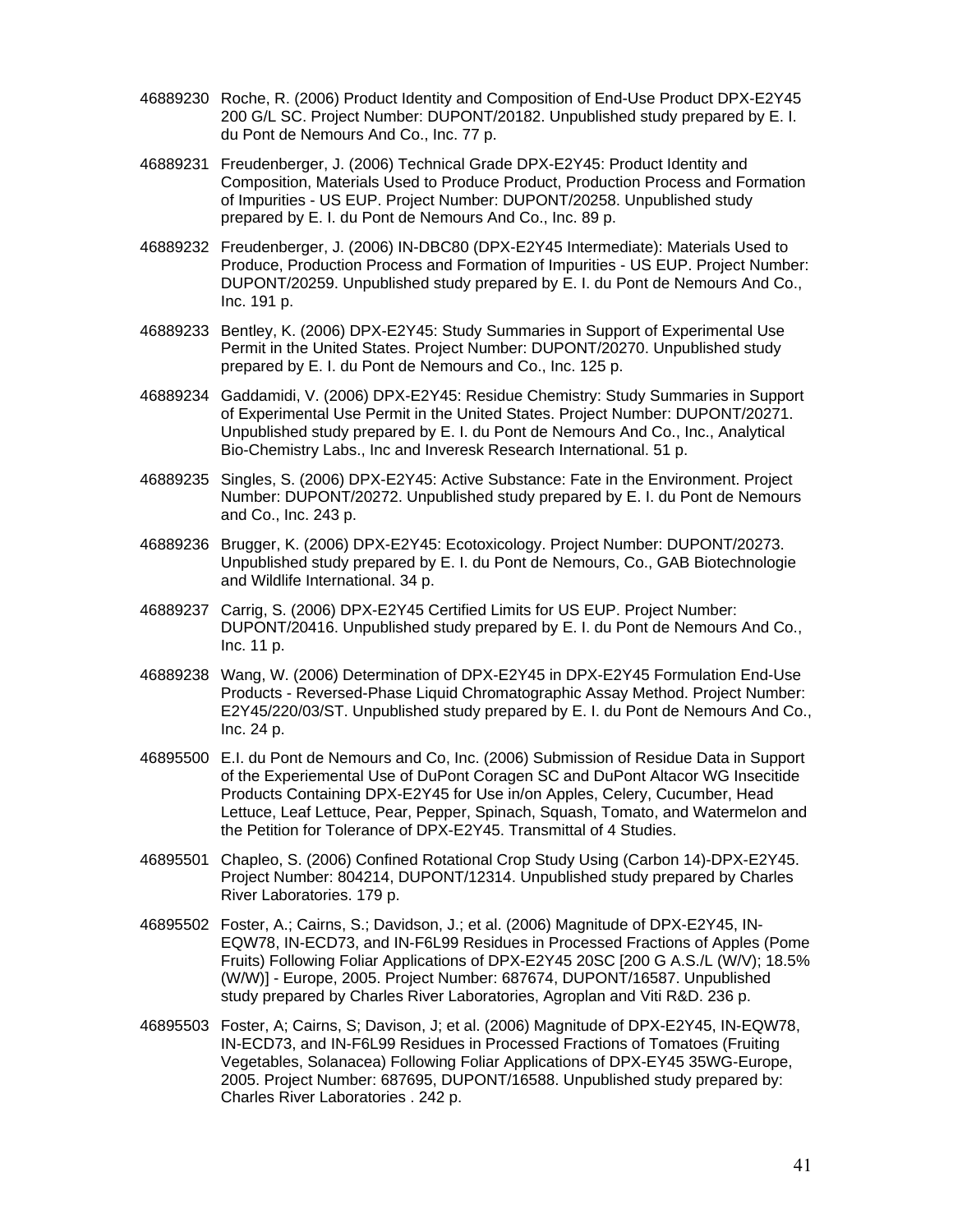- 46895504 Fraser, G; McLellan, G (2006) DPX-E2Y45: Magnitude of Residues of DPX-E2Y45, IN-HXH44, IN-K9T00, IN-EQW78, and IN-GAZ70 in Edible Tissues and Milk of Lactating Dairy Cows Following Dosing with DPX-E2Y45. Project Number: 209578, DUPONT/17817, 26375. Unpublished study prepared by Charles River Laboratories . 422 p.
- 46979300 E.I. du Pont de Nemours & Co. (2007) Submission of Product Chemistry, Fate, Residue, and Toxicity Data in Support of the Applications for Registration of DuPont Rynaxypyr Technical, DuPont Coragen SC, DuPont Altacor WG, and DuPont E2Y45 SC Insecticides and the Petition for Tolerance of DPX-E2Y45 on Apples, Lettuce, Peaches, Pears, Tomatoes, Turf, Plum, Cherries, Broccoli, Cauliflower, Mustard Greens, Cabbage, Cucumber, Squash, Cantaloupe, Bell Pepper, Celery and Spinach. Transmittal of 50 Studies.
- 46979301 Boeri, R.; Wyskiel, D.; Ward, T. (2003) DPX-E2Y45 Technical: Static Acute Toxicity to the Sheepshead Minnow, Cyprinodon variegatus. Project Number: 2595/DU, 14513, 261. Unpublished study prepared by T.R. Wilbury Laboratories, Inc. 35 p.
- 46979302 Boeri, R.; Wyskiel, D.; Ward, T. (2004) DPX-E2Y45 Technical: Acute Toxicity to the Mysid, Americamysis bahia. Project Number: DUPONT/12335, 2596/DU, 14513. Unpublished study prepared by T.R. Wilbury Laboratories, Inc. 36 p.
- 46979303 Finlay, C. (2003) DPX-E2Y45 Technical: Repeated Dose Oral Toxicity 28-Day Feeding Study in Mice. Project Number: DUPONT/12404, 14513, 881. Unpublished study prepared by E. I. du Pont de Nemours and Co, Inc. 283 p.
- 46979304 Bargen, H. (2003) DPX-E2Y45 35WG: A Laboratory Multiple Dose Test to Study the Effects on the Parasitoid Aphidius rhopalosiphi (Hymenoptera, Braconidae): Final Report. Project Number: DUPONT/12405, 20031295/01/NLAP, 14826. Unpublished study prepared by Arbeitsgemeinschaft GAB Biotechnologie. 38 p.
- 46979305 Adelberger, I. (2003) DPX-E2Y45 35WG: A Laboratory Multiple Dose Test to Study the Effects on the Predatory Mite Typhlodromus pyri Scheuten (Acari, Phytoseiidae): Final Report. Project Number: DUPONT/12406, 20031295/01/NLTP, 14826. Unpublished study prepared by Arbeitsgemeinschaft GAB Biotechnologie. 34 p.
- 46979306 Sloman, T (2006) DPX-E2Y45 Technical: Influence on Growth and Growth Rate of the Green Alga Selenastrum capricornutum. Project Number: DUPONT/12408, 14513, 280. Unpublished study prepared by E. I. du Pont de Nemours and Co, Inc. 42 p.
- 46979307 Sloman, T. (2006) DPX-E2Y45 Technical: Influence on Growth and Reproduction of Lemna gibba G3. Project Number: DUPONT/12409, 14513, 328. Unpublished study prepared by E. I. Dupont de Nemours and Co, Inc. 39 p.
- 46979308 Samel, A. (2006) [14-Carbon]-DPX-E2Y45: Bioconcentration in Bluegill Sunfish, Lepomis macrochirus. Project Number: DUPONT/12410, 15142, 306. Unpublished study prepared by E. I. du Pont de Nemours and Co, Inc. 86 p.
- 46979309 Boeri, R.; Wyskiel, D.; Ward, T. (2004) DPX-E2Y45 Technical: Flow-Through Mollusc Shell Deposition Test Using the Eastern Oyster, Crassostrea virginica. Project Number: DUPONT/12412, 2597/DU, 14513. Unpublished study prepared by T.R. Wilbury Laboratories, Inc. 43 p.
- 46979310 Brown, A.; Young, G.; Holliday, M. (2004) Metabolism of [14-Carbon]-DPX-E2Y45 In Cotton, Excised and Whole Plant Studies. Project Number: DUPONT/12698. Unpublished study prepared by E. I. du Pont de Nemours and Co, Inc. 56 p.
- 46979311 Brown, A.; Young, G.; Holliday, M. (2005) [14-Carbon]-DPX-E2Y45 Confined Crop Rotation Study (Wheat, Soybeans And Radishes). Project Number: DUPONT/12700. Unpublished study prepared by E.I. du Pont de Nemours and Co, Inc. 62 p.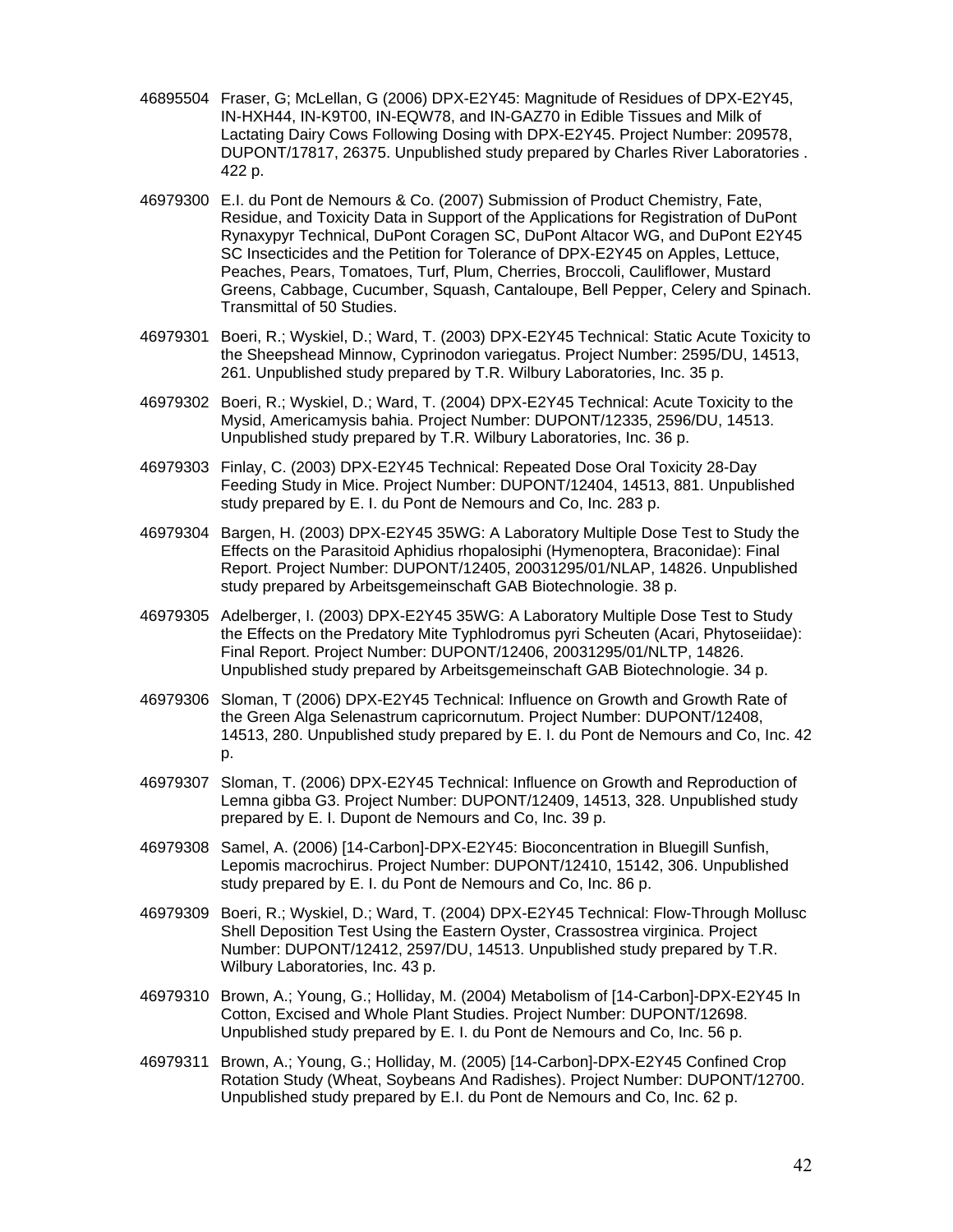- 46979312 Malley, L. (2004) DPX-E2Y45 Technical: Acute Oral Neurotoxicity Study in Rats. Project Number: DUPONT/12751, 14513, 1261. Unpublished study prepared by E. I. du Pont de Nemours and Co, Inc. 201 p.
- 46979313 Kolzer, U. (2006) DPX-E2Y45 20SC: Effects on the Decomposition of Organic Matter In the Field: Final Report. Project Number: DUPONT/12752, 20031181/F1/NFLB, 14662. Unpublished study prepared by GAB Biotechnologie Gmbh. 55 p.
- 46979314 Grant, J.; Koch, D. (2005) Crop Rotation Study with DPX-E2Y45 20SC Insecticide-EPA Cropping Region 6, U.S.A, 2003. Project Number: DUPONT/12775, 48205. Unpublished study prepared by Analytical Bio-Chemistry Labs, Inc. 95 p.
- 46979315 Grant, J.; Koch, D. (2005) Crop Rotation Study with DPX-E2Y45 20SC Insecticide EPA Cropping Region 5, U.S.A., 2003. Project Number: DUPONT/12777, 48444. Unpublished study prepared by Analytical Bio-Chemistry Labs, Inc. 108 p.
- 46979316 Chapleo, S.; Coyle, D. (2004) Photodegradation of [14-Carbon]-DPX-E2Y45 on Soil . Project Number: DUPONT/12778, 804633. Unpublished study prepared by Inveresk Research International. 80 p.
- 46979317 Old, J. (2006) The Field Soil Dissipation Of DPX-E2Y45 Following a single Application To Bare Ground-Southern Europe. Project Number: DUPONT/12787, 682634, 23709. Unpublished study prepared by Inveresk Research International. 252 p.
- 46979318 Old, J. (2006) The Field Soil Dissipation of DPX-E2Y45 Following a Single Application to Bare Ground - Northern Europe (Burgundy, France). Project Number: DUPONT/12791, 683271, 24104. Unpublished study prepared by Inveresk Research International. 252 p.
- 46979319 Old, J. (2006) The Field Soil Dissipation of DPX-E2Y45 Following a Single Application to Bare Ground-Northern Europe (Alsace, France). Project Number: DUPONT/12792, 683287, 24106. Unpublished study prepared by Inveresk Research International. 251 p.
- 46979320 Old, J. (2006) The Field Soil Dissipation of DPX-E2Y45 Following a Single Application to Bare Ground-Southern Europe. Project Number: DUPONT/12793, 683292, 24105. Unpublished study prepared by Inveresk Research International. 254 p.
- 46979321 Sharma, A.; Gant, A. (2006) Storage Stability of DPX-E2Y45 and Metabolites (IN-EQW78, IN-ECD73, and IN-GAZ70) in Frozen Soil. Project Number: DUPONT/12955, 48997. Unpublished study prepared by Analytical Bio-Chemistry Labs., Inc. 105 p.
- 46979322 Chapleo, S. (1997) High Temperature Hydrolysis of [14-Carbon] -DPX-E2Y45 in Buffered Aqueous Solution at pH 4, 5, and 6. Project Number: DUPONT/12994, 804240, 23264. Unpublished study prepared by Inveresk Research International. 62 p.
- 46979323 Addison, L.; McCorquodale, G. (2005) Anaerobic Aquatic Metabolism of [14-Carbon]- DPX-E2Y45. Project Number: DUPONT/12995, 804612, 24425. Unpublished study prepared by Inveresk Research International. 98 p.
- 46979324 Tremain, S. (2004) DPX-E2Y45: Laboratory Study of Vapour Pressure. Project Number: DUPONT/13168, 1257/002. Unpublished study prepared by Safepharm Laboratories Ltd. 18 p.
- 46979326 Rzepka, S. (2005) Validation of Multi-Residue Method DFG S 19 (L00.00-34) for the Determination of Residues of DPX-E2Y45 in Different Plant Matrices with LC-MS/MS Detection. Project Number: 13261, DUP/0503V, AZ/G05/0090. Unpublished study prepared by Dr. Specht and Partner. 47 p.
- 46979327 Gagnon, M.; Hill, S.; Stry, J. (2005) Analytical Enforcement Method for the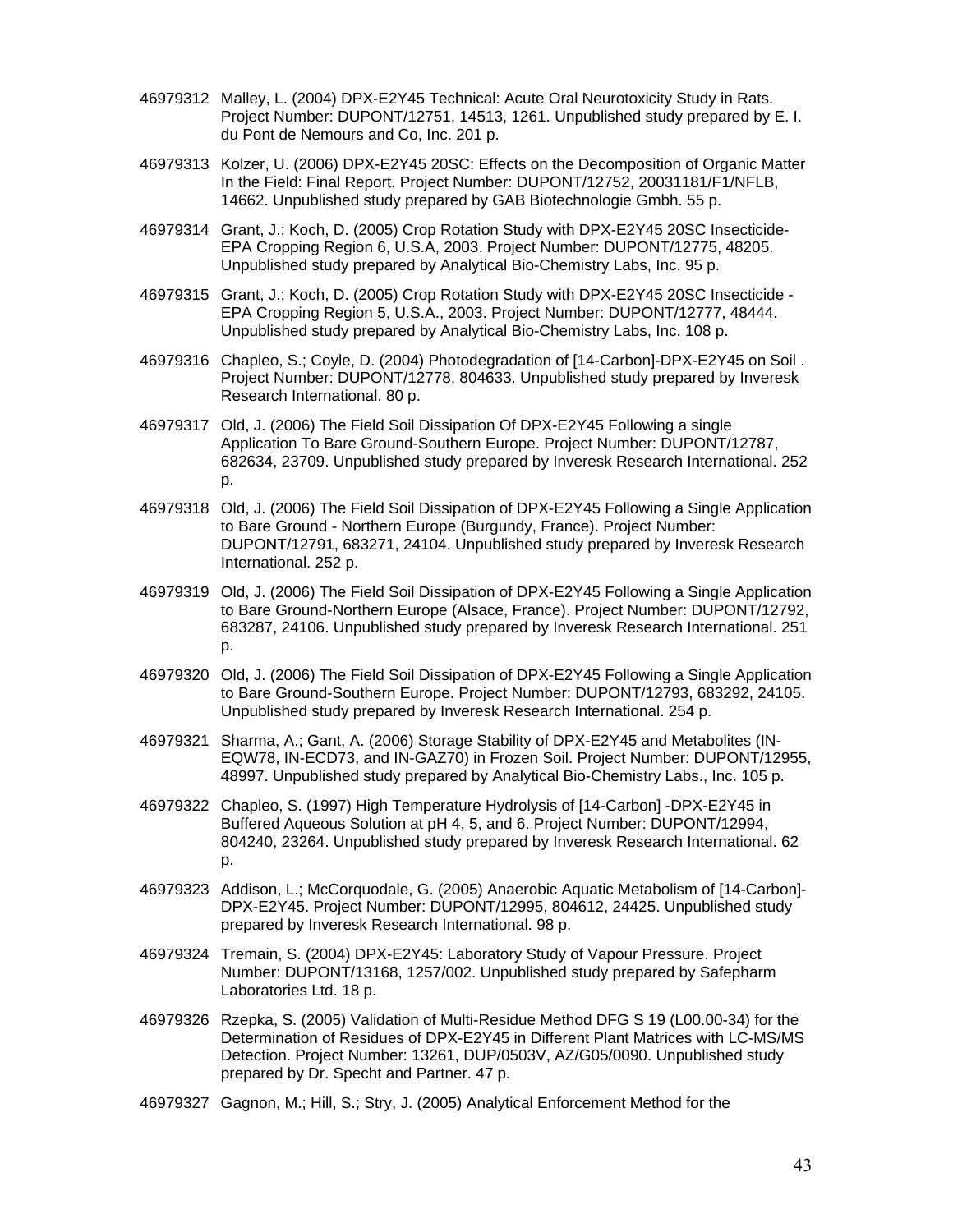Determination of DPX-E2Y45 in Crops Using GC-ECD. Project Number: 13291. Unpublished study prepared by E. I. Du Pont De Nemours and Co., Inc. 58 p.

- 46979328 Brookey, F. (2004) Independent Laboratory Validation of the Residue Analytical Method for DPX-E2Y45 in Various Crops as Described in Dupont-13294. Project Number: 13292, ML04/1163/DUP. Unpublished study prepared by Morse Laboratories, Inc. 202 p.
- 46979329 Singles, S.; Berg, D.; Hatzenbeler, C. (2004) Preparation and Identification of the Aqueous Photoproducts of DPX-E2Y45. Project Number: 13917. Unpublished study prepared by E. I. Du Pont De Nemours And Co., Inc. 40 p.
- 46979330 Himmelstein, M. (2006) [14-Carbon]-DPX-E2Y45: Adsorption, Distribution, Metabolism and Excretion in Male and Female Rats. Project Number: 14125, 15438, 1017. Unpublished study prepared by E. I. Du Pont De Nemours And Co., Inc. 317 p.
- 46979331 Himmelstein, M. (2006) [14-Carbon]-DPX-E2Y45: Disposition in Male and Female Rats During and After Multiple Dose Administration. Project Number: 14126, 15439, 1017. Unpublished study prepared by: E. I. Du Pont De Nemours and Co., Inc. 184 p.
- 46979332 Foster, A.; Cairns, S. (2005) Decline of DPX-E2Y45 Residues in Wine Grapes (Berries and Small Fruits) Following Foliar Applications of DPX-E2Y45 20SC - Europe 2004. Project Number: 14139, 684893. Unpublished study prepared by Inveresk Research International. 61 p.
- 46979333 Foster, A.; Cairns, S. (2005) Decline of DPX-E2Y45 Residues in Apple Fruit (Pome Fruit) Following Foliar Applications of DPX-E2Y45 20SC - Europe 2004. Project Number: 14141, 685368. Unpublished study prepared by Inveresk Research International. 70 p.
- 46979334 Foster, A.; Davidson, J.; Cairns, S. (2005) Decline of DPX-E2Y45 Residues in Potato Tubers Following Foliar Applications of DPX-E2Y45 20SC - Northern Europe 2004. Project Number: 14143, 685373. Unpublished study prepared by Inveresk Research International. 59 p.
- 46979335 Foster, A.; Cairns, S. (2005) Decline of DPX-E2Y45 Residues in Peach Fruit (Stone Fruit) Following Foliar Applications of DPX-E2Y45 20SC - Southern Europe 2004. Project Number: 14144, 684935. Unpublished study prepared by Inveresk Research International. 67 p.
- 46979336 Carringer, S.; Grant, J. (2005) Decline of DPX-E2Y45 Residues in Potato Tubers Following Foliar Applications of DPX-E2Y45 35WG - 2004 USA. Project Number: 14149, 48821. Unpublished study prepared by Analytical Bio-Chemistry Labs., Inc. 71 p.
- 46979337 Foster, A.; Cairns, S. (2005) Decline of DPX-E2Y45 Residues in Field Tomatoes (Solanacea Vegetables) Following Foliar Applications of DPX-E2Y45 35WG - Southern Europe 2004. Project Number: 14153, 684940. Unpublished study prepared by Inveresk Research International. 66 p.
- 46979338 Foster, A.; Cairns, S.; Davidson, J. (2005) Decline of DPX-E2Y45 Residues in Protected Tomatoes (Solanacea Vegetables) Following Foliar Applications of DPX-E2Y45 35WG - Southern Europe 2004. Project Number: 14154, 684956. Unpublished study prepared by Inveresk Research International. 67 p.
- 46979339 Turner, J. (2004) DPX-E2Y45 Technical: Static, Acute, 96-Hour Limit Test to Channel Catfish, Ictalurus punctatus. Project Number: 14278, 15142, 227. Unpublished study prepared by E. I. Du Pont de Nemours and Co. Inc. 34 p.
- 46979340 Samel, A. (2004) DPX-E2Y45 Technical: Early-Life-Stage Toxicity to Rainbow Trout, Oncorhynchus mykiss. Project Number: 14279, 15142, 217. Unpublished study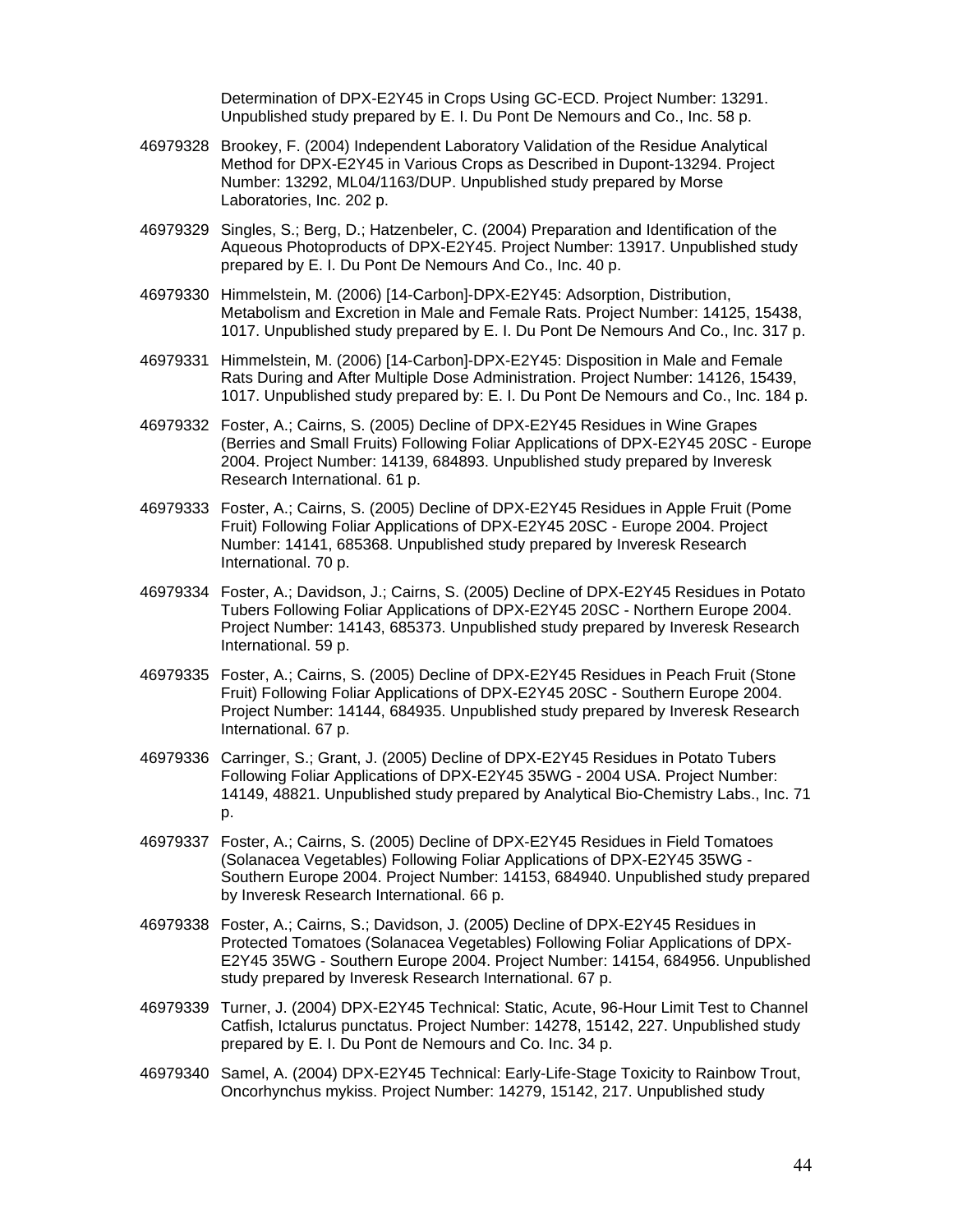prepared by E. I. Du Pont de Nemours and Co., Inc. 127 p.

- 46979341 Hill, S.; Stry, J.; Bilas, J. (2005) Analytical Method for the Determination of DPX-E2Y45 and Degradation Products in Crop Process Fractions Using LC/MS/MS. Project Number: 14314. Unpublished study prepared by E. I. Du Pont de Nemours and Co., Inc. 29 p.
- 46979342 Moore, G. (2004) DPX-E2Y45 Technical: Dermal Sensitization Magnusson-Kligman Maximization Method. Unpublished study prepared by Product Safety Laboratories. 31 p.
- 46979343 Munley, S. (2006) DPX-E2Y45 Technical: 28-Day Immunotoxicity Feeding Study in Rats. Project Number: 14353, 15207, 1545. Unpublished study prepared by E. I. Du Pont de Nemours and Co., Inc. 75 p.
- 46979344 Munley, S. (2006) DPX-E2Y45 Technical: 28-Day Immunotoxicity Feeding Study in Mice. Project Number: 14354, 15207, 1546. Unpublished study prepared by E. I. Du Pont de Nemours and Co., Inc. 78 p.
- 46979345 Gallagher, S.; Beavers, J. (2004) DPX-E2Y45 Technical: A Dietary LC50 Study with the Mallard. Project Number: 14380, 15210, 1620. Unpublished study prepared by Wildlife International, Ltd. 44 p.
- 46979346 Schur, A. (2005) DPX-E2Y45 20SC : A Semi-Field Study to Evaluate Effects on the Honey Bee (Apis mellifera mellifera; Hymenoptera, Apidae) in Phacelia in Spain 2004. Project Number: 20041116/S1/BZEU, 14388, 15202. Unpublished study prepared by GAB Biotechnologie Gmbh. 46 p.
- 46979347 Kolzer, U. (2004) DPX-E2Y45 Technical: Assessment of the Effects on Soil Microflora. Project Number: 20041090/01/ABMF, 14389, 15206. Unpublished study prepared by GAB Biotechnologie Gmbh. 41 p.
- 46979348 Sloman, T. (2004) DPX-E2Y45 Technical: Influence on Growth and Growth Rate of the Blue-Green Alga Anabena flos-aquae. Project Number: 14390, 15142, 324. Unpublished study prepared by E. I. Du Pont de Nemours and Co., Inc. 37 p.
- 46979349 Ward, T.; Wyskiel, D.; Boeri, R. (2004) DPX-E2Y45 Technical: Influence on Growth and Growth Rate of the Marine Diatom, Skeletonema costatum. Project Number: 2736/DU, 14391, 15142. Unpublished study prepared by T.R. Wilbury Laboratories, Inc. 33 p.
- 46979350 Ward, T.; Boeri, R.; Wyskiel, D. (2004) DPX-E2Y45 Technical: Flow-Through Early Life Stage Toxicity to the Sheepshead Minnow, Cyprinodon variegatus. Project Number: 2739/DU, 14394, 15142. Unpublished study prepared by T.R. Wilbury Laboratories, Inc. 54 p.
- 46979400 E.I. du Pont de Nemours and Co., Inc. (2007) Submission of Toxicity, Environmental Fate, Residue, Efficacy, Fate, and Product Chemistry Data in Support of the Applications for Registration of DuPont Rynaxypyr Technical, DuPont Coragen SC Insecticide, DuPont Altacor WG Insecticide, DuPont E2Y45 SC Insecticide, and the Petition for Tolerance of DPX-E2Y45 on Apples, Lettuce, Peaches, Pears, Tomatoes, Turf, Plum, Cherries, Broccoli, Cauliflower, Mustard Greens, Cabbage, Cucumber, Squash, Cantaloupe, Bell Pepper, Celery and Spinach. Transmittal of 50 Studies.
- 46979401 Ward, T.; Boeri, R.; Wyskiel, D. (2004) DPX-E2Y45 Technical: Flow-Through Chronic Toxicity to the Mysid, Americamysis bahia. Project Number: 2738/DU, DUPONT/14397, 15142. Unpublished study prepared by T.R. Wilbury Laboratories, Inc. 50 p.
- 46979402 Luhrs, U. (2004) DPX-E2Y45 Technical: Acute Toxicity to the Earthworm, Eisenia fetida in Artificial Soil: Final Report. Project Number: 20421021, DUPONT/14398,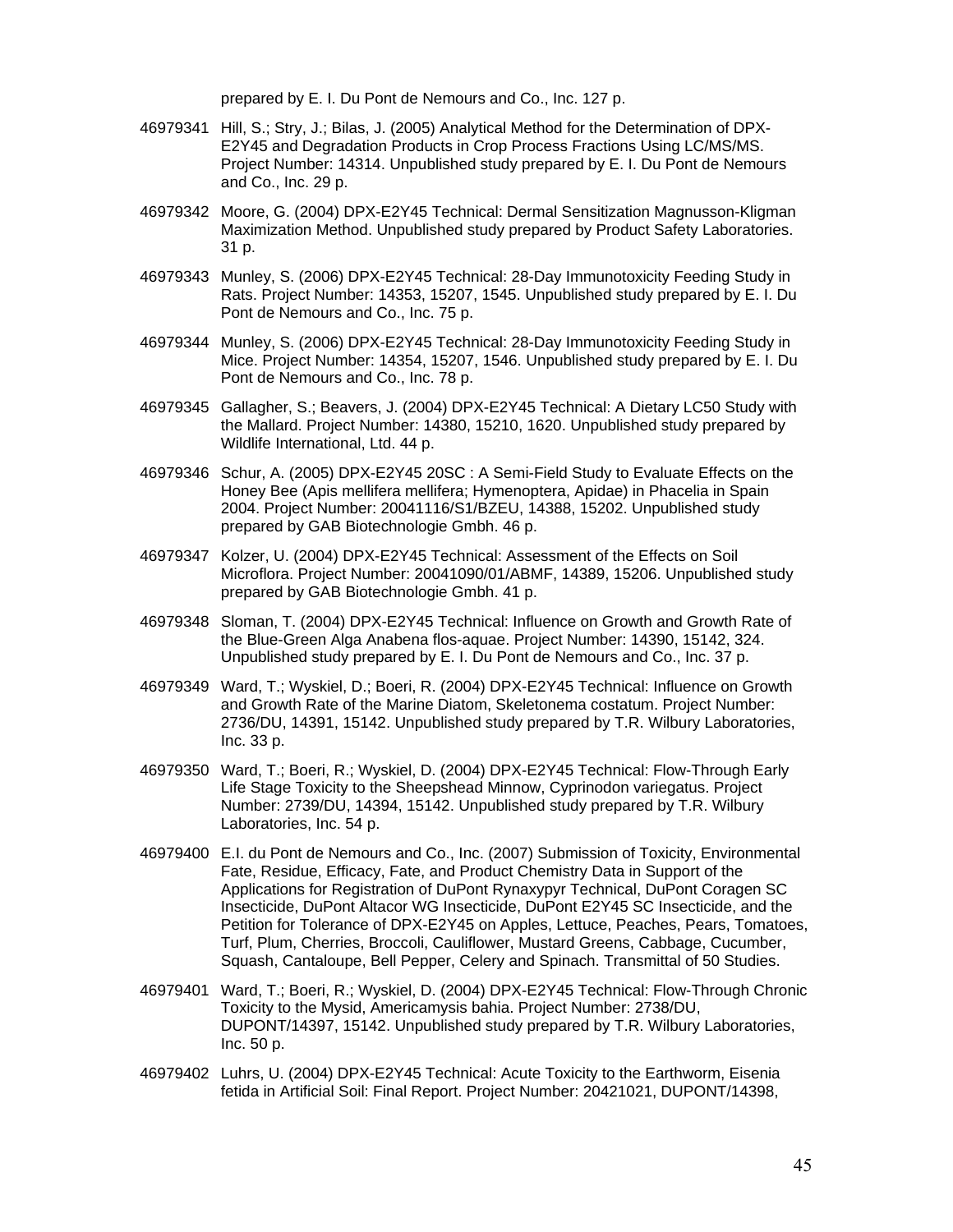15206. Unpublished study prepared by Institut fuer Biologische Analytik und Consulting IBACON. 25 p.

- 46979403 Sharma, A.; Rice, F.; Gant, A. (2006) Terrestrial Field Dissipation of DPX-E2Y45 Insecticide on Bare Soil in Washington, 2004, USA. Project Number: DUPONT/14439, 48927. Unpublished study prepared by Analytical Bio-Chemistry Labs., Inc and E. I. du Pont de Nemours and Co., Inc. 232 p.
- 46979404 Sharma, A.; Rice, F.; Gant, A. (2006) Terrestrial Field Dissipation of DPX-E2Y45 Insecticide on Bare Soil Minnesota, 2005, USA [Interim Report]. Project Number: DUPONT/14440, 48925. Unpublished study prepared by Analytical Bio-Chemistry Labs., Inc and E. I. du Pont de Nemours and Co., Inc. 70 p.
- 46979405 Duncan, P. (2006) The Field Soil Dissipation of DPX-E2Y45 Following a Single Application to Bare Ground - Southern Europe (Spain). Project Number: DUPONT/14441, 684694, 24120. Unpublished study prepared by Charles River Laboratories. 195 p.
- 46979406 Duncan, P. (2006) The Field Soil Dissipation of DPX-E2Y45 Following a Single Application to Bare Ground - Southern Europe (Sicily). Project Number: DUPONT/14442, 685483, 24126. Unpublished study prepared by Charles River Laboratories. 202 p.
- 46979407 Duncan, P.; Fraser, G. (2006) The Field Soil Dissipation of DPX-E2Y45 Following a Single Application to Bare Ground - Northern Europe (Poland). Project Number: DUPONT/14443, 685478, 24119. Unpublished study prepared by Charles River Laboratories. 191 p.
- 46979408 Duncan, P. (2006) The Field Soil Dissipation of DPX-E2Y45 Following a Single Application to Bare Ground - Northern Europe (Germany). Project Number: DUPONT/14444, 685462, 24125. Unpublished study prepared by Charles River Laboratories and Agroplan. 207 p.
- 46979409 McCorquodale, G.; Addison, L.; Coyle, D. (2005) Anaerobic Soil Metabolism of (Carbon 14)-DPX-E2Y45. Project Number: DUPONT/14568, 804958. Unpublished study prepared by Inveresk Research International. 74 p.
- 46979410 Foster, A.; Cairns, S. (2005) Magnitude of DPX-E2Y45, IN-EQW78, IN-ECD73, and IN-F6L99 Residues in Processed Fractions of Wine Grapes (Berries and Small Fruits) Following Foliar Applications of DPX-E2Y45 20SC [200 g a.s./L (w/v); 18.5% (w/w)] - Europe, 2004. Project Number: DUPONT/14572, 685394. Unpublished study prepared by Inveresk Research International. 197 p.
- 46979411 Morriss, A.; Coyle, D. (2005) Rate of Degradation of (Carbon 14)-IN-ECD73 in Five Aerobic Soils. Project Number: DUPONT/14620, 805642. Unpublished study prepared by Inveresk Research International. 91 p.
- 46979412 Lowrie, C.; Coyle, D. (2005) The Degradation of (Carbon 14)-In-EQW78 in Five Aerobic Soils. Project Number: DUPONT/14621, 805621. Unpublished study prepared by Inveresk Research International. 82 p.
- 46979413 Lowrie, C.; McCorquodale, G. (2005) The Degradation of (Carbon 14)-IN-F6L99 in Five Aerobic Soils. Project Number: DUPONT/14623, 805087. Unpublished study prepared by Inveresk Research International. 92 p.
- 46979414 Singles, S.; Berg, D. (2006) Leaching Potential of DPX-E2Y45 Residues in Fresh Spiked Soil, Aged Soil, and Post-Extraction Soil. Project Number: DUPONT/14624. Unpublished study prepared by E.I. du Pont de Nemours and Co., Inc. 58 p.
- 46979415 Lowrie, C. (2005) IN-EQW78 (a Metabolite of DPX-E2Y45): Batch Equilibrium (Adsorption/Desorption) in Five Soils. Project Number: DUPONT/14625, 805600.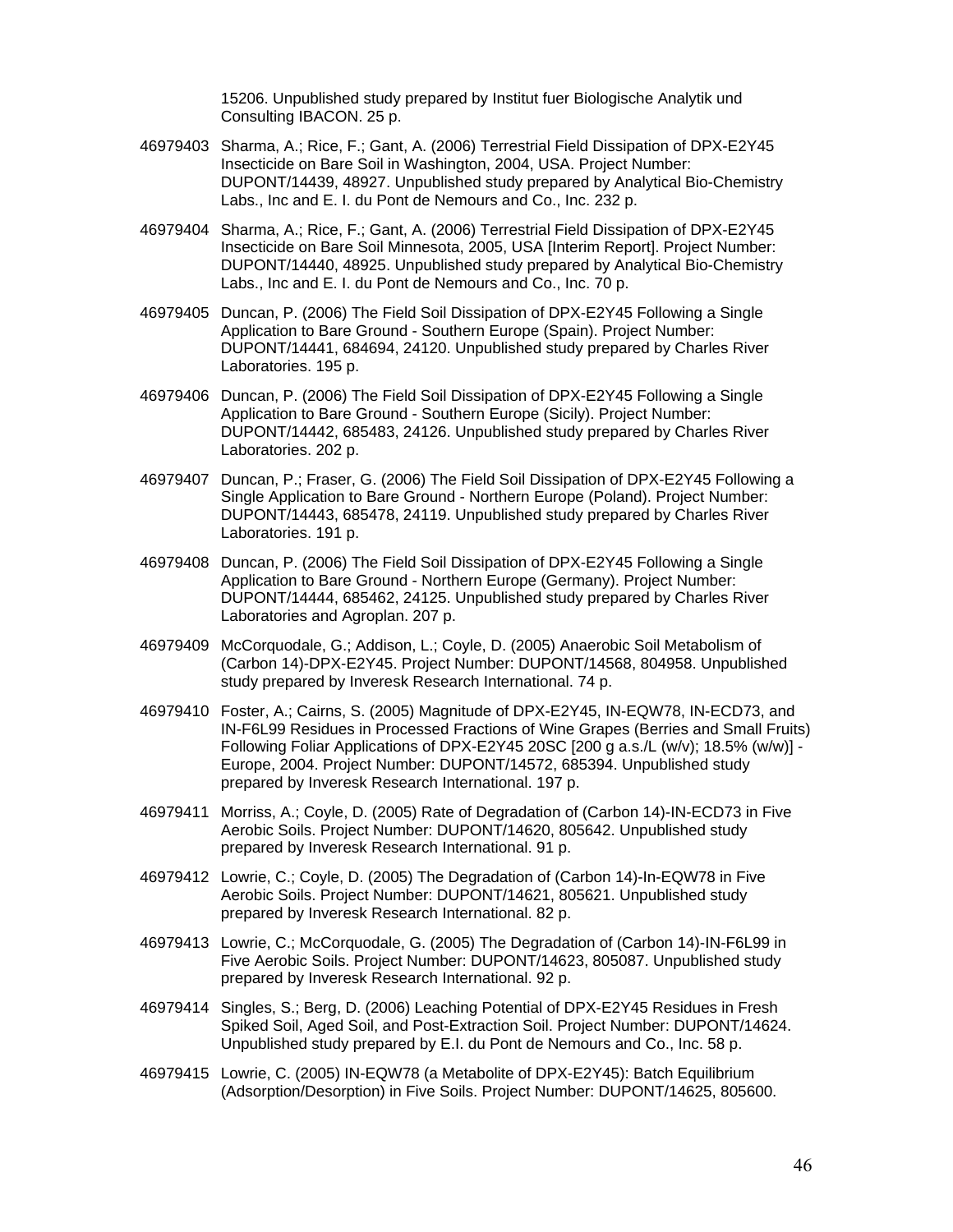Unpublished study prepared by Inveresk Research International. 62 p.

- 46979416 Mattson, L. (2006) Adsorption/Desorption of (Carbon 14)DPX-E2Y45 in Twenty-Two Soils. Project Number: DUPONT/14626, REVISION/NO/1. Unpublished study prepared by E.I. du Pont de Nemours and Co., Inc. 61 p.
- 46979417 Morriss, A.; Coyle, D. (2005) IN-ECD73 (A Metabolite of DPX-E2Y45): Batch Equilibrium (Adsorption/Desorption) in Five Soils. Project Number: DUPONT/14627, 805616. Unpublished study prepared by Inveresk Research International. 62 p.
- 46979418 Singles, S.; Berg, D. (2005) Aged Desorption of (Carbon 14)-DPX-E2Y45 in Three Soils. Project Number: DUPONT/14628. Unpublished study prepared by E.I. du Pont de Nemours and Co., Inc. 77 p.
- 46979419 Moore, L. (2004) DPX-E2Y45: Photochemical Oxidative Degradation. Project Number: DUPONT/14637. Unpublished study prepared by E.I. du Pont de Nemours and Co., Inc. 11 p.
- 46979420 Lehmhus, J. (2005) DPX-E2Y45 20SC [200 g a.s./L (w/v); 18.5% (w/w)]: A Field Study to Evaluate Effects on Predatory Mites in Apple Orchards in Italy, 2004: Final Report. Project Number: 20041116/I1/NFTP, DUPONT/14704, 15202. Unpublished study prepared by GAB Biotechnologie Gmbh. 42 p.
- 46979421 Lehmhus, J. (2005) DPX-EWY45 35WG: A Field Study to Evaluate Effects on Predatory Mites in Grape Vineyards in Southern France, 2004: Final Report. Project Number: 20041093/F1/NFTP, DUPONT/14705, 15181. Unpublished study prepared by GAB Biotechnologie Gmbh. 41 p.
- 46979422 Schur, A. (2005) DPX-E2Y45 20SC [200 g a.s./L (w/v), 18.5% (w/w)]: A Semi-Field Study to Evaluate Effects on the Honey Bee (Apis mellifera carnica; Hymenoptera, Apidae) in Phacelia in Germany 2004: Final Report. Project Number: 20041116/01/BZEU, DUPONT/14706, 15245. Unpublished study prepared by GAB Biotechnologie Gmbh. 46 p.
- 46979423 Rodgers, C.; Stry, J. (2005) Multiresidue Method Testing for DPX-E2Y45 According to PAM I, Appendix II, as Updated January, 1994. Project Number: DUPONT/14717, 48939. Unpublished study prepared by Analytical Bio-Chemistry Labs., Inc. 60 p.
- 46979424 Macpherson, D.; Davidson, J.; Lowrie, C. (2006) The Distribution and Metabolism of (Carbon 14)-DPX-D2Y45 in the Laying Hen. Project Number: DUPONT/14776, 207041. Unpublished study prepared by Charles River Laboratories. 117 p.
- 46979425 Grant, J.; Carringer, S. (2005) Crop Rotation Study with DPX-E2Y45 35WG Insecticide - EPA Cropping Region 12 - 2004, USA. Project Number: DUPONT/14818, 48860. Unpublished study prepared by Carringers, Inc. and Analytical Bio-Chemistry Labs., Inc. 86 p.
- 46979426 Morriss, A.; Coyle, D. (2005) IN-F6L99 (A Metabolite of DPX-E2Y45): Batch Equilibrium (Adsorption/Desorption) in Five Soils. Project Number: DUPONT/14835, 805380. Unpublished study prepared by Inveresk Research International. 64 p.
- 46979427 Bouchelle, L. (2006) LBA24-002: Static, Acute, 24-Hour Lead Optimization Screen Using Daphnia magna. Project Number: DUPONT/14889, 15272, 246. Unpublished study prepared by Dupont Haskell Laboratory. 9 p.
- 46979428 Bouchelle, L. (2006) LBA22-002: Static, Acute, 24-Hour Lead Optimization Screen Using Daphnia magna. Project Number: DUPONT/14890, 15260, 246. Unpublished study prepared by Dupont Haskell Laboratory. 9 p.
- 46979429 Bilas, J.; Stry, J. (2004) Analytical Method for the Determination of DPX-E2Y45 and IN-EQW78 in Water Using GC-ECD. Project Number: DUPONT/14940. Unpublished study prepared by E.I. du Pont de Nemours and Co., Inc. 58 p.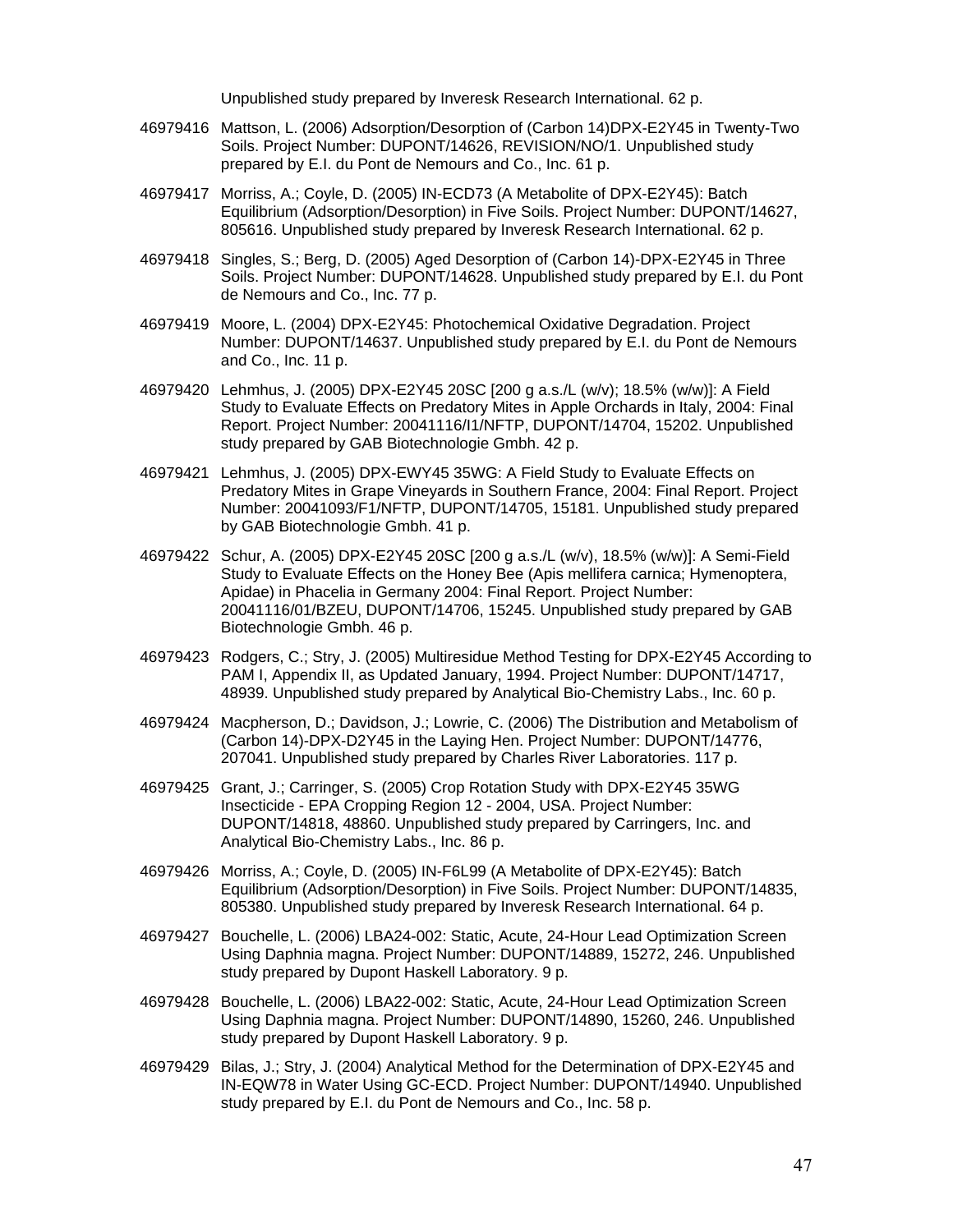- 46979430 Bilas, J.; Gagnon, M.; Stry, J. (2005) Analytical Method for the Determination of DPX-E2Y45 in Soil Using GC-ECD. Project Number: DUPONT/14942. Unpublished study prepared by E.I. du Pont de Nemours and Co., Inc. 63 p.
- 46979431 Neeley, M. (2005) Independent Laboratory Validation of the Analytical Method, DuPont-14819, "Analytical Method for the Determination of DPX-E2Y45, IN-E1W78, IN-ECD73, IN-F6L99, and IN-GAZ70 in Soil". Project Number: P0001221, DUPONT/15024. Unpublished study prepared by Exygen Research. 36 p.
- 46979432 Rzepka, S. (2006) Validation of Multi-Residue Method DFG S 19 (L 00.00-34) for the Determination of Residues of DPX-E2Y45 and its Metabolites IN-EQW78, IN-GAZ70, IN-HXH44, and IN-K9T00 in Different Animal Matrices with LC-MS/MS Detection. Project Number: DUPONT/15025, DUP/0505V, G05/0134. Unpublished study prepared by Eurofins Analytik GmbH. 122 p.
- 46979433 Samel, A. (2005) DPX-E2Y45 Technical: Static, Acute, 48-Hour Toxicity Test to the Mayfly, Centroptilum triangulifer. Project Number: DUPONT/15109, 15142, 1487. Unpublished study prepared by Dupont Haskell Laboratory. 37 p.
- 46979434 Samel, A. (2005) DPX-E2Y45 Technical: Static, Acute, 48-Hour Toxicity Test to Chironomus riparius. Project Number: DUPONT/15112, 15142, 1381. Unpublished study prepared by Dupont Haskell Laboratory. 36 p.
- 46979435 Samel, A. (2005) DPX-E2Y45 35WG: Static, Acute, 48-Hour Toxicity Test to Daphnia magna. Project Number: DUPONT/15113, 15181, 241. Unpublished study prepared by Dupont Haskell Laboratory. 38 p.
- 46979436 Samel, A. (2005) DPX-E2Y45 Technical: Static, Acute, 48-Hour Toxicity Test to Hyalella azteca. Project Number: DUPONT/15114, 15142, 1380. Unpublished study prepared by Dupont Haskell Laboratory. 33 p.
- 46979437 Samel, A. (2005) DPX-E2Y45 35WG: Static, Acute, 96-Hour Toxicity Test to Rainbow Trout, Oncorhynchus mykiss. Project Number: DUPONT/15386, 15181, 228. Unpublished study prepared by Dupont Haskell Laboratory. 35 p.
- 46979438 Samel, A. (2005) IN-EQW78: Static, Acute, 48-Hour Limit Test to Daphnia magna. Project Number: DUPONT/15388, 15440, 241. Unpublished study prepared by Dupont Haskell Laboratory. 33 p.
- 46979439 Samel, A. (2005) DPX-E2Y45 35WG: Static, Acute, 96-Hour Limit Test to Bluegill Sunfish, Lepomis macrochirus. Project Number: DUPONT/15396, 15181, 226. Unpublished study prepared by Dupont Haskell Laboratory. 35 p.
- 46979440 Samel, A. (2005) DPX-E2Y45 Technical: Static, Acute, 48-Hour Toxicity Test to Adult Populations of Daphnia magna. Project Number: DUPONT/15868, 15142, 241. Unpublished study prepared by Dupont Haskell Laboratory. 43 p.
- 46979441 Samel, A. (2005) DPX-E2Y45 Technical: Static, Acute, 48-Hour Toxicity Test to Crayfish, Oronectes virilis. Project Number: DUPONT/15872, 15142, 314. Unpublished study prepared by Dupont Haskell Laboratory. 31 p.
- 46979442 Samel, A. (2005) DPX-E2Y45 Technical: Static, Acute, 48-Hour Toxicity Test to the Aquatic Oligochaete, Lumbriculus variegatus. Project Number: DUPONT/15873, 15142, 1492. Unpublished study prepared by Dupont Haskell Laboratory. 31 p.
- 46979443 Samel, A. (2005) DPX-E2Y45 Technical: 21-Day Chronic, Static-Renewal Toxicity Test to Daphnia magna. Project Number: DUPONT/15874, 15142, 254. Unpublished study prepared by Dupont Haskell Laboratory. 69 p.
- 46979444 Samel, A. (2005) DPX-E2Y45 Technical: Static, Acute, 48-Hour Toxicity Test to Gammarus pseudolimnaeus. Project Number: DUPONT/15877, 15142, 1384. Unpublished study prepared by Dupont Haskell Laboratory. 36 p.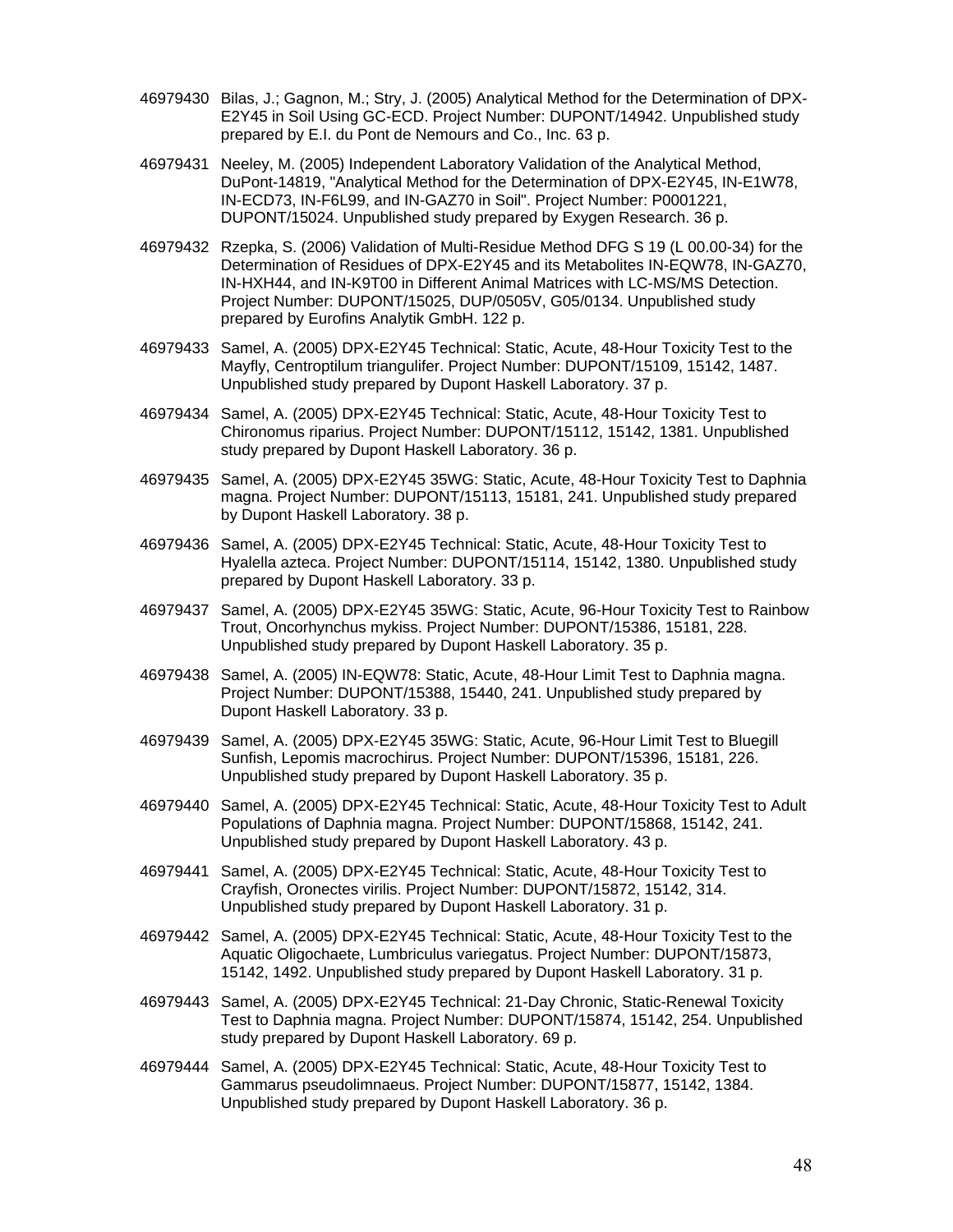- 46979445 Bilas, J.; STry, J. (2005) Analytical Method for the Determination of DPX-E2Y45 and Degradation Products in Water Using LC/MS/MS. Project Number: DUPONT/16058. Unpublished study prepared by E.I. du Pont de Nemours and Co., Inc. 87 p.
- 46979446 Giffard, H. (2006) DPX-E2Y45 20SC [200 g a.s./L (w/v), 18.5% (w/w)]: A Semi-Field Study to Evaluate Effects on the Honey Bee (Apis mellifera mellifera; Hymenoptera, Apidae) on Phacelia in France 2005. Project Number: 85/2005, DUPONT/16271, WR/15748. Unpublished study prepared by Testapi. 43 p.
- 46979447 Beuschel, S. (2006) DPX-E2Y45 20SC [200 g a.s./L (w/v), 18.5% (w/w)]: A Semi-Field Study to Evaluate Effects on the Honey Bee (Apis mellifera carnica; Hymenoptera, Apidae) in Phacelia tanacetifolia in Northern France 2005: Final Report. Project Number: 20041116/F2/BZEU, DUPONT/16272, WR/15747. Unpublished study prepared by GAB Biotechnologie Gmbh. 68 p.
- 46979448 Clipston, A.; Craig, W. (2006) IN-ECD73: Laboratory Determination of Water Solubility. Project Number: DUPONT/16512, 209122. Unpublished study prepared by Charles River Laboratories . 41 p.
- 46979449 Clipston, A.; Craig, W. (2006) IN-EQW78: Laboratory Determination of Water Solubility. Project Number: DUPONT/16513, 209138. Unpublished study prepared by Charles River Laboratories. 44 p.
- 46979450 Clipston, A.; Craig, W. (2006) Laboratory Determination of the Partition Coefficients (n-Octanol Water) of DPX-E2Y45 Metabolites (Estimation by HPLC). Project Number: DUPONT/16514, 209117. Unpublished study prepared by Charles River Laboratories. 52 p.
- 46979500 E.I. du Pont de Nemours and Co. Inc. (2007) Submission of Environmental Fate, Toxicity and Residue Data in Support of the Applications for Registration of DuPont Altacor WG, DuPont Coragen SC, DuPont E2Y45 SC and DuPont Rynaxypyr Technical Insecticide and the Petition for Tolerance of DPX-E2Y45 for Use on Grapes, Potatoes, Wine Grapes, Apricots, Plums, Cherries, Broccoli, Cauliflower, Cabbage, Mustard Greens, Lettuce, Cottonseed, Cotton Gin Byproducts, Apples, Pears, Peppers, Tomatoes, Rasin Grapes and Grape Juice. Transmittal of 46 Studies.
- 46979501 Singles, S.; Rice, F.; Gant, A. (2006) Terrestrial Field Dissipation of DPX-E2Y45 Insecticide on Bare Soil in Prince Edward Island, 2005, Canada [Interim Report]. Project Number: 16518, 49638. Unpublished study prepared by E. I. du Pont de Nemours Company Inc. and Analytical Bio-Chemistry Labs Inc. 60 p.
- 46979502 Singles, S.; Rice, F.; Gant, A. (2006) Terrestrial Field Dissipation of DPX-E2Y45 Insecticide in the Presence of a Cover Crop (Peppers) in New Jersey, 2005, USA. Project Number: 16519, 49646. Unpublished study prepared by Analytical Bio-Chemistry Labs Inc. 234 p.
- 46979503 Singles, S.; Rice, F.; Gant, A. (2006) Terrestrial Field Dissipation of DPX-E2Y45 Insecticide in the Presence of a Cover Crop (Grass) in New Jersey, 2005, USA. Project Number: 16520, 49665. Unpublished study prepared by E. I. du Pont de Nemours and Co. Inc. and Analytical Bio-Chemistry Labs. Inc. 218 p.
- 46979504 Huang, F.; Rice, F.; Gant, A. (2006) Terrestrial Field Dissipation of DPX-E2Y45 Insecticide on Turf in New Jersey, 2005, USA. Project Number: 16521, 49642. Unpublished study prepared by E. I. du Pont de Nemours and Co. Inc. and Analytical Bio-Chemistry Labs Inc. 236 p.
- 46979505 Luhrs, U. (2005) Final Report: IN-EQW78: Effects on the Collembola, Folsomia candida in Artificial Soil: Final Report. Project Number: 21632016, 16531, 15761. Unpublished study prepared by Institut fuer Biologische Analytik und Consulting IBACON. 27 p.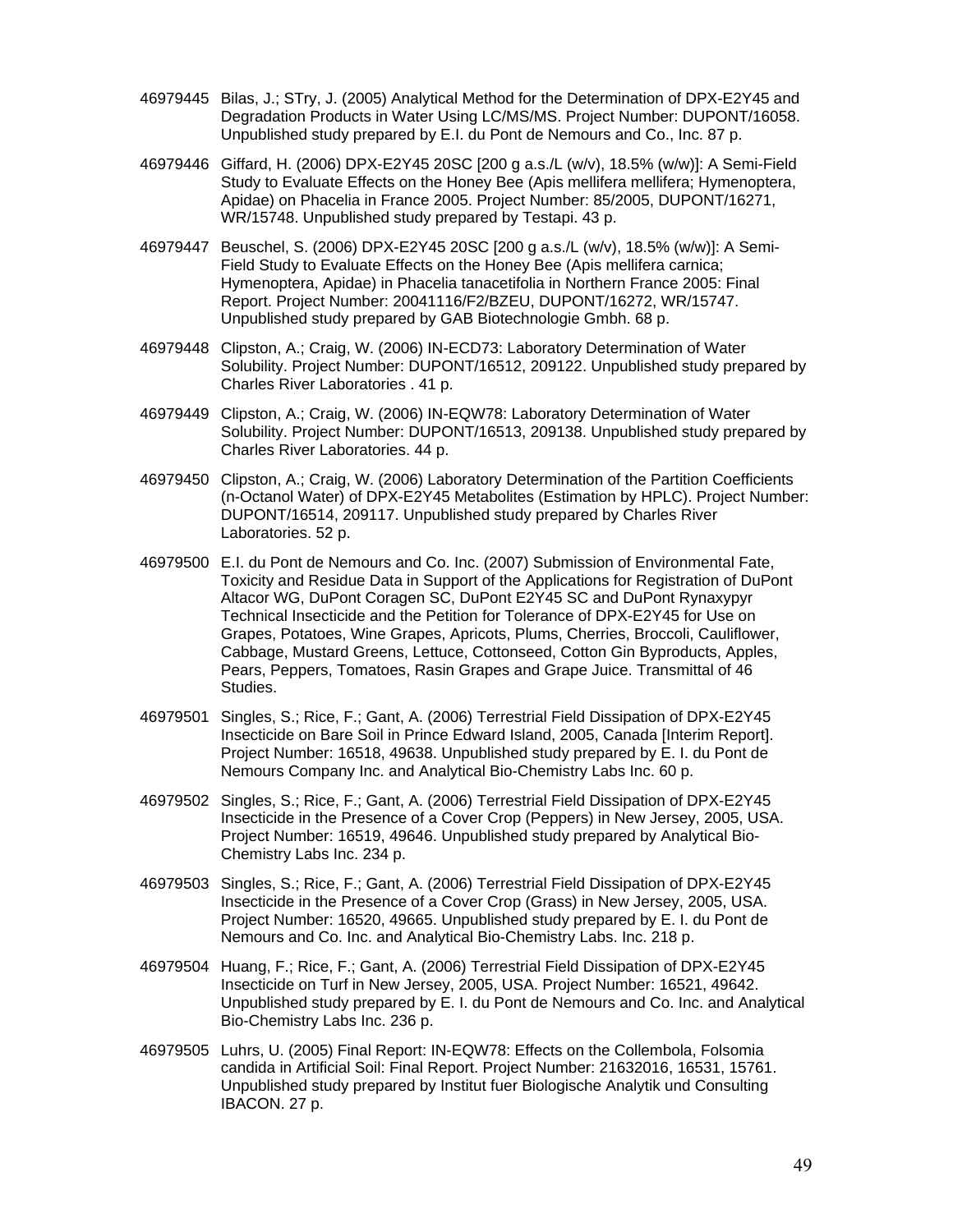- 46979506 Foster, A.; Cairns, S. (2006) Magnitude of DPX-E2Y45 Residues in Potatoes (Potato Group) Following Foliar Applications of DPX-E2Y45 20SC [200 G A.S./L (W/W)]; 18.5 Percent (W/W)] - Northern and Southern Europe, 2005. Project Number: 16565, 687517. Unpublished study prepared by Charles River Laboratories and Agrolab - Sindos Analytical Laboratories. 79 p.
- 46979507 Foster, A.; Cairns, S. (2006) Magnitude and Decline of DPX-E2Y45 Residues in Table Grapes (Berries and Small Fruit) Following Foliar Applications of DPX-E2Y45 20SC [200 G A.S./L (W/V); 18.5 Percent (W/W)] - Southern Europe, 2005. Project Number: 16566, 687522. Unpublished study prepared by Charles River Laboratories and Agrolab - Sindos Analytical Laboratories. 98 p.
- 46979508 Foster, A.; Cairns, S.; Hunter, T. (2006) Decline of DPX-E2Y45 Residues in Wine Grapes (Berries and Small Fruit) Following Foliar Applications of DPX-E2Y45 20SC [200 G A.S./L (W/V); 18.5 Percent (W/W)] - Northern and Southern Europe, 2005. Project Number: 16567, 687538. Unpublished study prepared by Charles River Laboratories and Agrolab - Sindos Analytical Laboratories. 101 p.
- 46979509 Foster, A.; Cairns, S. (2006) Magnitude and Decline of DPX-E2Y45 Residues in Peaches and Apricots (Stone Fruit) Following Foliar Applications of DPX-E2Y45 20SC [200 G A.S./L (W/W)] - Southern Europe, 2005. Project Number: 16568, 687559. Unpublished study prepared by Charles River Laboratories and Agrolab - Sindos Analytical Laboratories. 95 p.
- 46979510 Carringer, S.; Rodgers, C. (2006) Magnitude and Decline of DPX-E2Y45 Residues in Stone Fruit (Plum, Sweet Cherry, Sour Cherry) Following Foliar Applications of DPX-E2Y45 35WG - Canada and U.S., 2005. Project Number: 16569, 49550. Unpublished study prepared by Carringers Inc. 217 p.
- 46979511 Rice, F.; Rodgers, C. (2006) Magnitude and Decline of DPX-E2Y45 Residues in Brassica Vegetables (Broccoli / Cauliflower, Cabbage, Mustard Greens) Following Foliar Applications of DPX-E2Y45 20SC [200 G AI/L (W/V); 18.5 Percent (W/W)] - Canada and U.S., 2005. Project Number: 16570, 49568. Unpublished study prepared by Analytical Bio-Chemistry Labs. Inc. 239 p.
- 46979512 Foster, A.; Cairns, S.; Hunter, T. (2006) Magnitude and Decline of DPX-E2Y45 Residues in Field Lettuce (Leaf Vegetables) Following Foliar Applications of DPX-E2Y45 35WG - Southern Europe, 2005. Project Number: 16573, 687585. Unpublished study prepared by Charles River Laboratories and Agrolab - Sindos Analytical Laboratories. 96 p.
- 46979513 Rice, F.; Rodgers, C. (2006) Magnitude and Decline of DPX-E2Y45 Residues in Undelinted Cottonseed and Cotton Gin By-Products Following Foliar Applications of DPX-E2Y45WG - U.S.A., 2005. Project Number: 16574, 49573. Unpublished study prepared by Analytical Bio-Chemistry Labs. Inc. 153 p.
- 46979514 Rice, F.; Rodgers, C. (2006) Magnitude and Decline of DPX-E2Y45 Residues in Fruiting Vegetables (Tomato, Bell Pepper, Non-Bell Pepper) Following Foliar Applications of DPX-E2Y45 20SC [200 G AI/L (W/V); 18.5% (W/W)] - Canada and U.S., 2005. Project Number: 16575, 49569. Unpublished study prepared by Analytical Bio-Chemistry Labs. Inc. 303 p.
- 46979515 Foster, A.; Cairns, S. (2006) Magnitude and Decline of DPX-E2Y45 Residues in Apples and Pears (Pome Fruit) Following Foliar Applications of DPX-E2Y45 20SC [200 G A.S./L (W/V); 18.5% (W/W)] - Northern and Southern Europe, 2005. Project Number: 687543, 16577. Unpublished study prepared by Charles River Laboratories. 133 p.
- 46979516 Rice, F.; Rodgers, C. (2006) Magnitude and Decline of DPX-E2Y45 Residues in Potato Tubbers Combined with Magnitude of DPX-E2Y45 Residues in Processed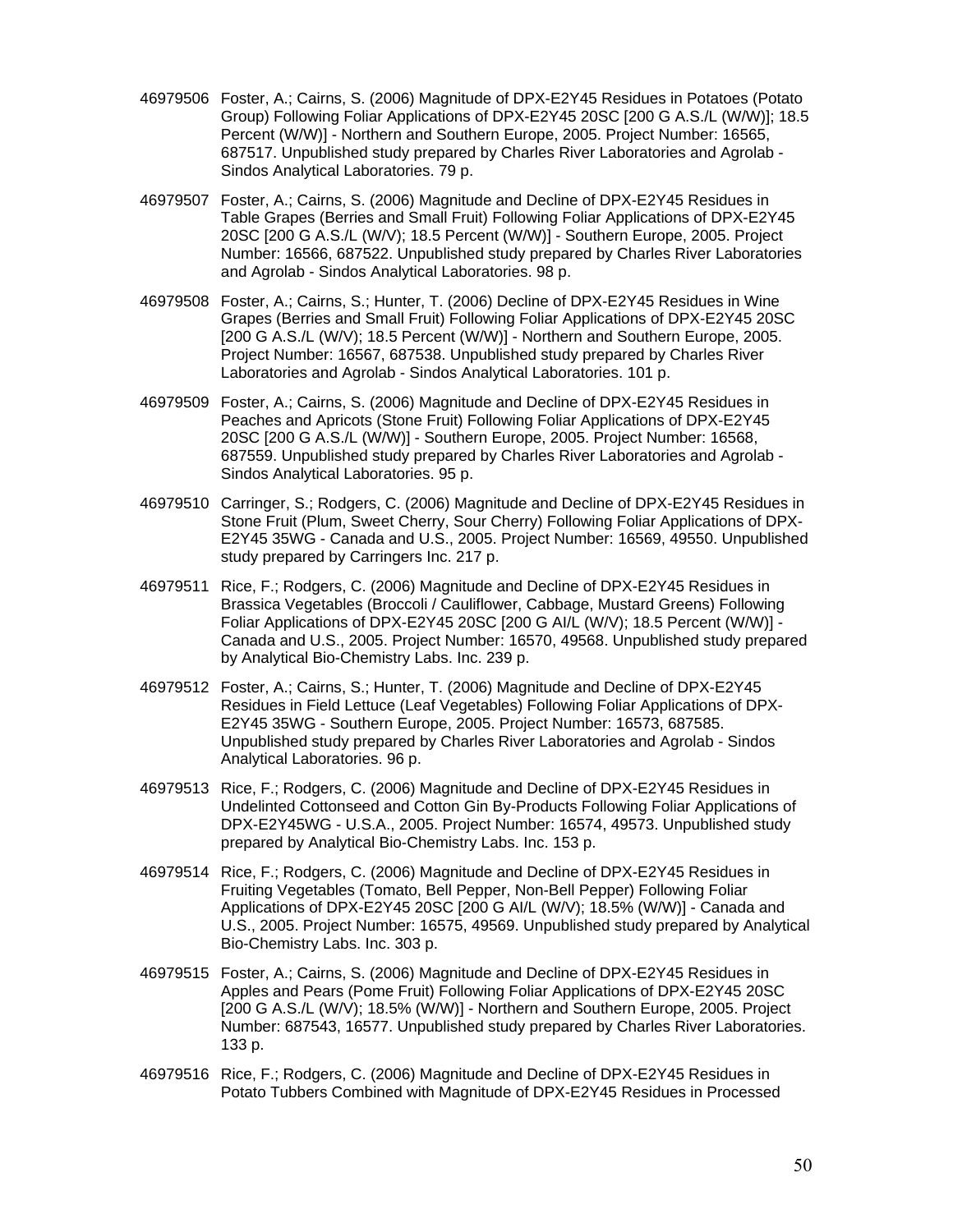Fractions of Potato Tubers Following Foliar Applications of DPX-E2Y45 35 WG - Canada and U.S., 2005. Project Number: 16578, 49570. Unpublished study prepared by Analytical Bio-Chemistry Labs Inc. 223 p.

- 46979517 Foster, A.; Cairns, S.; Hunter, T. (2006) Magnitude and Decline of DPX-E2Y45 Residues in Field Peppers (Fruiting Vegetables, Solanacea) Following Foliar Applications of DPX-E2Y45 35 WG - Europe, 2005. Project Number: 687590, 16579. Unpublished study prepared by Charles River Laboratories and Agrolab - Sindos Analytical Laboratories. 91 p.
- 46979518 Foster, A.; Cairns, S. (2006) Magnitude and Decline of DPX-E2Y45 Residues in Protected Peppers (Fruiting Vegetables, Solanacea) Following Foliar Applications of DPX-E2Y45 35WG - Europe, 2005. Project Number: 16580, 687627. Unpublished study prepared by Charles River Laboratories and Agrolab - Sindos Analytical Laboratories. 96 p.
- 46979519 Foster, A.; Cairns, S. (2006) Magnitude of DPX-E2Y45 Residues in Field Tomatoes (Fruiting Vegetables, Solanacea) Following Foliar Applications of DPX-E2Y45 35WG - Southern Europe, 2005. Project Number: 16581, 687632. Unpublished study prepared by Charles River Laboratories and Agrolab - Sindos Analytical Laboratories. 96 p.
- 46979520 Foster, A.; Cairns, S. (2006) Magnitude and Decline of DPX-E2Y45 Residues in Protected Tomatoes (Fruiting Vegetables, Solanacea) Following Foliar Applications of DPX-E2Y45 35WG - Europe, 2005. Project Number: 16582, 687653. Unpublished study prepared by Charles River Laboratories and Agrolab - Sindos Analytical Laboratories. 90 p.
- 46979521 Foster, A.; Cairns, S.; Hunter, T. (2006) Magnitude and Decline of DPX-E2Y45 Residues in Protected Cherry Tomatoes (Fruiting Vegetables, Solanacea) Following Foliar Applications of DPX-E2Y45 35WG - Europe, 2005. Project Number: 16584, 687648. Unpublished study prepared by Charles River Laboratories and Agrolab - Sindos Analytical Laboratories. 71 p.
- 46979522 Foster, A.; Cairns, S. (2006) Magnitude and Decline of DPX-E2Y45 Residues in Field Hot Peppers (Fruiting Vegetables, Solanacea) Following Foliar Applications of DPX-E2Y45 35WG - Southern Europe, 2005. Project Number: 16585, 687611. Unpublished study prepared by Charles River Laboratories and Agrolab - Sindos Analytical Laboratories. 76 p.
- 46979523 Foster, A.; Cairns, S.; Hunter, T. (2006) Magnitude and Decline of DPX-E2Y45 Residues in Protected Hot Peppers Capsicum Fructescens (Fruiting Vegetables, Solancea) Following Foliar Applications of DPX-E2Y45 35WG - Europe, 2005. Project Number: 16586, 687606. Unpublished study prepared by Charles River Laboratories and Agrolab - Sindos Analytical Laboratories. 74 p.
- 46979524 Foster, A.; Cairns, S.; Hunter, T. (2006) Magnitude of DPX-E2Y45, IN-EQ78, IN-ECD73, and IN-F6L99 Residues in Processed Fractions of Grapes (Berries and Small Fruit) Following Foliar Applications of DPX-E2Y45 20SC [200 G A.S./L (W/V); 18.5 Percent (W/W)] - Europe, 2005. Project Number: 16590, 687669. Unpublished study prepared by Charles River Laboratories. 228 p.
- 46979525 Shepard, E. (2006) Dissipation of Dislodgeable Foliar Residues (DFR) of DPX-E2Y45 Following Two Foliar Applications of DPX-E2Y45 35WG to Apple Trees. Project Number: 16593, 49846. Unpublished study prepared by Analytical Bio-Chemistry Labs Inc. 115 p.
- 46979526 Shepard, E. (2006) Dissipation of Dislodgeable Foliar Residues (DFR) of DPX-E2Y45 Following Two Foliar Applications of DPX-E2Y45 20SC [200 G AI/L (W/V); 18.5% (W/W)] to Tomato Plants. Project Number: 16894, 49847. Unpublished study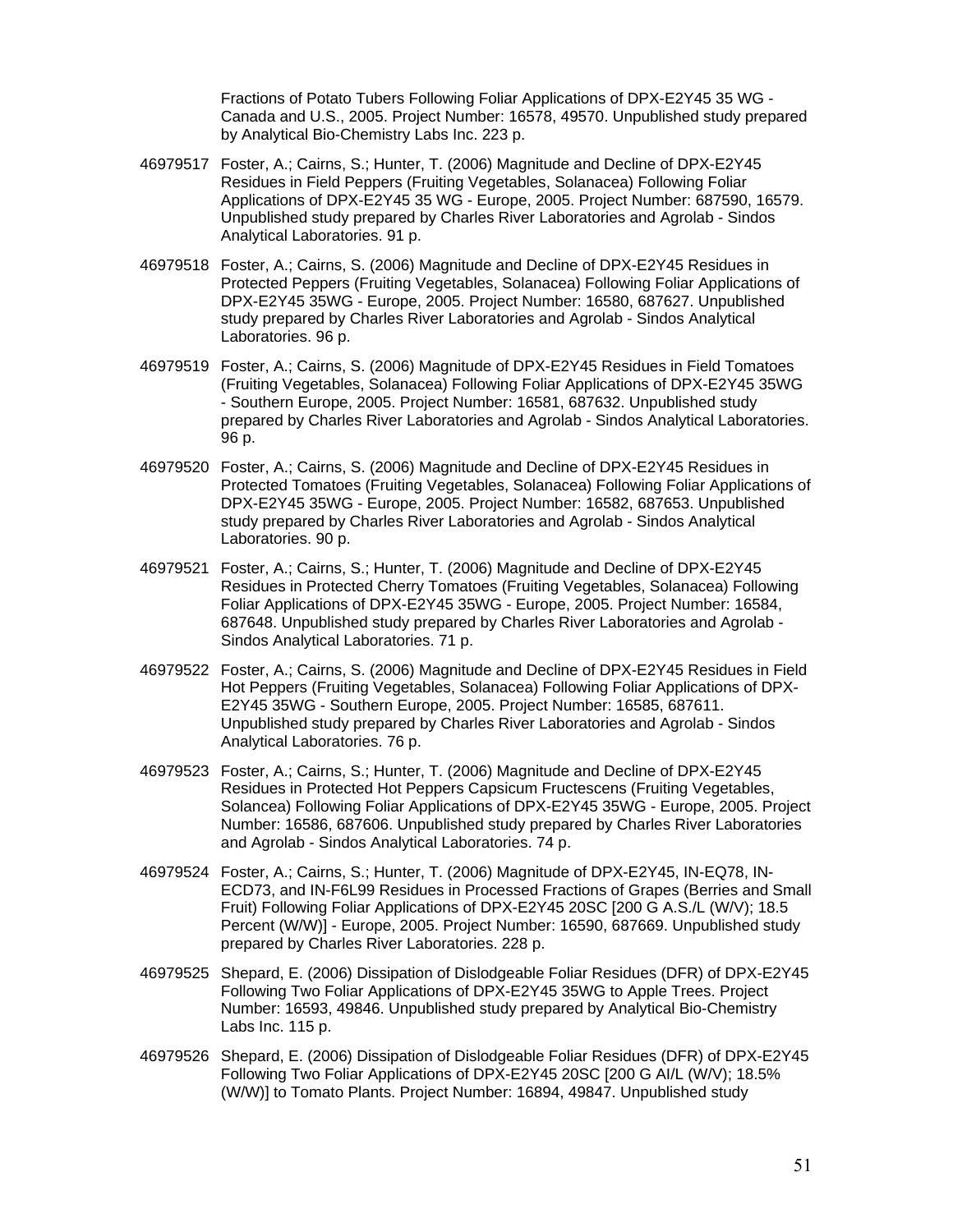prepared by Analytical Bio-Chemistry Labs Inc. 115 p.

- 46979527 Singles, S.; Berg, D. (2006) Determination of the Wash-Off Coefficient of DPX-E2Y45 on Representative Crops. Project Number: 16595. Unpublished study prepared by E. I. du Pont de Nemours and Co. Inc. 25 p.
- 46979529 Luhrs, U. (2005) Final Report: DPX-E2Y45 35WG: Effects on Reproduction and Growth of the Earthworm, Eisenia fetida, in Artificial Soil: Final Report. Project Number: 24161022, 16684, 15749. Unpublished study prepared by Institut fuer Biologische Analytik und Consulting IBACON. 37 p.
- 46979530 Busher, B. (2006) Inter Laboratory Validation of DuPont 16058 "Analytical Method for the Determination of DPX-E2Y45 and Degradation Products in Water Using LC/MS/MS". Project Number: 010/31490, 6449, 16708. Unpublished study prepared by TNO. 74 p.
- 46979531 Bouchelle, L. (2005) LBA23-000: Static, Acute 24 Hour Lead Optimization Screen Using Daphnia magna. Project Number: 16754, 15756, 246. Unpublished study prepared by E. I. du Pont de Nemours and Co. Inc. 9 p.
- 46979532 Rice, F.; Rodgers (2006) Crop Rotation Study with DPX-E2Y45 20SC Insecticide NAFTA Growing Zone 1A, Canada, 2005. Project Number: 17045, 49695. Unpublished study prepared by Analytical Bio-Chemistry Labs Inc. 82 p.
- 46979535 Singles, S.; Berg, D.; Pils, J. (2006) DPX-E2Y45: Adsorption to Soil, Vendure, and Thatch. Project Number: 17049. Unpublished study prepared by E. I. du Pont de Nemours and Co. Inc. 55 p.
- 46979536 Fasano, W. (2006) DPX-E2Y45 35WG: In Vitro Absorption in Rat and Human Skin. Project Number: 16052, 17075, 1377. Unpublished study prepared by E. I. du Pont de Nemours and Co. Inc. 81 p.
- 46979537 Fasano, W. (2006) DPX-E2Y45 35WG: In Vivo Dermal Kinetics in the Rat. Project Number: 17077, 16052, 1378. Unpublished study prepared by E. I. du Pont de Nemours and Co. Inc. 55 p.
- 46979542 Luhrs, U. (2005) IN-ECD73: Acute Toxicity to the Earthworm, Eisenia fetida in Artificial Soil: Final Report. Project Number: 25861021, 17091, 16011. Unpublished study prepared by Institut fuer Biologische Analytik und Consulting IBACON. 29 p.
- 46979545 Rzepka, S. (2006) Independent Laboratory Validation of an Analytical Method for the Determination of Residues of DPX-E2Y45 and Its Metabolites in Bovine Tissues, Milk and Eggs Using LC-MS/MS Detection. Project Number: 17123, 0506V, G05/0137. Unpublished study prepared by Eurofins Analytick GmbH. 112 p.
- 46979546 Gagon, M.; Stry, J. (2005) Analytical Method for the Determination of DPX-E2Y45 in Fish Using GC-ECD. Project Number: 17126. Unpublished study prepared by E. I. du Pont de Nemours and Co. Inc. 49 p.
- 46979547 Hargreaves, T.; Murphy, C. (2006) DPX-E2Y45: Assessment of Ready Biodegradability by the Modified Sturm Test. Project Number: 806452, 17176. Unpublished study prepared by Charles River Laboratories. 29 p.
- 46979548 Giffard, H. (2006) DPX-E2Y45 20SC [200 G A.S./L (W/V), 18.5% (W/W)]: A Semi-Field Study to Evaluate Effects on the Honey Bee (Apis mellifera mellifera; Hymenoptera, Apidae) on Wheat Treated with Artificial Honeydew in France 2005. Project Number: 78/2005, 17247, 15906. Unpublished study prepared by Testapi. 46 p.
- 46979550 Warmers, C. (2006) Final Report: DPX-E2Y45 20SC [200 G A.S./L (W/V), 18.5 Percent (W/W)]: Non - GLP Laboratory Study to Evaluate the Effects on the Green Lacewing Chrysoperla carnea Steph. (Neutoptera, Chrysopidae). Project Number: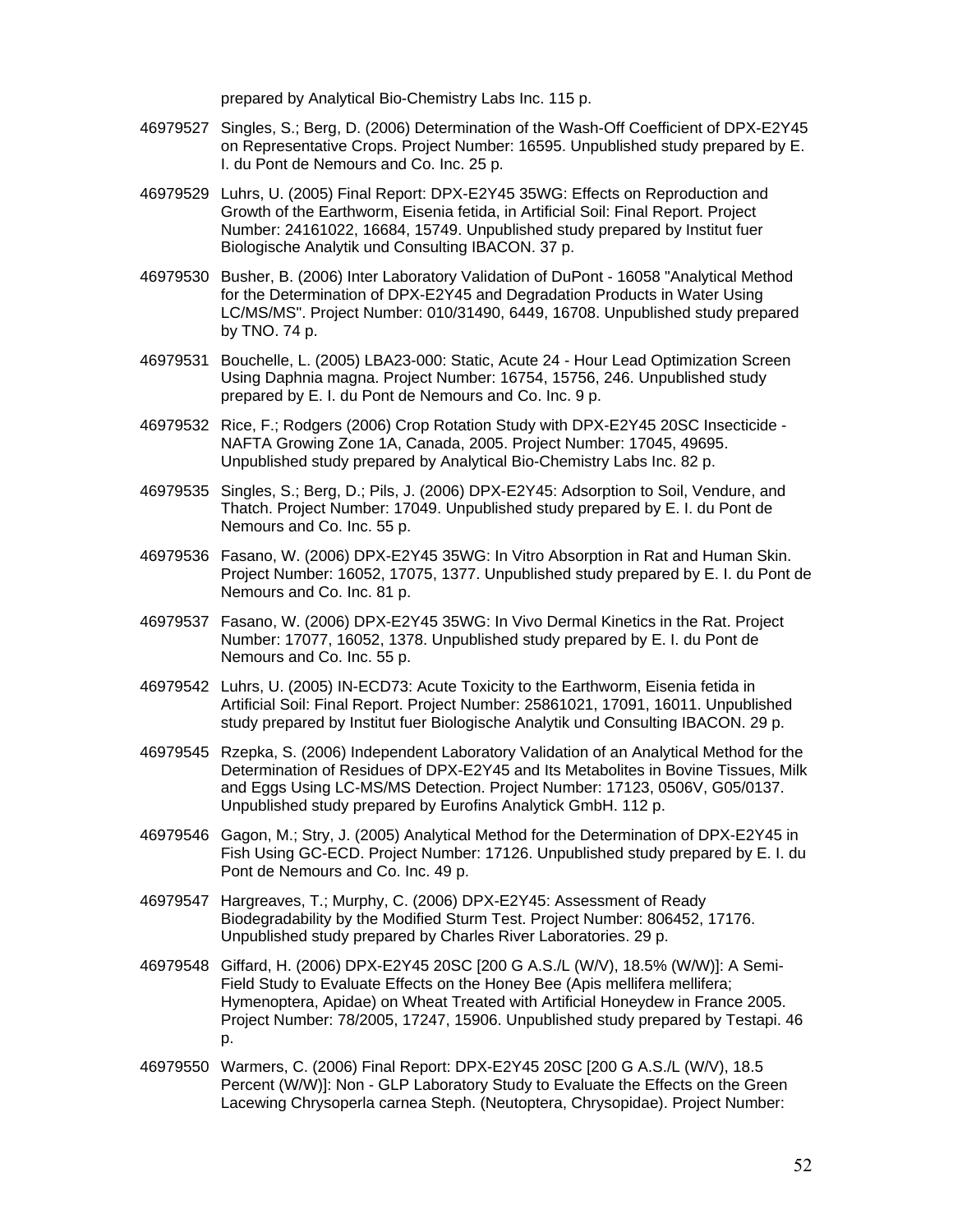20041116/01/NLCC, 17301, 15747. Unpublished study prepared by GAB Biotechnologie Gmbh. 36 p.

- 46979600 Dupont Crop Protection. (2007) Submission of Residue, Toxicity, Fate, Product Chemistry and Safety Data in Support of the Applications for Registration of DuPont DPX-E2Y45 SC Insecticide, DuPont Rynaxypyr Technical Insecticide, DuPont Coragen SC Insecticide, and DuPont Altacor WG Insecticide and the Petition for Tolerance of DPX-E2Y45 for Use on Apples, Lettuce, Peaches, Pears, Tomatoes, Turf, Plum, Cherries, Broccoli, Cauliflower, Mustard Greens, Cabbage, Cucumber, Squash, Cantaloupe, Bell Pepper, Celery and Spinach. Transmittal of 50 Studies.
- 46979601 Gagnon, M.; Stry, J. (2005) Analytical Method for the Determination of DPX-E2Y45 in Cloth by LC/MS/MS. Project Number: DUPONT/17452. Unpublished study prepared by DuPont Crop Protection. 34 p.
- 46979602 Bocksch, S. (2005) DPX-E2Y45 Technical: Acute Oral And Contact Toxicity To The Honeybee, Apis mellifera L.: Final Report. Project Number: 20041090/01/BLEU, DUPONT/17582, 16067. Unpublished study prepared by GAB Biotechnologie Gmbh. 47 p.
- 46979603 Samel, A. (2006) DPX-E2Y45 Technical: Static, Acute, 48-Hour Toxicity Test to the Caddisfly Chimarra atterima. Project Number: DUPONT/17585, 16067, 1531. Unpublished study prepared by E. I. Du Pont de Nemours and Co, Inc. 36 p.
- 46979604 Luhrs, U. (2005) In-F6L99: Acute Toxicity To The Earthworm, Eisenisa Fetida In Artificial Soil. Project Number: 25881021, DUPONT/17631, 16050. Unpublished study prepared by Institut fuer Biologische Analytik und Consulting IBACON. 29 p.
- 46979605 Luhrs, U. (2006) In-ECD73: Effects on Reproduction And Growth of The Earthworm, Eisenia Fetida, In Artificial Soil: Final Report. Project Number: 25862022, DUPONT/17632, 16011. Unpublished study prepared by Institut fuer Biologische Analytik und Consulting IBACON. 39 p.
- 46979606 Luhrs, U. (2006) IN-GAZ70: Effects on Reproduction and Growth of the Earthworm, Eisenia fetida, in Artificial Soil: Final Report. Project Number: 25872022, DUPONT/17633, 16012. Unpublished study prepared by Institut fuer Biologische Analytik und Consulting IBACON. 39 p.
- 46979607 Samel, A. (2006) DPX-E2Y45 Technical: Acute, Variable Exposure Toxicity Test with Recovery to Daphnia magna. Project Number: DUPONT/17653, 16067, 241. Unpublished study prepared by E. I. du Pont de Nemours and Co, Inc. 41 p.
- 46979608 Fraser, G. (2006) Validation of an Analytical Method for the Determination of DPX-E2Y45 in Nectar, Pollen and Wax from Honey Bees. Project Number: 26713, DUPONT/17921, 209583. Unpublished study prepared by Charles River Laboratories. 42 p.
- 46979609 Warmers, C. (2006) DPX-E2Y45 20SC [200 G A.S./L (W/V), 18.5% (w/w)]: An Extended Laboratory Rate Response Test to Study the Effects on the Ladybird Beetle, Coccinella septempunctata L. (Coleoptera, Coccinellidae): Final Report. Project Number: 20051280/01/NECS, DUPONT/18079, 16231. Unpublished study prepared by GAB Biotechnologie Gmbh. 40 p.
- 46979610 Sloman, T. (2006) DPX-E2Y45 20SC [200 g/L (w/v); 18.5% (w/w)]: Static, 72-Hour Growth Inhibition Limit Test to the Green Alga, Pseudokirchneriella subcapitata. Project Number: DUPONT/18088, 16231, 280. Unpublished study prepared by E. I. du Pont de Nemours and Co, Inc. 36 p.
- 46979611 Sloman, T. (2006) DPX-E2Y45 35WG: Static, 72-Hour Growth Inhibition Limit Test to the Green Alga, Pseudokirchneriella subcapitata. Project Number: DUPONT/18089, 16169, 280. Unpublished study prepared by E. I. du Pont de Nemours and Co, Inc. 35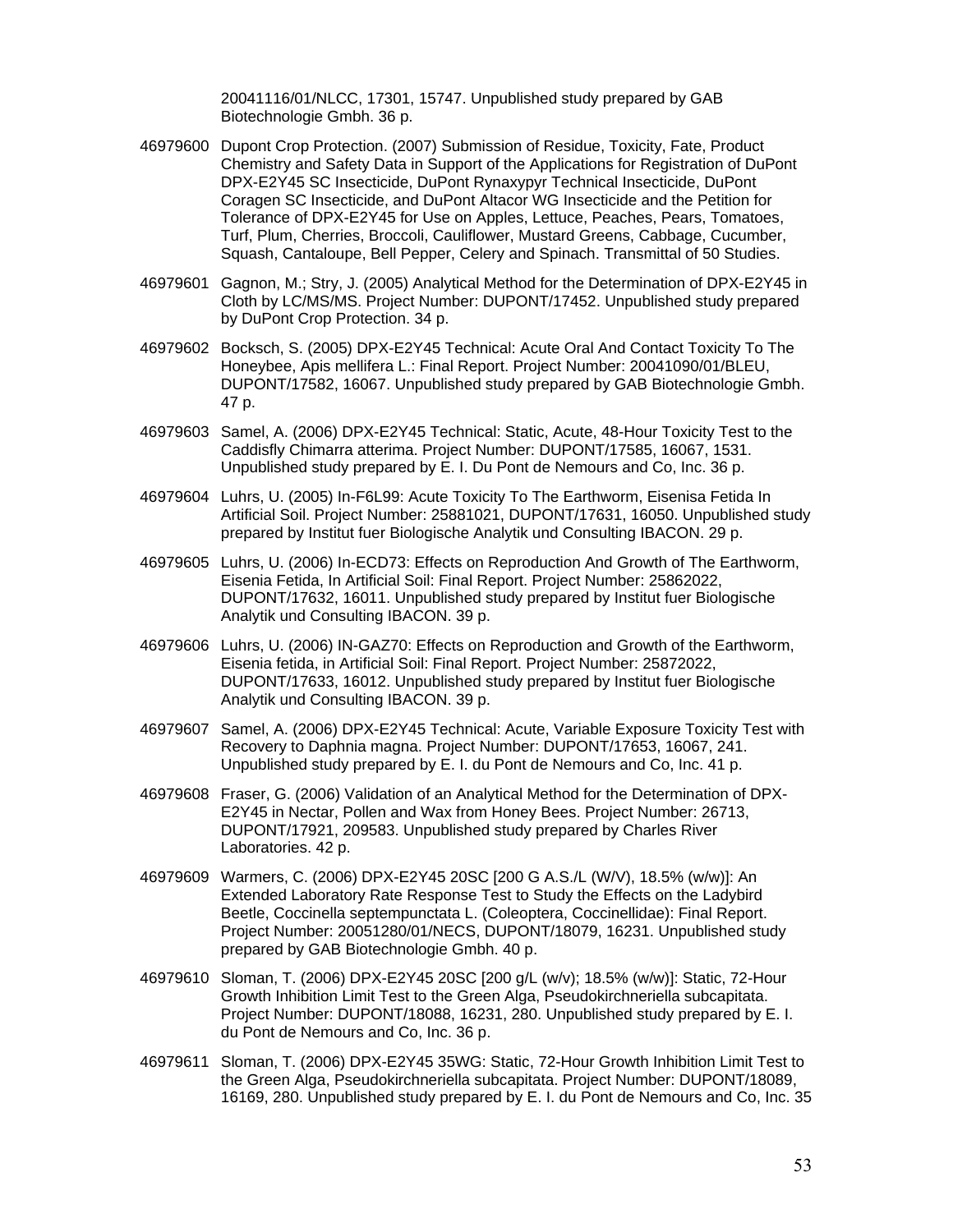p.

- 46979612 Samel, A. (2006) DPX-E2Y45 Technical: Static, Acute, 48-Hour Toxicity Screening Test with Copepods. Project Number: DUPONT/18090, 16342, 1533. Unpublished study prepared by E. I. du Pont de Nemours and Co., Inc. 10 p.
- 46979613 Hatzenbeler, C. (2006) Calculated Theoretical Lifetime For DPX-E2Y45 in the Top Layer of Aqueous Systems. Project Number: DUPONT/18336. Unpublished study prepared by E. I. du Pont de Nemours and Co, Inc. 13 p.
- 46979614 Bouchelle, L. (2006) In-GAZ70: Static, Acute, 48-Hour Limit Test to Daphnia magna. Project Number: DUPONT/18387, 16215, 241. Unpublished study prepared by E. I. du Pont de Nemours and Co, Inc. 32 p.
- 46979615 Warmers, C. (2006) DPX-E2Y45 20SC [200 G A.S./L (W/V), 18.5% (W/W)]: A Laboratory Rate Response Test to Evaluate the Effects on the Predatory Mite Typhlodromus pyri Scheuten (Acariphytoseiidae): Final Report. Project Number: 20051280/01/NLTP, DUPONT/18424, WR16231. Unpublished study prepared by GAB Biotechnologie Gmbh. 38 p.
- 46979616 Bocksch, S. (2006) DPX-E2Y45 20SC [200 G/L (W/V); 18.5% (W/W)]: Acute Oral and Contact Toxicity to the HoneyBee, Apis Mellifera L. Project Number: 20051280/01/BLEU, DUPONT/18426, 16231. Unpublished study prepared by GAB Biotechnologie Gmbh. 43 p.
- 46979617 Samel, A. (2006) DPX-E2Y45 20SC [200g/L (W/V); 18.5% (W/W)]: Static, Acute, 48- Hour Toxicity Test to Daphnia magna. Project Number: DUPONT/18427, 16231, 241. Unpublished study prepared by E. I. du Pont de Nemours and Co, Inc. 42 p.
- 46979618 Turner, J. (2006) DPX-E2Y45 Technical: Static, Acute, 48-Hour Toxicity Screening Test with Rotifers, Brachionus calyciflorus. Project Number: DUPONT/18428, 16342, 1529. Unpublished study prepared by E. I. du Pont de Nemours and Co, Inc. 9 p.
- 46979623 Daly, R.; White, C.; Brugger, K. (2006) DPX-E2Y45: Summary of Insecticide Screening Data for Parent Compound and Major Metabolites. Project Number: DUPONT/18487. Unpublished study prepared by E. I. du Pont de Nemours and Co, Inc. 18 p.
- 46979624 Samel, A. (2006) DPX-E2Y45 20SC [200g/L (W/V); 18.5% (W/W)]: Static, Acute, 96- Hour Limit Test to Rainbow Trout, Oncorhynchus mykiss. Project Number: DUPONT/18601, 16294, 228. Unpublished study prepared by E. I. du Pont de Nemours and Co, Inc. 35 p.
- 46979625 Turner, J. (2006) DPX-E2Y45 20SC [200 g/L (W/V); 18.5% (W/W)]: Static, Acute, 96- Hour Limit Test to Bluegill Sunfish, Lepomis macrochirus. Project Number: DUPONT/18602, 16294, 226. Unpublished study prepared by E. I. du Pont de Nemourts and Co, Inc. 33 p.
- 46979626 Luhrs, U. (2006) DPX-E2Y45 Technical: Effects on The Collembola, Folsomia Candida in Artificial Soil: Final Report. Project Number: DUPONT/18730, 28451016, 16330. Unpublished study prepared by Institut fuer Biologische Analytik und Consulting IBACON. 30 p.
- 46979627 Singles, S. (2006) Calculation of DT50 Values for the Aqueous Photo Products of DPX-E2Y45 . Project Number: DUPONT/18732. Unpublished study prepared by E. I. DU PONT DE NEMOURS And Co, Inc. 20 p.
- 46979628 Samel, A. (2006) DPX-E2Y45 Technical: Static, Acute, 48-Hour Toxicity Test to the Stonefly, Soyedina carolinensis. Project Number: DUPONT/18804, 16343, 1532. Unpublished study prepared by E. I. du Pont de Nemours and Co, Inc. 35 p.
- 46979629 Reis, K. (2006) DPX-E2Y45 20SC [200 G/L (W/V); 18.5% (W/W)]: Assessment of The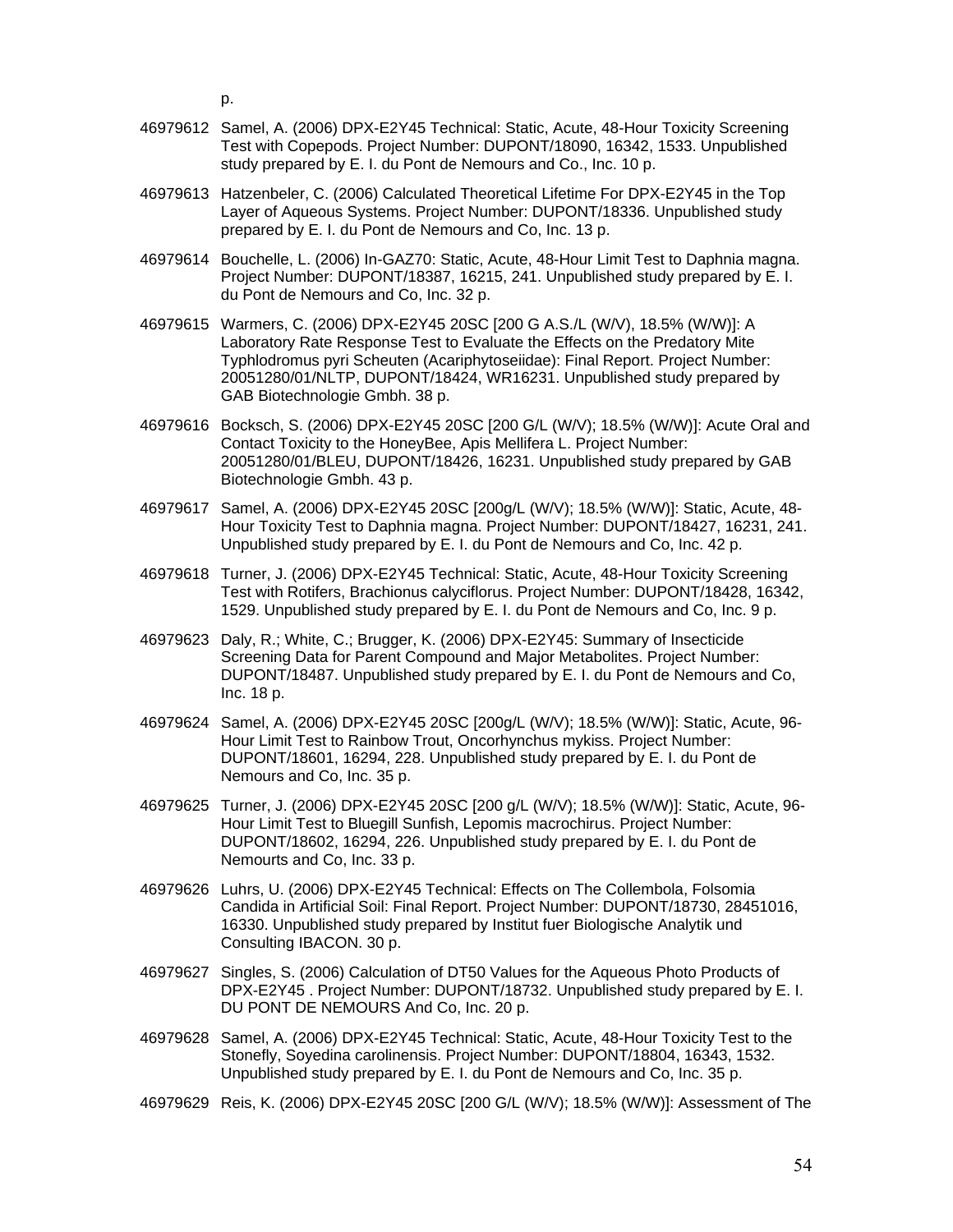Effects on Soil Microflora. Project Number: DUPONT/18813, 16353, 1503. Unpublished study prepared by Institut fuer Biologische Analytik und Consulting IBACON. 45 p.

- 46979630 Luhrs, U. (2006) DPX-E2Y45 35WG: Acute Toxicity to The EarthWorm, Eisenia fetida In Artificial Soil: Final Report. Project Number: DUPONT/18817, 28721021, 16360. Unpublished study prepared by GAB Biotechnologie Gmbh. 29 p.
- 46979631 Gagnon, M.; Stry, J. (2006) Stability Of DPX-E2Y45, In-F9N04, In-EQW78, In-GAZ70, In-ECD73, and In-F6L99 Standards In Acetonitrile. Project Number: DUPONT/18842. Unpublished study prepared by E. I. du Pont de Nemours and Co, Inc. 39 p.
- 46979632 Singles, S.; Hatzenbeler, C. (2006) Calculation of Quantum Yield of the Aqueous Photo Products Of DPX-E2Y45. Project Number: DUPONT/18858. Unpublished study prepared by E. I. du Pont de Nemours and Co, Inc. 13 p.
- 46979633 Gallagher, S.; Beavers, J. (2006) IN-EQW78: An Acute Oral Toxicity Study with the Northern Bobwhite. Project Number: DUPONT/18859, 16359, 340. Unpublished study prepared by Wildlife International, Ltd. 47 p.
- 46979634 Reis, K. (2006) DPX-E2Y45 35WG: Assessment of the Effects on Soil Microfloral: Final Report. Project Number: DUPONT/18882, 28722080, 16360. Unpublished study prepared by GAB Biotechnologie Gmbh. 45 p.
- 46979635 Finlay, C. (2006) In-EQW78: Acute Oral Toxicity Study in Rats Up-and-Down Procedure. Project Number: DUPONT/18942, 16396, 834. Unpublished study prepared by E. I. du Pont de Nemours and Co, Inc. 27 p.
- 46979636 Gravell, R. (2006) DPX-E2Y45 35WG Water-Dispersible Granular Insecticide Formulation: Laboratory Study of Explosive and Oxidizing Properties, Flammability of Solids, and the Relative Self-Ignition (AutoFlammability) Temperature. Project Number: DUPONT/19249. Unpublished study prepared by E. I. du Pont de Nemours and Co, Inc. 14 p.
- 46979637 Bloemer, D. (2006) DPX-E2Y45 200 G/Liter Suspension Concentrate (SC) Insecticide Formulation (18.4% A.I.): Laboratory Study of Physical and Chemical Properties. Project Number: DUPONT/19250. Unpublished study prepared by E. I. du Pont de Nemours and Co., Inc. 13 p.
- 46979638 Ford, L. (2006) In-EQW78: Baceterial Reverse Mutation Test. Project Number: DUPONT/19414, 16539, 500. Unpublished study prepared by E. I. du Pont de Nemours and Co, Inc. 52 p.
- 46979639 Stry, J. (2006) Analytical Method for the Determination of DPX-E2Y45 in Bovine Tissues, Milk, and Eggs Using GC-ECD. Project Number: DUPONT/19533. Unpublished study prepared by E. I. du Pont de Nemours and Co, Inc. 65 p.
- 46979640 Jackson, W. (2006) DPX-E2Y45: 200 G/L Suspension Concentrate (SC) Insecticide Formulation (18.5% W/W): Laboratory Study of Oxidising Properties and Auto-Ignition Temperature of Liquids. Project Number: DUPONT/19579, HT06/189, 210468. Unpublished study prepared by Syngenta Technology & Projects. 13 p.
- 46979641 Strek, H. (2006) Conversion From Units of Parts Per Billion to Grams Parent Equivalents Per Hectare and Percent of Applied Parent Equivalents in Field Studies. Project Number: DUPONT/19659. Unpublished study prepared by E. I. du Pont de Nemours and Co., Inc. 24 p.
- 46979642 Singles, S. (2006) Details of Soil Collection for Adsorption Studies Conducted with DPX-E2Y45 and its Soil Metabolites. Project Number: DUPONT/19722. Unpublished study prepared by E. I. du Pont de Nemours and Co, Inc. 13 p.
- 46979643 Luhrs, U. (2006) DPX-E2Y45 Technical: Effects on Reproduction of the Predatory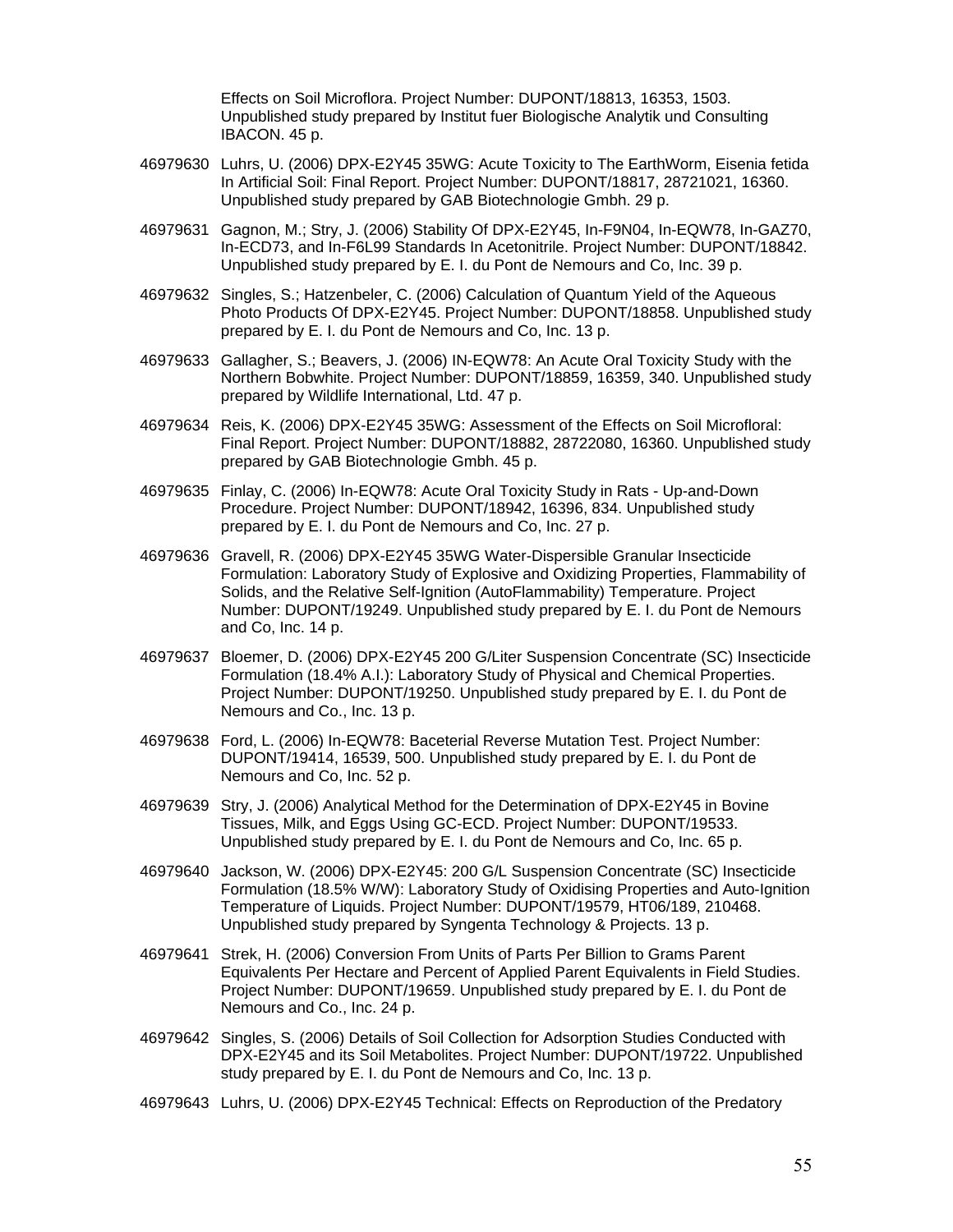Mite Hypoaspis Aculeifer in Artificial Soil with 5% Peat: Final Report. Project Number: DUPONT/19748, 28453089, 16558. Unpublished study prepared by Institut fuer Biologische Analytik und Consulting IBACON. 31 p.

- 46979644 Singles, S. (2006) Interpretation of the Environmental Behavior of Chlorantraniliprole (DPX-E2Y45). Project Number: DUPONT/19951. Unpublished study prepared by E. I. du Pont de Nemours and Co, Inc. 65 p.
- 46979645 Strek, H. (2006) Interim Field Soil Accumulation Study Results for DPX-E2Y45 in Europe. Project Number: DUPONT/20511 EU. Unpublished study prepared by E. I. du Pont de Nemours and Co, Inc. 101 p.
- 46979646 Huber, A. (2006) Kinetic Sorption of DPX-E2Y45 in Laboratrory and Field Soils A Modelling Study with Pearlneq Pest and Focus Pearl 2.2.2. Project Number: DUPONT/20930. Unpublished study prepared by DuPont de Nemours (Deutschland) GmbH. 85 p.
- 46979647 Roche, R. (2006) DPX-E2Y45 200 G/L SC: Laboratory Study of Spray Tank Cleanout of Tank Mixes. Project Number: DUPONT/21122. Unpublished study prepared by E. I. du Pont de Nemours and Co, Inc. 10 p.
- 46979648 Pugh, L. (2006) Chlorantraniliprole 35WG (DPX-E2Y45 35WG): Laboratory Study of Spray Tank Cleanout of Tank Mixes. Project Number: DUPONT/21123. Unpublished study prepared by E. I. du Pont de Nemours and Co, Inc. 11 p.
- 46979649 Luhrs, U. (2004) IN-EQW78: Acute Toxicity to the Earthworm, Eisenia Fetida in Artificial Soil. Project Number: DUPONT/15389, 21631021, 15440. Unpublished study prepared by GAB Biotechnologie Gmbh. 26 p.
- 46979650 Stry, J. (2006) Analytical Method for the Determination of DPX-E2Y45 in Bovine Tissues, Milk, and Eggs Using LC/MS/MS. Project Number: DUPONT/20978. Unpublished study prepared by E. I. du Pont de Nemours and Co, Inc. 51 p.
- 46979700 E.I. du Pont de Nemours and Co. Inc. (2007) Submission of Product Chemistry, Toxicity, Environmental Fate, Efficacy, Residue, and Fate Data in Support of the Applications for Registration of DuPont Rynaxypyr Technical Insecticide, DuPont Coragen SC Insecticide, DuPont Altacor WG Insecticide, DuPont E2Y45 SC Insecticide, and the Petition for Tolerance of DPX-E2Y45 for Use on Apples, Lettuce, Peaches, Pears, Tomatoes, Turf, Plum, Cherries, Broccoli, Cauliflower, Mustard Greens, Cabbage, Cucumber, Squash, Cantaloupe, Bell Pepper, Celery and Spinach. Transmittal of 50 Studies.
- 46979701 Wang, W. (2006) Batch Analysis of DPX-E2Y45 Technical. Project Number: 19379, E2Y45/220/05/ST. Unpublished study prepared by E. I. Du Pont de Nemours and Co. Inc. 75 p.
- 46979702 Wang, W. Batch Analysis of DPX-E2Y45 Technical Batch Chromatograms. Project Number: 19379. Unpublished study prepared by E. I. du Pont de Nemours and Co Inc. 41 p.
- 46979703 Wang, W. (2006) Analysis of DPX-E2Y45 Test Substance Used in Toxicity Testing. Project Number: 20771. Unpublished study prepared by E. I. du Pont de Nemours and Co Inc. 34 p.
- 46979704 Knabe, S. (2006) DPX-E2Y45 35 WG: Effects on the Decomposition of Organic Matter in the Field. Project Number: 14330, 20041093/SL/NFLB, 206928. Unpublished study prepared by GAB Biotechnologie Gmbh. 256 p.
- 46979705 Platz, S. (2006) Validation of the Analytical Method for Determination of DPX-E2Y45 in Technical Grad DPX-E2Y45. Project Number: 14156. Unpublished study prepared by E. I. du Pont de Nemours and Co Inc. 23 p.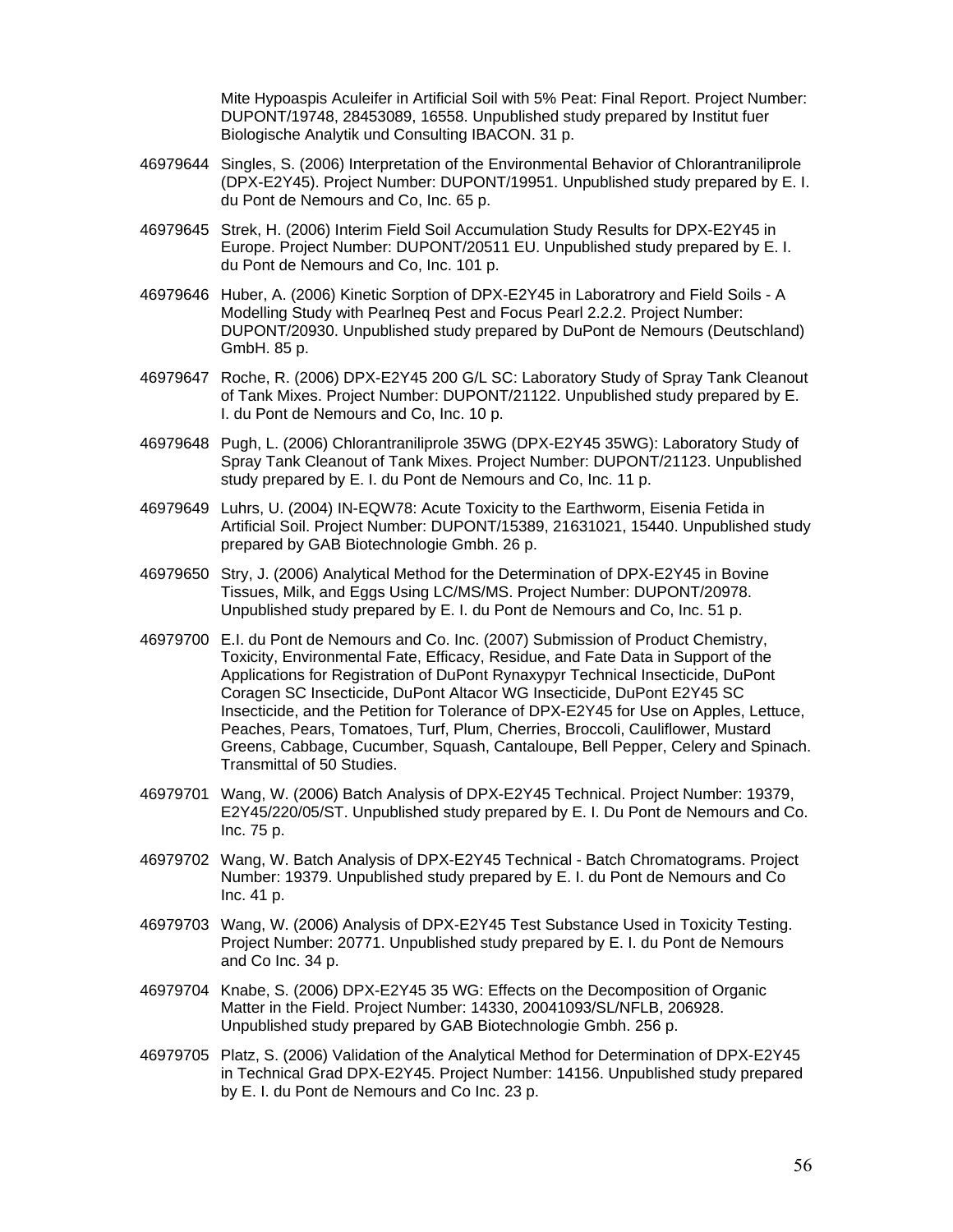- 46979706 Wang, W. (2006) Description and Validation of the Analytical Methods for Determination of Impurities in Technical Grade DPX-E2Y45. Project Number: 19381, E2Y45/160/03/ST. Unpublished study prepared by E. I. du Pont de Nemours and Co Inc. 125 p.
- 46979707 Wang, W. (2006) DPX-E2Y45: Confirmation of Impurity Analyte Identification in the Active Ingredient by HPLC / Mass Spectrometry. Project Number: 19381. Unpublished study prepared by E. I. du Pont de Nemours and Co Inc. 37 p.
- 46979708 Wang, W. (2006) DPX-E2Y45: Confirmation of Impurity Analyte Identification in the Active Ingredient by HPLC / UV Spectroscopy. Project Number: 19381. Unpublished study prepared by E. I. du Pont de Nemours and Co Inc. 37 p.
- 46979709 Burn, R. (2005) Determination of DPX-E2Y45 Residues in Brassica Vegetables Following Two and Three Applications of DPX-E2Y45 200 SC Close to Harvest. Project Number: DPX/E2Y45/BRASSICA, DUP04403, 28/11/03/V9. Unpublished study prepared by Serve-Ag Research Pty Ltd.. 69 p.
- 46979710 Burn, R. (2005) Determination of DPX-E2Y45 Residues in Pome Fruit Following Two and Three Applications of DPX-E2Y45 200 SC to Apples Close to Harvest. Project Number: DUP/E2Y45/APPLES, DUP04404. Unpublished study prepared by Serve-Ag Research Pty Ltd.. 57 p.
- 46979711 Serota, D. (2003) IN-E2Y45: 28 Day Oral Capsule Range-Finding Study in Dogs. Project Number: 10298, 14033, 883. Unpublished study prepared by MPI Research, Inc. 507 p.
- 46979712 MacKenzie, S. (2006) DPX-E2Y45 Technical: Subchronic Toxicity 90 Day Feeding Study in Rats. Project Number: 12403, 14503, 1026. Unpublished study prepared by E. I. du Pont de Nemours and Co Inc. 33 p.
- 46979713 Luckett, E. (2003) DPX-E2Y45 Technical: 28 Day Oral Palatability Study in Dogs. Project Number: 125-048, 12440, 14513. Unpublished study prepared by MPI Research Inc. 106 p.
- 46979714 Grant, J.; Koch, D. (2005) Crop Rotation Study with DPX-E2Y45 20 SC Insecticide EPA Cropping Region 10, USA 2003. Project Number: 12776, 48443. Unpublished study prepared by Analytical Bio-Chemistry Labs Inc. 89 p.
- 46979715 Hirata, C. (2006) DPX-E2Y45: Volatility, Calculation of Henry's Law Constant. Project Number: 13174. Unpublished study prepared by E. I. du Pont de Nemours and Co Inc. 7 p.
- 46979716 Cairns, S.; Hunter, T. (2006) Method Validation and Frozen Stability of DPX-E2Y45, IN-ECD73, IN-EQW78 and IN-F6L99 in Representative Processed Crop Fractions. Project Number: 13255, 208658, 27066. Unpublished study prepared by Charles River Laboratories. 191 p.
- 46979717 Cameron, S.; Cairns, S.; Doran, A. (2006) Validation of an Analytical Method for the Determination of DPX-E2Y45 in Crops. Project Number: 24483, 13295, 206734. Unpublished study prepared by Charles River Laboratories. 112 p.
- 46979718 Luckett, E. (2006) Revised Final Report: DPX-E2Y45 Technical: 1 Year Oral Toxicity Feeding Study in Dogs. Project Number: 125/051, 1033, 15090. Unpublished study prepared by MPI Research, Inc. 1109 p.
- 46979719 MacKenzie, S. (2006) DPX-E2Y45 Technical: Combined Chronic Toxicity/Oncogenicity Study 2 - Year Feeding Study in Rats. Project Number: 1238, 15091, 14123. Unpublished study prepared by E. I. du Pont de Nemours and Co Inc. and Experimental Pathology Laboratories, and North Carolina State University. 2818 p.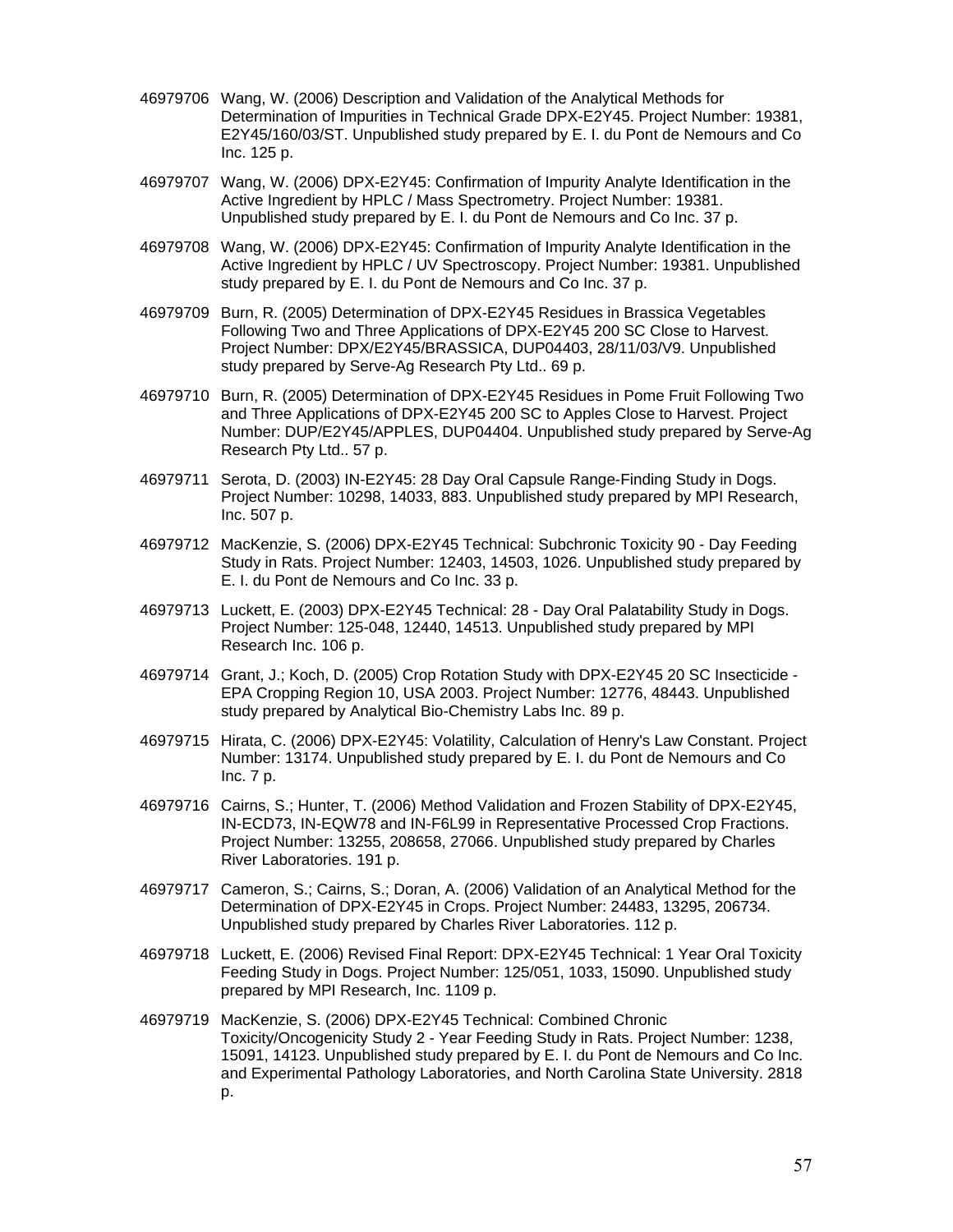- 46979720 Finlay, C. (2006) DPX-E2Y45 Technical: Oncognicity Eighteen Month Feeding Study in Mice. Project Number: 14124, 15092, 1029. Unpublished study prepared by E. I. du Pont de Nemours and Co Inc. 2745 p.
- 46979721 Malley, L. (2006) DPX-EY45 Technical: Subchronic Oral Neurotoxicity Study in Rats. Project Number: 14131, 15093, 1264. Unpublished study prepared by E. I. du Pont de Nemours and Co Inc. 294 p.
- 46979722 Malley, L. (2006) DPX-E2Y45 Technical: Multigeneration Reproduction Study in Rats. Project Number: 14132, 15093, 904. Unpublished study prepared by E. I. du Pont de Nemours and Co Inc. and Experimental Pathology Laboratories and North Carolina State University. 2812 p.
- 46979723 Wang, W. (2006) Validation of the HPLC/UV Analytical Method for DPX-E2Y45 in DPX-E2Y45 35WG and DPX-E2Y45 200 G/L SC (18.4%) End-Use Products. Project Number: DUPONT/14155/SUPPLEMENT/NO/1, E2Y45/220/03/ST. Unpublished study prepared by E.I. du Pont de Nemours and Company. 34 p.
- 46979724 Temple, D.; Beavers, J.; Frey, L.; et. al. (2006) DPX-E2Y45 Technical: A Reproduction Study with the Northern Bobwhite. Project Number: DUPONT/14383, 15210, 338. Unpublished study prepared by Wildlife International, Ltd. 370 p.
- 46979725 Temple, D.; Martin, K.; Beavers, J.; et. al. (2006) DPX-E2Y45 Technical: A Reproduction Study with the Mallard. Project Number: DUPONT/14384, 15210, 339. Unpublished study prepared by Wildlife International, Ltd. 158 p.
- 46979726 Dengler, D. (2004) DPX-E2Y45 Technical: Activated Sludge Respiration Inhibition Test: Final Report. Project Number: 20041090/01/AAHT, DUPONT/14385, 15206. Unpublished study prepared by GAB Biotechnologie Gmbh. 23 p.
- 46979727 Ward, T.; Boeri, R.; Wyskiel, D. (2006) DPX-E2Y45 Technical: Influence on Growth and Growth Rate of the Alga, Navicula pelliculosa. Project Number: 2737/DU, DUPONT/14392, 15142. Unpublished study prepared by T.R. Wilbury Laboratories, Inc. 35 p.
- 46979728 Krueger, H.; Thomas, S.; Kendall, T. (2006) (Carbon 14)-DPX-E2Y45: A Prolonged Sediment Toxicity Test with Chironomus riparius Using Spiked Water. Project Number: DUPONT/14395, 112A/200. Unpublished study prepared by Wildlife International, Ltd. 97 p.
- 46979729 Krueger, H.; Thomas, S.; Kendall, T. (2005) (Carbon 14)-DPX-E2Y45: A Prolonged Sediment Toxicity Test with Chironomus riparius Using Spiked Sediment. Project Number: DUPONT/14396, 112A/194. Unpublished study prepared by Wildlife International, Ltd. 85 p.
- 46979730 Sharma, A.; Rice, F.; Gant, A. (2006) Terrestrial Field Dissipation of DPX-E2Y45 Insecticide on Bare Soil in Ohio, 2004, USA. Project Number: DUPONT/14553, REVISION/NO/1, 48926. Unpublished study prepared by Analytical Bio-Chemistry Labs., Inc and E. I. du Pont de Nemours and Co., Inc. 228 p.
- 46979731 Huber, A. (2006) Predicted Concentrations of DPX-E2Y45 and Its Metabolites in Surface Waters in Europe - A Modeling Study Conducted with Focus Surface Water Scenarios. Project Number: DUPONT/16523. Unpublished study prepared by DuPont de Nemours (Deutschland) GmbH. 177 p.
- 46979732 Huber, A. (2006) Leaching Behaviour of DPX-E2Y45 and Its Metabolites A Modeling Study with Focus Pelmo 3.3.2 and Focus Pearl 2.2.2. Project Number: DUPONT/16524. Unpublished study prepared by DuPont de Nemours (Deutschland). 124 p.
- 46979733 Warmers, C. (2006) DPX-E2Y45 20SC [200 G A.S./L (W/V), 18.5% (W/W)]: Non-GLP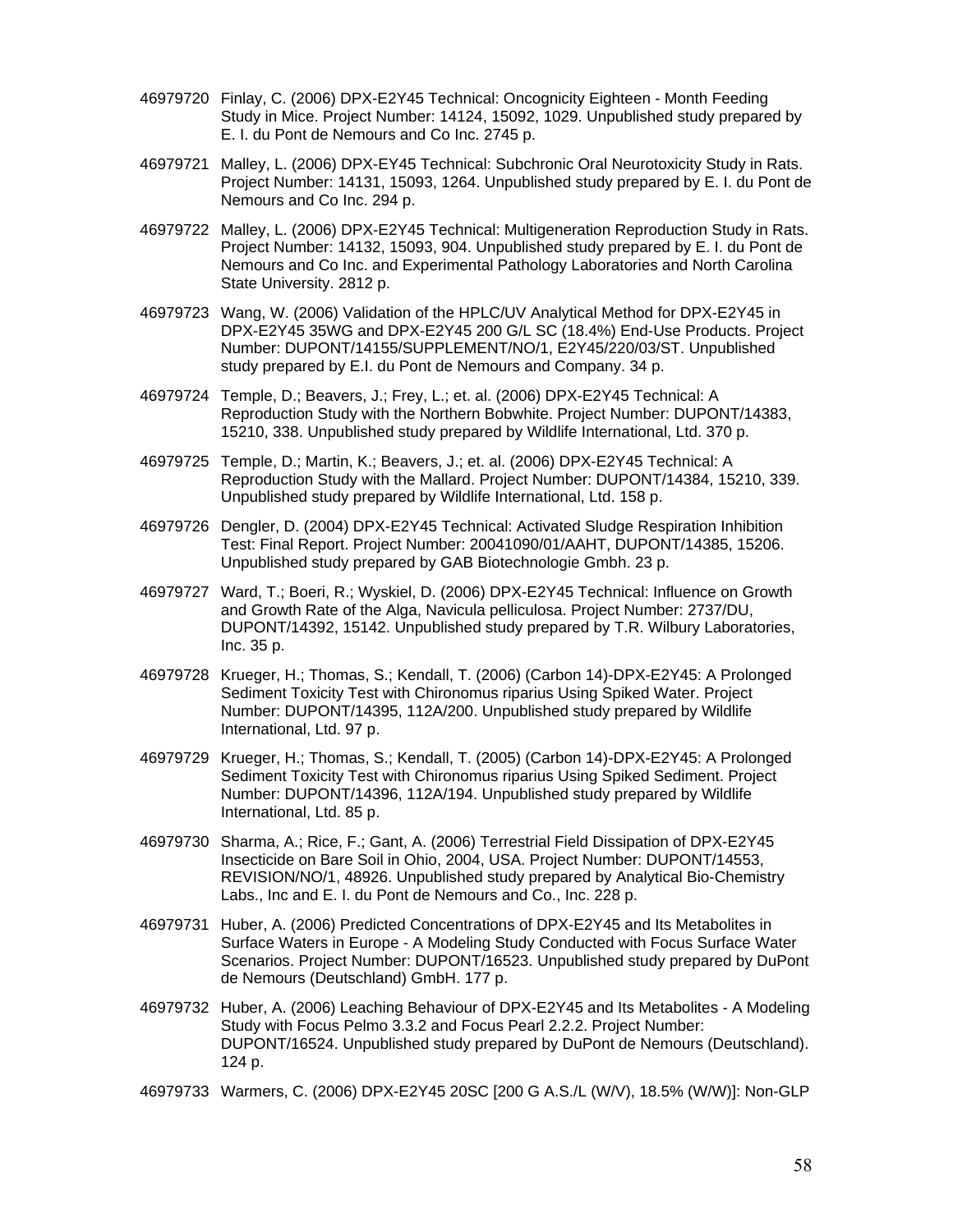Laboratory Study to Evaluate the Effects on the Hoverfly Episyrphus balteatus DEG. (Diptera, Syrphidae) in the Laboratory: Final Report. Project Number: 20041116/01/NLEB, DUPONT/16532, 15747. Unpublished study prepared by GAB Biotechnologie Gmbh. 31 p.

- 46979734 Rice, F.; Rodgers, C. (2006) Magnitude of DPX-E2Y45 Residues in Processed Fractions of Cottonseed Following Foliar Applications of DPX-E2Y45 35WG - U.S., 2005. Project Number: DUPONT/16589, REVISION/NO/1, 49574. Unpublished study prepared by Analytical Bio-Chemistry Labs., Inc. 131 p.
- 46979735 Carringer, S.; Rodgers, C. (2006) Magnitude of DPX-E2Y45 Residues in Processed Fractions of Plum Following Foliar Applications of DPX-E2Y45 35WG - Canada and U.S., 2005. Project Number: DUPONT/16591, 49575. Unpublished study prepared by Carringers, Inc. 95 p.
- 46979736 Shepard, E. (2006) Dissipation of Dislodgeable Foliar Residues (DFR) of DPX-E2Y45 Following Two Foliar Applications of DPX-E2Y45 20SC [200 G AI/L (W/V); 18.5% (W/W)] to Cabbage Plants. Project Number: DUPONT/16592, REVISION/NO/1, 49845. Unpublished study prepared by Analytical Bio-Chemistry Labs., Inc. 114 p.
- 46979737 Pils, J.; Singles, S.; Berg, D. (2006) DPX-E2Y45: Adsorption to Kaolinite and Montmorillonite (Smectite) Clays. Project Number: DUPONT/16596, REVISION/NO/1. Unpublished study prepared by E.I. du Pont de Nemours and Co., Inc. 56 p.
- 46979738 Chapleo, S.; Gray, J. (2006) The Metabolism of (Carbon 14)-DPX-E2Y45 in Rice. Project Number: DUPONT/16967, 806028. Unpublished study prepared by Charles River Laboratories. 135 p.
- 46979739 Fraser, G.; Kinney, J. (2006) Storage Stability of DPX-E2Y45, IN-HXH44, IN-K9T00, IN-GAZ70 and IN-EQW78 in Cattle Tissues and Milk Stored Frozen: Interim Report. Project Number: DUPONT/17004, 209269, 26862. Unpublished study prepared by Charles River Laboratories . 189 p.
- 46979740 Fasano, W. (2006) DPX-E2Y45 20SC [200g/L (w/v); 18.5% (w/w)]: In Vivo Dermal Absorption in the Rat. Project Number: DUPONT/17076, 16216, 1378. Unpublished study prepared by Dupont Haskell Laboratory. 57 p.
- 46979741 Fasano, W. (2006) DPX-E2Y45 20SC [200 g/L (w/v); 18.5% (w/w)]: In Vitro Absorption in Rat and Human Skin. Project Number: DUPONT/17078, 16216, 1377. Unpublished study prepared by Dupont Haskell Laboratory. 80 p.
- 46979742 Reis, K. (2006) IN-EQW78: Assessment of the Effects on Soil Microflora: Revised Final Report No. 1. Project Number: 21633080, DUPONT/17086, 15991. Unpublished study prepared by Institut fuer Biologische Analytik und Consulting IBACON. 46 p.
- 46979743 Szinicz, G. (2006) DPX-E2Y45 20SC [200 G A.S./L (W/V). 18.5 (W/W)]: A Semi-Field Study to Determine Residues in Nectar and Pollen from Foraging Honey Bees (Apis Mellifera Carnica; Hymenoptera, Apidae) and Residues in Fresh Honey, Pollen and Wax from Combs after Exposure to Treated Phacelia in Germany in 2005: Final Report. Project Number: 20041116/G2/BZEU, DUPONT/17208, WR/15747. Unpublished study prepared by GAB Biotechnologie Gmbh. 151 p.
- 46979744 Beuschel, S. (2006) DPX-E2Y45 20SC [200G A.S./L (W/V), 18.5% (W/W)]: A Semi-Field Study to Evaluate Effects on the Honey Bee (Apis Mellifera Carnica; Hymenoptera, Apidae) on Wheat Treated with Artificial Honeydew in Northern France 2005: Final Report. Project Number: 20041116/F1/BZEU, DUPONT/17248, WR/15907. Unpublished study prepared by GAB Biotechnologie Gmbh. 64 p.
- 46979745 Warmers, C. (2006) DPX-E2Y45 20SC [200 G A.S./L (W/V), 18.5% (W/W)]: Non-GLP Laboratory Study to Evaluate the Effects on the Ladybird Beetle Coccinella septempunctata L. (Coleoptera, Coccinellidae) Under Laboratory Conditions: Final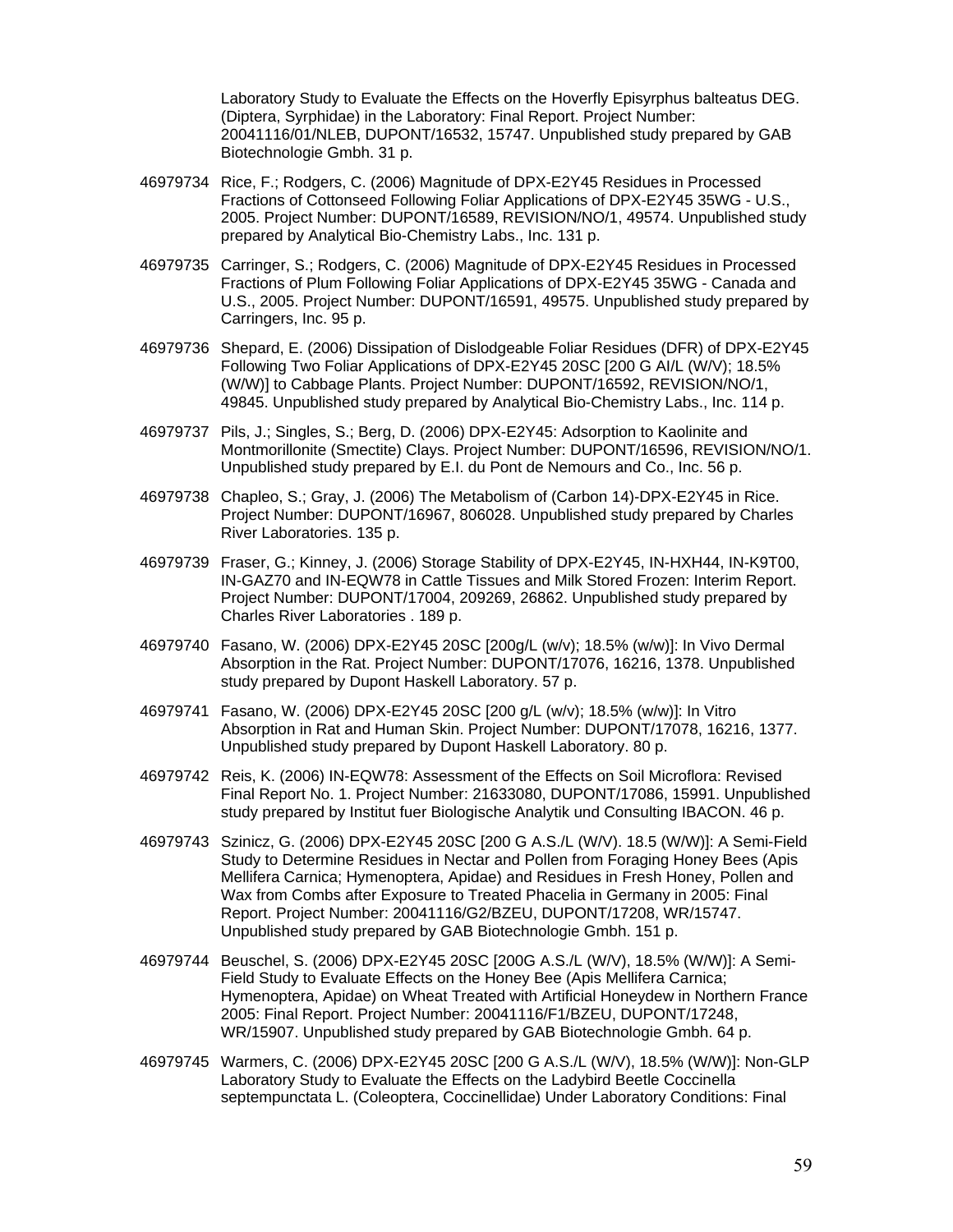Report. Project Number: 20041116/01/NLCS, DUPONT/17300, 15747. Unpublished study prepared by GAB Biotechnologie Gmbh. 37 p.

- 46979746 Koch, S.; Berg, D. (2006) Rate of Degradation and Soil Adsorption (Koc) Values for DPX-E2Y45 in Three Brazilian Soils. Project Number: DUPONT/17454, REVISION/NO/2. Unpublished study prepared by E.I. du Pont de Nemours and Co., Inc. 42 p.
- 46979747 Reis, K. (2006) IN-ECD73: Assessment of the Effects on Soil Microflora: Final Report Revision 1. Project Number: 25863080, DUPONT/17627, 16011. Unpublished study prepared by Institut fuer Biologische Analytik und Consulting IBACON. 45 p.
- 46979748 Reis, K. (2006) IN-GAZ70: Assessment of the Effects on Soil Microflora: Final Report. Project Number: 25873080, DUPONT/17628, 16012. Unpublished study prepared by Institut fuer Biologische Analytik und Consulting IBACON. 48 p.
- 46979749 Everds, N. (2006) Development of Methods for the Evaluation of Adrenal Cortical Function in Rats. Project Number: DUPONT/17987/REVISION/NO/1, 16116, 1583. Unpublished study prepared by Dupont Haskell Laboratory. 60 p.
- 46979750 Fraser, G.; Kinney, J.; Hunter, T. (2006) Validation of an Analytical Method for the Determination of DPX-E2Y45, IN-EQW78, IN-ECD73, IN-F9N04 and IN-GAZ70 in Fresh Water Sediment and IN-F9N04 in Soil. Project Number: DUPONT/18017, 209672, 26669. Unpublished study prepared by Charles River Laboratories. 81 p.
- 46979800 E.I. du Pont Nemours and Company Inc. (2007) Submission of Product Chemistry, Fate, Environmental Fate, Toxicity and Residue Data in Support of the Applications for Registration of DuPont Rynaxapyr, DuPont Coragen SC, Dupont Altacor WG, and DuPont E2Y45 SC Insecticide and the Petition for Tolerance of DPX - E2Y45 for Use on Tomatoes, Apples, Potatoes, Grapes, Stone Fruit, Citrus, Plums, Pear, Peach, and Lettuce. Transmittal of 38 Studies.
- 46979801 Warmers, C. (2006) DPX E2Y45 20SC [200 G.A.S./ L (W/V), 18.5 Percent (W/W)]: An Extended Laboratory Rate Response Test to Study the Effects on the Predatory Bug Orius laevigatus Fieber (Heteroptera, Anthocoridae): Final Report. Project Number: 20051280/01/NEOR, 18081, 16231. Unpublished study prepared by GAB Biotechnologie Gmbh. 50 p.
- 46979802 Warmers, C. (2006) DPX E2Y45 20 SC [200 G A.S./L (w/v), 18.5 Percent (W/W)]: An Extended Laboratory Rate Response Test to Study the Effects on the Hoverfly Episyrphus balteatus DEG. (Diptera, Syrphidae) in the Laboratory: Final Report. Project Number: 20051280/01/NEEB, 18082, 16231. Unpublished study prepared by GAB Biotechnologie Gmbh. 48 p.
- 46979803 Warmers, C. (2006) DPX E2Y45: An Extended Laboratory Rate Response Test to Study the Effects on the Hoverfly Episyrphus balteatus DEG. (Diptera, Syrphidae) in the Laboratory: Final Report. Project Number: 20061114/01/NEEB, 16301, 1444. Unpublished study prepared by GAB Biotechnologie Gmbh. 38 p.
- 46979804 Giffard, H. (2006) DPX E2Y45 20SC [200 G A.S./L (W/V), 18.5 Percent (W/W)]: A Semi - Field Study to Evaluate Effects on the Honey Bee (Apis mellifera mellifera; Hymenoptera, Apidae) on Phacelia in France 2006. Project Number: WR/16232, SC/1515, 102/2006. Unpublished study prepared by Testapi. 44 p.
- 46979805 Giffard, H. (2006) DPX E2Y45 20SC [200 G A.S./L (W/V), 18.5 Percent (W/W)]: A Semi - Field Study to Evaluate Effects on the Honey Bee (Apis mellifera mellifera; Hymenoptera, Apidae) on Wheat Treated with Artificial Honeydew in France 2006. unpublished study prepared by Testapi. Project Number: 100/2006, 18086, WR 16233. 44 p.

46979806 Szinicz, G. (2006) DPX - E2Y45 20 SC [200 G A.S./L (W/V), 18.5 Percent (W/W)]: A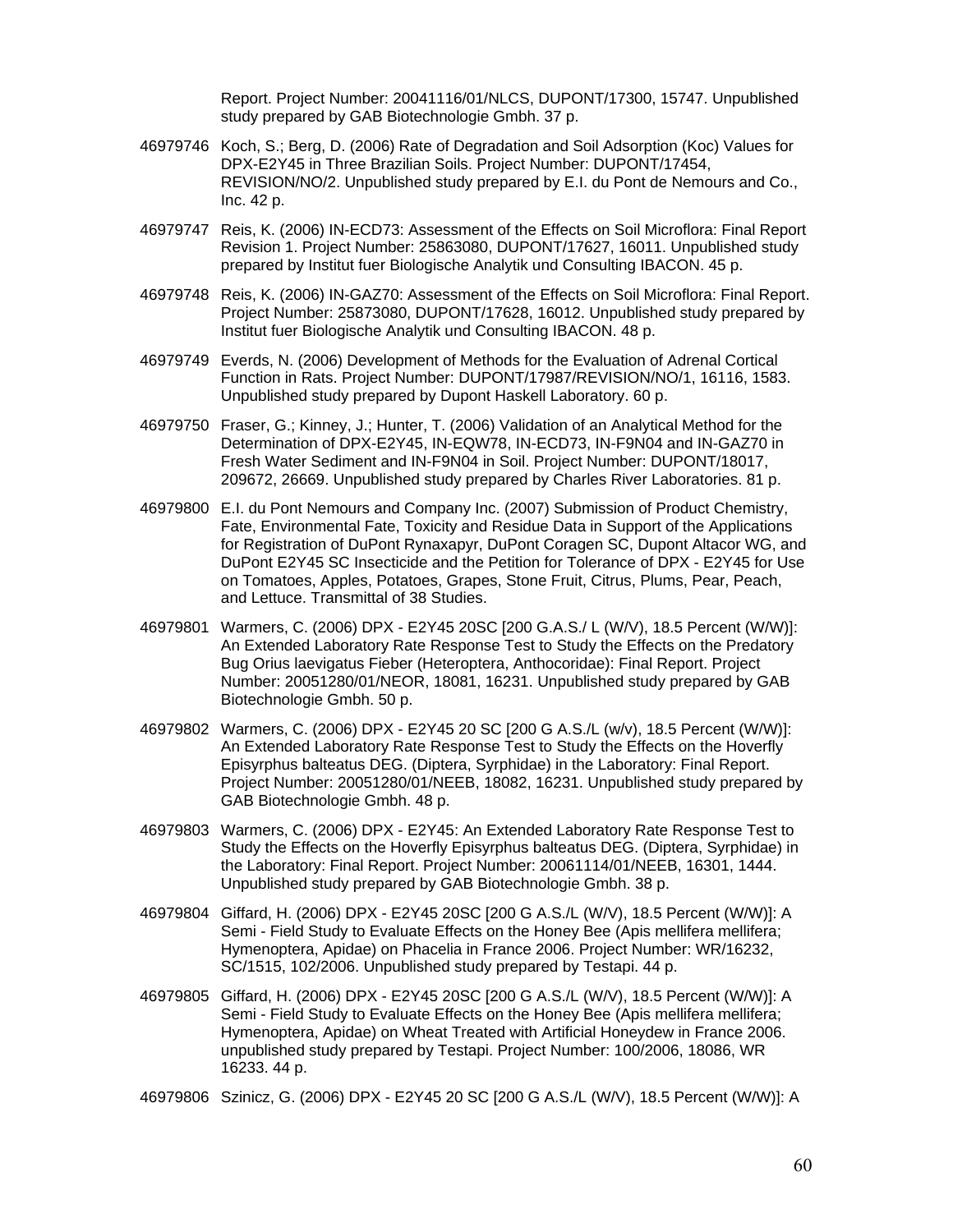Semi - Field Study to Evaluate Effects on the Honey Bee (Apis mellifera carnica; Hymenoptera, Apidae) in Phacelia tanacetifolia in France 2006: Final Report. Project Number: 20051280/F2/BZEU, 18087, 16231. Unpublished study prepared by GAB Biotechnologie Gmbh. 49 p.

- 46979807 Fraser, G.; Davidson, J.; Cairns, S. (2006) Validation of Analytical Method for the Determination of DPX - E2Y45 and its Metabolites IN - K9T00, IN - HXH44, IN - GAZ70 and IN - EQW78 in Bovine Tissues and Milk: Report Amendment 1. Project Number: 26549, 18100, 209253. Unpublished study prepared by Charles River Laboratories. 170 p.
- 46979808 Carver, R.; Frost, N.; Mitchell, G.; et al. (2006) Chlorantraniliprole (DPX E2Y45): Annex IIA: Section 1: Identity of the Active Substance, Physical and Chemical Properties; Further Information on the Active Substance; Proposals Including Justification of the Proposals for the Classification and Labeling of the Active Substance: Summaries and Assessment (Tier II - Document M - II). Project Number: 18269. Unpublished study prepared by E. I. du Pont de Nemours and Co. Inc. 107 p.
- 46979809 Carver, R. (2006) Chlorantraniliprole (DPX E2Y45): Summaries and Assessment. Project Number: 18270. Unpublished study prepared by E. I. du Pont de Nemours and Co., Inc. 156 p.
- 46979810 Bentley, K.; Oldham, J.; Gaddamidi, V.; et al. (2007) Chlorantraniliprole (DPX E2Y45): Mammalian Toxicity: Summaries and Assessment. Project Number: 18271. Unpublished study prepared by E. I. du Pont de Nemours and Co., Inc. 328 p.
- 46979811 Daddamidi, V.; Ruhl, J.; Klemens, A.; et al. (2006) Chlorantraniliprole (DPX E2Y45): Residue Chemistry: Summaries and Assessment. Project Number: 18272. Unpublished study prepared by E. I. du Pont de Nemours and Co., Inc. 737 p.
- 46979812 Singles, S. (2006) Chlorantraniliprole (DPX E2Y45): Fate in the Environment: Summaries and Assessment. Project Number: 18273. Unpublished study prepared by E. I. du Pont de Nemours and Co., Inc. 681 p.
- 46979813 Brugger, K.; Dinter, A.; Samel, A.; et al. (2006) Chlorantramiliprole (DPX E2Y45): Ecotoxicology: Summaries and Assessment. Project Number: 18274. Unpublished study prepared by E. I. du Pont de Nemours and Co., Inc. 489 p.
- 46979814 Warmers, C. (2006) DPX E2Y45 20SC [200 G A.S./L (W/W)]: A Laboratory Rate Response Test to Evaluate the Effects on the Parasitoid Aphidius rhopalosiphi (Hymenoptera, Braconidae): Final Report. Project Number: 20051280/01/NLAP, 18423, WR/16231. Unpublished study prepared by IFU Umweltanalytik Gmbh. 43 p.
- 46979815 Schaik, F. (2006) ILV of DPX E2Y45 and Its Metabolites IN EQW78, IN GAZ70, IN - HXH44 and IN - K9T00 in Different Animal Matrices with LC - MS/MS Detection as Described in DuPont - 15025. Project Number: 010/31866, 6688, 18610. Unpublished study prepared by TNO. 166 p.
- 46979816 Schaik, F. (2006) ILV of DPX E2Y45 in 4 Different Crops as Described in DuPont 13261. Project Number: 010/31865, 6687, 18611. Unpublished study prepared by TNO. 46 p.
- 46979817 Schaik, F. (2006) Development of an Analytical Enforcement Method in Air (By Adsorption on XAD - 2 and LC - MS/MS) for DPX - E2Y45. Project Number: V6685, 6685, 010/31863. Unpublished study prepared by TNO. 30 p.
- 46979818 Gaddamidi, V.; Dietrich, R. (2006) DPX E2Y45 Mobility in Plants: Translocation Through Phloem and Xylem. Project Number: 18777. Unpublished study prepared by E. I. du Pont de Nemours and Co Inc. 18 p.
- 46979819 Luhrs, U. (2006) DPX E2Y45 20 SC [200 G/L (W/V); 18.5 Percent (W/W)]: Acute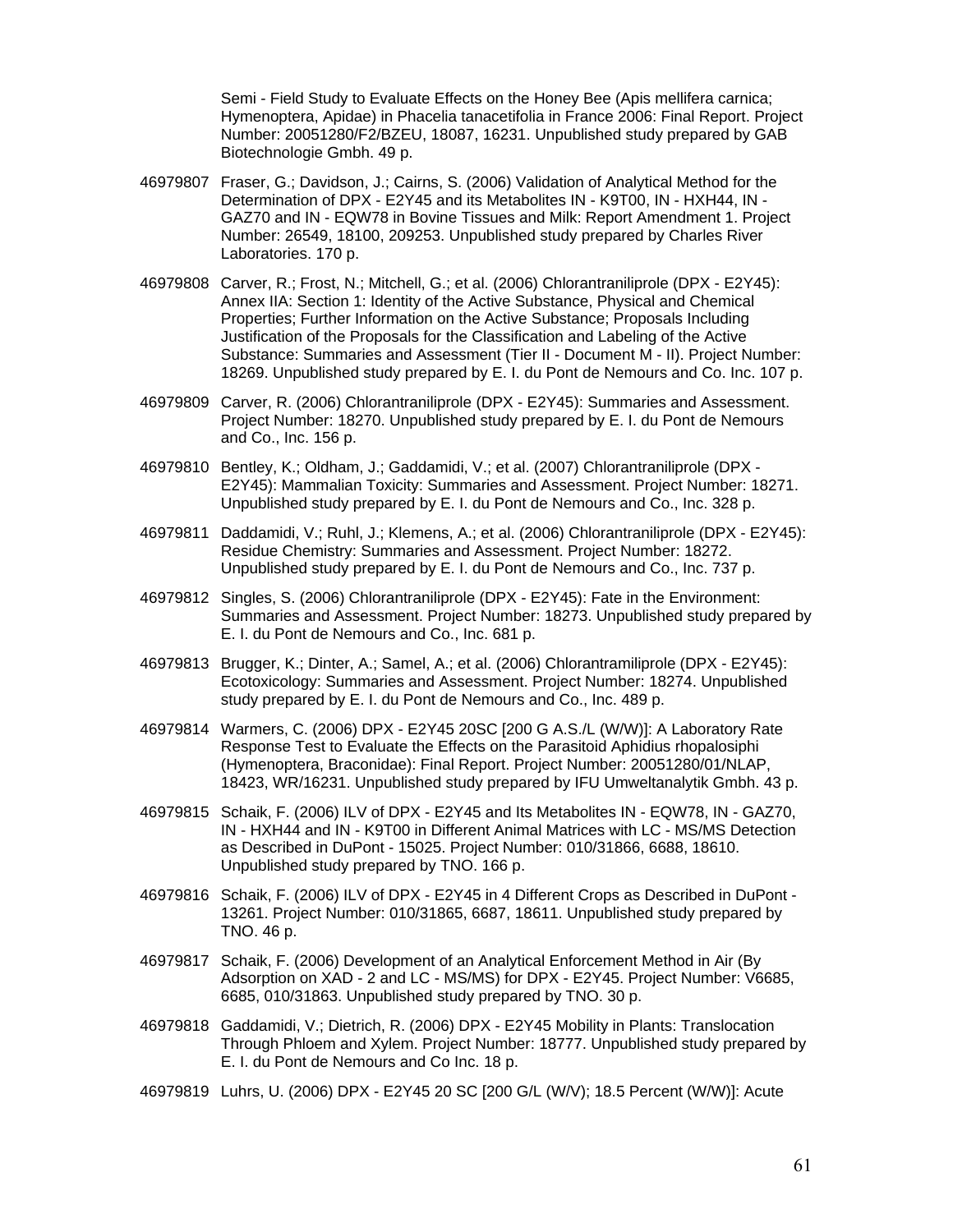Toxicity to the Earthworm, Eisenia fetida in Artificial Soil: Final Report. Project Number: 27872021, 18818, 16353. Unpublished study prepared by Institut fuer Biologische Analytik und Consulting IBACON. 30 p.

- 46979820 Huber, A. (2006) Predicted Concentration of DPX E2Y45 and Its Metabolites IN EQW78, IN - ECD73, IN - F6L99, IN - GAZ70, and IN - F9N04 in Soil. Project Number: 18937. Unpublished study prepared by E. I. du Pont de Nemours and Company Inc. 64 p.
- 46979821 Huber, A. (2006) The Degradation of DPX E2Y45 in Soil and Aquatic Systems Summary of Kinetic Calculations. Project Number: 18938/EU. Unpublished study prepared by E. I. du Pont De Nemours and Co Inc. 225 p.
- 46979822 Gallagher, S.; Beavers, J. (2006) DPX E2Y45 20SC: An Acute Oral Toxicity Study with the Northern Bobwhite. Project Number: 18945, 16399, 340. Unpublished study prepared by Wildlife International Ltd. 42 p.
- 46979823 Gallagher, S.; Beavers, J. (2006) DPX E2Y45 35WG: An Acute Oral Toxicity Study with the Northen Bobwhite. Project Number: 18946, 16398, 340. Unpublished study prepared by Wildlife International Ltd. 49 p.
- 46979824 Porch, J.; Martin, K. (2006) DPX E2Y45 20SC [200 G/L (W/V); 18.5 Percent (W/W)]: A Greenhouse Study to Investigate the Effects on Vegetative Vigor of Ten Terrestrial Plants Following Foliar Exposure. Project Number: 112/576, 19074, 16399. Unpublished study prepared by Wildlife International Ltd. 58 p.
- 46979825 Martin, K.; Porch, J. (2006) DPX E2Y45 20SC [200 G/L (W/V); 18.5 Percent (W/W)]: A Greenhouse Study to Investigate the Effects on Seedling Emergence and Growth of Ten Terrestrial Plants Following Soil Exposure. Project Number: 112/575, 19075, 16399. Unpublished study prepared by Wildlife International Ltd. 93 p.
- 46979826 Singles, S.; Berg, D. (2006) (Carbon 14) DPX E2Y45: Effects of Aging on Extractability from Artificial Soil. Project Number: 19239. Unpublished study prepared by E. I. du Pont de Nemours and Co Inc. 45 p.
- 46979827 Gravell, R. (2006) DPX E2Y45 200 G / Liter Suspension Concentration (SC) Insecticide Formulation (18.4 Percent A.I.): Laboratory Study of Explosive Properties. Project Number: 19252. Unpublished study prepared by E. I. du Pont de Nemours and Co Inc. 9 p.
- 46979828 Bloemer, D. (2006) DPX E2Y45 35 WG Water Dispersible Granular Insecticide Formulation: Laboratory Study of Physical and Chemical Properties. Project Number: 19255. Unpublished study prepared by E. I. du Pont de Nemours and Co Inc. 15 p.
- 46979829 Myhre, A. (2006) IN LBA24: Bacterial Reverse Mutation Test. Project Number: 19377, 16515, 502. Unpublished study prepared by E. I. du Pont de Nemours and Co. Inc. 33 p.
- 46979830 Finlay, C. (2006) IN LBA24: Acute Oral Toxicity Study in Mice Up and Down Procedure. Project Number: 19403, 16515, 835. Unpublished study prepared by E. I. du Pont de Nemours and Co. Inc. 26 p.
- 46979831 Gallagher, S.; Beavers, J. (2006) DPX E2Y45 20 SC: A Dietary LC 50 Study with the Northern Bobwhite. Project Number: 16510, 19420, 1619. Unpublished study prepared by Wildlife International Ltd. 62 p.
- 46979844 Carver, R.; Cosgrove, T.; Frost, N.; et al. Chlorantraniliprole 20SC (DPX E2Y45 20SC) 200 G/L Suspension Concentrate Formulation: Annex IIIA: Section 1: Identity of the Plant Protection Product, Physical Chemical and Technical Properties of the Plant Protection Product; Data on Application; Further Information on the Plant Protection Product; Labeling of the Plant Protection Product; Proposals for Risk and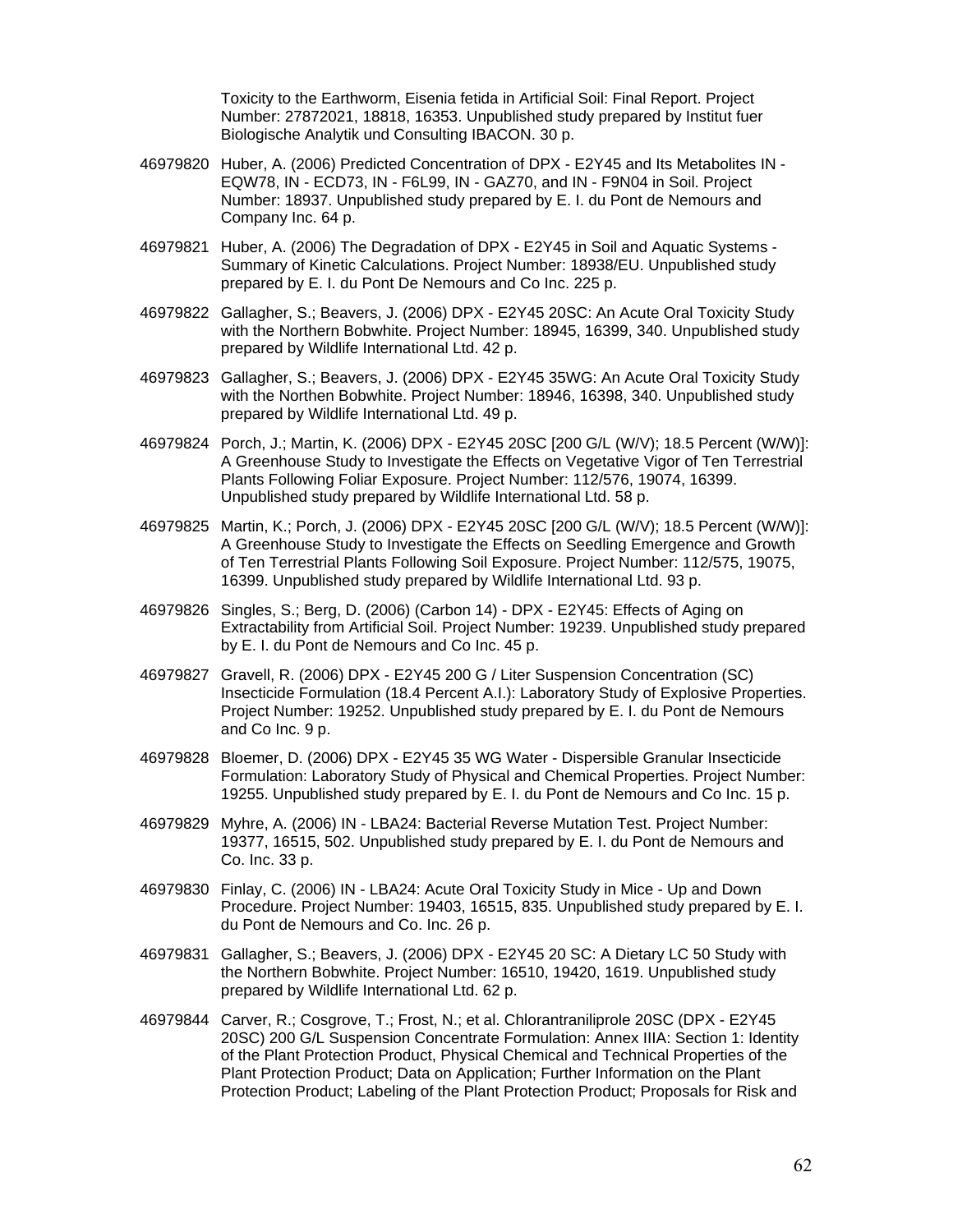Safety Phrases and the Proposed Label: Summaries and Assessment (Tier II - Document M - III). Project Number: 19489. Unpublished study prepared by E. I. du Pont de Nemours and Co. Inc. 76 p.

- 46979845 Stry, J.; McNally, M. (2006) Chlorantraniliprole 20SC (DPX E2Y45 20SC) 200 G/L Suspension Concentrate Formulation: Analytical Methods: Summaries and Assessment. Project Number: 19490. Unpublished study prepared by E. I. du Pont de Nemours and Co., Inc. 30 p.
- 46979846 Bentley, K.; Mullin, L.; Frost, L.; et al. (2006) Chlorantraniliprole 20SC (DPX E2Y45 20SC) 200 G/L Suspension Concentrate Formulation: Mammalian Toxicology: Summaries and Assessment. Project Number: 19491. Unpublished study prepared by E. I. du Pont de Nemours and Co., Inc. 82 p.
- 46979847 Gaddamiki, V.; Ruhl, J. (2006) Chlorantraniliprole 20SC (DPX E2Y45 20 SC) 200 G / L Suspension Concentrate Formulation: Residue Chemistry: Summaries and Assessment. Project Number: 19492. Unpublished study prepared by E. I. du Pont de Nemours and Co., Inc. 38 p.
- 46979848 Huber, A.; Singles, S. (2006) Chlorantraniliprole 20SC (DPX E2Y45 20SC) 200 G / L Suspension Concentrate Formulation: Fate in the Environment: Summaries and Assessment. Project Number: 19493. Unpublished study prepared by E. I. du Pont de Nemours and Co., Inc. 142 p.
- 46979849 Brugger, K.; Dinter, A. (2007) Chlorantraniliprole 20SC (DPX E2Y45 20SC) 200 G / L Suspension Concentrate Formulation: Ecotoxicology: Summaries and Assessment. Project Number: 19494. Unpublished study prepared by E. I. du Pont de Nemours and Co., Inc. 308 p.
- 46979850 Frost, N.; McNally, M.; Stry, J.; et al. (2007) Chlorantraniliprole (DPX E2Y45) Active Substance and Plant Protection Products DPX - E2Y45 20SC and DPX - E2Y45 WG: Overall Summary and Assessment. Project Number: 19496. Unpublished study prepared by E. I. du Pont de Nemours and Co. Inc. 296 p.
- 46979900 E.I. Du Pont de Nemours and Co., Inc. (2007) Submission of Product Chemistry, Fate, Toxicity and Residue Data in Support of the Applications for Registration of DuPont Altacor WG Insecticide, DuPont Coragen SC Insecticide, DuPont E2Y45 SC Insecticide and DuPont Rynaxpyr Technical and the Petition for Tolerance of DPX-E2Y45 on Apples, Lettuce, Peaches, Pears, Tomatoes, Turf, Plum, Cherries, Broccoli, Cauliflower, Mustard Greens, Cabbage, Cucumber, Squash, Cantaloupe, Bell Pepper, Celery and Spinach. Transmittal of 48 Studies.
- 46979901 Carver, R.; Cosgrove, T.; Frost, N.; et al. (2006) Chlorantraniliprole 35WG (DPX-E2Y45 35WG) Water-Dispersible Granular Formulation Annex IIIA: Section 1: Identity of the Plant Protection Product, Physical, Chemical and Technical Properties of the Plant Protection Product; Data on Application; Further Information on the Plant Protection Product; Proposals Including Justification of the Proposals for the Classification and Labeling of the Plant Protection Product; Proposals for Risk and Safety Phrases and the Proposed Label Summaries and Assessment (Tier II - Document M-III . Project Number: 19504. Unpublished study prepared by E. I. Du Pont de Nemours and Co., Inc. 71 p.
- 46979902 Stry, J.; McNally, M. (2006) Chlorantraniliprole 35WG (DPX-E2Y45 35WG) Water-Dispersible Granular Formulation Annex IIIA: Section 2; Analytical Methods Summaries and Assessment (Tier II - Document M-III). Project Number: 19505. Unpublished study prepared by E. I. Du Pont de Nemours and Co., Inc. 26 p.
- 46979903 Bentley, K.; Mullin, L.; Frost, L.; et al. (2006) Chlorantraniliprole 35WG (DPX-E2Y45 35WG) Water-Dispersible Granular Formulation Annex IIIA: Section 3; Mammalian Toxicology Summaries and Assessment (Tier II - Document M-III). Project Number: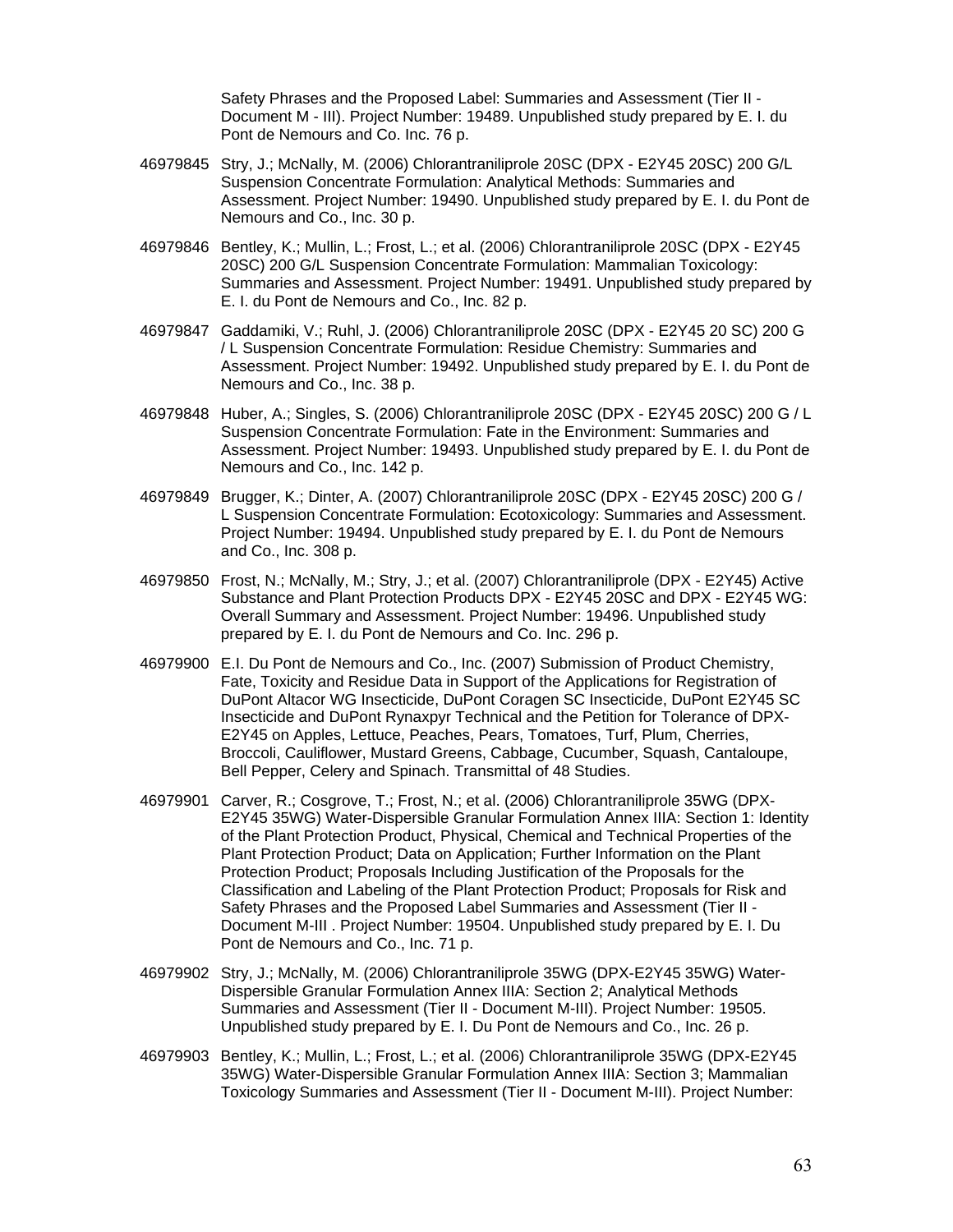19506. Unpublished study prepared by E. I. Du Pont de Nemours and Co., Inc. 67 p.

- 46979904 Gaddamidi, V.; Ruhl, J. (2006) Chlorantraniliprole 35WG (DPX-E2Y45 35WG) Water-Dispersible Granular Formulation Annex IIIA: Section 4; Residue Chemistry Summaries and Assessment (Tier II - Document M-III). Project Number: 19507. Unpublished study prepared by E. I. Du Pont de Nemours and Co., Inc. 33 p.
- 46979905 Huber, A.; Singles, S. (2006) Chlorantraniliprole 35WG (DPX-E2Y45 35WG) Water-Dispersible Granular Formulation Annex IIIA: Section 5: Fate in the Environment Summaries and Assessment (Tier II - Document M-III). Project Number: 19508. Unpublished study prepared by E. I. Du Pont de Nemours and Co., Inc. 111 p.
- 46979906 Brugger, K.; Dinter, A. (2007) Chlorantraniliprole 35WG (DPX-E2Y45 35WG) Water-Dispersible Granular Formulation Annex IIIA: Section 6: Ecotoxicology Summaries and Assessment (Tier II - Document M-III). Project Number: 19509. Unpublished study prepared by E. I. Du Pont de Nemours and Co., Inc. 284 p.
- 46979907 Mullin, L. (2006) Occupational Handler and Post-Application Risk Assessment: DPX-E2Y45 20SC. Project Number: 19582. Unpublished study prepared by E. I. Du Pont de Nemours and Co., Inc. 21 p.
- 46979908 Mullin, L. (2006) Occupational Handler and Post-Application Risk Assessment: DPX-E2Y45 20SC on Turf and Landscape Ornamentals. Project Number: 19583. Unpublished study prepared by E. I. Du Pont de Nemours and Co., Inc. 24 p.
- 46979909 Thums, R. (2006) Dietary Risk Assessments in Support of Maximum Residue Levels for Chlorantraniliprole in Europe. Project Number: 19615/EU. Unpublished study prepared by E. I. Du Pont de Nemours and Co., Inc. 36 p.
- 46979910 Burn, R. (2006) Determination of DPX-E2Y45 Residues in Pome Fruit Following Two and Three Applications of DPX-E2Y45 200 SC or DPX-E2Y45 350 WG to Apples and Pears Close to Harvest Australia, 2005/06. Project Number: 03P01RES221/E2Y45/MOR, 19725. Unpublished study prepared by AgriSolutions Australia Pty Ltd. and Serve-Ag Research Pty Ltd. 79 p.
- 46979911 Burn, R. (2006) Determination of DPX-E2Y45 Residues in Brassica Vegetables Following Two and Three Applications of DPX-E2Y45 200 SC Close to Harvest Australia, 2005/06. Project Number: 03P01RES222/E2Y45/MOR, 19726. Unpublished study prepared by Serve-Ag Research Pty Ltd. 78 p.
- 46979912 Burn, R. (2006) Determination of DPX-E2Y45 Residues in Brassica Vegetables Following Two and Three Applications of DPX-E2Y45 200 SC Close to Harvest New Zealand, 2005/06. Project Number: 03P01RES223E2Y45MOR, 19727. Unpublished study prepared by Serve-Ag Research Pty Ltd. 38 p.
- 46979913 Warmers, C. (2006) DPX-E2Y45 20SC: An Extended Laboratory Test with Field-Aged Spray Deposits to Study the Effects on the Ladybird Beetle, Coccinella septempunctata L. (Coleoptera, Coccinellidae): Final Report. Project Number: 20051280/02/NECS, 19746, 16557. Unpublished study prepared by Arbeitsgemeinschaft GAB Biotechnologie. 50 p.
- 46979914 Warmers, C. (2006) DPX-E2Y45 20SC: An Extended Laboratory Test with Field-Aged Spray Deposits to Study the Effects on the Hoverfly Episyrphus balteatus Deg. (Diptera, Syrphidae). Project Number: 20051280/02/NEEB, 19747, 16557. Unpublished study prepared by Arbeitsgemeinschaft GAB Biotechnologie. 49 p.
- 46979915 Jarvis, N. (2006) Simulation of Drainage Inputs of DPX-E2Y45 to Surface Water in the EU using MACRO5. Project Number: 19827. Unpublished study prepared by Swedish University of Agric. Sciences. 8 p.
- 46979916 Geelen, J. (2006) Determination of DPX-E2Y45 Residues in Apples Following Either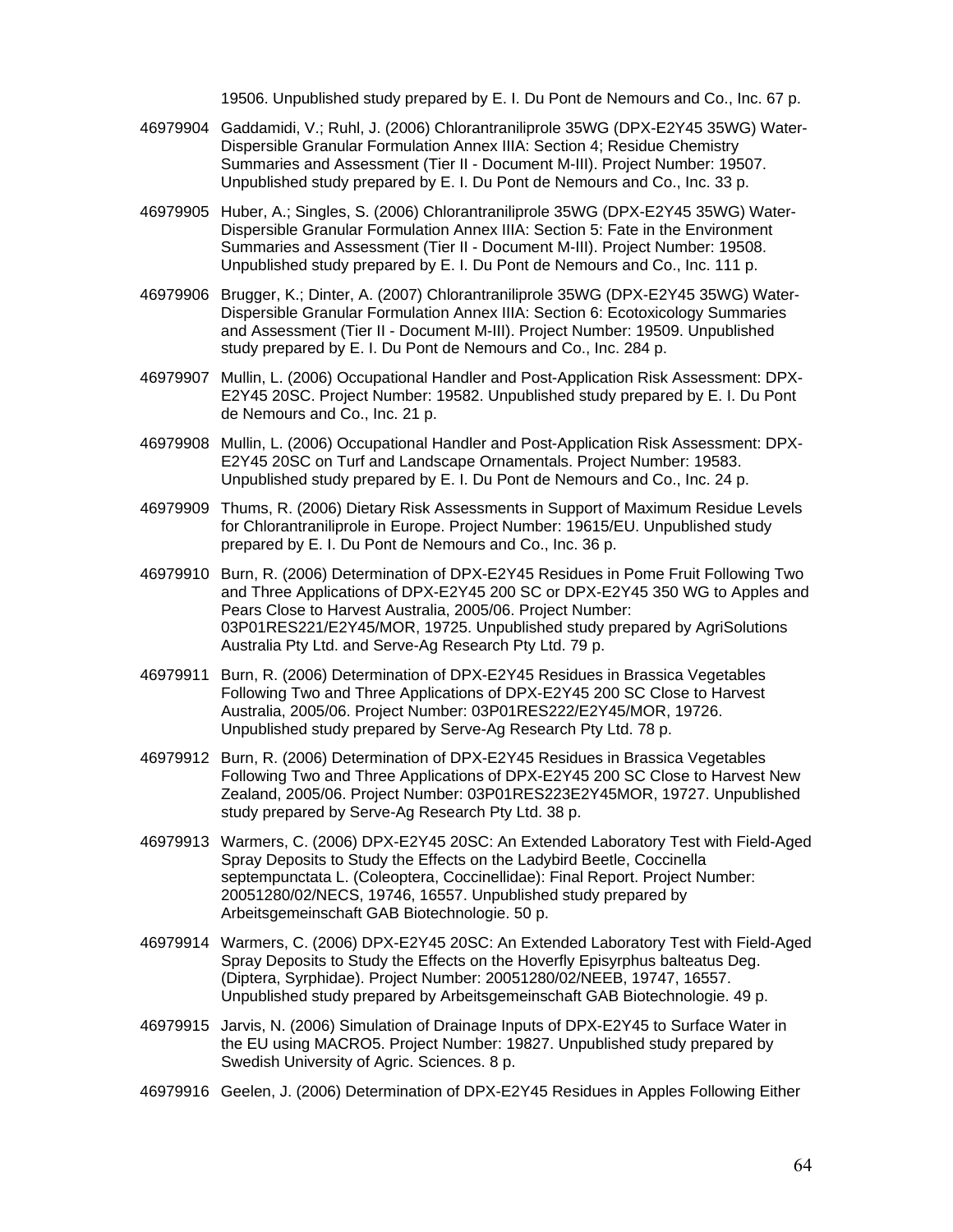Early or Late Season Applications of DPX-E2Y45 350WG. Project Number: 1160, 19904. Unpublished study prepared by Agro-Research, J.A.R. Geelen Research, Ltd. 101 p.

- 46979917 Vaughn, A. (2006) Use Description/Scenario for Use of DPX-E2Y45 in Canada on Fruit and Vegetable Crops and Turf. Project Number: 20084. Unpublished study prepared by E.I. Du Pont Canada Co. 13 p.
- 46979918 Finlay, C. (2006) DPX-E2Y45 Technical: Acute Oral Toxicity Study in Rats Up-and-Down Procedure. Project Number: 20292, 16722, 834. Unpublished study prepared by E. I. Du Pont de Nemours and Co., Inc. 26 p.
- 46979919 Finlay, C. (2006) DPX-E2Y45 Technical: Acute Dermal Irritation Study in Rabbits. Project Number: 20293, 16722, 1008. Unpublished study prepared by E. I. Du Pont de Nemours and Co., Inc. 22 p.
- 46979920 Finlay, C. (2006) DPX-E2Y45 Technical: Acute Eye Irritation Study in Rabbits. Project Number: 20294, 16722, 602. Unpublished study prepared by E. I. Du Pont de Nemours and Co., Inc. 21 p.
- 46979921 Myhre, A. (2006) DPX-E2Y45 Technical: Bacterial Reverse Mutation Test. Project Number: 20296, 16722, 500. Unpublished study prepared by E. I. Du Pont de Nemours and Co., Inc. and Critical Path Services LLC. 61 p.
- 46979922 Glatt, C. (2006) DPX-E2Y45 Technical: In Vitro Mammalian Chromosome Aberration Test in Human Peripheral Blood Lymphocytes. Project Number: 20297, 16722, 544. Unpublished study prepared by E. I. Du Pont de Nemours and Co., Inc. 36 p.
- 46979923 Warmers, C. (2006) DPX-E2Y45 35WG: An Extended Laboratory Test with Field-Aged Spray Deposits to Study the Effects on the Hoverfly Episyrphus balteatus DEG. (Diptera, Syrphidae). Project Number: 20061114/02/NEEB, 20303, 16713. Unpublished study prepared by Arbeitsgemeinschaft GAB Biotechnologie. 49 p.
- 46979924 Mullin, L. (2006) DPX-E2Y45 35WG: Occupational Handler and Post-Application Risk Assessment. Project Number: 20361. Unpublished study prepared by E. I. Du Pont de Nemours and Co, Inc. 23 p.
- 46979925 Frost, L. (2006) DPX-E2Y45 35WG Operator, Bystander and Worker Exposure Risk Assessment for Submission in the EU. Project Number: 20362EU. Unpublished study prepared by E. I. Du Pont de Nemours and Co., Inc.. 19 p.
- 46979926 Frost, L. (2006) DPX-E2Y45 20SC Operator, Bystander and Worker Exposure Risk Assessment for Submission in the EU. Project Number: 20364EU. Unpublished study prepared by E. I. Du Pont de Nemours and Co., Inc. 19 p.
- 46979927 Everds, N. (2006) Evaluation of Histologic Changes in the Adrenal Cortex of Rats Administered DPX-E2Y45 . Project Number: 20406. Unpublished study prepared by E. I. Du Pont de Nemours and Co., Inc. 45 p.
- 46979928 Finlay, C. (2006) IN-ECD73: Acute Oral Toxicity Study in Mice Up-and-Down Procedure. Project Number: 20594, 16785, 835. Unpublished study prepared by E. I. Du Pont de Nemours and Co., Inc. 27 p.
- 46979929 Finlay, C. (2006) IN-F69L99: Acute Oral Toxicity Study in Mice Up-and-Down Procedure. Project Number: 20595, 16784, 835. Unpublished study prepared by E. I. Du Pont de Nemours and Co., Inc. 27 p.
- 46979930 Myhre, A. (2006) IN-ECD73: Bacterial Reverse Mutation Test. Project Number: 20596, 16785, 500. Unpublished study prepared by E. I. Du Pont de Nemours and Co., Inc. 54 p.
- 46979931 Myhre, A. (2006) IN-F6L99: Bacterial Reverse Mutation Test. Project Number: 20597,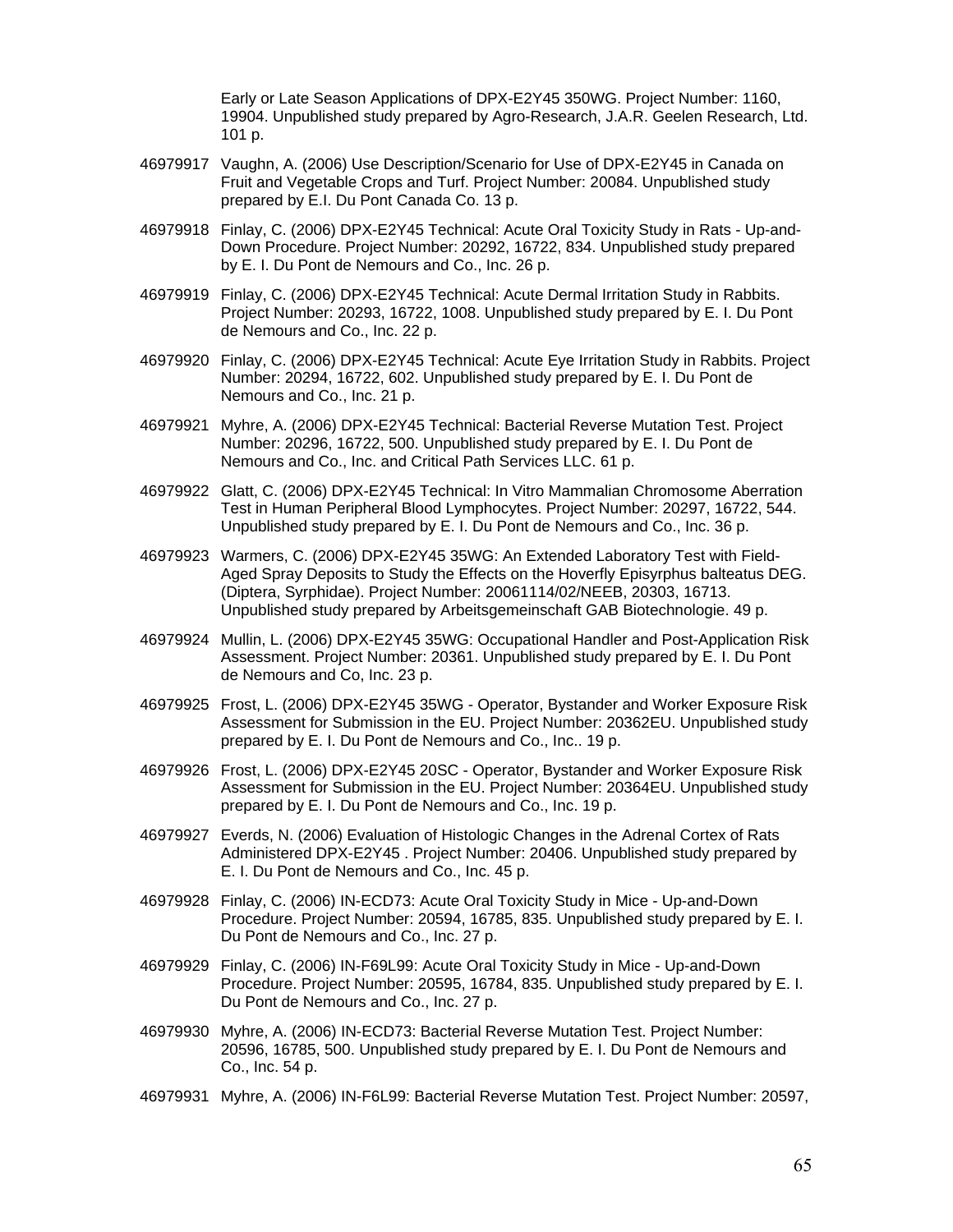16784, 500. Unpublished study prepared by E. I. Du Pont de Nemours and Co., Inc. 52 p.

- 46979932 Morre, J. (2006) Magnitude of Chlorantramiliprole (DPX-E2Y45) Residues on Apples (Malus domestica): Studies Carried Out in the Republic of Argentina 2005-2006 Campaign. Project Number: 20737, 001/2006. Unpublished study prepared by E. I. Du Pont de Nemours and Co. Inc. and Microquim S.A. 50 p.
- 46979933 Moore, J. (2006) Magnitude of Chlorantraniliprole (DPX-E2Y45) Residues on Peaches (Prunus persicae): Studies Carried Out in the Republic of Argrentina 2005- 2006 Campaign: Final Report. Project Number: 20738, 002/2006. Unpublished study prepared by E. I. Du Pont de Nemours and Co., Inc. and Microquim S.A. 41 p.
- 46979934 Ruhl, J.; Cornwell, G.; Hammond, T.; et al. (2006) Magnitude of Chlorantraniliprole (DPX-E2Y45) Residues in Fruit and Vegetable Commodities (Peach, Grape, Tomato, and Head Lettuce) and Cotton Commodities Following Foliar Applications of Chlorantranilprole 35WG or Chlorantranilprole 20SC -Australia, 2004-5 or 2005-6. Project Number: 20921AU. Unpublished study prepared by E. I. Du Pont de Nemours and Co., Inc. 156 p.
- 46979935 Munley, S. (2006) DPX-E2Y45: Repeated-Dose Oral Toxicity 2-Week Gavage Study in Rats with Metabolism and Genetic Toxicology. Project Number: 20977, 13867, 1583. Unpublished study prepared by E. I. Du Pont de Nemours and Co., Inc. 227 p.
- 46979936 Stry, J. (2006) Validation of Multi-Residue Method DFG S 19 (L 00.00-34) for the Determination of Residues of DPX-E2Y45 in Different Animal Matrices with LC-MS/MS Detection. Project Number: 20979. Unpublished study prepared by E. I. Du Pont de Nemours and Co., Inc. 42 p.
- 46979937 Vaughn, A.; Ruhl, J. (2006) Relevance of U.S. Magnitude of Residue Study for DPX-E2Y45 on Leafy Vegetables Crop Group to Canadian Conditions. Project Number: 21035. Unpublished study prepared by E. I. Du Pont de Nemours and Co., Inc. 8 p.
- 46979938 Platz, S. (2006) Determination of DPX-E2Y45 in Technical Grade DPX-E2Y45. Project Number: 21219. Unpublished study prepared by E. I. Du Pont de Nemours and Co., Inc. 33 p.
- 46979939 Stanley, B. (2006) DPX-E2Y45: Prospective Population Modeling of Collembolan Responses to Potential Exposures in Soil. Project Number: 21352EU. Unpublished study prepared by E. I. Du Pont de Nemours and Co., Inc. 43 p.
- 46979940 Stanley, B. (2006) DPX-E2Y45: Prospective Population Modeling of Daphnia magna Responses to Potential Exposures in Water. Project Number: 21353/EU. Unpublished study prepared by E. I. Du Pont de Nemours and Co., Inc. 46 p.
- 46979941 Donner, E. (2006) DPX-E2Y45 Technical: Subchronic Toxicity 28-Day Feeding Study in Rats, Revision Number 1. Project Number: 14033, 880, 9523. Unpublished study prepared by E. I. Du Pont de Nemours and Co., Inc. 287 p.
- 46979942 Donner, E. (2006) DPX-E2Y45 Technical: Subchronic Toxicity 28-Day Feeding Study in Rats, Supplement Number 1. Project Number: 9523, 14033, 880. Unpublished study prepared by E. I. Du Pont de Nemours and Co., Inc. 12 p.
- 46979943 Wang, W. (2006) Determination of DPX-E2Y45 in DPX-E2Y45 Formulation End-Use Products -- Reversed-Phase Liquid Chromatographic Assay Method: Revision Number 1. Project Number: E2Y45/220/03/ST. Unpublished study prepared by E. I. Du Pont de Nemours and Co., Inc. 26 p.
- 46979944 Dorschner, K. (2006) E2Y45: Magnitude of the Residue on Grape. Project Number: 09388/05/NY15, 09388/05/NJ23, 09388/05/CA123. Unpublished study prepared by IR-4; See Interregional Research Project and Agricultural Chemistry Development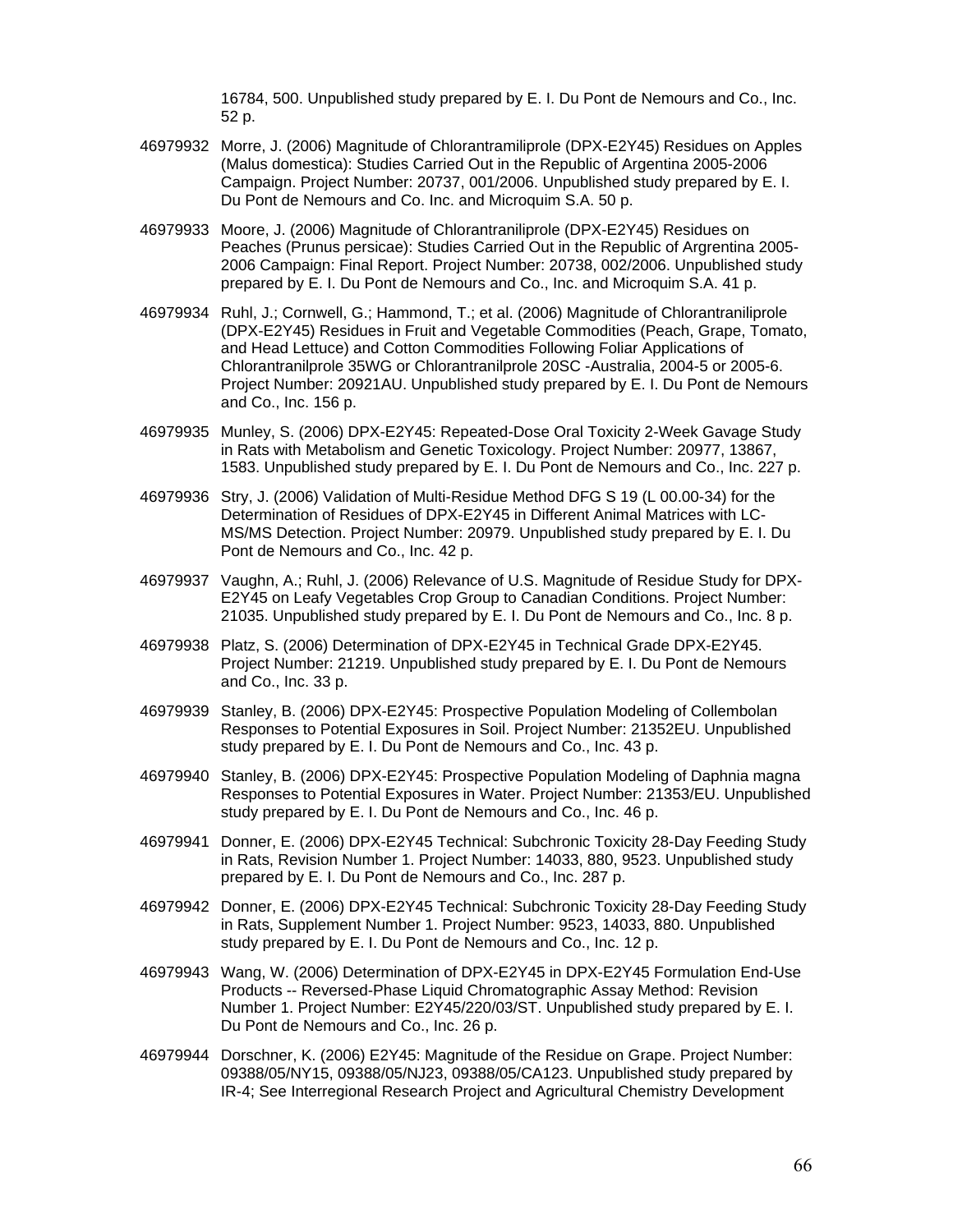Services, Inc. (ACDS) and Attaway Field Research. 271 p.

- 46979945 Dorschner, K. (2006) E2Y45: Magnitude of the Residue on Peach. Project Number: 0NY169389/05/, 09389/05/NJ24, 09389/05/NJ25. Unpublished study prepared by IR-4; See Interregional Research Project, Reality Research and Michigan State University. 249 p.
- 46979946 Freudenberger, J.; McNally, M. (2007) Chlorantraniliprole (DPX-E2Y45) Active Substance Confidential Manufacturing Information - Specifications and Summaries (Document J - Part 1). Project Number: 19472. Unpublished study prepared by E. I. Du Pont de Nemours and Col, Inc. 54 p.
- 46979947 Roche, R. (2006) Chlorantraniliprole 20SC (DPX-E2Y45 20SC) 200 G/L Suspension Concentrate Formulation; Specifications and Information on Formulation Ingredients (Document J - Part 3) (Information from Documents G, H, and I). Project Number: 19495. Unpublished study prepared by E. I. Du Pont de Nemours and Co., Inc. 81 p.
- 46979948 Pugh, L. (2006) Chlorantraniliprole 35WG (DPX-E2Y45 35WG) Water-Dispersible Granular Formulation; Specifications and Information on Formulation Ingredients (Document J - Part 3) (Information from Documents G, H, and I). Project Number: 19510. Unpublished study prepared by E. I. Du Pont de Nemours and Co., Inc. 79 p.
- 46980000 E.I. du Pont de Nemours & Co. (2007) Submission of Product Chemistry, Toxicity, Residue, Efficacy and Fate Data in Support of the Applications for Registration of DuPont Rynaxypyr Technical, DuPont E2Y45 SC, DuPont Altacor WG, and DuPont Coragen SC Insecticide, and the Petition for Tolerance of DPX-E2Y45 on Apples, Lettuce, Peaches, Pears, Tomatoes, Plum, Cherries, Broccoli, Cauliflower, Mustard, Greens, Cabbage, Cucumber, Summer Squash, Cantaloupe, Bell Pepper, Celery, and Spinach. Transmittal of 10 Studies.
- 46980002 Allin, J.; Bassi, A.; Marmor, F. (2007) Chlorantraniliprole 20SC (DPX-E2Y45 20SC) 200G/L Suspension Concentrate Formulation A New Insecticide for Lepidoptera and Coleoptera Control. Efficacy and Crop Safety Data to Support Application in Potato Crops and Pome Fruit.. Project Number: 21346. Unpublished study prepared by E. I. du Pont de Nemours and Co., Inc. 350 p.
- 46980003 Alam, S.; Vaughan, C.; Marmor, W. (2007) Biological Assessment Dossier for DPX-E2Y45 35 WG Canada, 2007. Project Number: DUPONT/21701. Unpublished study prepared by E. I. du Pont de Nemours and Co, Inc. 1052 p.
- 46980004 Alam, S.; Vaughan, C.; Marmor, F. (2007) Biological Assessment Dossier For DPX-E2Y45 20SC-Canada, 2007. Project Number: 21702. Unpublished study prepared by E. I. du Pont de Nemours and Co, Inc. 664 p.
- 46980005 Hammond, T.; Cornwell, G.; Mitchell, G.; et al. (2007) Chlorantraniliprole (DPX-E2Y45) DPX-E2Y45 20SC 200G/L Suspension Concentrate Formulation Biological Assessment Dossier For DPX-E2Y45 20SC in Vegetables-Australia, 2007. Project Number: DUPONT/21856. Unpublished study prepared by E. I. du Pont de Nemours and Co, Inc. 796 p.
- 46980006 Hammond, T.; Mitchell, G.; Marmor, F. (2007) Chlorantraniliprole (DPX-E2Y45) DPX-E2Y45 350G/KG Water Dispersible Granule Formulation Biological Assessment Dossier for DPX-E2Y45 35WG in Fruit Crops - Australia, 2007. Project Number: DUPONT/21857. Unpublished study prepared by E. I. du Pont de Nemours and Co, Inc. 719 p.
- 46980007 Cornwell, G.; Mitchell, G.; Marmor, F. (2007) Chlorantraniliprole (DPX-E2Y45) DPX-E2Y45 35WG 350 G/KG Water Dispersible Granule Formulation Biological Assessment Dossier For DPX-E2Y45 35WG In Cotton -Australia, 2007. Project Number: DUPONT/21858. Unpublished study prepared by E. I. du Pont de Nemours And Co, Inc. 593 p.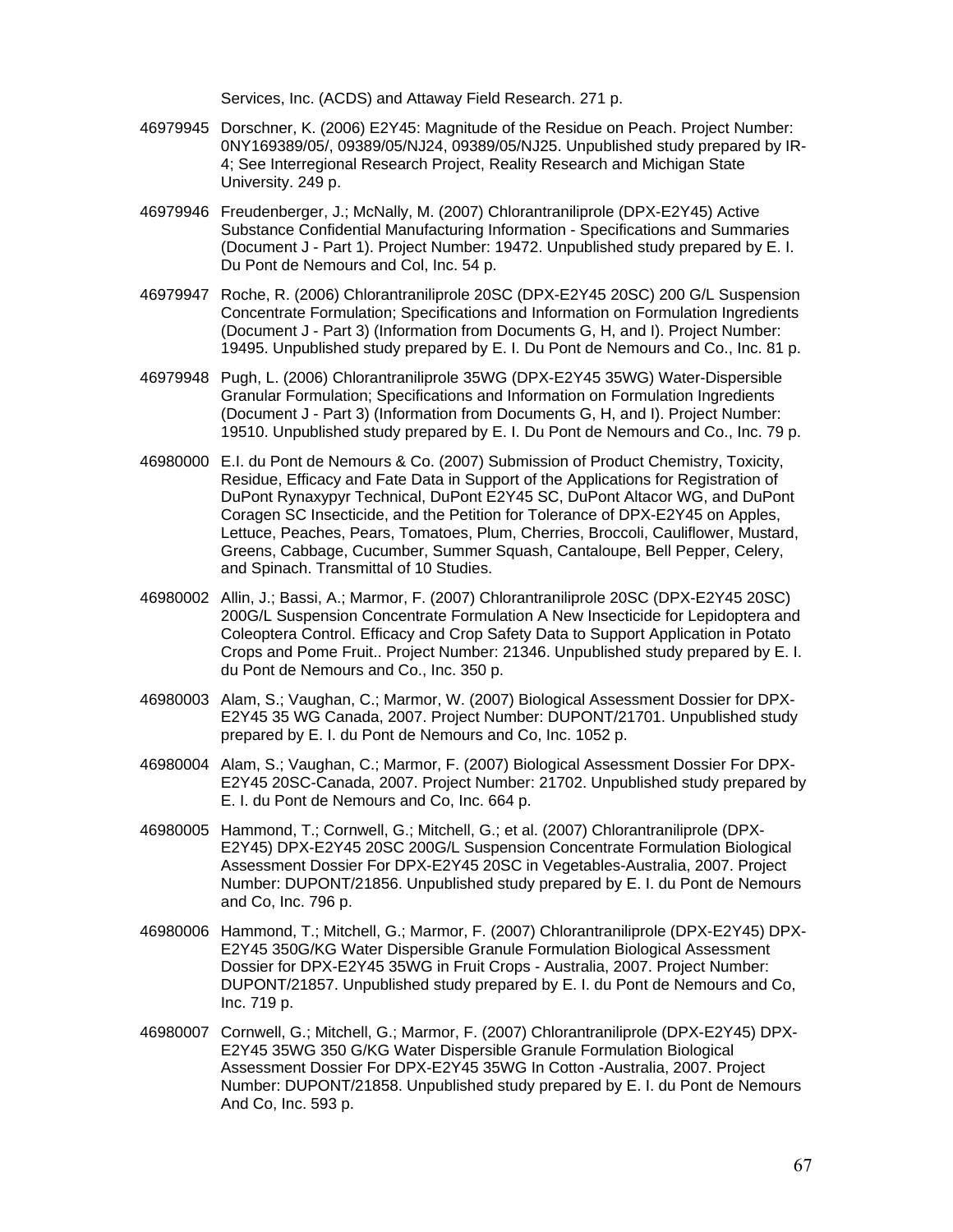- 46980008 Ridley, P.; Mitchell, G. (2007) Chlorantraniliprole (DPX-E2Y45) DPX-E2Y45 20SC 200G/L Suspension Concentrate Formulation Biological Assessment Dossier For DPX-E2Y45 20SC In Turf -Australia, 2007. Project Number: DUPONT/21859. Unpublished study prepared by E. I. du Pont de Nemours And Co, Inc. 320 p.
- 46980009 Schur, A. (2006) DPX-E2Y45-105: A Semi-Field Study (Non-GLP) to Evaluate Effects on the Honey Bee (Apis mellifera carnica; Hymenoptera, Apidae) in Phacelia in 2003: Final Report. Project Number: DUPONT/12753, 20031181/F1/BZEU, 14622. Unpublished study prepared by E. I. du Pont de Nemours and Co, Inc. 47 p.
- 46980010 Carver, R. (2007) Reduced Risk Rationale for Use of DPX-E2Y45 on Apples, Lettuce, Peaches, Pears, Tomatoes, and Turf. Project Number: DUPONT/20218. Unpublished study prepared by E. I. du Pont de Nemours and Co, Inc. 194 p.
- 46991000 E. I. DuPont De Nemours and Co. (2006) Submission of Product Chemistry Data in Support of the Experimental Use of DuPont Altacor Insecticide and Dupont Coragen Insecticide. Transmittal of 3 Studies.
- 46991001 Craig, W. (2004) DPX-E2Y45: Laboratory Study of UV/Visible Absorption and Molar Absorptivity. Project Number: 13167, 343626. Unpublished study prepared by Inveresk. 37 p.
- 46991002 Pugh, L. (2006) Product Identity and Compostion of End-Use Product DPX-E2Y45 35 WG. Project Number: 20181. Unpublished study prepared by E. I. du Pont de Nemours & Co. 56 p.
- 46991003 Roche, R. (2006) Product Identity and Compostion of End-Use Product DPX-E2Y45 200 g/L SC. Project Number: 20181. Unpublished study prepared by E. I. Du Pont de Nemours and Co. 77 p.
- 47051700 E.I. Du Pont de Nemours & Co. Inc. (2007) Submission of Product Chemistry and Exposure and Risk Data in Support of the Applications for Registration of DuPont E2Y45 0.133G Insecticide plus Fertilizer, 0.1G Insecticide plus Fertilizer, 0.067G Insecticide plus Fertilizer, 0.05G Insecticide plus Fertilizer and 0.1G Lawn & Garden Insecticide plus Fertilizer. Transmittal of 3 Studies.
- 47051701 Finlay, C. (2007) DPX-E2Y45-292 0.133 GR: Acute Eye Irritation Study in Rabbits. Project Number: 21082, 17023, 602. Unpublished study prepared by E. I. Du Pont De Nemours & Co. Inc. 22 p.
- 47051702 Bloemer, D. (2007) DPX-E2Y45 Granular (Fertilizer) Insecticide Formulation (0.133% A.I. Content): Laboratory Study of Physical and Chemical Properties. Project Number: DUPONT/21214. Unpublished study prepared by E. I. Du Pont De Nemours and Co. Inc. 10 p.
- 47051703 Brown, P. (2006) Product Identity and Compositon of End-Use Product DPX-E2Y45 0.133 Granular Fertilizer Insecticide. Project Number: DUPONT/21302. Unpublished study prepared by E. I. Du Pont De Nemours and Co. Inc. 56 p.
- 47051800 Dupont Crop Protection (2007) Submission of Product Chemistry and Risk Data in Support of the Applications for Registration of Dupont E2Y45 0.33G Insecticide, 0.25G Insecticide, 0.167G Insecticide, 0.125G Insecticide, 0.16G Lawn & Garden Insecticide, 0.12G Lawn & Garden Insecticide, 0.08G Lawn & Garden Insecticide, 0.05G Lawn & Garden Insecticide, and Manufacturing Concentrate. Transmittal of 3 Studies.
- 47051801 Mullin, L. (2007) Occupational Handler Risk Assessment for DPX-E2Y45 Granular Formulations on Turf and Landscape Ornamentals. Project Number: DUPONT/18982. Unpublished study prepared by Dupont Haskell Laboratory. 20 p.
- 47051802 Bloemer, D. (2007) DPX-E2Y45 Granular (Volclay) Insecticide Formulation (0.33%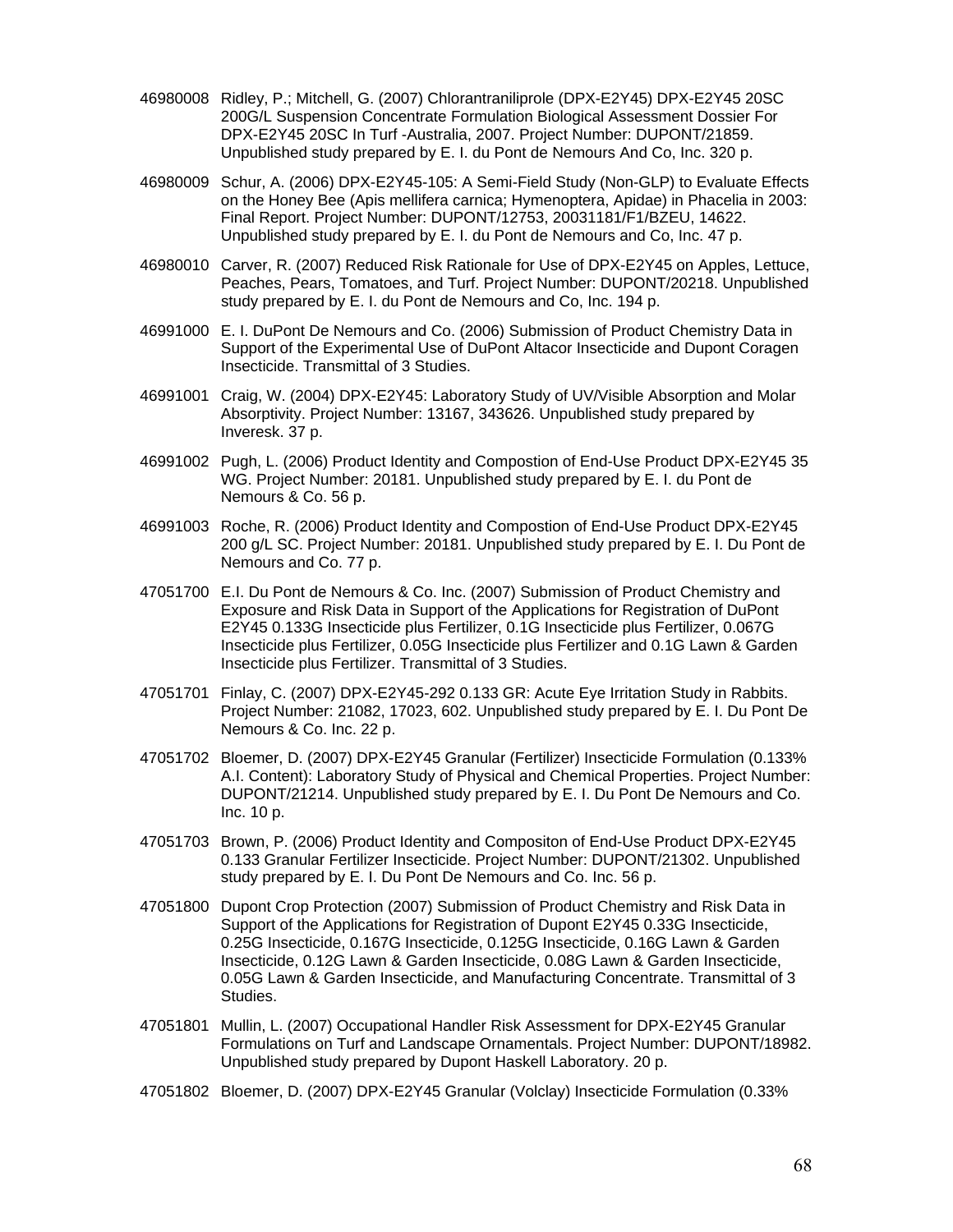A.I. Content): Laboratory Study of Physical and Chemical Properties. Project Number: DUPONT/21211. Unpublished study prepared by Dupont Haskell Laboratory. 10 p.

- 47051803 Brown, P. (2006) Product Identity and Composition of End-Use Product DPX-E2Y45 0.33 Granular Insecticide. Project Number: DUPONT/21301. Unpublished study prepared by Dupont Haskell Laboratory. 8 p.
- 47053500 Dupont Crop Protection. (2007) Submission of Product Chemistry Data in Support of Registration of Chlorantraniliprole. Transmittal of 1 Study.
- 47053501 Malley, L. (2002) Neurotoxicity Evaluation of Carbaryl and Scopolamine in Rats (Positive Control Study). Project Number: 7378, 13795, 1270. Unpublished study prepared by: E. I. du Pont de Nemours and Co, Inc. 108 p.
- 47067200 E.I. du Pont de Nemours and Co. (2007) Submission of Product Chemistry and Toxicity Data in Support of the Application for Registration of Dupont Rynaxypyr Technical and the Petition for Tolerance of DPX-E2Y45. Transmittal of 1 Study.
- 47067201 Carver, R. (2007) Response to EPA Reviewer Questions on the Manufacturing Process Used for Preparation of Chlorantraniliprole Toxicology Test Materials. Project Number: 22621. Unpublished study prepared by E. I. du Pont de Nemours and Co Inc. 20 p.
- 47076200 E.I. du Pont de Nemours and Co. Inc. (2007) Submission of Product Chemistry Data in Support of the Applications for Registration of DuPont E2Y45 0.16G, 0.12G, 0.08G, and 0.05G Lawn and Garden Insecticides. Transmittal of 2 Studies.
- 47076201 Brown, P. (2007) Product Identity and Composition of End Use-Product DPX-E2Y45 0.16 Granular Insecticide. Project Number: 21917, 21603, 000075. Unpublished study prepared by E. I. du Pone de Nemours and Co Inc. 28 p.
- 47076202 Bloemer, D. (2007) DPX-E2Y45 Granular (Biodac) Insecticide Formulation (0.16% A.I. Content): Laboratory Study of Physical and Chemical Properties. Project Number: 21215. Unpublished study prepared by E. I. du Pont de Nemours and Co. Inc. 10 p.
- 47116400 Du Pont Crop Protection (2007) Submission of Toxicity Data in Support of the Application for Registration of Dupont Rynaxpyr Technical. Transmittal of 12 Studies.
- 47116401 Finlay, C. (2006) IN-G2S78: Acute Dermal Toxicity Study in Rats. Project Number: 17880, 16278, 673. Unpublished study prepared by E. I. Du Pont de Nemours and Co Inc. 37 p.
- 47116402 Finlay, C. (2006) IN-G2S78: Acute Dermal Irritation Study in Rabbits. Project Number: 17881, 16278, 1008. Unpublished study prepared by E. I. Du Pont de Nemours and Co. Inc. 24 p.
- 47116403 Finlay, C. (2006) IN-G2S78: Acute Eye Irritation Study in Rabbits. Project Number: 17888, 16278, 602. Unpublished study prepared by E. I. Du Pont De Nemours and Co Inc. 23 p.
- 47116404 Myhre, A. (2006) IN-G2S78: Bacterial Reverse Mutation Test. Project Number: 17895, 16278, 500. Unpublished study prepared by E. I. Du Pont De Nemours and Co. Inc. 54 p.
- 47116405 Finlay, C. (2006) IN-G2S78: Acute Oral Toxicity Study in Rats Up and Down Procedure. Project Number: 17903, 16278, 834. Unpublished study prepared by E. I. Du Pont de Nemours and Co. Inc. 29 p.
- 47116406 Hoban, D. (2006) IN-G2S78: Local Lymph Node Assay (LLNA) in Mice. Project Number: 17906, 16278, 1234. Unpublished study prepared by E. I. Du Pont de Nemours and Co. Inc. 37 p.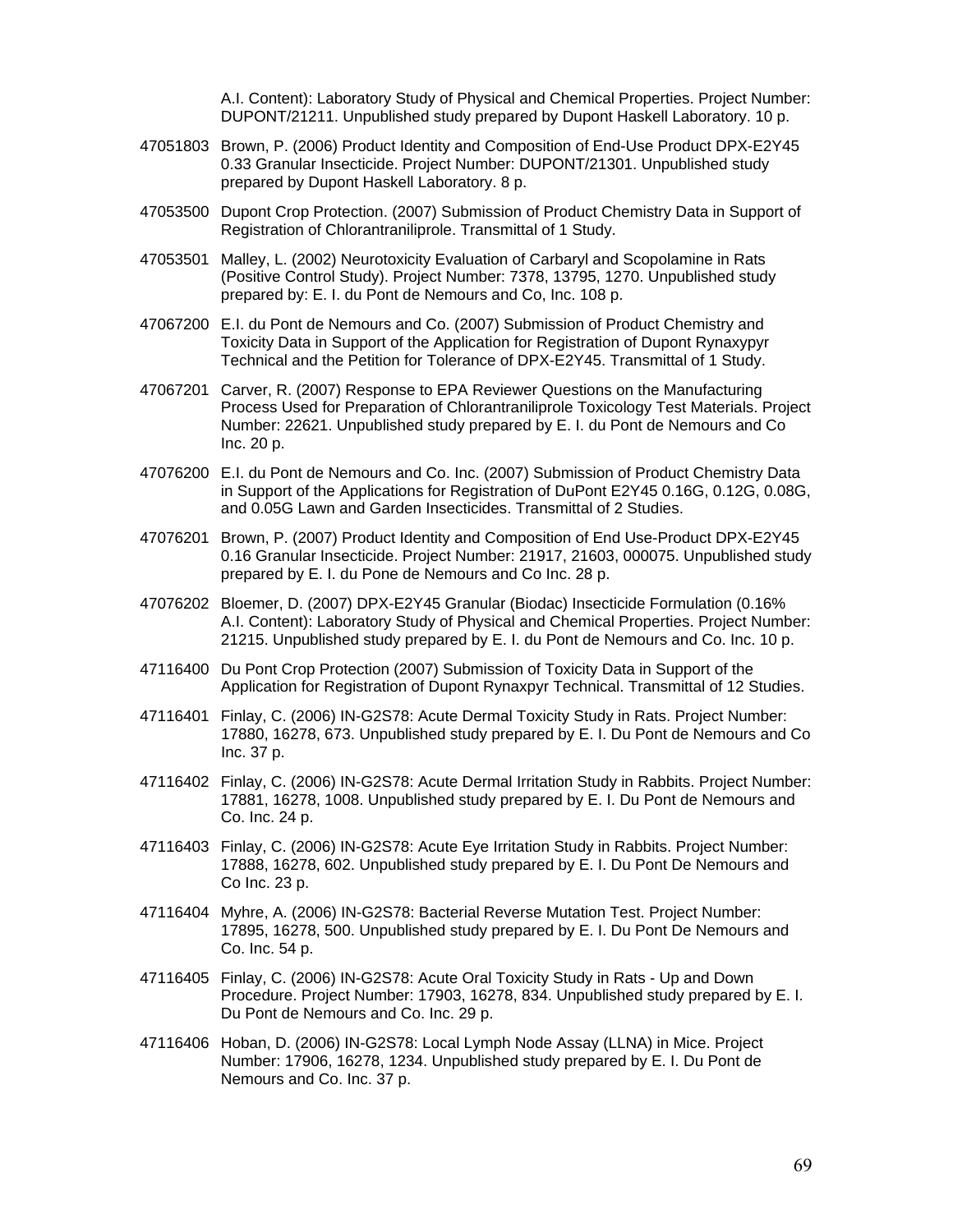- 47116407 Kelly, D. (2006) IN-G2S78: Inhalation Median Lethal Concentration (LC 50) Study in Rats. Project Number: 16460, 18943, 721. Unpublished study prepared by E. I. Dupont de Nemours and Co. Inc. 43 p.
- 47116408 Finlay, C. (2007) IN-E8S90: Acute Oral Toxicity in Rats Up-and-Down Procedure. Project Number: 20425, 16781, 834. Unpublished study prepared by E. I. Du Pont de Nemours and Co. Inc. 29 p.
- 47116409 Carpenter, C. (2007) IN-E8S90: Acute Dermal Toxicity Study in Rats. Project Number: 20430, 16781, 673. Unpublished study prepared by E. I. Du Pont de Nemours and Co Inc. 35 p.
- 47116410 Finlay, C. (2006) IN-E8S90: Acute Dermal Irritation Study in Rabbits. Project Number: 16781, 1008, 20431. Unpublished study prepared by E. I. Du Pont de Nemours and Co. Inc. 24 p.
- 47116411 Finlay, C. (2007) IN-E8S90: Acute Eye Irritation Study in Rabbits. Project Number: 20434, 16781, 602. Unpublished study prepared by E. I. Du Pont de Nemours and Co. Inc. 23 p.
- 47116412 Hoban, D. (2006) IN-E8S90: Local Lymph Node Assay (LLNA) in Mice. Project Number: 20437, 16781, 1234. Unpublished study prepared by E. I. Du Pont de Nemours and Co. Inc. 36 p.
- 47124100 Dupont Crop Protection (2007) Submission of Product Chemistry Data in Support of the Application for Registration of DuPont Rynaxapyr Technical. Transmittal of 1 Study.
- 47124101 Cordova, D.; Tao, Y. (2007) Molecular Basis for DPX-E2Y45's Differential Selectivity Between Insect and Mammalian Ryanodine Receptors. Project Number: 23134. Unpublished study prepared by E. I. Du Pont De Nemours and Co., Inc. 11 p.
- 47125400 DuPont Crop Protection (2007) Submission of Toxicity Data in Support of the Application for Registration of DuPont Rynaxypyr Technical. Transmittal of 1 study.
- 47125401 Myhre, A. (2006) IN-E8S90: Bacterial Reverse Mutation Test. Project Number: DUPONT/20441, 16781. Unpublished Study Prepared by E. I . Du Pont De Nemours and Company. 56 p.
- 47138400 E.I. du Pont de Nemours and Company (2007) Submission of Fate & Residue Data in Support of the Applications for Registration of Dupont Coragen SC Insecticide, DuPont Rynaxypyr Technical Insecticide, DuPont Altacor WG Insecticide and DuPont E2Y45 SC Insecticide and the Petition for Tolerance of Chlorantraniliprole. Transmittal of 16 Studies.
- 47138401 Sharma, A.; Rice, F.; Grant, A. (2007) Terrestrial Field Dissipation of DPX-E2Y45 Insecticide on Bare Soil in Minnesota, 2005, USA. Project Number: 14440, 48925. Unpublished study prepared by Analytical Bio-Chemistry Labs., Inc, E.I. Du Pont de Nemours & Co. 232 p.
- 47138402 Lowrie, C.; Lynn, R.; Coyle, D. (2007) DPX-E2y45: Batch Equilibrium (Adsorption/Desorption) in Five Soils. Project Number: 14445, 805401. Unpublished study prepared by Inveresk Research International. 63 p.
- 47138403 Singles, S.; Rice, F.; Gant, A. (2007) Terrestrial Field Dissipation Of DPX-E2y45 Insecticide On Bare Soil in Prince Edward Island, 2005, Canada. Project Number: 16518, 49638. Unpublished study prepared by Analytical Bio-Chemistry Labs., Inc and E.I. Du Pont de Nemours & Co., Inc. 187 p.
- 47138404 Foster, A.; Cairns, S. (2007) Magnitude and Decline of DPX-E2Y45 Residues in Apples and Pears (Pome Fruit) Following Foliar Applications of DPX-E2Y45 20SC [200 G A.S./L (W/V); 18.5% (W/W)] - Northern and Southern Europe, 2005. Project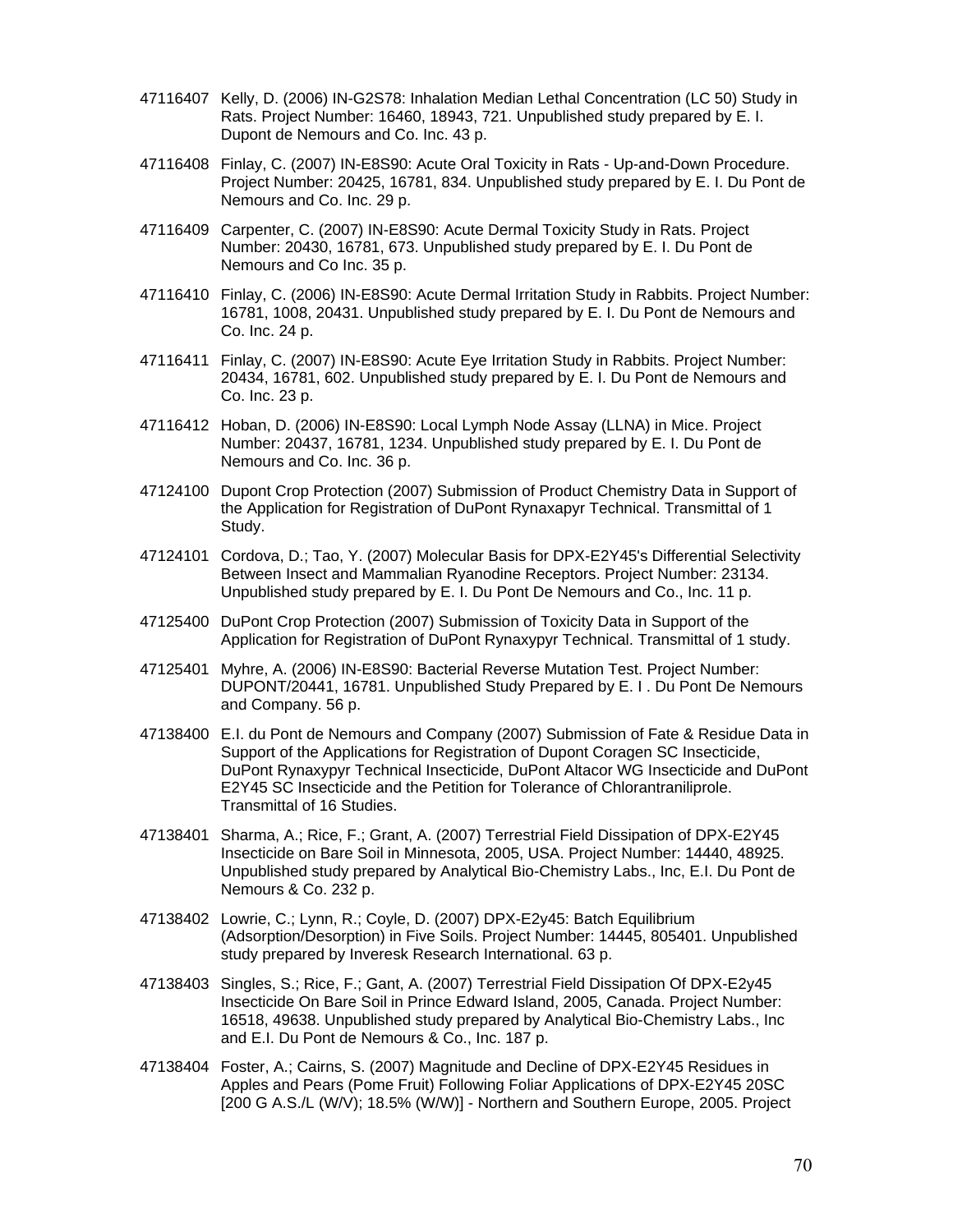Number: 16577, 687543. Unpublished study prepared by Charles River Laboratories . 134 p.

- 47138405 Rice, F.; Rodgers, C. (2007) Crop Rotation Study with DPX-E2Y45 20SC Insecticide NAFTA Growing Zone 1A, Canada, 2005. Project Number: 17045, 49695. Unpublished study prepared by Analytical Bio-Chemistry Labs., Inc. 106 p.
- 47138406 Ruhl, J. (2007) Chlorantraniliprole (DPX-E2Y45) Active Substance. Project Number: 18272. Unpublished study prepared by E. I. du Pont de Nemours and Co., Inc. 44 p.
- 47138407 Singles, S. (2007) Chlorantraniliprole (DPX-E2Y45) Active Substance. Project Number: 18273. Unpublished study prepared by W C D Speciality Mfg Co. 45 p.
- 47138408 Bookhart, S.; Kennedy, C.; Ruhl, J. (2007) Summary of DPX-E2Y45 (Chlorantraniliprofle) Residues in Peaches and Appricots (Stone Fruit) Following Applications of DPX-E2Y45 20 SC, Southern Europe-2006 Growing Season, and Subsequent Residue Population Comparability for OECD Workshare C. Project Number: 20922/EU. Unpublished study prepared by E. I. Du Pont de Nemours and Co., Inc. 12 p.
- 47138409 Bookhart, S.; Kennedy, C.; Ruhl, J. (2007) Summary Of DPX-E2Y45 (Chlorantraniliprole) Residues in Table And Wine Grapes Following Applications Of DPX-E2Y45 20SC or DPX-E2Y45 35WG, Europe - 2006 Growing Season, And Subsequent Residue Population Comparability For OECD Workshare Consideration. Project Number: 20923/EU. Unpublished study prepared by E. I. du Pont de Nemours and Co., Inc. 18 p.
- 47138410 Bookhart, S.; Kennedy, C.; Ruhl, J. (2007) Summary of DPX-E2Y45 (Chlorantraniliprole) Residues in Cucumbers/Courgettes and Melons Following Applications of DPX-E2Y45 35WG, Europe - 2006 Growing Season, and Subsequent Residue Population Comparability and MRL Proposals for OECD Worksh. Project Number: 20924/EU. Unpublished study prepared by E. I. Du Pont De Nemours and Co., Inc. 21 p.
- 47138411 Bookhart, S.; Kennedy, C.; Ruhl, J. (2007) Summary of DPX-E2Y45 (Chlorantraniliprole) Residues in Peppers Following Applications of DPX-E2Y45 35WG, Europe- 2006 Growing Season, and Subsequent Residue Population Comparability for OECD Workshare Consideration. Project Number: 20925/EU. Unpublished study prepared by E. I. Du Pont De Nemours and Co., Inc. 18 p.
- 47138412 Bookhart, S.; Kennedy, C.; Ruhl, J. (2007) Summary of DPX-E2Y45 (Chlorantraniliprole) Residues in Tomatoes Following Applications of DPX-E2Y45 20SC or DPX-E2Y45 35WG, Europe - 2006 Growing Season, and Subsequent Residue Population Comparability for OECD Workshare Consideration. Project Number: 20926. Unpublished study prepared by E. I. Du Pont De Nemours and Co., Inc. 17 p.
- 47138413 Bookhart, S.; Kennedy, C.; Ruhl, J. (2007) Summary of DPX-E2Y45 (Chlorantraniliprole) Residues in Lettuce Following Applications of DPX-E2Y45 35WG, Europe - 2006 Growing Season, and Subsequent Residue Population Comparability and MRL Proposals for OECD Workshare Consideration. Project Number: 20927/EU. Unpublished study prepared by E. I. Du Pont De Nemours and Co., Inc. 22 p.
- 47138414 Bookhart, S.; Kennedy, C.; Ruhl, J. (2007) Summary of DPX-E2Y45 (Chlorantraniliprole) Residues in Potato Tubers Following Applications of DPX-E2Y45 20SC, Europe - 2006 Growing Season, and Subsequent Residue Population Comparability for OECD Workshare Consideration. Project Number: 20928. Unpublished study prepared by E. I. Du Pont De Nemours and Co., Inc. 9 p.
- 47138415 Bookhart, S.; Kennedy, C.; Ruhl, J. (2007) Summary of DPX-E2Y45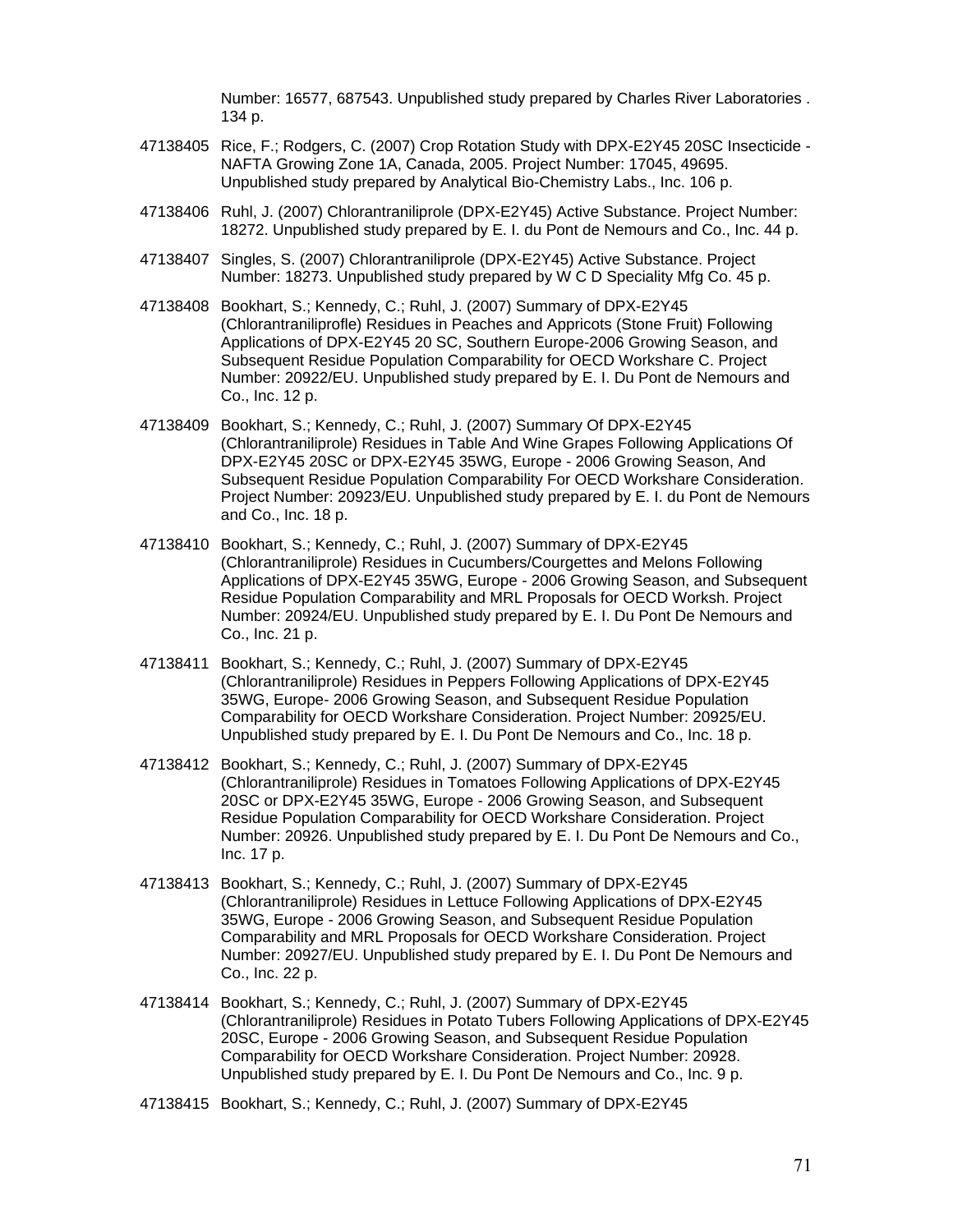(Chlorantraniliprole) Residues in Apples and Pears (Pome Fruit) Following Applications of DPX-E2Y45 20SC, Europe - 2006 Growing Season, and Subsequent Residue Population Comparability for OECD Workshare Condiseration. Project Number: 20929/EU. Unpublished study prepared by E. I. Du Pont De Nemours and Co., Inc. 12 p.

- 47138416 Huber, A. (2007) Kinetic Sorption of DPX-E2Y45 in Laboratory and Field Soils-A Mobilling Study with Pearlneq Pest and Focus Pearl 2.2.2. Project Number: 20930. Unpublished study prepared by E. I. Du Pont De Nemours and Co., Inc. 199 p.
- 47189000 E.I. du Pont de Nemours and Co. (2007) Submission of Residue, Product Chemistry Data and Toxicity Data in Support of the Applications for Registration of Rynaxpyr Technical Insecticide, Coragen SC Insecticide, Altacor WG Insecticide, and E2Y45 SC Insecticide. Transmittal of 5 Studies.
- 47189001 MacDonald, A.; Paterson, K.; Coyle, D. (2005) The Metabolism of [14-Carbon]-DPX-E2Y45 in Lettuce: Amendment 1 to Final Report. Project Number: 12265, 804172. Unpublished study prepared by Inveresk Research International. 73 p.
- 47189002 Bentley, K. (2007) Chlorantraniliprole (DPX-E2Y45) Active Substance: Mamallian Toxicology. Project Number: 18271. Unpublished study prepared by E. I. Du Pont De Nemours and Co., Inc. 15 p.
- 47189003 Gaddamidi, V. (2007) Chlorantraniliprole (DPX-E2Y45) Active Substance: Residue Chemistry. Project Number: 18272. Unpublished study prepared by E. I. du Pont de Nemours and Co. Inc. 10 p.
- 47189004 Cosgrave, T. (2007) Chlorantraniliprole 35WG (DPX-E2Y45 35WG) Water-Dispersible Granular Formulation: Identity of the Plant Product, Physical, Chemical and Technical Properties of the Plant Protection Product. Project Number: 19504. Unpublished study prepared by E. I. Du Pont De Nemours and Co., Inc. 20 p.
- 47189005 Bloemer, D. (2007) DPX-E2Y45 35WG Water-Dispersible Granular Insecticide Formaulation: Laboratory Study of Physical and Chemical Properties. Project Number: 21537. Unpublished study prepared by E. I. du Pont de Nemours and Co. Inc. 15 p.
- 47197200 E.I. du Pont de Nemours and Co., Inc. (2007) Submission of Toxicity Data in Support of the FIFRA 6(a)(2) Data Requirements for DuPont Rynaxypyr Technical. Transmittal of 1 Study.
- 47197201 Hoban, D. (2007) DPX-E2Y45 Technical (DPX-E2Y45-282): Local Lymph Node Assay (LLNA) in Mice. Project Number: DUPONT/20295, 16722, 1234. Unpublished study prepared by Dupont Haskell Laboratory and Critical Path Services, LLC. 63 p.
- 47231200 E.I. du Pont de Nemours and Co., Inc. (2007) Submission of Product Chemistry, Efficacy, Fate, Toxicity, Environmental Fate, Residue, Exposure and Risk Data in Support of the Applications for Registration of DuPont Rynaxypyr Technical Insecticide, Dupont Coragen SC Insecticide, Dupont Altacor WG Insecticide and Dupont E2Y45 SC Insecticide and the Petition for Tolerance of Chlorantraniliprole. Transmittal of 29 Studies.
- 47231201 Gannon, S. (2007) DPX-E2Y45 Technical: 90-Day Oral Toxicity Study in Dogs. Project Number: 14513, 1319, 125/049. Unpublished study prepared by MPI Research, Inc. 23 p.
- 47231202 Munley, S. (2007) DPX-E2Y45 Technical: 28 Day Immunotoxicity Feeding Study in Mice. Project Number: 14354, 15207, 1546. Unpublished study prepared by E. I. Du Pont de Nemours and Co., Inc. 78 p.
- 47231203 Huber, A. (2007) Predicted Concentrations of DPX-E2Y45 and Its Metabolites in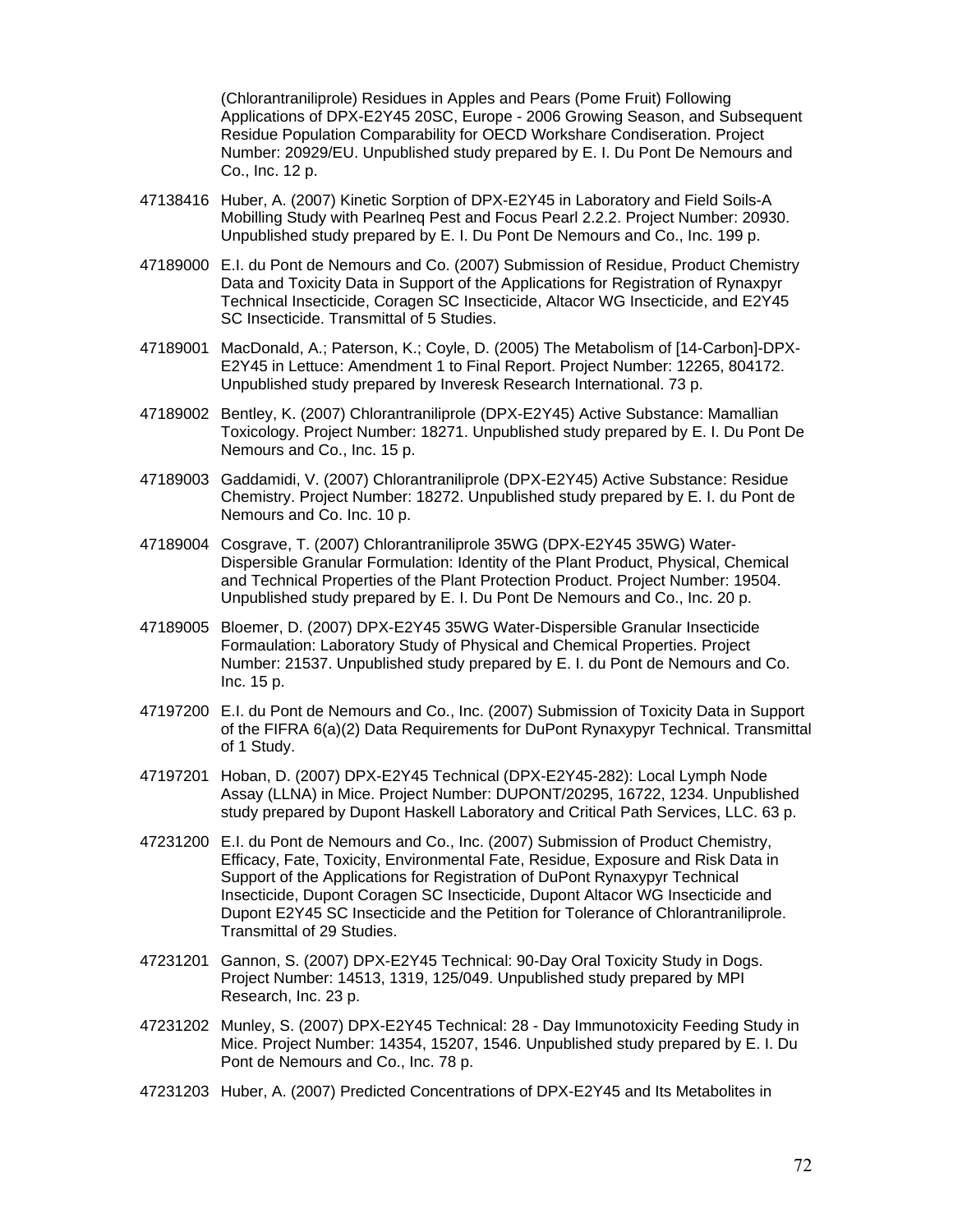Surface Waters in Europe - A Modeling Study Conducted with Focus Surface Water Scenarios. Project Number: 16523. Unpublished study prepared by DuPont de Nemours (Deutschland) GmbH. 175 p.

- 47231204 Huber, A. (2007) Leaching Behaviour of DPX-E2Y45 and its Metabolities A Modeling Study with Focus Pelmo 3.3.2 and Focus Pearl 3.3.3. Project Number: 16524. Unpublished study prepared by DuPont de Nemours (Deutschland) GmbH. 117 p.
- 47231205 Fraser, G.; Kinney, J. (2007) Storage Stability of DPX-E2Y45, IN-HXH44, IN-K9T00, IN-GAZ70 and IN-EQW78 in Cattle Tissus and Milk Stored Frozen. Project Number: 17004, 209269, 26862. Unpublished study prepared by Charles River Laboratories. 265 p.
- 47231206 Bentley, K. (2007) Chlorantraniliprole (DPX-E2Y45): Mammalian Toxicology. Project Number: 18271. Unpublished study prepared by E. I. Du Pont De Nemours and Co., Inc. 9 p.
- 47231207 Ruhl, J. (2007) Chlorantraniliprole (DPX-E2Y45): Residue Chemistry. Project Number: 18272. Unpublished study prepared by E. I. Du Pont De Nemours and Co., Inc. 31 p.
- 47231208 Foster, A.; Cairns, S. (2007) Magnitude of DPX-E2Y45 Residues in Potatoes (Potato Group) Following Foliar Applications of DPX-E2Y45 20SC [200 G A.S./L (W/V); 18.5% (W/W)] - Northern and Southern Europe, 2006. Project Number: 18748, 689561. Unpublished study prepared by Charles River Laboratories and Agrolab S.A. 81 p.
- 47231209 Foster, A.; Cairns, S. (2007) Magnitude and Decline of DPX-E2Y45 Residues in Peaches and Apricots (Stone Fruit) Following Foliar Applications of DPX-E2Y45 20 SC [200 G A.S./L (W/V); 18.5% (W/W)] - Southern Europe, 2006. Project Number: 18749, 689666, 0673. Unpublished study prepared by Charles River Laboratories and Agrolab - Sindos Analytical Laboratories. 104 p.
- 47231210 Foster, A.; Cairns, S.; Hansford, R. (2007) Magnitude and Decline of DPX-E2Y45 Residues in Field Lettuce (Leaf Vegetables) Following Foliar Applications of DPX-E2Y45 35WG - France and Southern Europe, 2006. Project Number: 18750, 689582. Unpublished study prepared by Charles River Laboratories, Agrisearch France SARL and Agrolab - Sindos Analytical Laboratories. 115 p.
- 47231211 Foster, A.; Cairns, S. (2007) Magnitude and Decline of DPX-E2Y45 Residues in Table Grapes (Berries and Small Fruit) Following Foliar Applications of DPX-E2Y45 20 SC [200 G A.S./L (W/V); 18.5% (w/w)] and DPX-E2Y45 35 WG Formulated Products - Southern Europe 2006. Project Number: 18751, 689645. Unpublished study prepared by Charles River Laboratories, ARA Sperimentazioni in Agricultura and Agrolab - Sindos Analytical Laboratories. 106 p.
- 47231212 Foster, A.; Cairns, S. (2007) Magnitude and Decline of DPX-E2Y45 Residues in Apples and Pears (Pome Fruit) Following Foliar Application of DPX-E2Y45 20 SC [200 G A.S./L (W/V); 18.5% (W/W)] - Northern and Southern Europe 2006. Project Number: 18752, 689650, 0673. Unpublished study prepared by Charles River Laboratories and Agrolab - Sindos Analytical Laboratories. 107 p.
- 47231213 Foster, A.; Cairns, S. (2007) Magnitude and Decline of DPX-E2Y45 Residues in Field Peppers (Fruiting Vegetables, Solanacea) Following Foliar Applications of DPX-E2Y45 35WG - Southern Europe 2006 . Project Number: 18753, 689619, 0673. Unpublished study prepared by Charles River Laboratories and Agrolab - Sindos Analytical Laboratories. 89 p.
- 47231214 Foster, A.; Cairns, S. (2007) Magnitude and Decline of DPX-E2Y45 Residues in Protected Peppers (Fruiting Vegetables, Solanacea) Following Foliar Applications of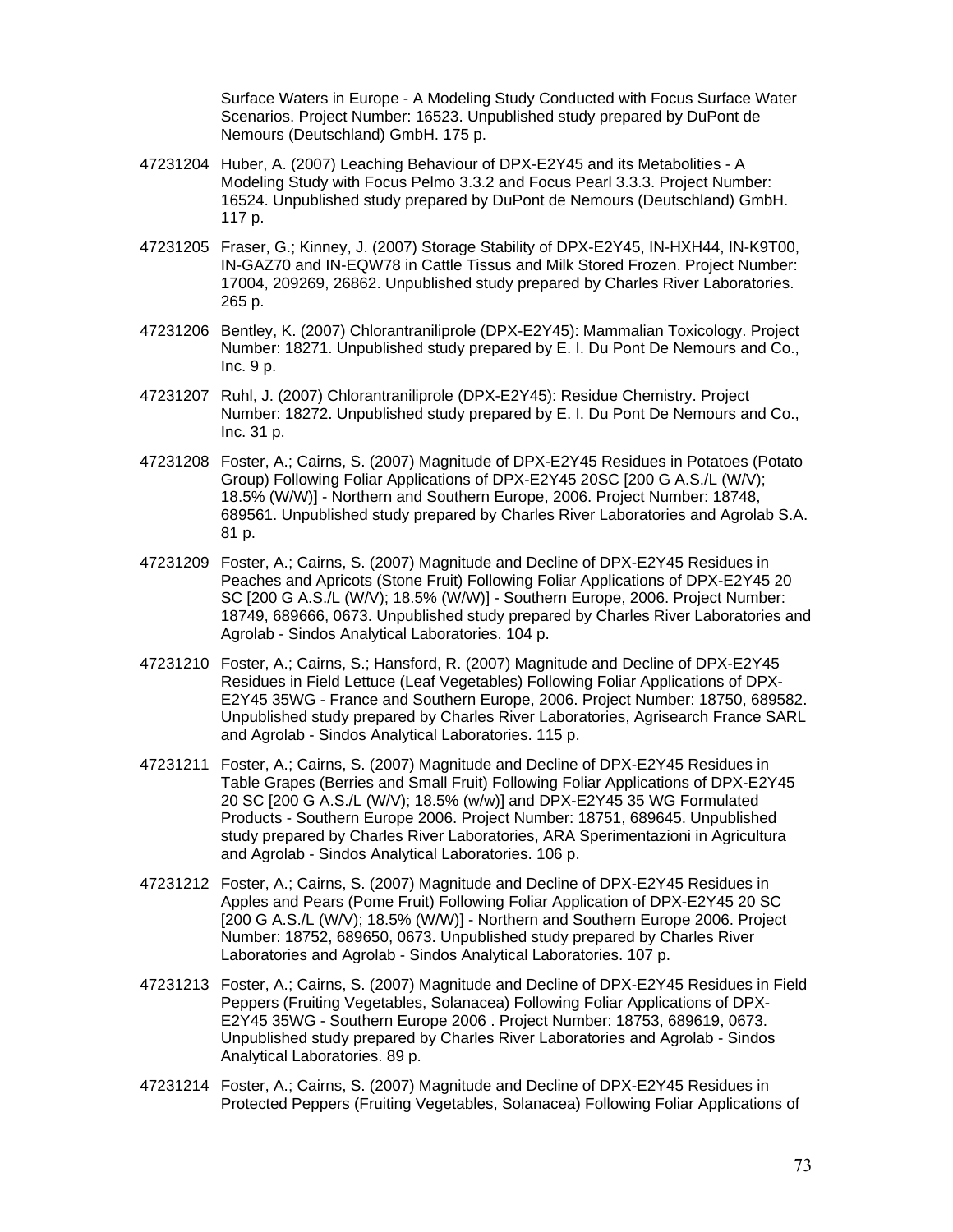DPX-E2Y45 35WG - Europe 2006. Project Number: 18754, 689624, 0673. Unpublished study prepared by Charles River Laboratories. 90 p.

- 47231215 Foster, A.; Cairns, S. (2007) Magnitude and Decline of DPX-E2Y45 Residues in Protected Tomatoes (Fruiting Vegetables, Solanacea) Following Foliar Applications of DPX-E2Y45 35WG - Europe, 2006. Project Number: 18755, 689598, 0673. Unpublished study prepared by Charles River Laboratories. 89 p.
- 47231216 Foster, A.; Cairns, S. (2006) Magnitude and Decline of DPX-E2Y45 Residues in Field Tomatoes (Fruiting Vegetables, Solanacea) Following Foliar Applications of DPX-E2Y45 20SC [200 G A.S./L (w/v); 18.5% (w/w)] and DPX-E2Y45 35WG Formulated Products - Southern Europe 2006. Project Number: DUPONT/18756, 689603. Unpublished study prepared by Charles River Laboratories. 94 p.
- 47231217 Foster, A.; Cairns, S. (2007) Magnitude and Decline of DPX-E2Y45 Residues in Protected Hot Peppers (Fruiting Vegetables, Solanacea) Following Foliar Applications of DPX-E2Y45 35WG - Europe, 2006. Project Number: DUPONT/18757, 689713. Unpublished study prepared by Charles River Laboratories and Agrolab - Sindos Analytical Laboratories. 86 p.
- 47231218 Foster, A.; Cairns, S. (2007) Magnitude and Decline of DPX-E2Y45 Residues in Protected Cucumbers and Courgettes (Fruiting Vegetables, Edible-Peel Cucurbits) Following Foliar Applications of DPX-E2Y45 35WG - Europe, 2006. Project Number: DUPONT/18760, 689671. Unpublished study prepared by Charles River Laboratories and Agrolab - Sindos Analytical Laboratories and Agroplan. 124 p.
- 47231219 Foster, A.; Cairns, S.; Hansford, R. (2007) Magnitude and Decline of DPX-E2Y45 Residues in Protected Melons (Fruiting Vegetables, Inedible-Peel Cucurbits) Following Foliar Applications of DPX-E2Y45 35WG - Europe, 2006. Project Number: DUPONT/18761, 689687. Unpublished study prepared by Charles River Laboratories, Agrolab - Sindos Analytical Laboratories and Agroplan. 150 p.
- 47231220 Foster, A.; Cairns, S. (2007) Magnitude and Decline of DPX-E2Y45 Residues in Protected Lettuce Including Lambs Lettuce (Leaf Vegetables) Following Foliar Applications of DPX-E2Y45 35WG - Europe, 2006. Project Number: DUPONT/18764, 689708. Unpublished study prepared by Charles River Laboratories, Agrolab - Sindos Analytical Laboratories and Agroplan. 174 p.
- 47231221 Foster, A.; Cairns, S. (2007) Magnitude and Decline of DPX-E2Y45 Residues in Field Hot Peppers (Fruiting Vegetables, Solanacea) Following Foliar Applications of DPX-E2Y45 35WG - Southern Europe, 2006. Project Number: DUPONT/18765, 689734. Unpublished study prepared by Charles River Laboratories. 89 p.
- 47231222 Foster, A.; Cairns, S. (2007) Magnitude and Decline of DPX-E2Y45 Residues in Protected Cherry Tomatoes (Fruiting Vegetables, Solanacea) Following Foliar Applications of DPX-E2Y45 35WG - Europe, 2006. Project Number: DUPONT/18769, 689729. Unpublished study prepared by Charles River Laboratories. 81 p.
- 47231223 Huber, A. (2007) Predicted Concentrations of DPX-E2Y45 and Its Metabolites IN-EQW78, IN-ECD73, IN-F6L99, IN-GAZ70, and IN-F9N04 in Soil. Project Number: DUPONT/18937. Unpublished study prepared by E.I. DuPont de Nemours and Company. 77 p.
- 47231224 Foster, A.; Cairns, S.; Hansford, R. (2007) Magnitude and Decline of DPX-E2Y45 Residues in Wine Grapes (Berries and Small Fruit) Following Foliar Applications of DPX-E2Y45 20SC [200 G A.S./L (w/v); 18.5% (w/w)] - Northern and Southern Europe 2006. Project Number: DUPONT/19306, 689577. Unpublished study prepared by Charles River Laboratories. 160 p.
- 47231225 Huber, A.; Singles, S. (2007) Chlorantraniliprole 20SC (DPX-E2Y45 20SC): 200 G/L Suspension Concentrate Formulation: Annex IIIA: Section 5: Fate in the Environment: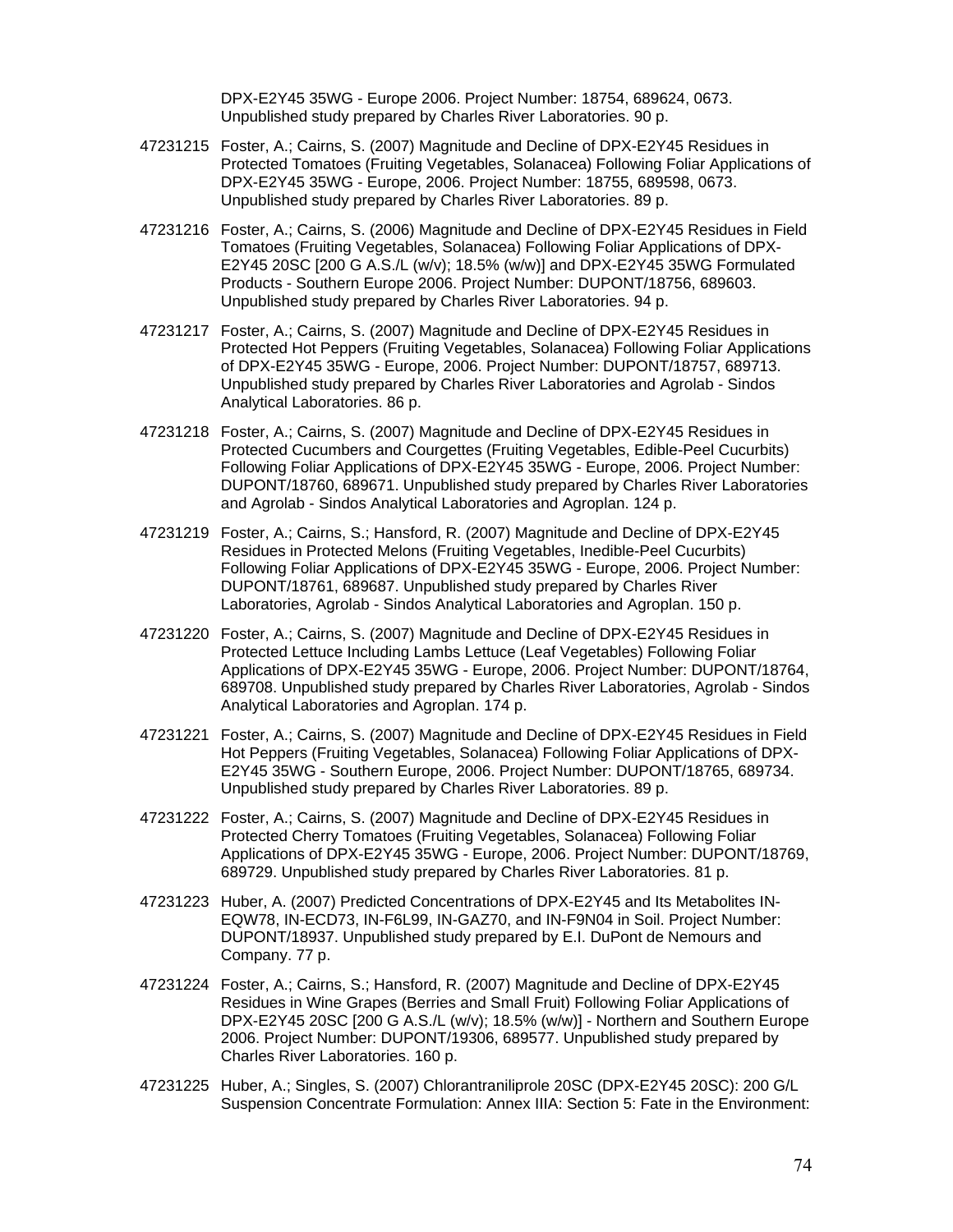Summaries and Assessment (Tier II - Document M-III): Revision No. 1. Project Number: DUPONT/19493. Unpublished study prepared by E.I. DuPont de Nemours and Company. 140 p.

- 47231226 Brugger, K.; Dinter, A. (2007) Chlorantraniliprole 20SC (DPX-E2Y45 20SC): 200 G/L Suspension Concentrate Formulation: Annex IIIA: Section 6: Ecotoxicology: Summaries and Assessment (Tier II - Document M-III): Revision No. 1. Project Number: DUPONT/19494. Unpublished study prepared by E.I. DuPont de Nemours and Company. 302 p.
- 47231227 Frost, N.; McNally, M.; Stry, J.; et al. (2007) Chlorantraniliprole (DPX-E2Y45): Active Substance and Plant Protection Products DPX-E2Y45 20SC and DPX-E2Y45 35WG: Overall Summary and Assessment (Tier III - Document N): Revision No. 1. Project Number: DUPONT/19496. Unpublished study prepared by E.I. DuPont de Nemours and Company. 327 p.
- 47231228 Huber, A.; Singles, S. (2007) Chlorantraniliprole 35WG (DPX-E2Y45 35WG): Water-Dispersible Granular Formulation: Annex IIIA: Section 5: Fate in the Environment: Summaries and Assessment (Tier II - Document M-III): Revision No. 1. Project Number: DUPONT/19508. Unpublished study prepared by E.I. DuPont de Nemours and Company. 109 p.
- 47231229 Brugger, K.; Dinter, A. (2007) Chlorantraniliprole 35WG (DPX-E2Y45 35WG): Water-Dispersible Granular Formulation: Annex IIIA: Section 6: Ecotoxicology: Summaries and Assessment (Tier II - Document M-III): Revision No. 1. Project Number: DUPONT/19509. Unpublished study prepared by E.I. DuPont de Nemours and Company. 280 p.
- 47252000 E.I. du Pont de Nemours and Co. (2007) Submission of Residue Data in Support of the Application for Registration of DuPont Alcator WG Insecticide and the Petition for Tolerance of Dupont Alcator WG Insecticide for Use on Tree Nuts, Almond Hulls and Pistachios. Transmittal of 1 Study.
- 47252001 Shepard, E. (2007) Magnitude of DPX-E2Y45 Residues in Tree Nuts (Almond and Pecan) Following Foliar Applications of DPX-E2Y45 35WG - US, 2006. Project Number: 18803, 50072. Unpublished study prepared by ABC Laboratories Inc. and Access Research and Consulting, Inc. 138 p.
- 47255700 E. I. du Pont de Nemours and Co. (2007) Submission of Residue Data in Support of the Petition for Tolerance of Chlorantraniliprole for Use on Fruit Crops, Cotton, Grapes and Vegetables. Transmittal of 1 Study.
- 47255701 Klemens, A.; Barefoot, A.; Bentley, K.; et al. (2007) Human Risk Assessments in Support of Tolerance Exemption for Chlorantraniliprole (DPX-E2Y45) in the United States. Project Number: 24031/US. Unpublished study prepared by E. I. du Pont de Nemours and Co. 13 p.
- 47301800 E. I. du Pont de Nemours and Co., Inc. (2007) Submission of Product Chemistry Data in Support of the Applications for Registration of Dupont E2Y45 0.16G Lawn & Garden Insecticide, Dupont E2Y45 0.12G Lawn & Garden Insecticide, Dupont E2Y45 0.08G Lawn & Garden Insecticide, Dupont E2Y45 0.05G Lawn & Garden Insecticide, Dupont E2Y45 0.33G Insecticide, Dupont E2Y45 0.25G Insecticide, Dupont E2Y45 0.167G Insecticide, Dupont E2Y45 0.125G Insecticide, Dupont E2Y45 0.133G Insecticide Plus Fertilizer, Dupont E2Y45 0.1G Insecticide Plus Fertilizer, Dupont E2Y45 0.067G Insecticide Plus Fertilizer, Dupont E2Y45 0.05G Insecticide Plus Fertilizer, and Dupont E2Y45 0.1G Lawn & Garden Insecticide Plus Fertilizer. Transmittal of 1 Study.
- 47301801 Theodorakis, S. (2007) Analytical Method for DPX-E2Y45 Granular Formulations. Project Number: DUPONT/24162. Unpublished study prepared by DuPont Crop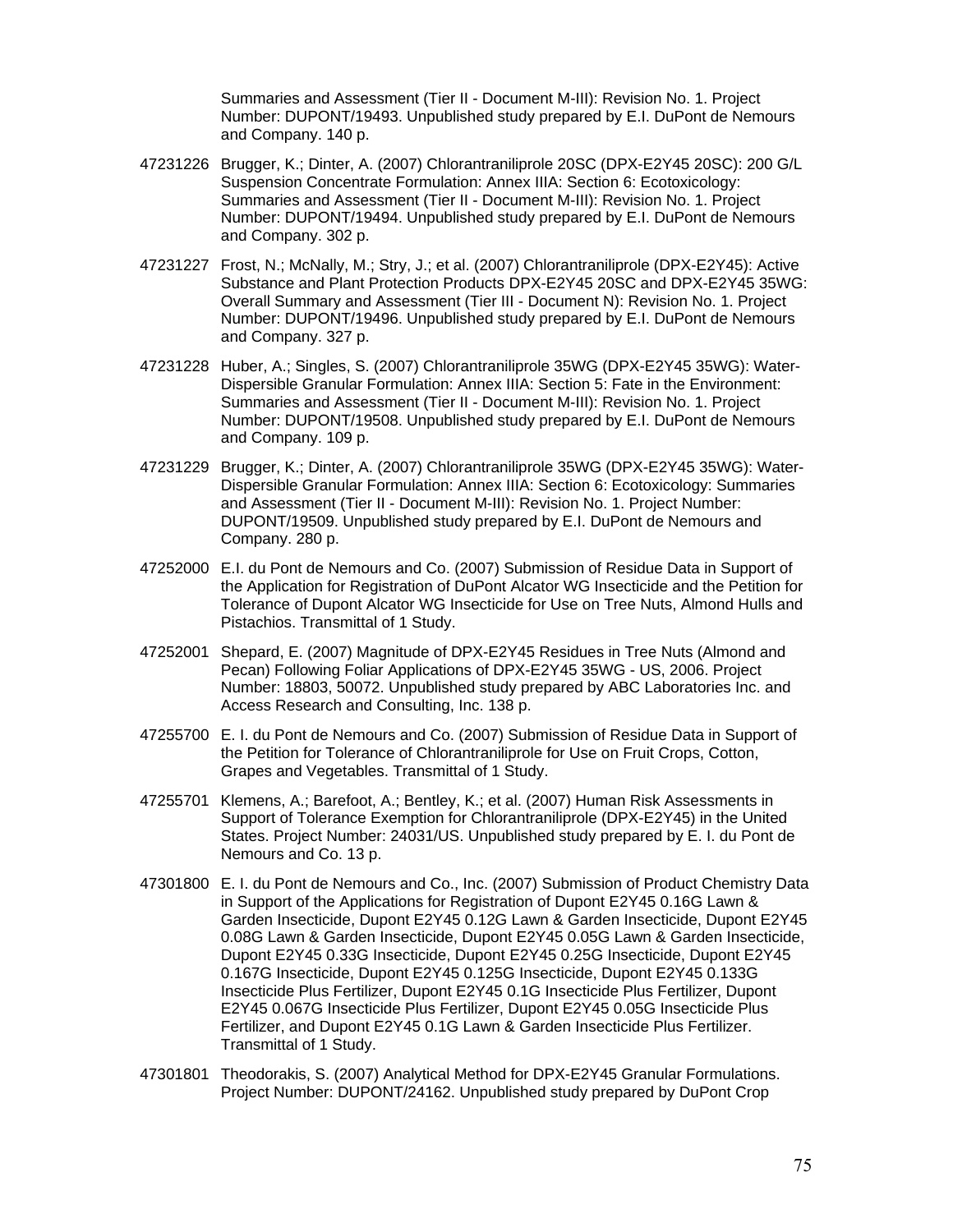Protection. 29 p.

- 47309800 DuPont Crop Protection (2007) Submission of Residue Data in Support of the Applications for Registration of DuPont Rynaxypyr Technical, DuPont Altacor WG Insecticide, DuPont Coragen SC Insecticide and DuPont E2Y45 SC Insecticide. Transmittal of 5 Studies.
- 47309801 Ruhl, J. (2007) Request for Waiver from the Requirement for Residue Bridging Trials Between Chlorantraniliprole 200SC and Chlorantraniliprole 35WG. Project Number: DUPONT/24403. Unpublished study prepared by Dupont Haskell Laboratory. 22 p.
- 47309802 Ruhl, J. (2007) Request to Lower the Minimum Allowed Spray Volumes for Orchard Treatment. Project Number: DUPONT/24495. Unpublished study prepared by Dupont Crop Protection. 30 p.
- 47309803 Oakes, T. (2007) Chlorantraniliprole (SYN545170): DPX-E2Y45 Magnitude of the Residues in or on Tomato: Final Report. Project Number: T004053/06, ML07/1354/SYN. Unpublished study prepared by Morse Laboratories, Inc., MDS Harris and Agvise Research. 76 p.
- 47309804 Oakes, T. (2007) Chlorantraniliprole (SYN545170): DPX-E2Y45 Magnitude of the Residues in or on Mustard Greens: Final Report. Project Number: T004054/06, ML07/1355/SYN. Unpublished study prepared by Morse Laboratories, Inc., Syngenta Crop Protection and South Texas Ag Research, Inc. 76 p.
- 47309805 Oakes, T. (2007) Chlorantraniliprole (SYN545170): DPX-E2Y45 Magnitude of the Residue in or on Leaf Lettuce: Final Report. Project Number: T004055/06, ML07/1356/SYN. Unpublished study prepared by Morse Laboratories, Inc., Syngenta Crop Protection and South Texas Ag Research, Inc. 75 p.
- 47326300 E.I. du Pont de Nemours and Company (2008) Submission of Toxicity Data in Support of the Registration of the DPX-E2Y45. Transmittal of 1 Study.
- 47326301 Smith, A. (2008) Acute Inhalation Toxicity Study of Chlorantraniliprole (DPX-E2Y45) 50FS [50% (w/w)] in Albino Rats: Revised Final Report. Project Number: DUPONT/23516, 17421, 721. Unpublished study prepared by Wil Research Laboratories, Inc. 84 p.
- 47326400 E. I. du Pont de Nemours and Co., Inc. (2008) Submission of Product Chemistry and Toxicity Data in Support of the Registration of Dupont Dermacor X-100 Seed Treatment. Transmittal of 6 Studies.
- 47326401 Bloemer, D. (2007) Chlorantraniliprole (DPX-E2Y45) FS [50% (w/w)] End-Use Product Seed Treatment: Laboratory Study of Physical and Chemical Characteristics. Project Number: DUPONT/23317/REVISION/NO/1. Unpublished study prepared by E.I. Du Pont de Nemours and Co. 10 p.
- 47326402 Carpenter, C. (2007) Chlorantraniliprole (DPX-E2Y45) FS [50% (w/w)]: Local Lymph Node Assay (LLNA) in Mice. Project Number: 1234, 17421, DUPONT/23517. Unpublished study prepared by E. I. du Pont de Nemours and Co., Inc. 37 p.
- 47326403 Carpenter, C. (2007) Chlorantraniliprole (DPX-E2Y45) FS [50% (w/w)]: Acute Eye Irritation Study in Rabbits. Project Number: DUPONT/23518, 17421, 602. Unpublished study prepared by E. I. du Pont de Nemours and Co., Inc. 22 p.
- 47326404 Carpenter, C. (2007) Chlorantraniliprole (DPX-E2Y45) FS [50% (w/w)]: Acute Dermal Irritation Study in Rabbits. Project Number: 1008, 17421, DUPONT/23519. Unpublished study prepared by E. I. du Pont de Nemours and Co., Inc. 23 p.
- 47326405 Carpenter, C. (2007) Chlorantraniliprole (DPX-E2Y45) FS [50% (w/w)]: Acute Dermal Toxicity Study in Rats. Project Number: DUPONT/23520, 17421, 673. Unpublished study prepared by E. I. du Pont de Nemours and Co., Inc. 31 p.